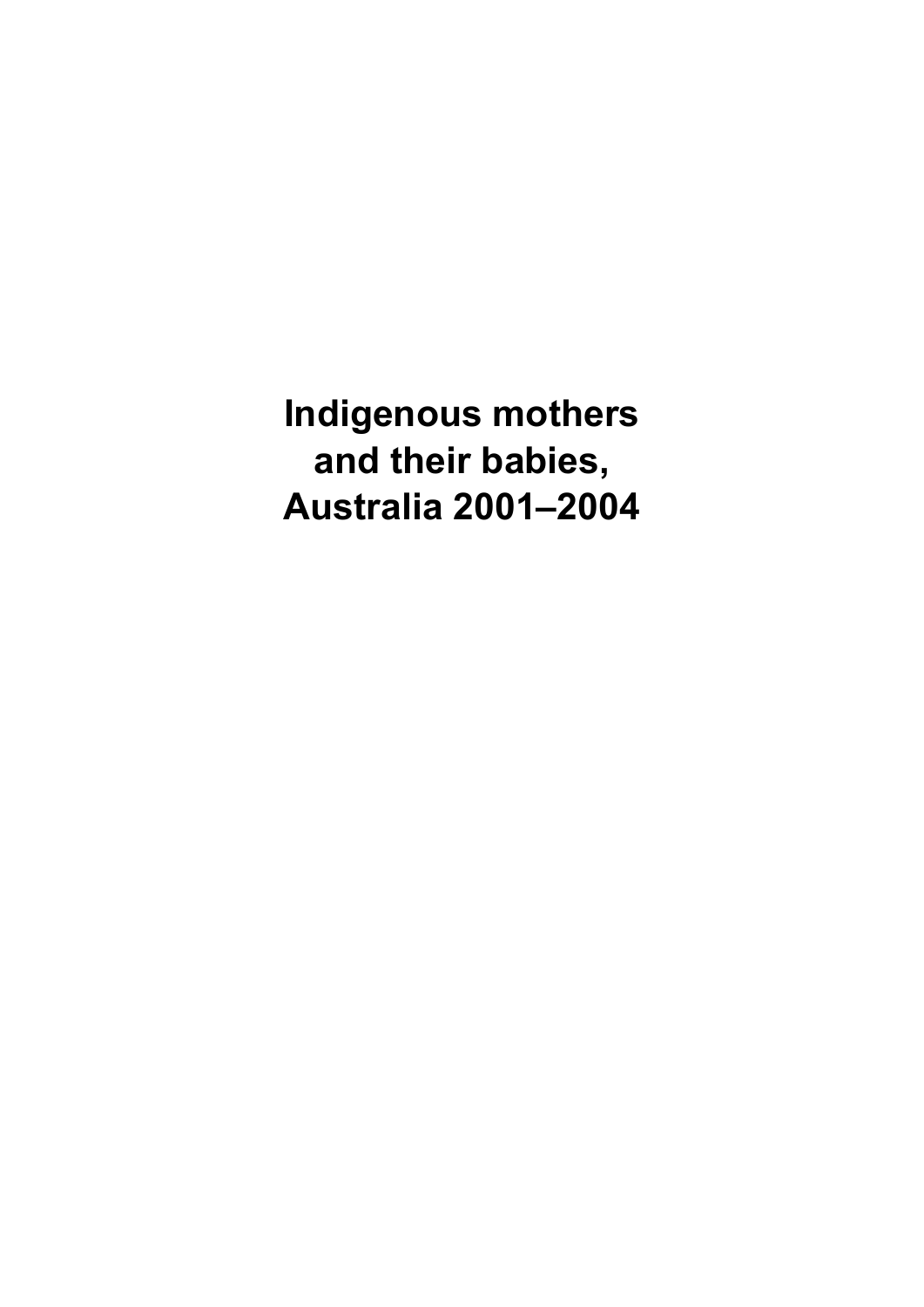The Australian Institute of Health and Welfare (AIHW) is Australia's national health and welfare statistics and information agency. The Institute's mission is *better information and statistics for better health and wellbeing*.

The AIHW National Perinatal Statistics Unit (NPSU) is a collaborating unit of the AIHW, established in 1979. The NPSU aims at improving the health of Australian mothers and babies through the collection, analysis and reporting of information on reproductive, perinatal and maternal health. It maintains national collections on perinatal health, maternal deaths, congenital anomalies and assisted reproduction technology. The NPSU is located at the Sydney Children's Hospital and is part of the School of Women's and Children's Health, Faculty of Medicine, University of New South Wales.

The AIHW and NPSU recognise the unique position of Aboriginal and Torres Strait Islander peoples, and acknowledge the land that we work on as belonging to Aboriginal and Torres Strait Islander peoples. We acknowledge that the work we do includes every Aboriginal and Torres Strait Islander person of this nation. We pay our respects to elders of past and present Aboriginal and Torres Strait Islander peoples.

Please note that as with all statistical reports there is the potential for minor revisions of data in *Indigenous mothers and their babies, Australia 2001–2004*. Please refer to the online version at <www.npsu.unsw.edu.au>.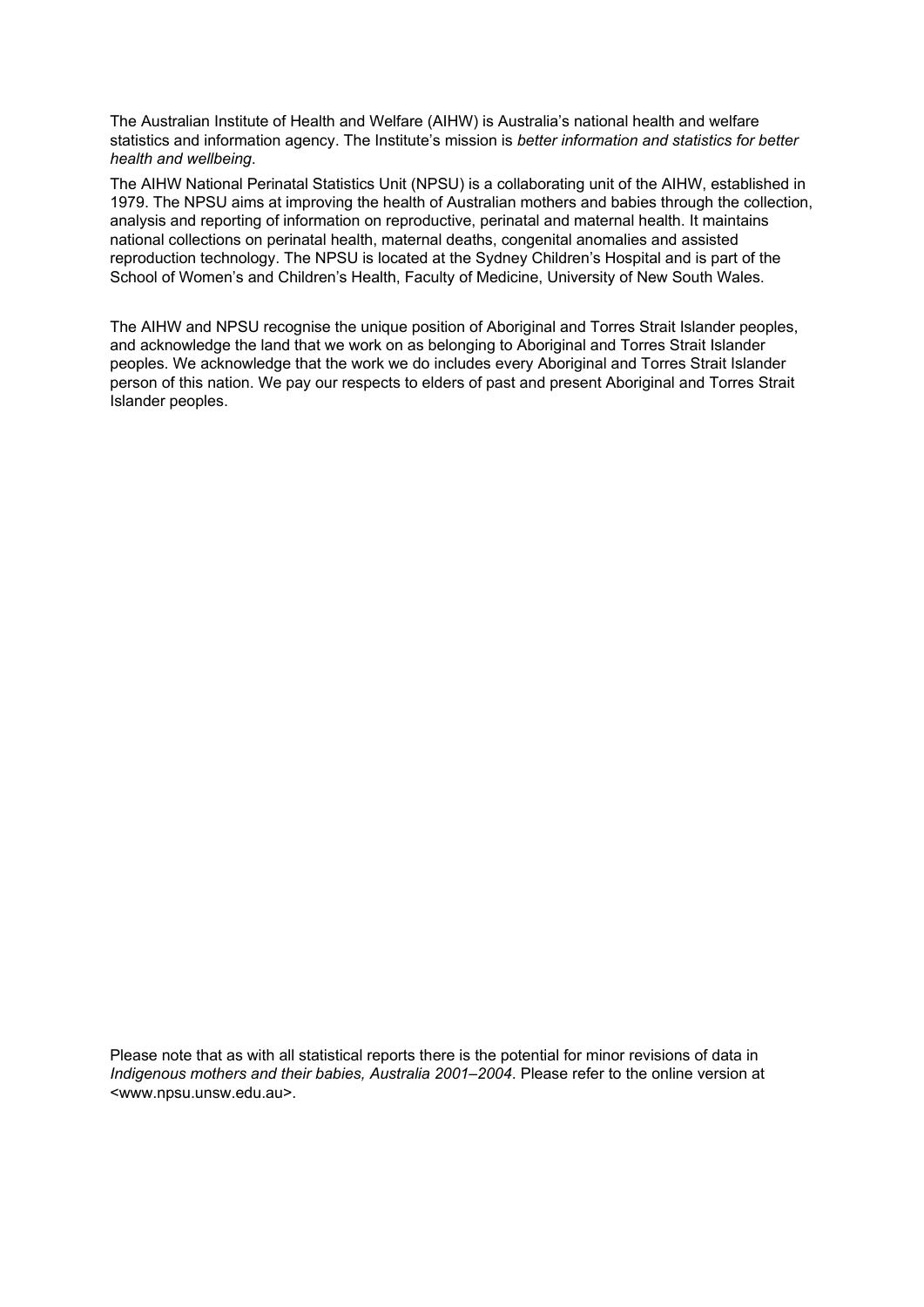PERINATAL STATISTICS SERIES Number 19

# **Indigenous mothers and their babies, Australia 2001–2004**

**Kate Leeds Michelle Gourley Paula Laws Jessica Zhang Fadwa Al-Yaman Elizabeth A Sullivan** 

**2007** 

Australian Institute of Health and Welfare Canberra AIHW cat. no. PER 38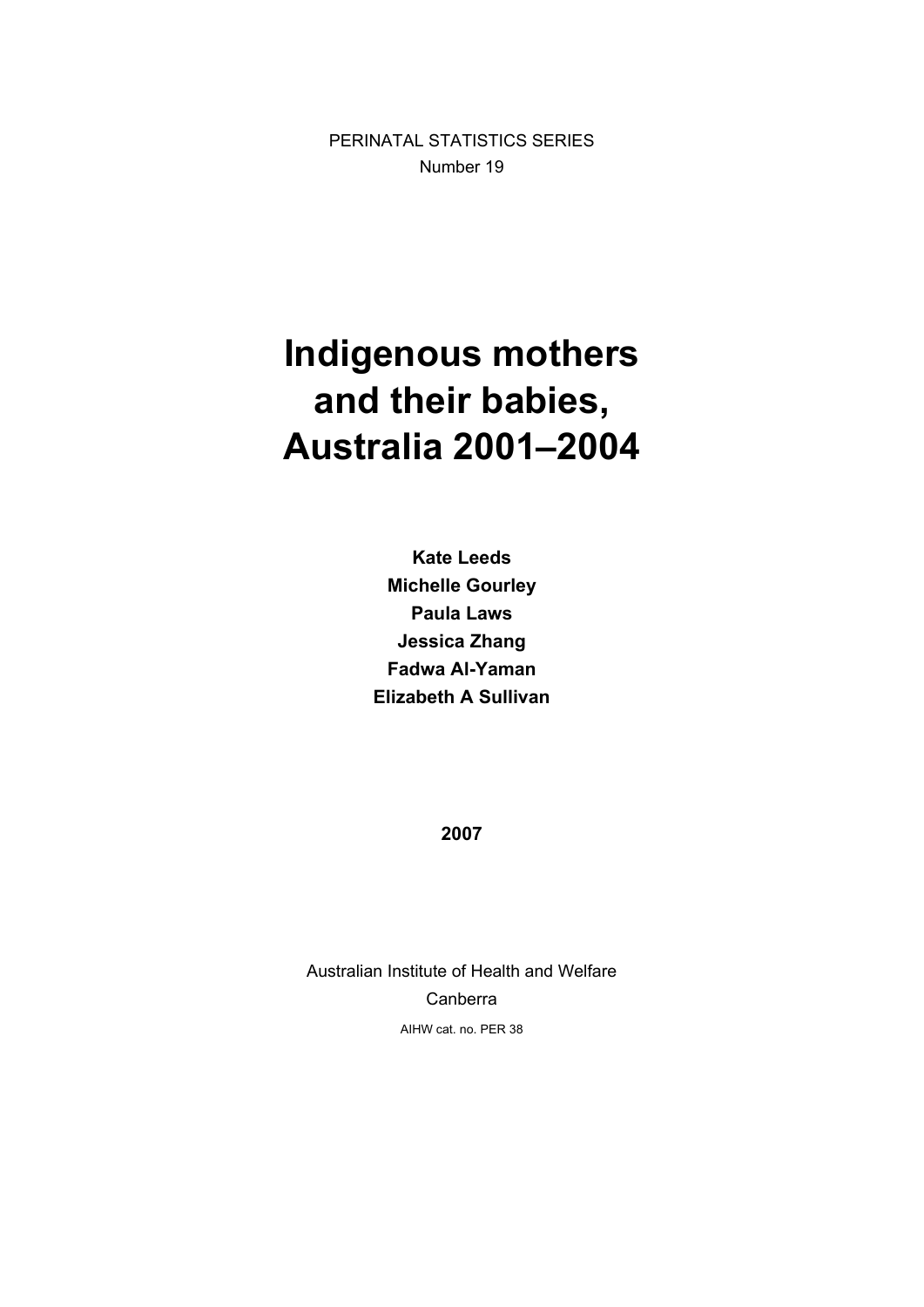© Australian Institute of Health and Welfare 2007

This work is copyright. Apart from any use as permitted under the *Copyright Act 1968*, no part may be reproduced without prior written permission from the Australian Institute of Health and Welfare. Requests and enquiries concerning reproduction and rights should be directed to the Head, Business Promotion and Media Unit, Australian Institute of Health and Welfare, GPO Box 570, Canberra ACT 2601.

A complete list of the Institute's publications is available from the Business Promotion and Media Unit, Australian Institute of Health and Welfare, GPO Box 570, Canberra ACT 2601, or via the Institute's website <www.aihw.gov.au>.

ISSN 1321-8336 ISBN 978 1 74024 729 0

#### **Suggested citation**

AIHW: Leeds KL, Gourley M, Laws PJ, Zhang J, Al-Yaman F & Sullivan EA 2007. Indigenous mothers and their babies, Australia 2001–2004. AIHW cat. no. PER 38. Perinatal statistics series no. 19. Canberra: AIHW.

Author affiliations: KL Leeds, PJ Laws and EA Sullivan, AIHW National Perinatal Statistics Unit; M Gourley, J Zhang and F Al-Yaman, Aboriginal and Torres Strait Islander Health and Welfare Unit, AIHW.

#### **Australian Institute of Health and Welfare**

Board Chair Hon. Peter Collins, AM, QC

**Director** Penny Allbon

Any enquiries about or comments on this publication should be directed to: AIHW National Perinatal Statistics Unit Sydney Children's Hospital Level 2, McNevin Dickson Building Randwick Hospitals Campus Randwick NSW 2031 AUSTRALIA Phone: (02) 9382 1014 Fax: (02) 9382 1025 Email: npsu@unsw.edu.au Website: <www.npsu.unsw.edu.au>

Cover image: Faye Oliver, *Summertime Bananas*, 43 x 65cm, acrylic on canvas, Irrkerlantye Arts, © artist. info@irrkerlantyearts.com

Published by the Australian Institute of Health and Welfare

Printed by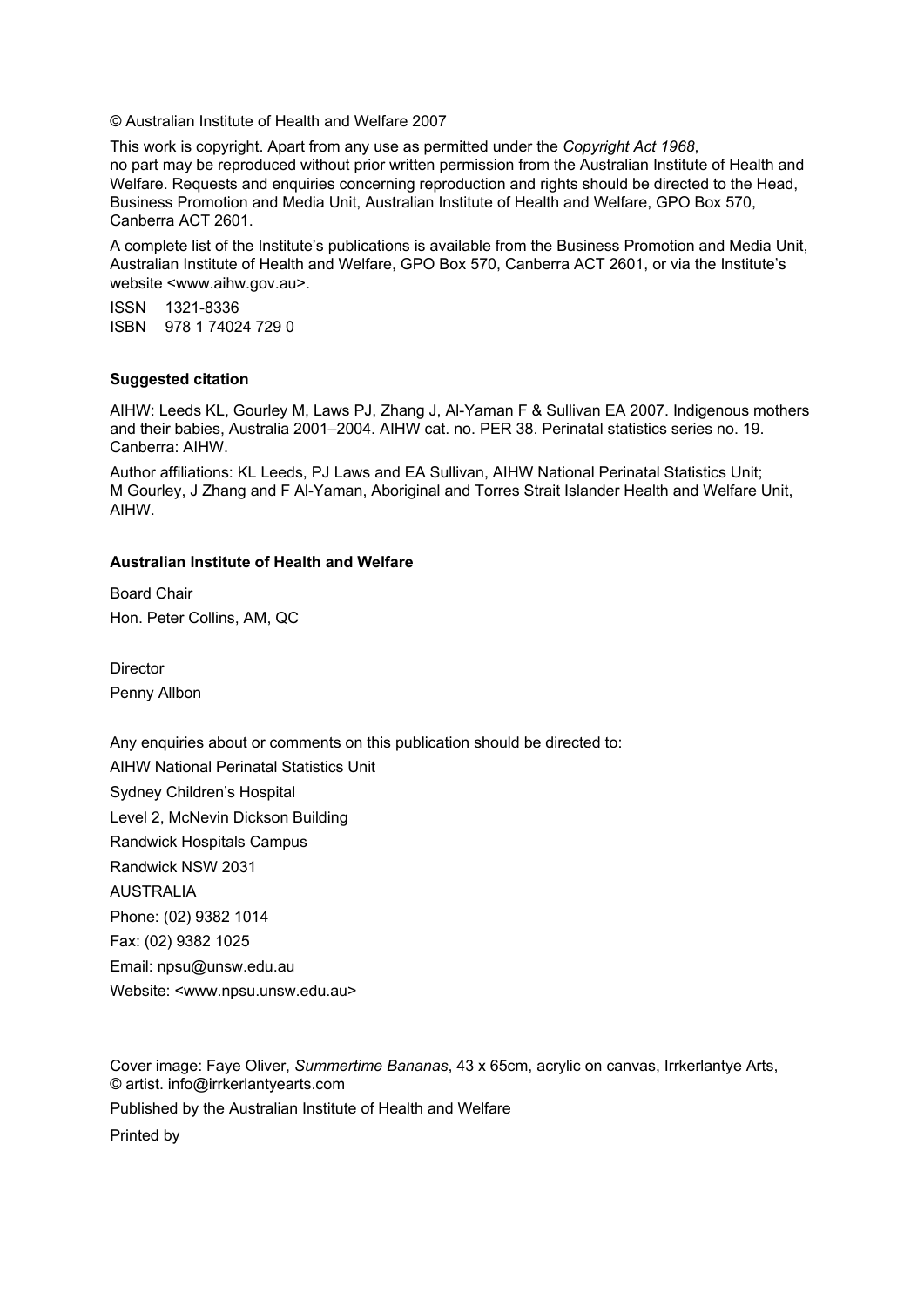# **Contents**

| $\mathbf{1}$   |  |
|----------------|--|
|                |  |
|                |  |
|                |  |
|                |  |
|                |  |
| $\overline{2}$ |  |
|                |  |
|                |  |
|                |  |
|                |  |
| 3              |  |
|                |  |
|                |  |
|                |  |
|                |  |
|                |  |
| 4              |  |
|                |  |
|                |  |
|                |  |
|                |  |
|                |  |
| 5              |  |
|                |  |
|                |  |
|                |  |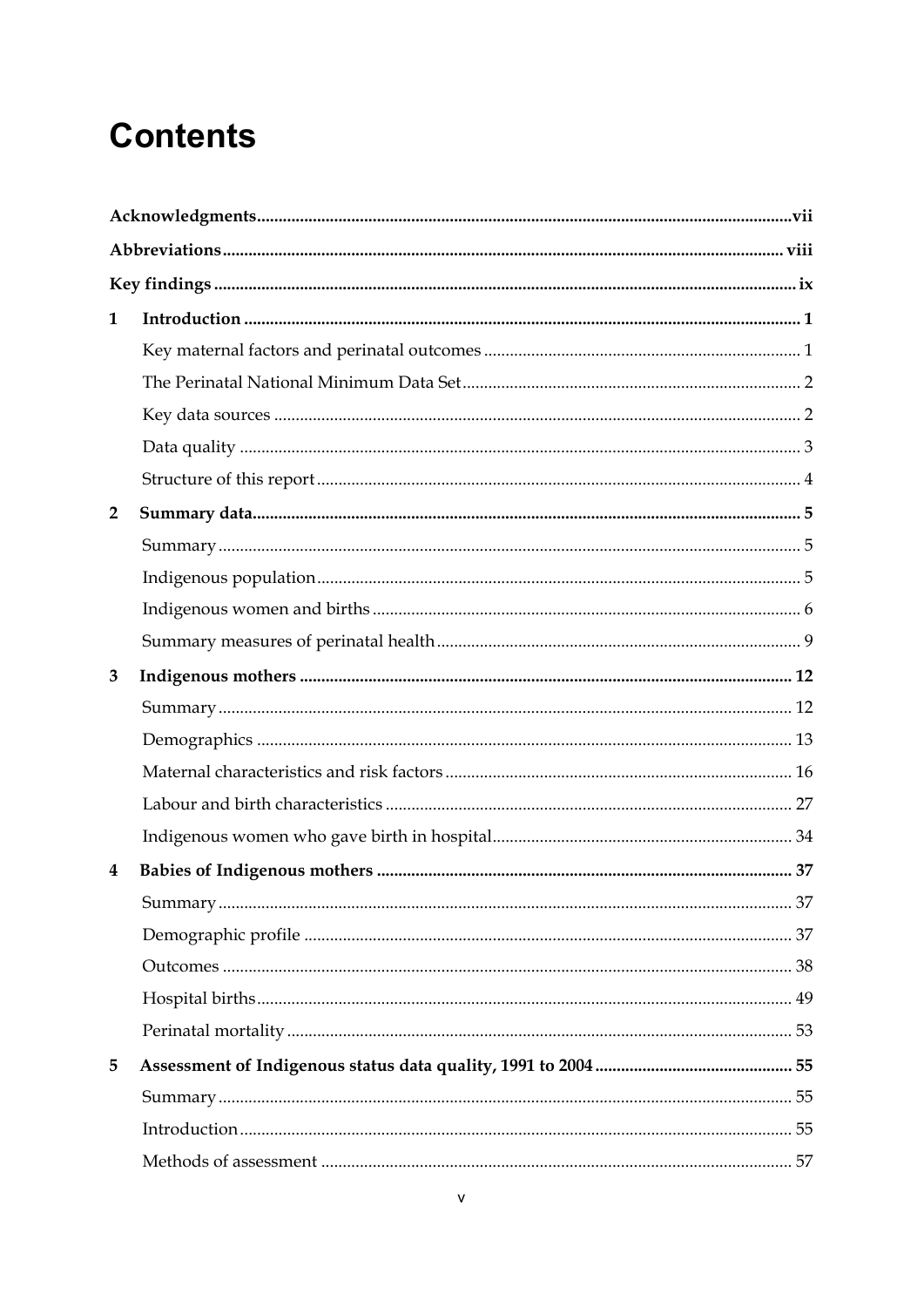|   | The AIHW survey to assess the quality of Indigenous identification in perinatal |  |
|---|---------------------------------------------------------------------------------|--|
|   |                                                                                 |  |
|   | Conclusions and recommendations on trend analysis of perinatal data 69          |  |
|   |                                                                                 |  |
| 6 |                                                                                 |  |
|   |                                                                                 |  |
|   |                                                                                 |  |
|   |                                                                                 |  |
|   |                                                                                 |  |
|   |                                                                                 |  |
|   |                                                                                 |  |
|   |                                                                                 |  |
|   |                                                                                 |  |
|   |                                                                                 |  |
|   |                                                                                 |  |
|   |                                                                                 |  |
|   |                                                                                 |  |
|   |                                                                                 |  |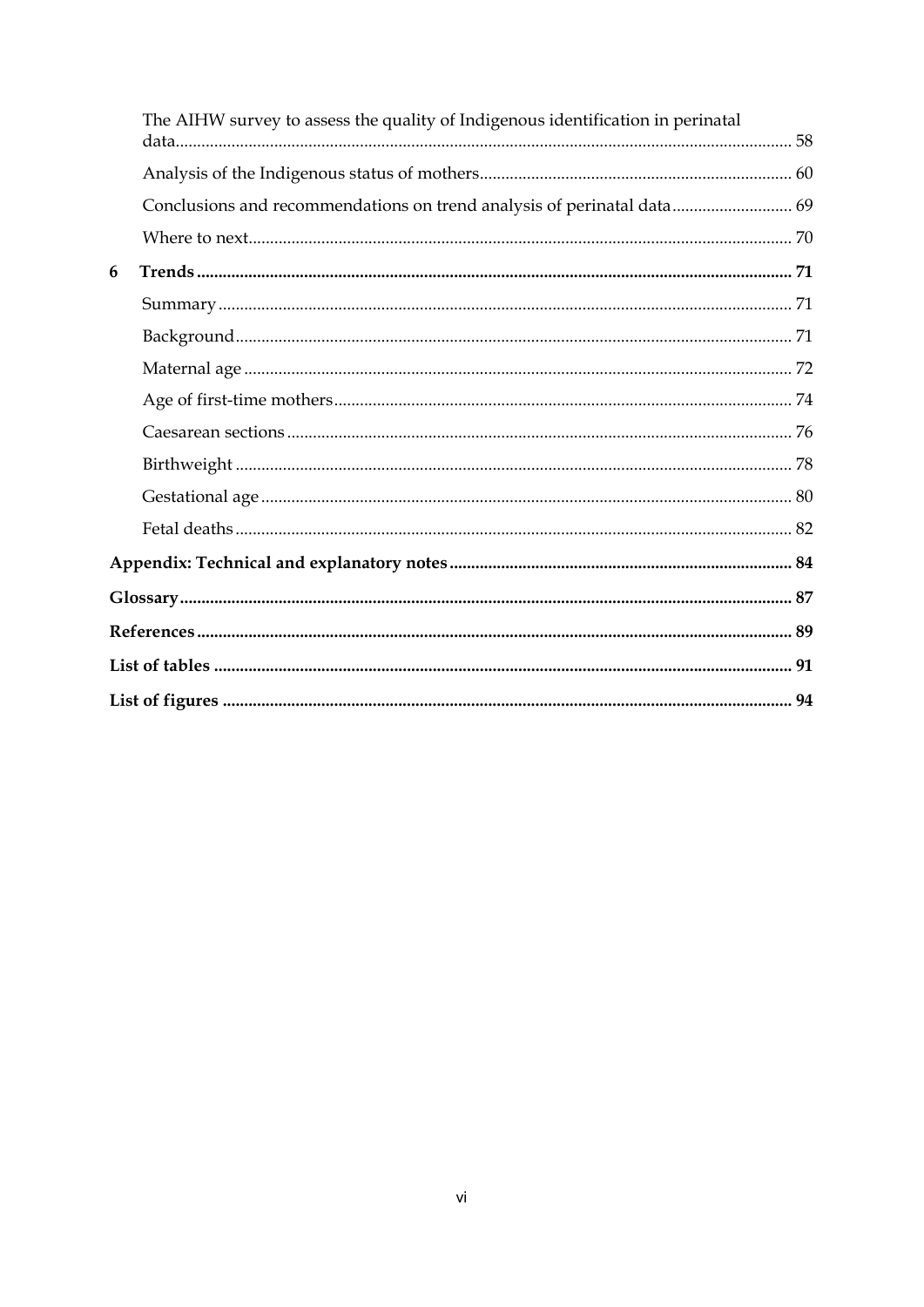# <span id="page-6-1"></span><span id="page-6-0"></span>**Acknowledgments**

The Australian Institute of Health and Welfare National Perinatal Statistics Unit (NPSU) is a formally affiliated institution of the University of New South Wales (UNSW) and is linked to the School of Women's and Children's Health. We would like to acknowledge the support of NPSU by the School of Women's and Children's Health, UNSW and the Sydney Children's Hospital.

The NPSU values the time, effort and expertise contributed by all states and territories in the collection and provision of the data used in this report. We would like to acknowledge the staff members of the state and territory health authorities who provided data and reviewed the tables for this report:

- Lee Taylor and Kim Lim, Centre for Epidemiology and Research, NSW Department of Health
- Odette Taylor, Perinatal Data Collection Unit, Department of Human Services, Victoria
- Sue Cornes, Joanne Bunney and Vesna Dunne, Health Information Centre, Queensland Department of Health
- Vivien Gee and Janine Calver, Maternal and Child Health Unit, Department of Health, Western Australia
- Annabelle Chan, Kevin Priest and Joan Scott, Pregnancy Outcome Statistics Unit, Department of Health, South Australia
- Peter Mansfield and Helen Galea, Divisional Support Unit, Department of Health and Human Services, Tasmania
- Maureen Bourne and Louise Freebairn, Population Health Research Centre, ACT Health
- Sonya McNellee, Department of Health and Community Services, Northern Territory.

This publication was externally peer reviewed by:

- Dr Katie Panaretto, Associate Professor, Centre for Indigenous Health, University of Queensland
- Dr Lisa Jackson Pulver, Associate Professor, Muru Marri Indigenous Health Unit, School of Public Health and Community Medicine, Faculty of Medicine, University of New South Wales

At the NPSU, Narelle Grayson and Simon Graham assisted in the planning of the report and Jishan Dean assisted in database management. Within the AIHW, Cecilia Burke coordinated the printing and publication process.

We also acknowledge the Office for Aboriginal and Torres Strait Islander Health of the Australian Government Department of Health and Ageing which funded this report.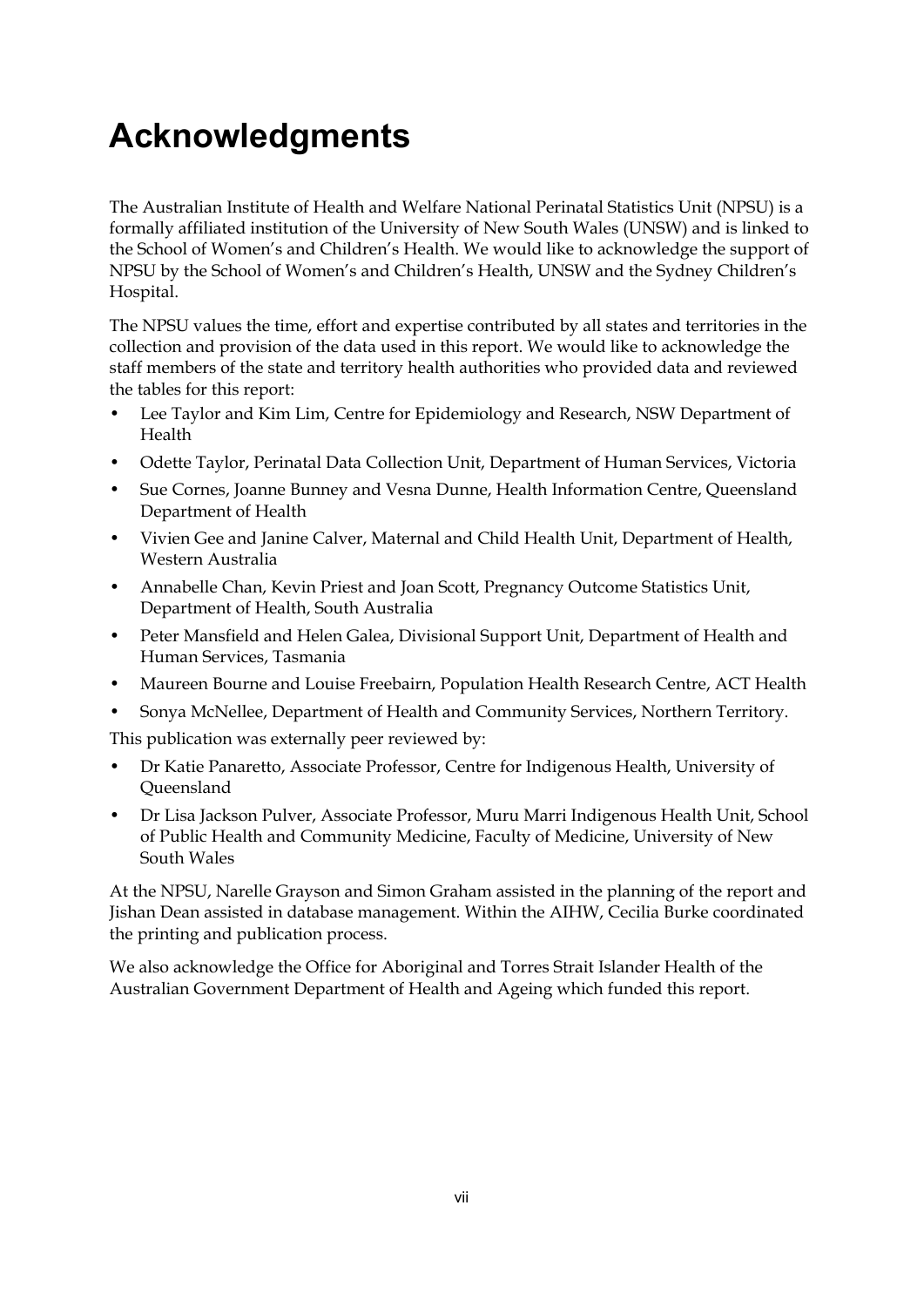# <span id="page-7-1"></span><span id="page-7-0"></span>**Abbreviations**

| <b>ABS</b>   | <b>Australian Bureau of Statistics</b>          |
|--------------|-------------------------------------------------|
| <b>ACT</b>   | <b>Australian Capital Territory</b>             |
| <b>AHLO</b>  | Aboriginal Hospital Liaison Officer             |
| <b>AIHW</b>  | Australian Institute of Health and Welfare      |
| <b>ASGC</b>  | Australian Standard Geographical Classification |
| g            | gram                                            |
| <b>HDSC</b>  | Health Data Standards Committee                 |
| <b>NHDD</b>  | National Health Data Dictionary                 |
| <b>NMDS</b>  | National Minimum Data Set                       |
| <b>NPDC</b>  | National Perinatal Data Collection              |
| <b>NPSU</b>  | <b>AIHW National Perinatal Statistics Unit</b>  |
| <b>NSW</b>   | New South Wales                                 |
| NT           | Northern Territory                              |
| Qld          | Queensland                                      |
| SA           | South Australia                                 |
| <b>SEIFA</b> | Socioeconomic Indexes for Areas                 |
| Tas          | Tasmania                                        |
| <b>VAED</b>  | Victorian Admitted Episodes Dataset             |
| Vic          | Victoria                                        |
| <b>WA</b>    | Western Australia                               |
| <b>WHO</b>   | World Health Organization                       |
|              |                                                 |
| n.a.         | Not available                                   |
| n.p.         | Not published                                   |
|              | Not applicable                                  |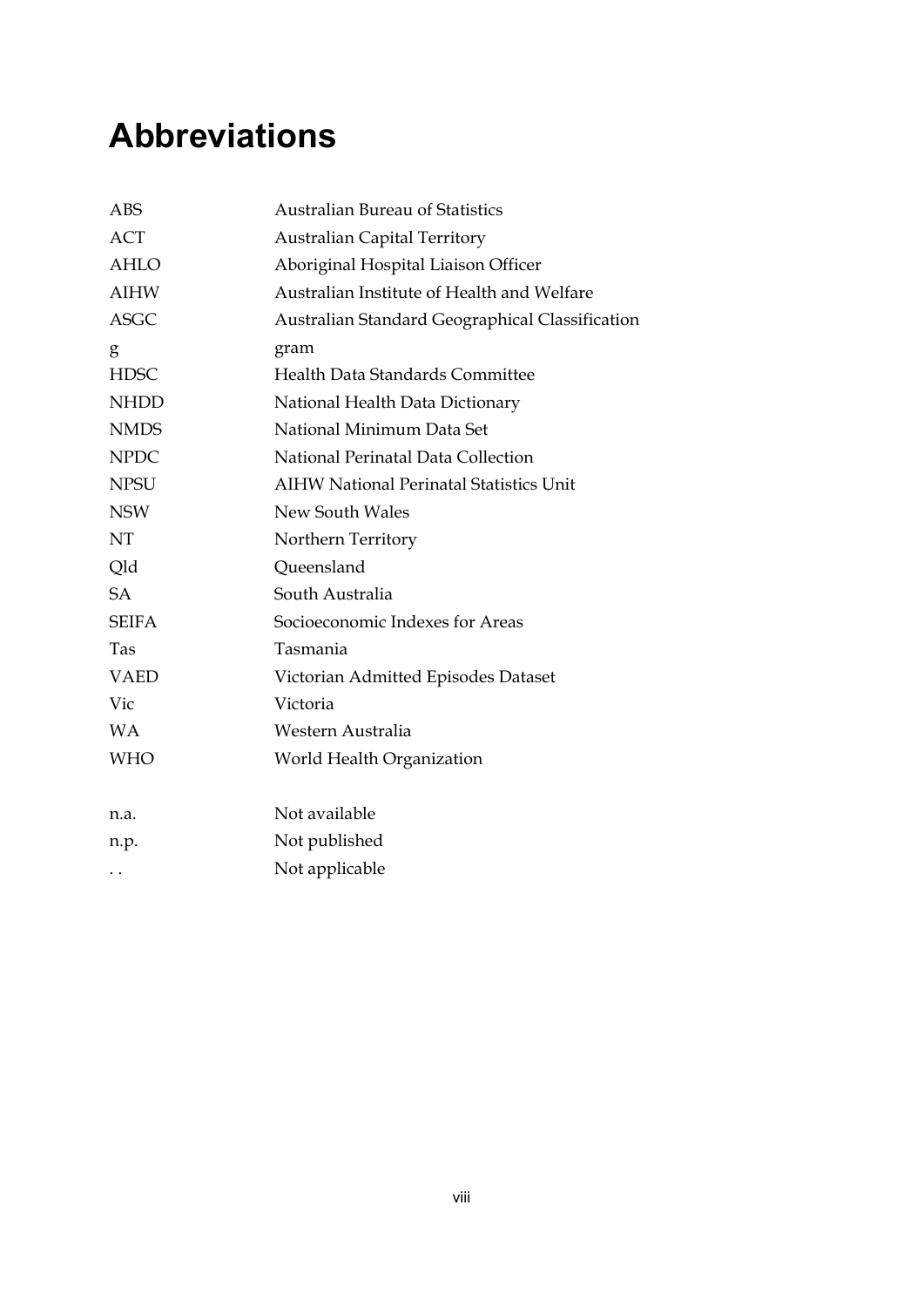# <span id="page-8-1"></span><span id="page-8-0"></span>**Key findings**

This is the third report published by the AIHW on Indigenous mothers and their babies in Australia. Data from the National Perinatal Data Collection are used to form the most recent picture of health and other outcomes for Indigenous mothers and their babies in Australia.

Between 2001 and 2004, 35,264 women who identified as being of Aboriginal or Torres Strait Islander origin gave birth to 35,682 babies—3.6% of all babies born to all women during this period.

#### **Indigenous mothers**

In 2001–2004, compared with non-Indigenous mothers, Indigenous mothers:

- were younger—mean age of 24.8 years compared with 29.7 years
- were less likely to be first-time mothers—30% compared with 42%
- were much less likely to give birth in private hospitals—3% compared with 32%
- had a higher proportion of spontaneous onset of labour 70% compared with 57%
- had a lower proportion of induced labours 17% compared with 26%
- were less likely to have a caesarean section—22% compared with 28%
- were three times as likely to have smoked during pregnancy—51% compared with 17%.

#### **Babies born to Indigenous mothers**

In 2001–2004, compared with babies born to non-Indigenous mothers, babies born to Indigenous mothers:

- were almost twice as likely to be born preterm—14% compared with 8%
- were twice as likely to be of low birthweight $-13%$  compared with 6% of live births
- had a shorter median length of stay in hospital 3 days compared with 4 days
- had almost twice the fetal death rate 12 compared with 7 per 1,000 births
- had twice the neonatal death rate 6 compared with 3 per 1,000 live births.

#### **What is changing over time for Indigenous mothers and their babies?**

Over the period 1991–2004:

- There was a decrease in Indigenous teenage mothers from 10 to 8 per 100 women and an increase in the proportion of Indigenous mothers aged 35 years and over—from 1.4 to 2.3 per 100 women.
- The caesarean section rate increased from 20% to 26% among Indigenous women compared with an increase from 19% to 29% among non-Indigenous mothers.
- The proportion of low birthweight babies increased significantly for babies born to both Indigenous and non-Indigenous mothers. This increase was greater among babies born to Indigenous mothers—from 11% to 12% compared with from 2.5% to 2.6% for non-Indigenous mothers.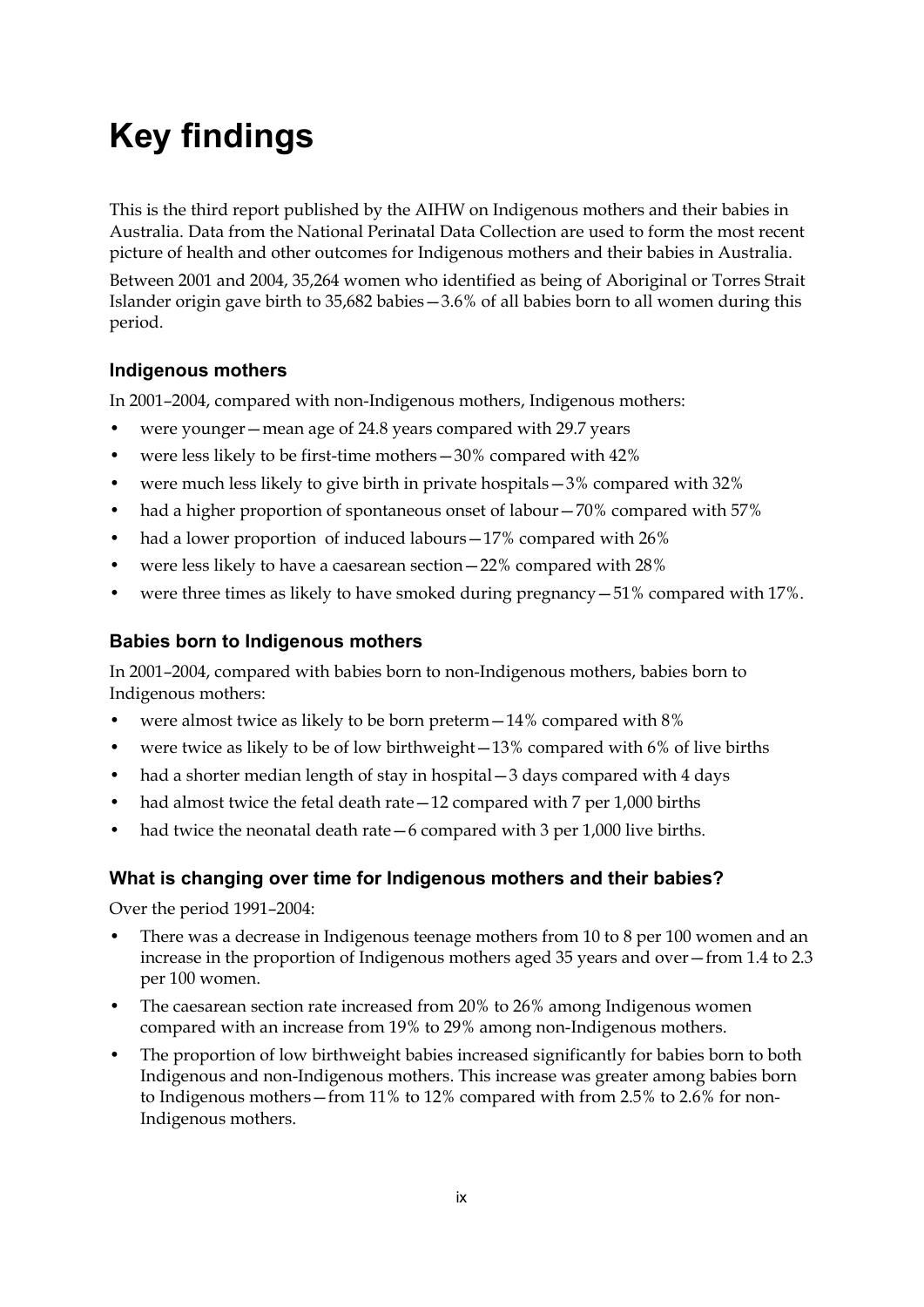• The fetal death rate of babies born to Indigenous mothers declined significantly from 16 to 11 per 1,000 births, and remained stable among babies born to non-Indigenous mothers at around 6 per 1,000 births.

#### **Indigenous status data quality**

Results of the assessment of the quality of Indigenous status in perinatal data in each state and territory over the period 1991–2004 showed that:

- data from New South Wales, Victoria, Queensland, Western Australia, South Australia and the Northern Territory are suitable for trends analysis from 1991 onwards
- data from the Australian Capital Territory and Tasmania are not considered stable enough to be included in trends analyses mainly because of small population size and some issues with data quality over the reporting period.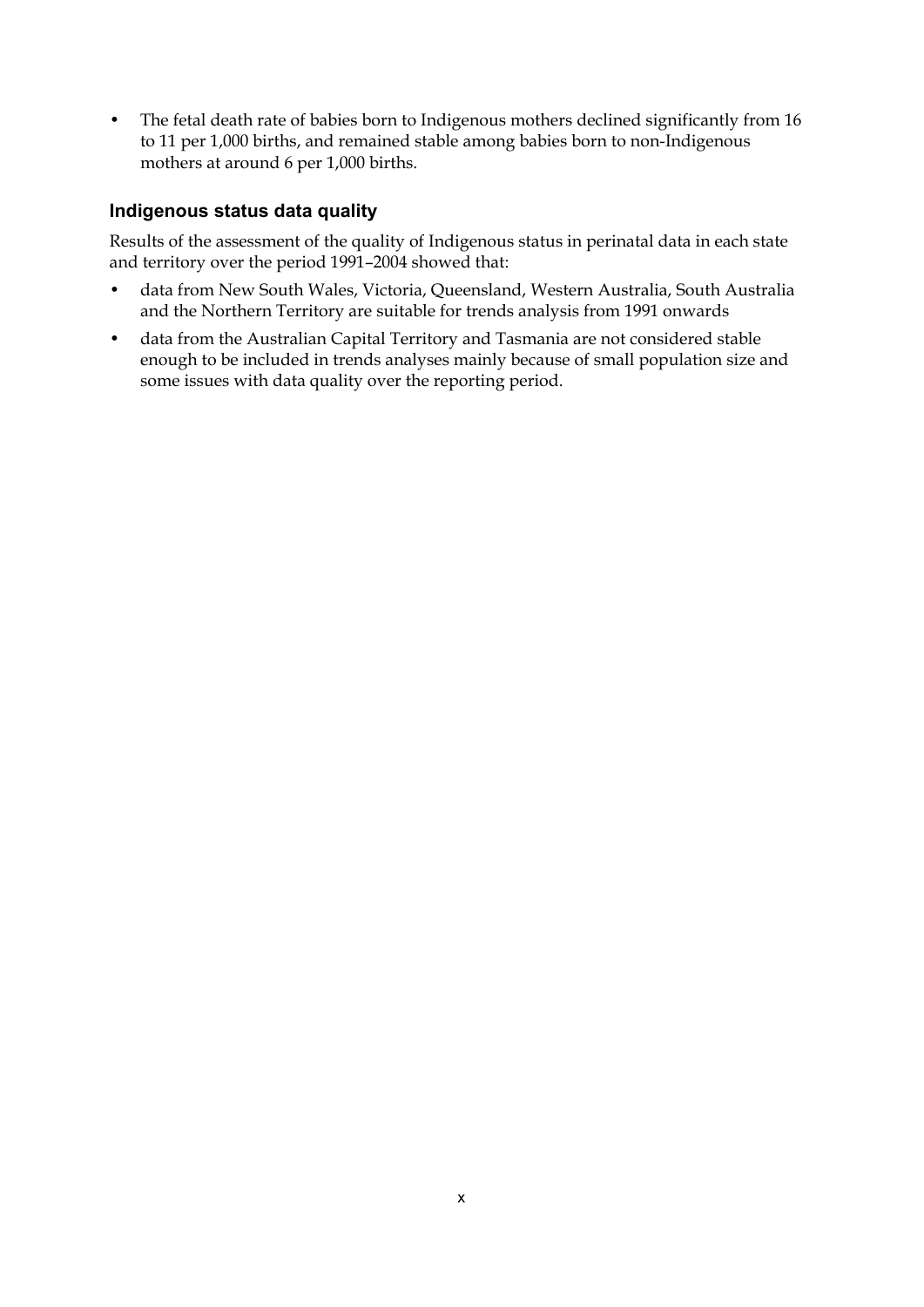# <span id="page-10-1"></span><span id="page-10-0"></span>**1 Introduction**

*Indigenous mothers and their babies, Australia 2001–2004* has been prepared by the Australian Institute of Health and Welfare's (AIHW) National Perinatal Statistics Unit (NPSU) in collaboration with the AIHW's Aboriginal and Torres Strait Islander Health and Welfare Unit (ATSIHWU). It has been funded by the Office for Aboriginal and Torres Strait Islander Health (OATSIH) of the Australian Government Department of Health and Ageing.

This report follows *Indigenous mothers and their babies, Australia* 1994-1996 (Day et al. 1999). It provides national information on the pregnancy and childbirth of Indigenous mothers, and the characteristics and outcomes of their babies. It also presents trends data on Indigenous mothers and their babies over the period 1991–2004. The report is based mainly on data from the National Perinatal Data Collection (NPDC). Chapter 5 of this report contains information on the ascertainment and quality of Indigenous data in the NPDC.

The purpose of *Indigenous mothers and their babies, Australia 2001–2004* is to provide Australia with epidemiological information including statistics on the Indigenous women who gave birth to liveborn or stillborn babies in 2001–2004, and on their babies. Some data on non-Indigenous women who gave birth and their babies are presented for comparison. The report also examines the quality of Indigenous data in the NPDC and changes over time in various maternal demographic characteristics and maternal and perinatal outcomes.

This report will be helpful to researchers, academics, students, policy makers and health service planners, and those providing services in reproductive health. The information presented can be used in developing policies and health services for Indigenous mothers and their babies and can assist in evaluating the impact of those policies and health service initiatives.

## <span id="page-10-2"></span>**Key maternal factors and perinatal outcomes**

Women who identified as being Aboriginal or Torres Strait Islander represented 3.6% of women who gave birth in Australia in 2004 (Laws et al. 2006a). In general, Indigenous mothers have fewer interventions during labour and birth compared with non-Indigenous women. However, the maternal and perinatal outcomes of Indigenous mothers and their babies have consistently been shown to be poorer than those of non-Indigenous mothers. Some factors influencing these outcomes in Indigenous women who give birth include maternal age, remoteness, socioeconomic status, nutrition and smoking during pregnancy.

Indigenous mothers are, on average, 5 years younger than their non-Indigenous counterparts, and are more likely to give birth during their teenage years (Laws et al. 2006a; Powell & Dugdale 1999). In addition, Indigenous women generally have higher parity (number of previous births), are more often single, and have been shown to have poorer attendance for antenatal care (Panaretto et al. 2002).

Healthy babies are less likely to be born to Indigenous mothers who reside in remote areas, compared with women in city or regional areas (Graham et al. 2007). Approximately half of Indigenous mothers report smoking during their pregnancy and the proportion increases in more remote areas (Laws et al. 2006b). Maternal smoking during pregnancy has been shown to be associated with poor perinatal outcomes such as low birthweight, preterm birth and babies that are small for their gestational age (Chan et al. 2001).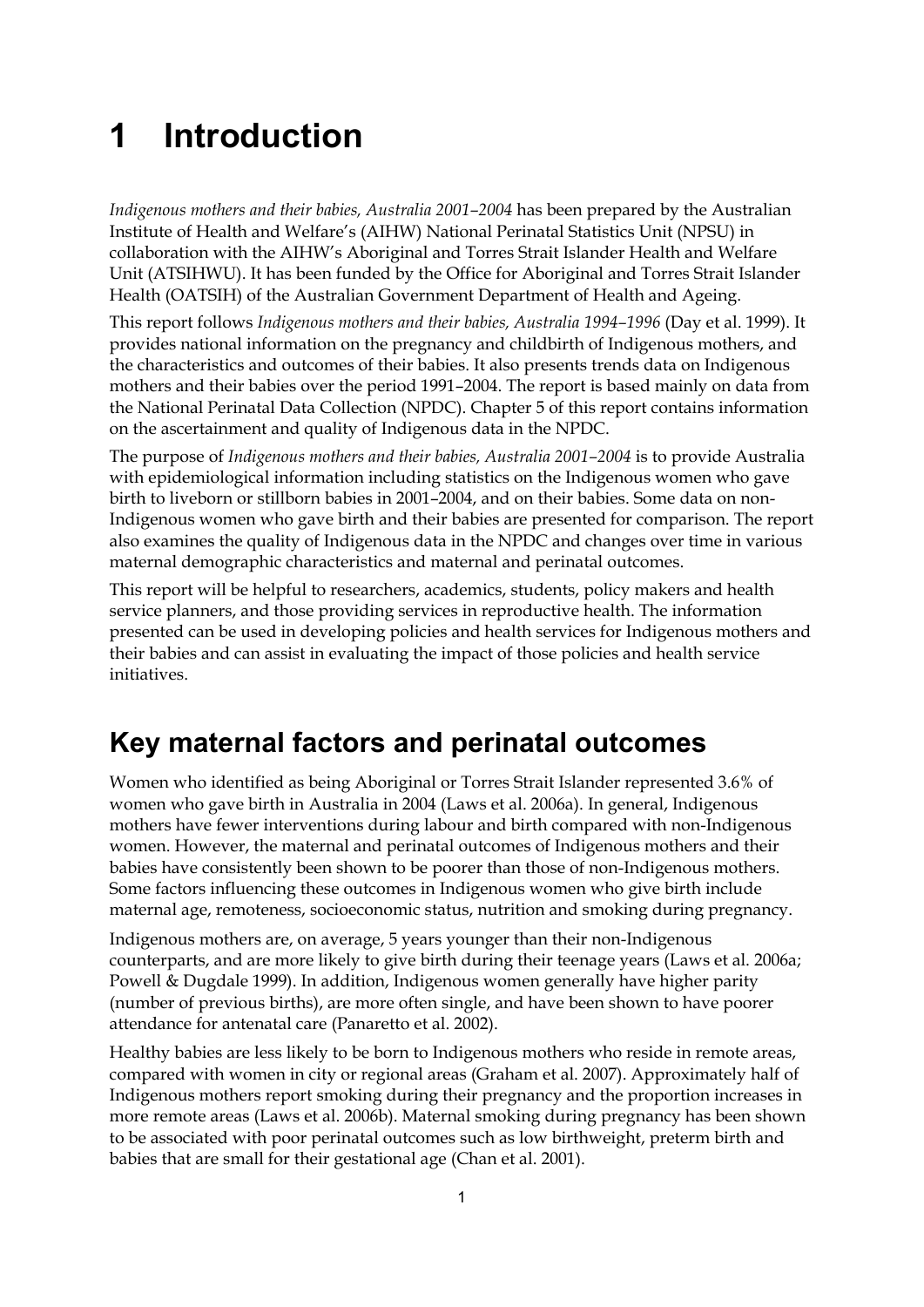<span id="page-11-0"></span>Low birthweight, a key indicator of health status, is more common in babies born to Indigenous mothers, compared with babies born to non-Indigenous mothers (Panaretto et al. 2002; Powell & Dugdale 1999). Babies of Aboriginal mothers have been found more likely to be born preterm (Mohsin et al. 2003) and small for gestational age (DHS 2007). Reported fetal and neonatal death rates are higher in babies of Indigenous mothers compared with babies of non-Indigenous mothers (ABS & AIHW 2005).

### <span id="page-11-1"></span>**The Perinatal National Minimum Data Set**

A National Minimum Data Set (NMDS) is a core set of data elements agreed to by the Statistical Information Management Committee and endorsed by the National Health Information Management Principal Committee for mandatory collection and reporting at a national level. An NMDS depends on a national agreement to collect uniform data and to supply it as part of a national collection (HDSC 2006). Definitions of all data elements included in National Minimum Data Sets are included in the AIHW's online metadata registry, METeOR.

The Perinatal NMDS is a specification for data collected on all births in Australia in hospitals, birth centres and the community. Data are collected from perinatal administrative and clinical record systems and forwarded regularly to the relevant state or territory health authority. Data for the year ending 31 December are then provided annually to the NPSU for national collation.

The Perinatal NMDS was first specified in 1997. It includes data items relating to the mother, including demographic characteristics and factors relating to the pregnancy, labour and birth, and data items relating to the baby, including birth status, sex and birthweight. Indigenous status is included in the Perinatal NMDS. Current definitions are available in the *National health data dictionary* (NHDD), Version 13 (HDSC 2006) and on METeOR online at <http://meteor.aihw.gov.au>.

## <span id="page-11-2"></span>**Key data sources**

### **National Perinatal Data Collection**

The national data on births are based on notifications to the perinatal data collection in each state and territory. Midwives and other staff, using information obtained from mothers and from hospital or other records, complete notification forms for each birth in each jurisdiction. Information is included in the NPDC for all live births and stillbirths of at least 400 grams birthweight or at least 20 weeks gestation.

Each state and territory collects more information than is specified on the Perinatal NMDS, and the NPSU requests some of these additional items. The information includes characteristics of the mother, such as previous pregnancies and smoking during pregnancy, and information about the baby, such as neonatal death.

The state and territory health authorities undertake data processing, analysis and publication of reports. Each state and territory provided data in an electronic format to the NPSU. Because of data editing and subsequent updates of state and territory databases, the numbers in this report may differ slightly from those in reports published by the states and territories.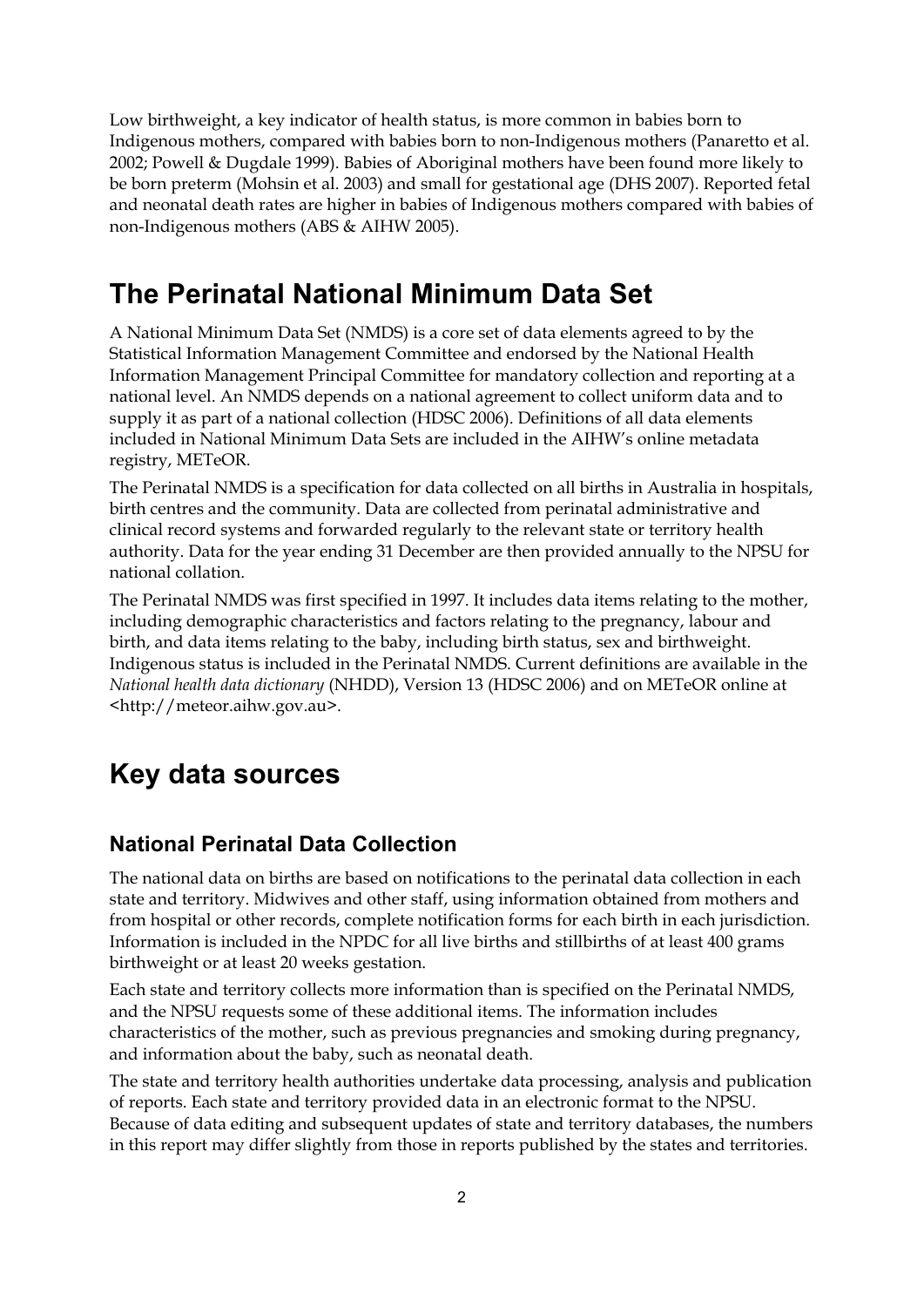### <span id="page-12-0"></span>**Australian Bureau of Statistics**

The Australian Bureau of Statistics (ABS) compiles statistics and publishes reports on registrations of live births and perinatal deaths from data made available by the Registrar of Births, Deaths and Marriages in each state and territory. These data are used to compile vital statistics, and are administrative data collections that are routinely reported on year of registration rather than year of birth or year of death.

### <span id="page-12-1"></span>**Data quality**

The data received from states and territories are checked for completeness, validity and logical errors. Changes are made as necessary in consultation with the state and territory perinatal data providers.

The Australian Capital Territory data include a high proportion of New South Wales residents who gave birth in the Australian Capital Territory (15.1% in 2001–2004). It is important to recognise that health services in the Australian Capital Territory provide highlevel perinatal care for high-risk and multiple pregnancies to residents of the surrounding regions of New South Wales. This results in larger proportions of associated poorer perinatal outcomes in relation to the number of births in the Australian Capital Territory, therefore inflating percentages and rates for preterm births, low birthweight births and perinatal deaths. In relation to Indigenous mothers, the percentage of non-ACT residents who identified as Indigenous (2.6%) was double the rate for ACT residents who identified as Indigenous (1.3%) during the period 2001–2004.

### **Quality of Indigenous status data**

All states and territories have a data item to record Indigenous status on their perinatal form, although there are some differences among the jurisdictions. According to the NHDD, Indigenous status is a measure of whether a person identifies as being of Aboriginal or Torres Strait Islander origin (NHDC 2003). This separately identifies mothers as those of Aboriginal and Torres Strait Islander origin, and non-Indigenous mothers. No information is collected about the father's or baby's Indigenous status.

All jurisdictions are working towards improving the ascertainment of Indigenous status in their perinatal collections. The AIHW's Aboriginal and Torres Strait Islander Health and Welfare Unit has conducted a project to assess the data quality and ascertainment of Indigenous data in Australia which is outlined in Chapter 5 of this report.

Data on Indigenous status for Tasmania from the NPDC are not presented in this report because of quality issues. There are large fluctuations from year to year in the number of Indigenous mothers reported. In addition, in the extract provided to the NPSU, the 'Not stated' category for Indigenous status was not able to be distinguished from the 'Neither Aboriginal nor Torres Strait Islander origin' category. In the Council of Obstetric and Paediatric Mortality and Morbidity (Tasmania) annual report for 2004, only 0.7% of mothers were reported as having a 'Not stated' Indigenous status, 97% were reported as being of neither Aboriginal nor Torres Strait Islander origin, and 2.4% as Aboriginal or Torres Strait Islander (DHHS 2006:42). For 2003, 44% of mothers had a 'Not stated' Indigenous status (DHHS 2005:47). The Department of Health and Human Services in Tasmania is actively pursuing improvements in the collection and provision of Indigenous status data and more complete data are expected for 2005 births.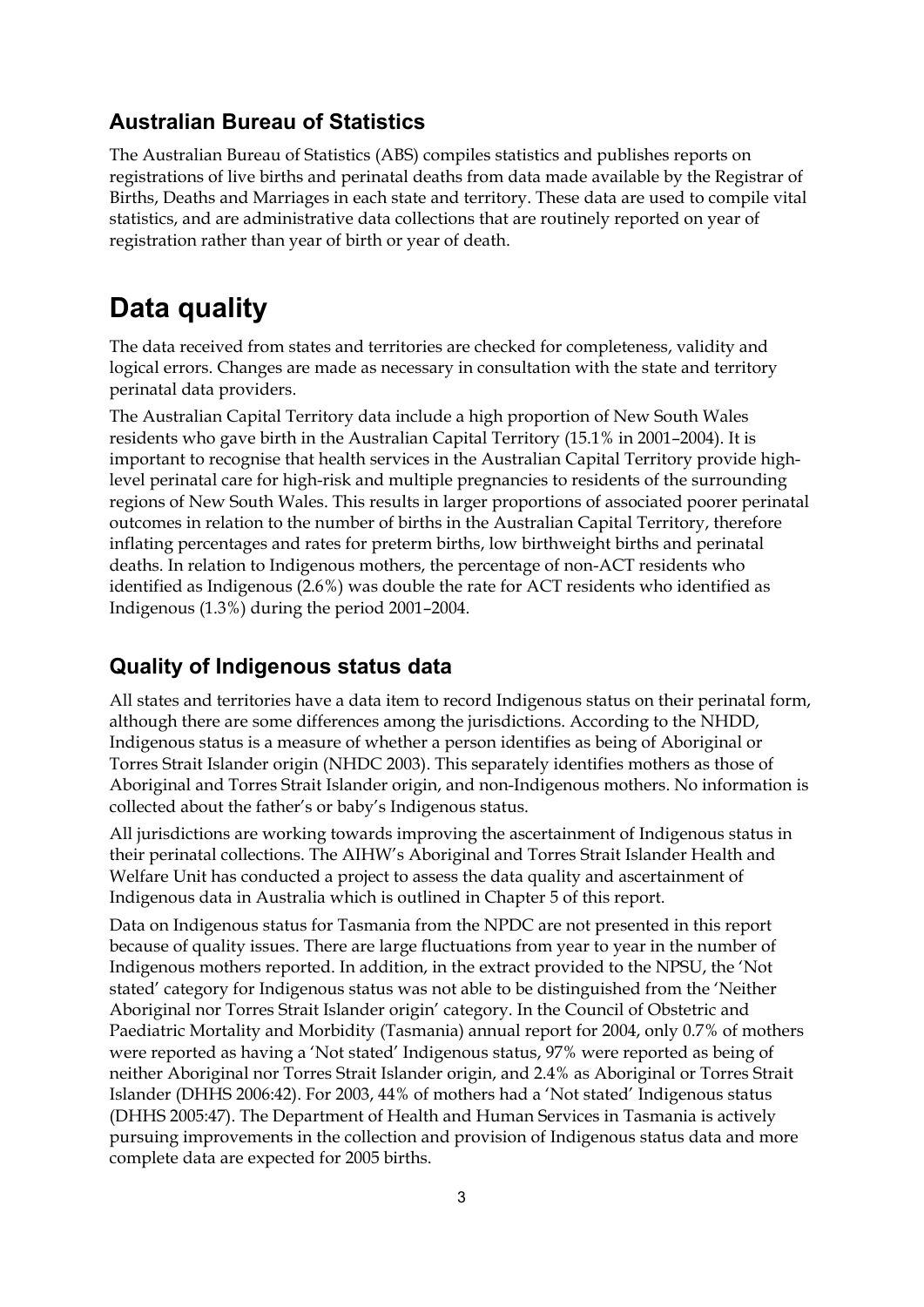<span id="page-13-0"></span>Western Australian data for Indigenous status is drawn from two sources. Western Australia has supplied Indigenous status for 2001, 2002 and 2004 mainly from their hospital morbidity system in which Indigenous status is collected using the NHDD data element. If data are missing or the mother did not give birth in hospital, Indigenous status is taken from the Notification of Case Attended form, completed by the midwife. This differs from the data source for 2003, where Indigenous status data provided to the NPSU were collected via the Western Australian perinatal form in the categories of 'Caucasian', 'Aboriginal/Torres Strait Islander' and 'Other'.

There are a small number of Aboriginal and Torres Strait Islander mothers who give birth in the Australian Capital Territory, and the proportion fluctuates from year to year, making this jurisdiction less comparable to other jurisdictions. In 2004, 54 of the 73 Aboriginal or Torres Strait Islander women who gave birth in the Australian Capital Territory were ACT residents.

### <span id="page-13-1"></span>**Structure of this report**

This report is divided into six chapters:

Chapter 1 (Introduction) provides background information, describes the data sources and briefly discusses their overall limitations.

Chapter 2 (Summary data) contains summary information on the Indigenous population and Indigenous mothers and their babies. It also includes a comparison of the NPDC with birth registration data from the ABS.

Chapter 3 (Indigenous mothers) contains information on Indigenous women who gave birth in 2001–2004, including their demographic profile (e.g. maternal age), maternal characteristics (e.g. parity), and characteristics of the labour, birth and puerperium (e.g. onset

of labour, method of birth).

Chapter 4 (Babies of Indigenous mothers) contains information on the characteristics and outcomes of babies born to Indigenous mothers including birth status, birthweight, gestational age, sex ratios and length of stay in hospital.

Chapter 5 (Data ascertainment and quality) contains information on the ascertainment and quality of Indigenous status data in the NPDC.

Chapter 6 (Trends) presents data on various characteristics of Indigenous mothers and their birth outcomes over the period 1991–2004. This chapter looks specifically at data on caesarean sections, maternal age, fetal deaths, birthweight and gestational age.

The Appendix consists of technical notes describing methods and calculations used in the report and explanatory notes regarding the data and terminology used. Tabulated data in this report are based on births in each state and territory in 2001–2004, meeting the criteria for inclusion in the NPDC. Each state and territory has developed its own form and/or electronic system for collecting perinatal data, often to maintain compatibility with its other data collections. Unless otherwise stated, the data in this report relate to the state or territory of occurrence of births in 2001–2004 rather than to the state or territory of usual residence of the mother. Data are presented for all states and territories except Tasmania. Although the perinatal collections are based on an NMDS, in some jurisdictions the data are collected in different categories. Where data are not available from all states and territories in the required format, this is indicated in the footnotes of tables or figures. For additional information on the presentation of data in this report see Appendix: Technical and explanatory notes.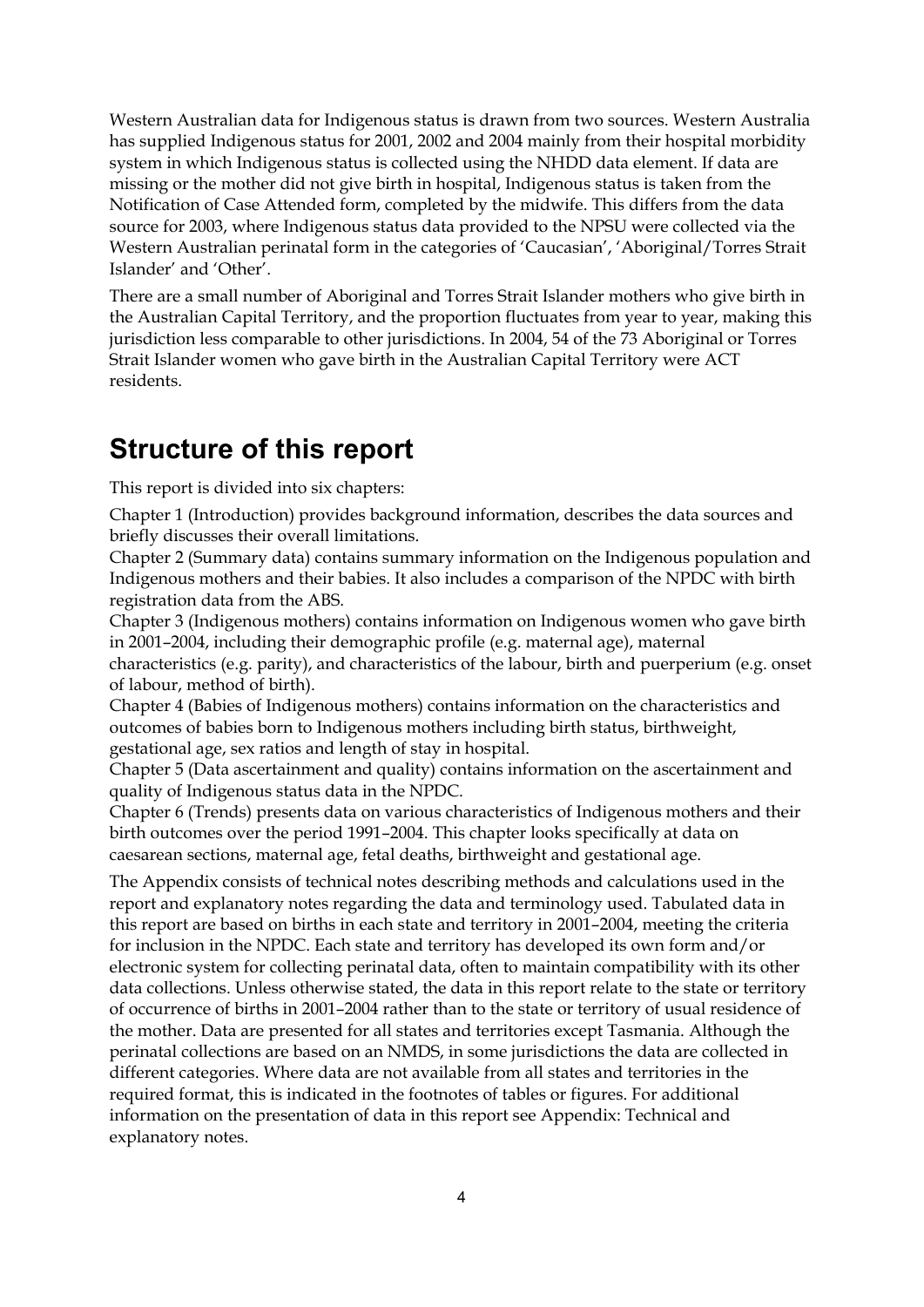## <span id="page-14-1"></span><span id="page-14-0"></span>**2 Summary data**

## <span id="page-14-2"></span>**Summary**

For 2001–2004, 35,264 women who identified as being Aboriginal or Torres Strait Islander were reported as giving birth to 35,682 babies in the National Perinatal Data Collection (NPDC) (Table 2.1). Babies born to Indigenous mothers represented 3.6% of all births in the period 2001–2004.

Live births to Indigenous mothers increased and fetal deaths decreased over the period 2001–2004. There was an average annual increase in liveborn babies born to Indigenous mothers of around 1%, and an annual average decrease in fetal deaths of around 5% (Table 2.2).

A comparison of the NPDC with the Australian Bureau of Statistics (ABS) birth registration data, which include paternal Indigenous status, showed that during the period 2001–2003, almost 5,700 more Indigenous births were identified in the ABS data collection than in the NPDC. When only live births to Indigenous mothers were considered, the NPDC contained 13% more live births (Table 2.3).

Age-standardised rate ratios for selected summary variables comparing Indigenous with non-Indigenous mothers and their babies showed that the proportion of Indigenous mothers who smoked during pregnancy was three times the proportion observed among non-Indigenous mothers. Compared with non-Indigenous mothers, Indigenous mothers had fewer instrumental vaginal deliveries in 2001–2004. The proportions of preterm birth and liveborn low birthweight babies of Indigenous mothers were twice the proportion in babies of non-Indigenous mothers (Table 2.4).

## <span id="page-14-3"></span>**Indigenous population**

The estimated resident Aboriginal or Torres Strait Islander population in Australia was 458,500 as of 30 June 2001, or 2.4% of the total Australian population (ABS 2004). The Indigenous population has been growing over time with an average annual growth rate of 2.0% over the period from 1996 to 2001. According to a 'low series projection', this population is expected to grow to 528,600 in 2009. This 'low series projection' does not reflect unexplained increases in the population and assumes that all changes in population over time are a result of natural increase (ABS 2004).

The age structure of the Indigenous population is considerably younger than the age structure of the Australian population. At 30 June 2001, the median age of the Indigenous population (20.5 years) was 16 years younger than the median age of the Australian population (36.1 years). There were 108,686 Indigenous women in the reproductive age group of 15–44 years in 2001, accounting for 47% of the total Indigenous female population (ABS 2004).

Of Indigenous women in the population of reproductive age in 2001–2004, the highest percentage were aged 15–19 years (22%), followed by 18% aged 20–24 years, 17% aged 25–29 and 30–34 years, and 15% aged 35–39 years. Only 13% were aged 40–44 years (Figure 2.1).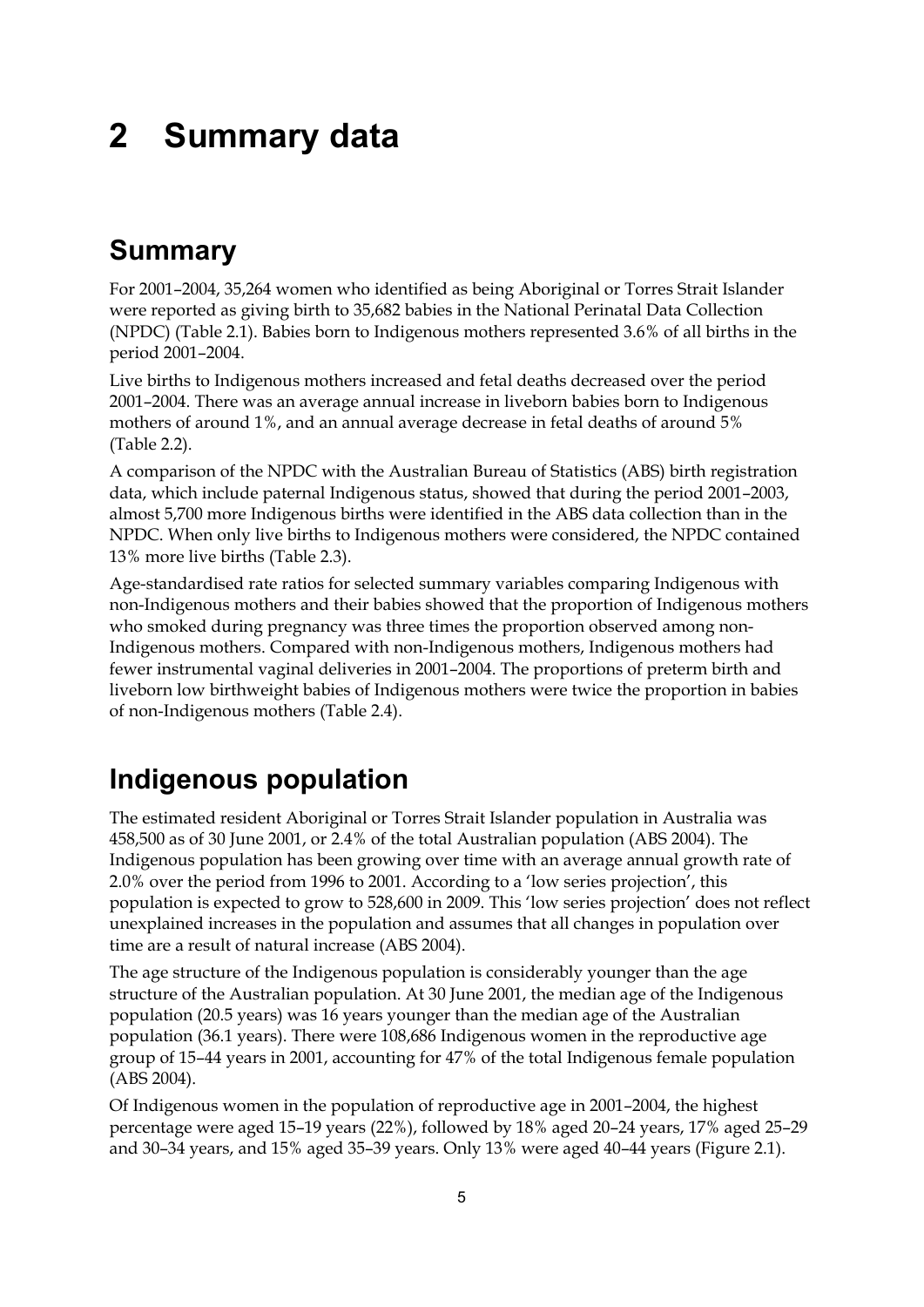<span id="page-15-0"></span>

Non-Indigenous women in the reproductive population had an older age structure. The highest proportions of non-Indigenous women of reproductive age were 30–34 years and 40–44 years (both 18%), and the proportions in the other age groups ranged from 15% to 17%.

### <span id="page-15-1"></span>**Indigenous women and births**

In 2001–2004, 35,264 women who identified as being Aboriginal or Torres Strait Islander gave birth in Australia, resulting in 35,682 Indigenous births. Of these births, 35,258 were live births and 424 were fetal deaths (Table 2.1). There were 948,573 non-Indigenous mothers who gave birth in 2001–2004 resulting in 965,043 births. Of these, 958,472 were live births and 6,571 were fetal deaths. Indigenous mothers represented 3.5% of all women who gave birth in 2001–2004.

Queensland had the highest number of births to Indigenous mothers in 2001–2004 (11,170) followed by New South Wales (8,843), Western Australia (6,251) and the Northern Territory (5,665). The Australian Capital Territory had the least, with only 284 births. In percentage terms, the Northern Territory had the highest proportion of Indigenous women who gave birth during 2001–2004 (39%), followed by Western Australia (6%) and Queensland (6%) (Figure 2.2).

Indigenous data were not available for Tasmania over this period. In total there were 22,086 reported women who gave birth and 22,462 babies born in this state.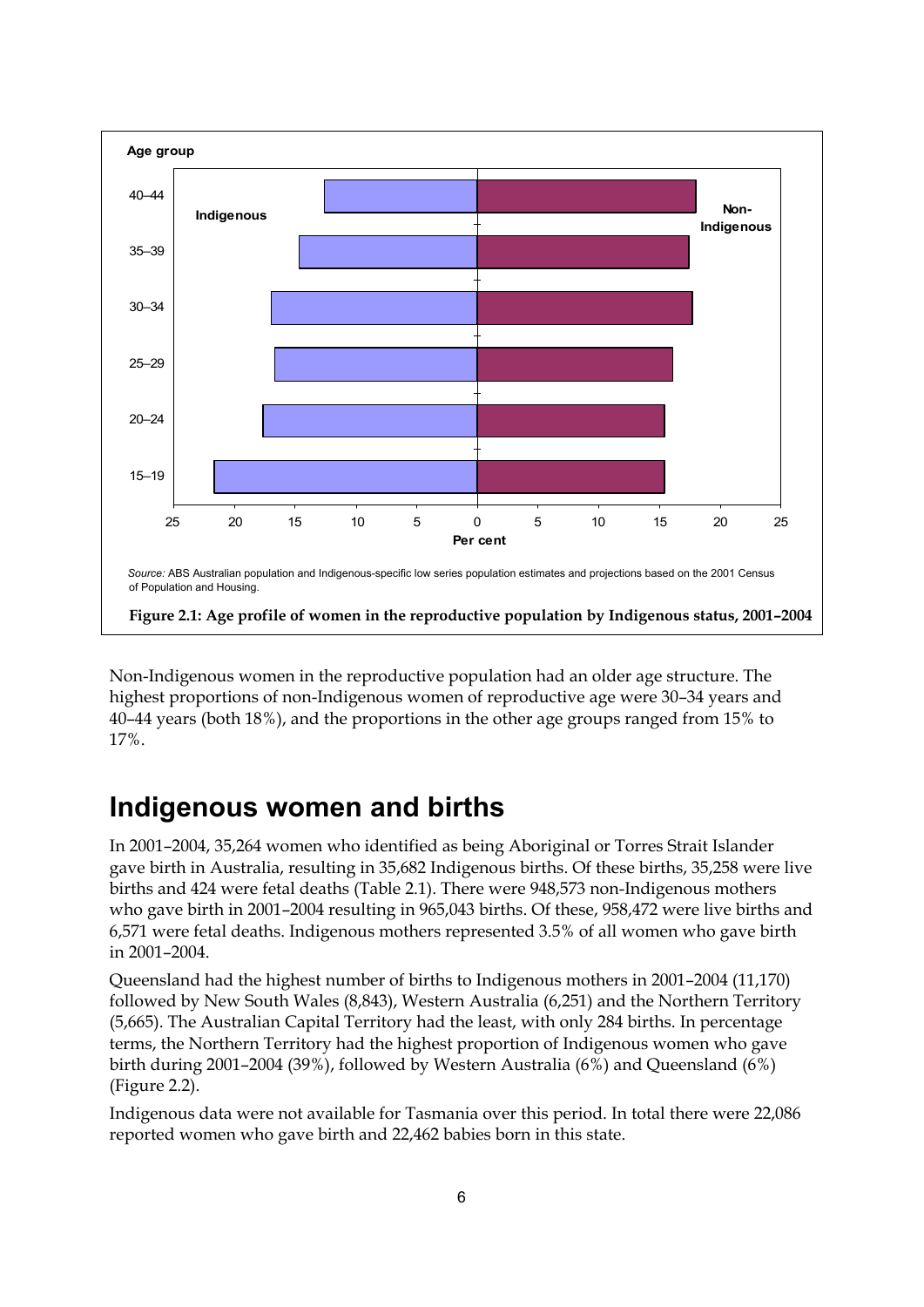| <b>Indigenous status</b>            | <b>NSW</b> | Vic     | Qld     | <b>WA</b> | <b>SA</b> | ACT <sup>(a)</sup> | <b>NT</b> | Total     |
|-------------------------------------|------------|---------|---------|-----------|-----------|--------------------|-----------|-----------|
| Indigenous mothers                  | 8,734      | 1,633   | 11,041  | 6,164     | 1,793     | 277                | 5,622     | 35,264    |
| Births to Indigenous<br>mothers     | 8,843      | 1,655   | 11,170  | 6,251     | 1,814     | 284                | 5,665     | 35,682    |
| Live births                         | 8,752      | 1,627   | 11,049  | 6,167     | 1,784     | 277                | 5,602     | 35,258    |
| Fetal deaths                        | 91         | 28      | 121     | 84        | 30        | 7                  | 63        | 424       |
| Non-Indigenous mothers              | 329,386    | 246,418 | 185,723 | 92,116    | 67.800    | 18,357             | 8,773     | 948,573   |
| Births to non-Indigenous<br>mothers | 334,893    | 250.850 | 188,960 | 93,681    | 69.000    | 18,763             | 8,896     | 965,043   |
| Live births                         | 332.848    | 248.842 | 187,736 | 93,052    | 68,541    | 18,613             | 8,840     | 958.472   |
| Fetal deaths                        | 2,045      | 2,008   | 1,224   | 629       | 459       | 150                | 56        | 6,571     |
| All births <sup>(b)</sup>           | 343,736    | 252,505 | 200,130 | 99,932    | 70,814    | 19,047             | 14,561    | 1,000,725 |

**Table 2.1: Women who gave birth and births by Indigenous status and state and territory, 2001–2004** 

(a) Care must be taken when interpreting the 2001–2004 ACT numbers as they include non-ACT-resident Indigenous mothers who gave birth in the ACT (2.6%). This is double the percentage for ACT-resident Indigenous mothers (1.3%).

(b) Does not include births to mothers whose Indigenous status was unknown.

*Notes* 

1. Data for Tasmania were not available.

2. Data for Victoria may differ slightly from those reported in Victorian Perinatal Data Collection Unit (PDCU) reports because of updates in the data.

*Source:* AIHW NPSU National Perinatal Data Collection 2007.

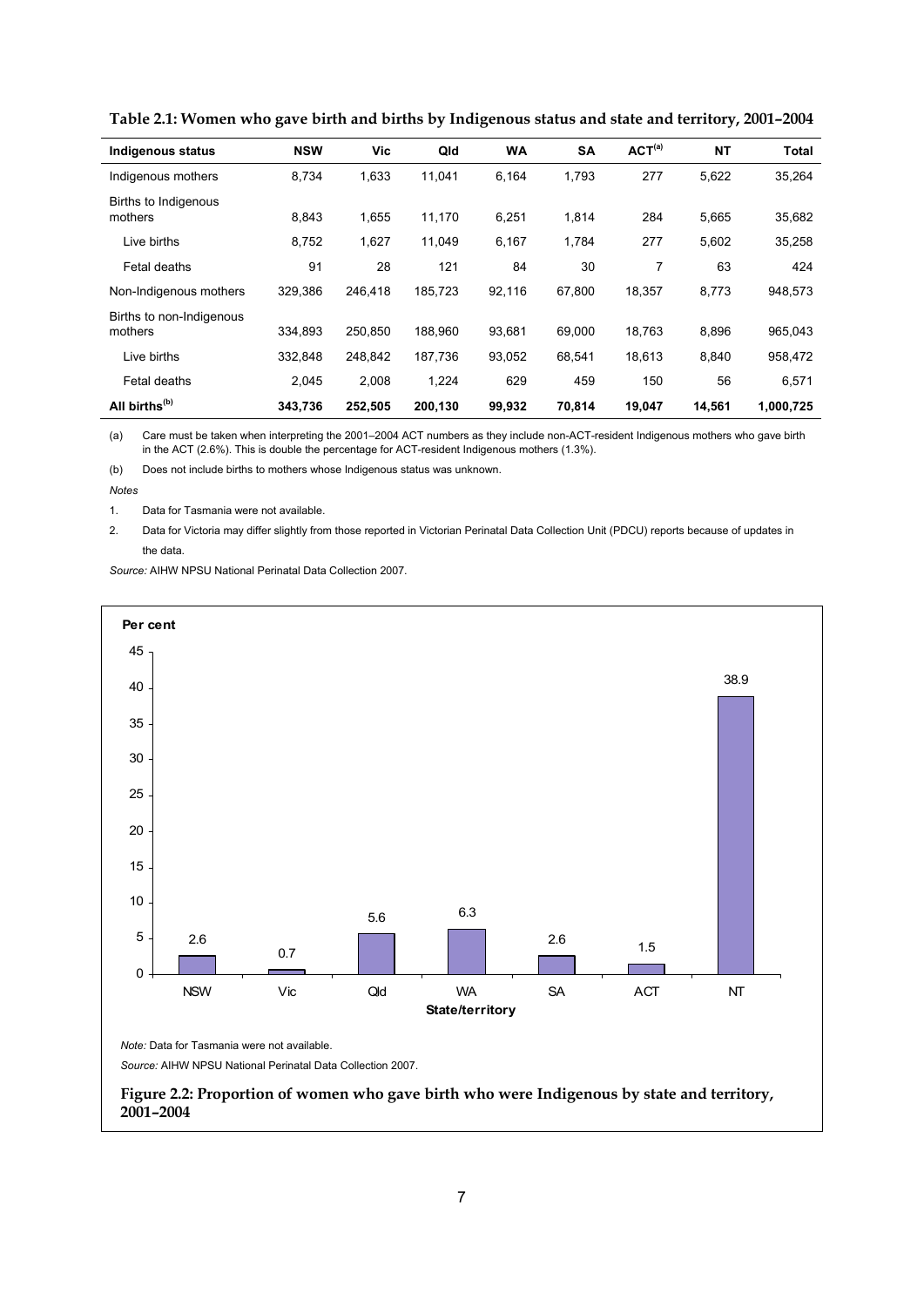Live births to Indigenous mothers increased and fetal deaths decreased over the period 2001–2004 (Table 2.2). There were 8,675 live babies born to Indigenous mothers in 2001 and 8,905 in 2004, an average annual increase of around 1%. Despite a slight increase in Indigenous fetal deaths between 2002 and 2003, fetal deaths decreased by an annual average of around 5%, from 116 in 2001 to 99 in 2004.

| <b>Birth status</b> | 2001  | 2002  | 2003  | 2004  | 2001-2004 | Average annual<br>% change |
|---------------------|-------|-------|-------|-------|-----------|----------------------------|
| Live births         | 8.675 | 8.827 | 8.851 | 8.905 | 35,258    | 0.9                        |
| Fetal deaths        | 116   | 102   | 107   | 99    | 424       | $-4.9$                     |
| All births          | 8,791 | 8,929 | 8,958 | 9,004 | 35,682    | 0.8                        |

| Table 2.2: Births to Indigenous mothers by birth status and year, 2001–2004 |  |  |  |
|-----------------------------------------------------------------------------|--|--|--|
|                                                                             |  |  |  |

*Source:* AIHW NPSU National Perinatal Data Collection 2007.

### **The National Perinatal Data Collection and the Australian Bureau of Statistics birth registration data: a comparison**

Table 2.3 provides a comparison between the NPDC and the ABS birth registration data. During the period 2001–2003, the NPDC reported 26,353 live births to Indigenous mothers (Table 2.3). Almost 5,700 more Indigenous births were identified in the ABS data collection than in the NPDC over this same period (32,005 births).

One explanation for this difference is that ABS birth registrations provide information on the Indigenous status of both parents whereas the NPDC includes information on the mother only. However, when comparing the NPDC data with the ABS data where the mother or both parents were identified as Indigenous, differences are still evident. There were 22,975 births to Indigenous mothers in the ABS data collection, compared with 26,353 in the NPDC, a difference of 13%. Such differences in the two data collections may also reflect the different methods and timing of the data collections. The NPDC is an epidemiological dataset collected at birth for the purpose of monitoring pregnancy. The information is usually collected by midwives, who may or may not ask a direct question regarding Indigenous status, or may obtain Indigenous status information from antenatal or hospital records. In comparison, the birth registration data is a vital statistics collection that relies on reporting by the parents or guardians, with requirements for reporting specified by individual states and territories. The differences between the two data collections are partly due to delays in the registration of, or failure to register, some live births. However, delays in registration are likely to be balanced by the late registration of births from the previous year.

Data in Table 2.3 report over the period 2001–2003 as data were not available for births that occurred in 2004 but were registered in 2005. Therefore, presenting data from 2001 to 2003 allows for the inclusion of births that occurred late in 2003 and were registered in 2004 and also includes late registrations of births in earlier years.

Of the states and territories, Queensland had the highest number of births where either or both parents were Indigenous in 2001–2003 (9,317), followed by 8,579 Indigenous births in New South Wales. The Indigenous live birth rate per 1,000 live Australian births was highest in the Northern Territory during 2001–2003 (443 per 1,000 births). This was followed by Tasmania (70 per 1,000 births) and Queensland (66 per 1,000 births. The lowest Indigenous birth rate was observed in Victoria (10 per 1,000 births) (Table 2.3).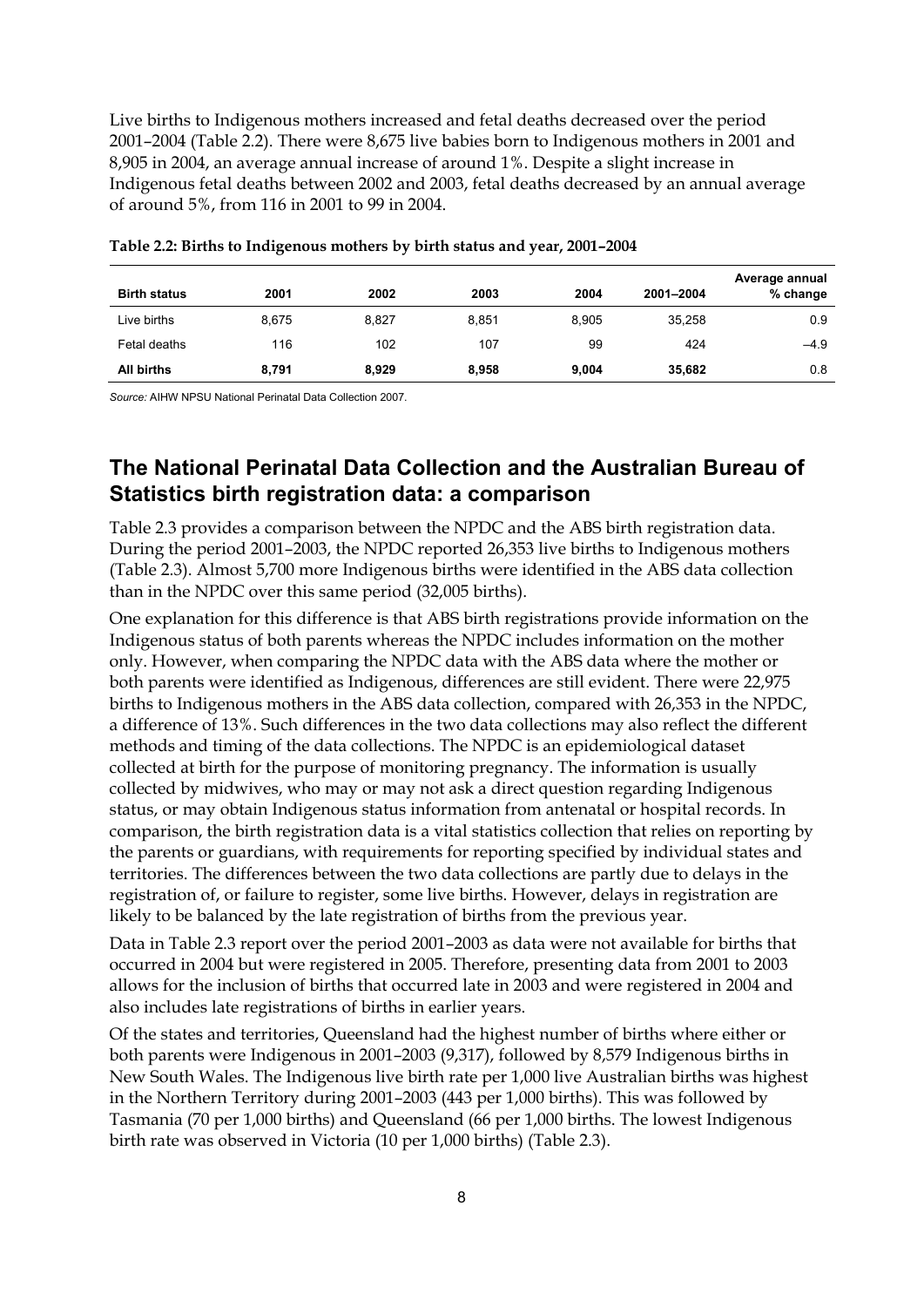| Indigenous status                     | <b>NSW</b> | Vic                        | Qld   | <b>WA</b> | <b>SA</b>     | Tas   | <b>ACT</b> | <b>NT</b> | Total  |
|---------------------------------------|------------|----------------------------|-------|-----------|---------------|-------|------------|-----------|--------|
|                                       |            |                            |       |           | <b>Number</b> |       |            |           |        |
| <b>NPDC</b>                           |            |                            |       |           |               |       |            |           |        |
| Indigenous mothers                    | 6,439      | 1,194                      | 8,278 | 4,661     | 1,301         | n.a.  | 204        | 4,276     | 26,353 |
| <b>ABS</b>                            |            |                            |       |           |               |       |            |           |        |
| Both parents Indigenous               | 1,706      | 285                        | 2,919 | 1,974     | 501           | 106   | 54         | 1,995     | 9,540  |
| Mother only Indigenous <sup>(a)</sup> | 3,642      | 803                        | 3,742 | 1,284     | 633           | 550   | 117        | 2,664     | 13,435 |
| All Indigenous mothers                | 5,348      | 1,088                      | 6,661 | 3,258     | 1,134         | 656   | 171        | 4,659     | 22,975 |
| Father only Indigenous <sup>(b)</sup> | 3,231      | 768                        | 2,656 | 963       | 504           | 522   | 101        | 285       | 9,030  |
| <b>Total</b>                          | 8,579      | 1,856                      | 9,317 | 4,221     | 1,638         | 1,178 | 272        | 4,944     | 32,005 |
|                                       |            | Rate per 1,000 live births |       |           |               |       |            |           |        |
| <b>NPDC</b>                           |            |                            |       |           |               |       |            |           |        |
| Indigenous mothers                    | 25.1       | 6.4                        | 55.8  | 63.1      | 24.6          | n.a   | 14.5       | 386.8     | 35.4   |
| <b>ABS</b>                            |            |                            |       |           |               |       |            |           |        |
| Both parents Indigenous               | 7.0        | 1.6                        | 20.8  | 27.8      | 9.7           | 6.2   | 3.9        | 178.9     | 13.0   |
| Mother only Indigenous <sup>(a)</sup> | 14.9       | 4.4                        | 26.7  | 18.1      | 12.2          | 32.4  | 8.4        | 238.9     | 18.4   |
| All Indigenous mothers                | 21.8       | 6.0                        | 47.5  | 46.0      | 21.9          | 38.7  | 12.2       | 417.7     | 31.4   |
| Father only Indigenous <sup>(b)</sup> | 13.2       | 4.2                        | 18.9  | 13.6      | 9.7           | 30.8  | 7.2        | 25.6      | 12.3   |
| Total                                 | 35.0       | 10.2                       | 66.4  | 59.5      | 31.6          | 69.5  | 19.5       | 443.3     | 43.7   |

#### <span id="page-18-0"></span>**Table 2.3: Live births by Indigenous status and state and territory, 2001–2003**

(a) Includes paternity not acknowledged and Indigenous status of father not stated.

(b) Includes Indigenous status of mother not stated.

n.a. Data for Tasmania were not available in the NPDC.

*Note:* ABS and NPDC data both refer to year of birth, not year of registration.

*Source:* AIHW NPSU National Perinatal Data Collection 2007; ABS Births Database 2007.

### <span id="page-18-1"></span>**Summary measures of perinatal health**

Table 2.4 presents summary perinatal health information for Indigenous mothers and their babies derived from the NPDC for births in 2001–2004. It also includes age-standardised rate ratios for these summary variables, comparing Indigenous and non-Indigenous mothers and their babies. Data include measures of pregnancy-related interventions, maternal risk factors and birth outcomes.

Over half of Indigenous mothers smoked at some time during their pregnancy in 2001–2004 (Table 2.4) The age-standardised rate ratio indicates that the proportion of Indigenous mothers who smoked during pregnancy was three times the proportion observed among non-Indigenous mothers.

Compared with non-Indigenous mothers, Indigenous mothers had fewer instrumental vaginal deliveries in 2001–2004. Almost 5% of Indigenous mothers who gave birth had an instrumental vaginal delivery. The age-standardised rate ratio of 0.3 indicated that this proportion was 30% of the proportion observed among non-Indigenous mothers.

Thirteen percent of liveborn babies of Indigenous mothers were of low birthweight (i.e. less than 2,500 grams). The age-standardised rate ratio was 2.1, indicating that the proportion of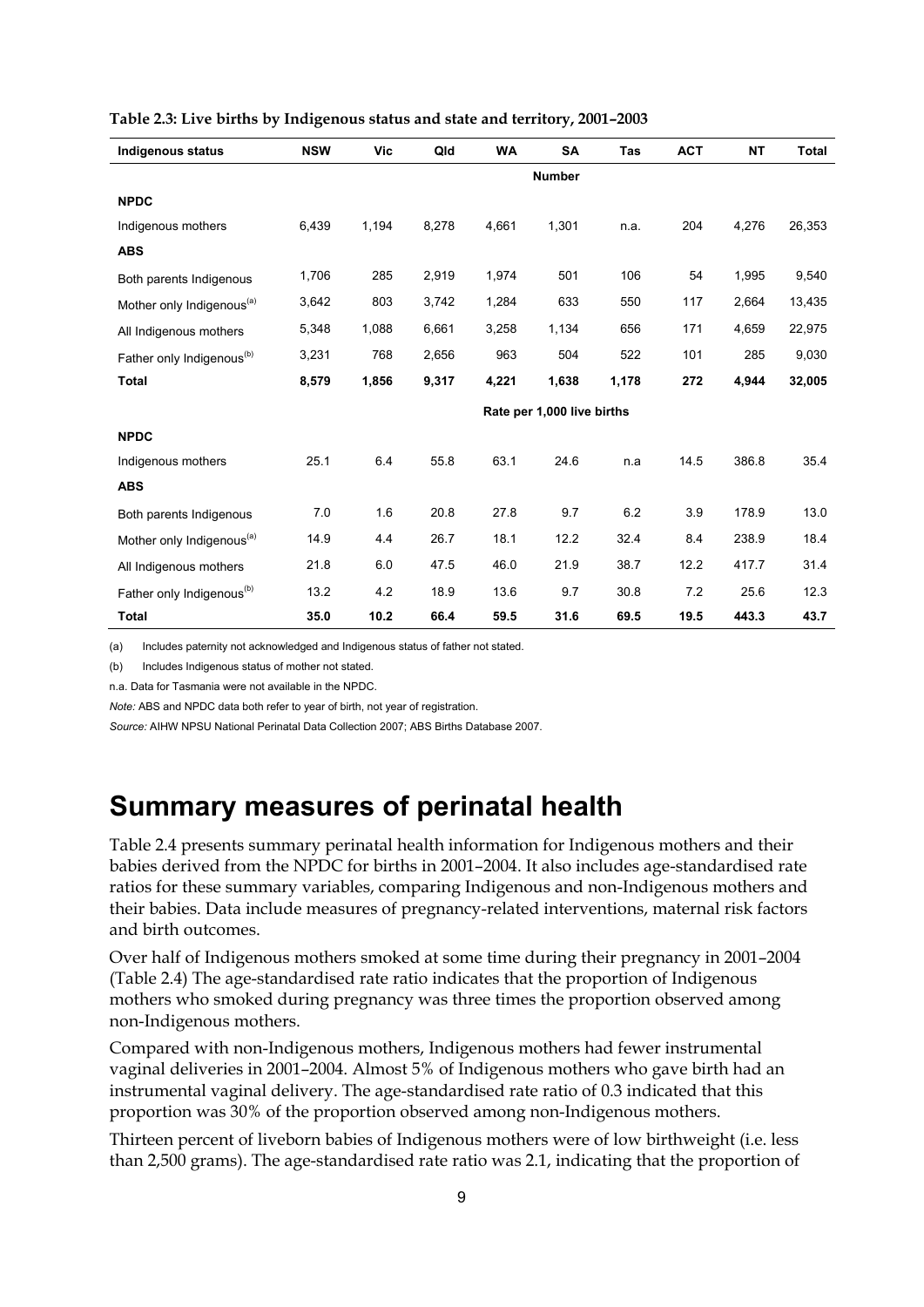liveborn low birthweight babies of Indigenous mothers was more than double the proportion of liveborn low birthweight babies of non-Indigenous mothers. The agestandardised proportions of preterm birth and low Apgar scores at 5 minutes for live births were also higher for babies of Indigenous mothers (Table 2.4).

| Variable                           | <b>Description of measure</b>                                                                              | Indigenous value<br>(per cent) | Indigenous/non-Indigenous<br>age-standardised rate ratio <sup>(a)</sup> |
|------------------------------------|------------------------------------------------------------------------------------------------------------|--------------------------------|-------------------------------------------------------------------------|
| Smoking                            | Percentage of women smoking at all<br>during pregnancy <sup>(b)</sup>                                      | 50.9                           | 3.0                                                                     |
| Hospital sector                    | Percentage of women who gave birth<br>in hospital who were in public<br>hospitals                          | 97.3                           | 1.4                                                                     |
| Multiple pregnancy                 | Multiple pregnancies per 1,000<br>mothers                                                                  | 11.7                           | 0.9                                                                     |
| Spontaneous onset of<br>labour     | Percentage of mothers who had a<br>spontaneous onset of labour                                             | 69.7                           | 1.1                                                                     |
| Induction of labour                | Percentage of mothers who had an<br>induced onset of labour                                                | 19.0                           | 0.8                                                                     |
| Instrumental vaginal<br>deliveries | Percentage of mothers who had an<br>instrumental (forceps or vacuum<br>extraction) delivery <sup>(c)</sup> | 4.8                            | 0.3                                                                     |
| Caesarean section                  | Percentage of mothers who had a<br>caesarean section <sup>(b)</sup>                                        | 22.4                           | 0.9                                                                     |
| Preterm birth                      | Percentage of births that were less<br>than 37 weeks gestation                                             | 13.9                           | 1.9                                                                     |
| Low birthweight                    | Percentage of liveborn babies<br>weighing less than 2,500 grams at<br><b>birth</b>                         | 13.0                           | 2.1                                                                     |
| Apgar scores                       | Percentage of liveborn babies with an<br>Apgar score of less than 7 at 5<br>minutes                        | 2.5                            | 1.7                                                                     |
| Perinatal death rate               | Perinatal deaths per 1,000 births <sup>(d)</sup>                                                           | 17.9                           | 1.8                                                                     |
| (a)                                | Standardised to the 2001–2004 population of women who gave birth.                                          |                                |                                                                         |

| Table 2.4: Summary measures of perinatal health for Indigenous and non-Indigenous mothers |  |
|-------------------------------------------------------------------------------------------|--|
| and babies, 2001–2004                                                                     |  |

(a) Standardised to the 2001–2004 population of women who gave birth.

(b) Excludes Victoria and Queensland.

(c) For multiple births, the method of birth of the firstborn baby was used.

(d) Excludes neonatal deaths in the Northern Territory.

*Note:* Data for Tasmania were not available.

*Source:* AIHW NPSU National Perinatal Data Collection 2007.

#### **Apgar scores**

*Apgar scores are clinical indicators of the baby's condition shortly after birth, based on assessment of the heart rate, breathing, colour, muscle tone and reflex irritability. Between 0 and 2 points are given for each of these five characteristics, and the total score is between 0 and 10. An Apgar score of less than 7 at 5 minutes after birth is considered to be an indicator of compromise for the baby.*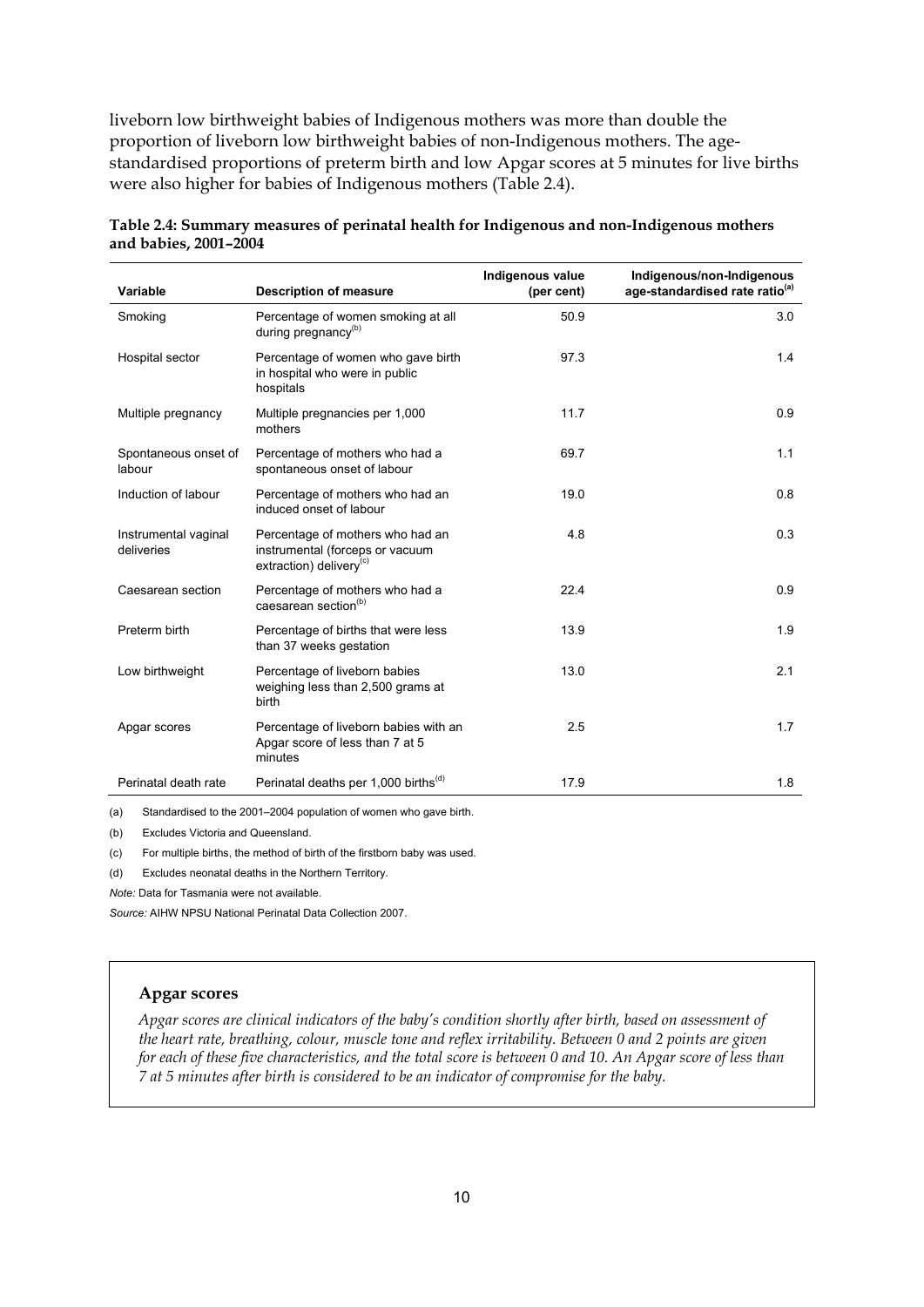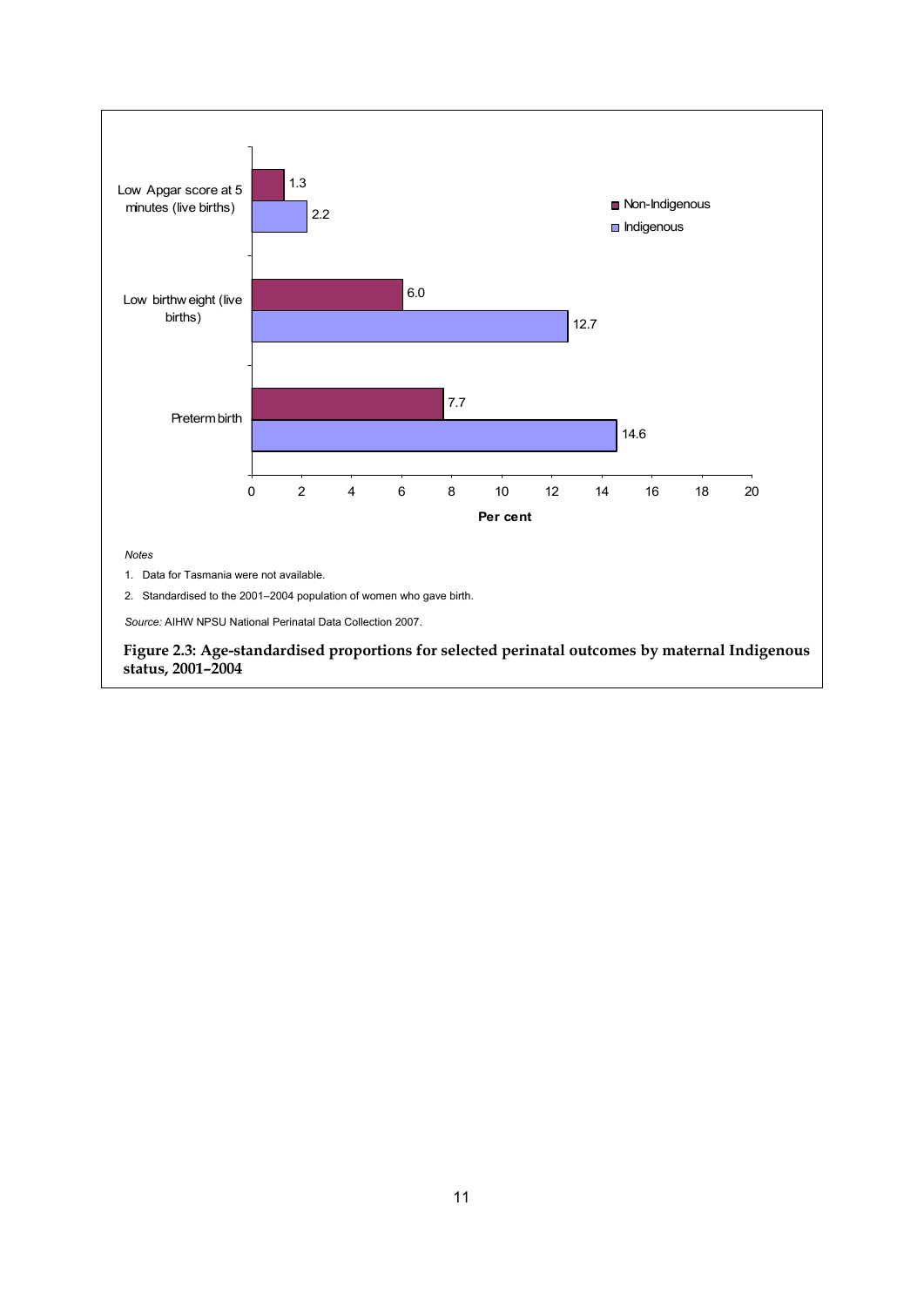# <span id="page-21-1"></span><span id="page-21-0"></span>**3 Indigenous mothers**

## <span id="page-21-2"></span>**Summary**

During the period 2001–2004, Indigenous mothers were, on average, younger than non-Indigenous mothers, with mean ages of 24.8 years and 29.7 years respectively. Younger maternal age in Indigenous mothers was associated with residing in remote areas and socioeconomic disadvantage (Tables 3.2 and 3.3).

Almost one-third of Indigenous mothers were first-time mothers (30%), with over half of first-time Indigenous mothers aged less than 20 years (53%). Of Indigenous mothers who gave birth in 2001–2004, 16% had given birth to their fifth baby or more (Table 3.4). Of non-Indigenous mothers, 42% were having their first baby. The mean age of first-time Indigenous mothers was 20.6 years (Table 3.5) compared with 27.7 years for non-Indigenous mothers. Indigenous mothers living in regional and remote areas had more babies than those living in major cities (Table 3.6). Parity was also greater for Indigenous mothers residing in areas of greater socioeconomic disadvantage (Table 3.7).

In the five states and territories for which smoking status data were available, 51% of Indigenous mothers reported smoking during their pregnancy (Table 3.8). This was considerably higher than the crude smoking rate for non-Indigenous mothers (17%). The prevalence of smoking during pregnancy was lower in remote areas and higher in regional areas and was higher among mothers with increased socioeconomic disadvantage (Tables 3.9 and 3.10). For the three states and territories where smoking quantity data were available, of those who smoked during pregnancy, half (50%) smoked more than 10 cigarettes per day (Table 3.12). The quantity of cigarettes smoked among Indigenous mothers increased with maternal age (Table 3.13).

Indigenous mothers had fewer interventions at the onset of labour than non-Indigenous mothers, with 70% of Indigenous mothers having a spontaneous onset of labour compared with 57% of non-Indigenous mothers. Of Indigenous mothers, 19% had an induced onset of labour (Table 3.14) compared with 26% of non-Indigenous mothers. Indigenous mothers were also less likely to have instrumental vaginal deliveries (5%) and caesarean sections (22%) (Table 3.16) when compared with non-Indigenous mothers (11% and 28%, respectively). Among Indigenous mothers, spontaneous vaginal deliveries were less common in major cities and areas of greater socioeconomic advantage (Tables 3.17 and 3.18).

The majority of Indigenous women gave birth in hospital (98%) (Table 3.19). The median length of postnatal stay for these women was 3 days (Table 3.22). Of Indigenous women who gave birth in hospital, 3% were in private hospitals (Table 3.20). For non-Indigenous women, the median length of stay in hospital was 4 days and 32% gave birth in a private hospital.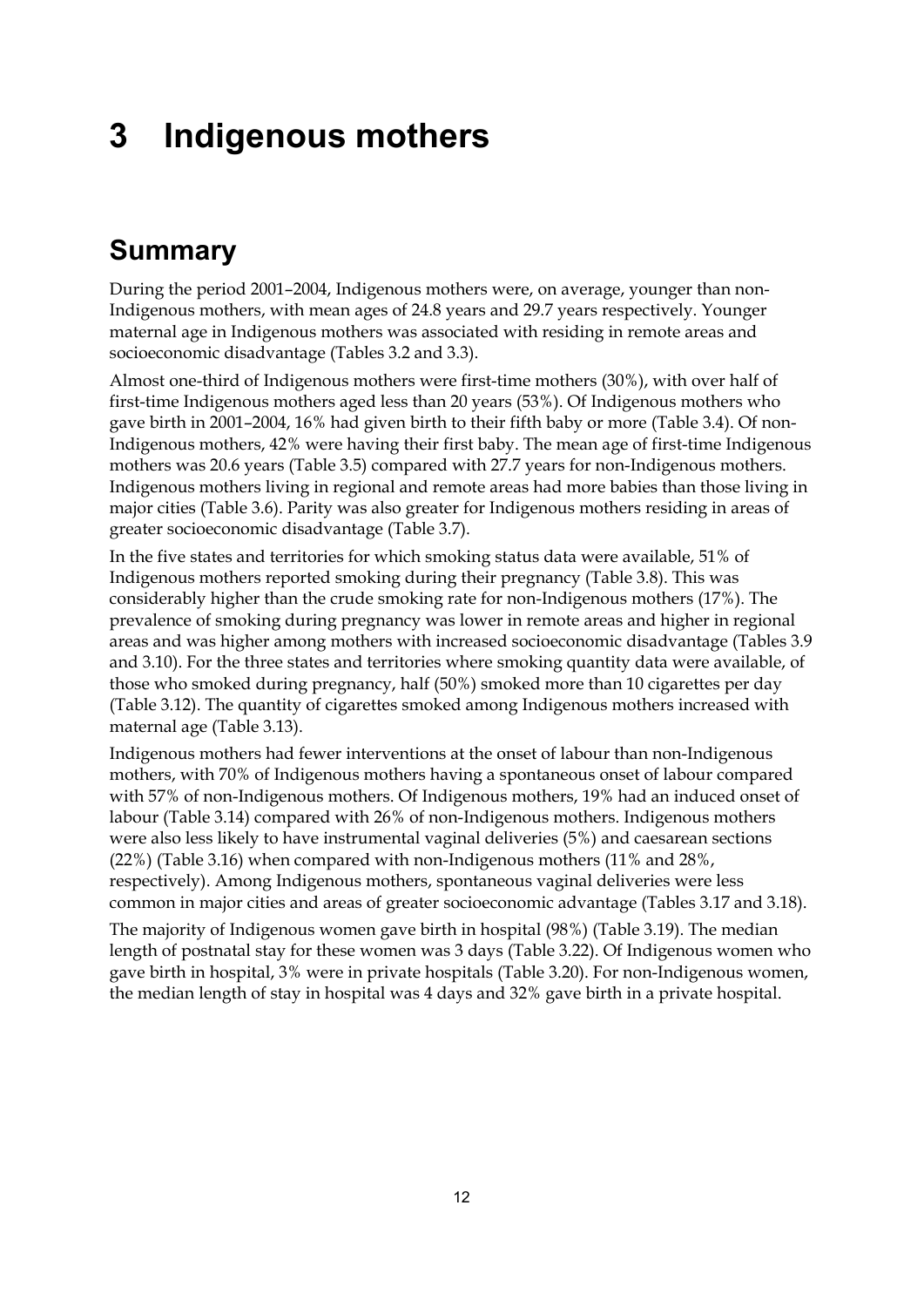### <span id="page-22-1"></span><span id="page-22-0"></span>**Demographics**

### **Maternal age**

Maternal age is an important risk factor for both obstetric and perinatal outcomes, with adverse outcomes more likely to occur in younger and older mothers. In 2001–2004, 35,264 Indigenous women gave birth (Table 3.1). The mean age over this period was 24.8 years, younger than the 29.7 years for non-Indigenous mothers.

The average age of Indigenous mothers varied among the states and territories in 2001–2004. Indigenous mothers in the Australian Capital Territory were considerably older than the national average, with a mean of 26.7 years. Indigenous mothers were younger on average in the Northern Territory (23.8 years) and Western Australia (24.4 years).

There were 7,924 Indigenous mothers aged less than 20 years (23%) in 2001–2004, compared with 4% of non-Indigenous mothers (Figure 3.1). Among the states and territories, the proportion of Indigenous mothers aged less than 20 years ranged from 15% in the Australian Capital Territory to 29% in the Northern Territory.



There were 2,541 Indigenous mothers aged 35 years and over, accounting for 7% of all Indigenous mothers. This proportion was 19% in non-Indigenous mothers. The proportion of Indigenous mothers aged 35 years and over ranged from 6% in the Northern Territory and Western Australia to 9% in the Australian Capital Territory.

The overall proportion of non-Indigenous mothers in the 20–24 year age group was lower than for Indigenous mothers (14% compared with 31%). In the remaining age groups, there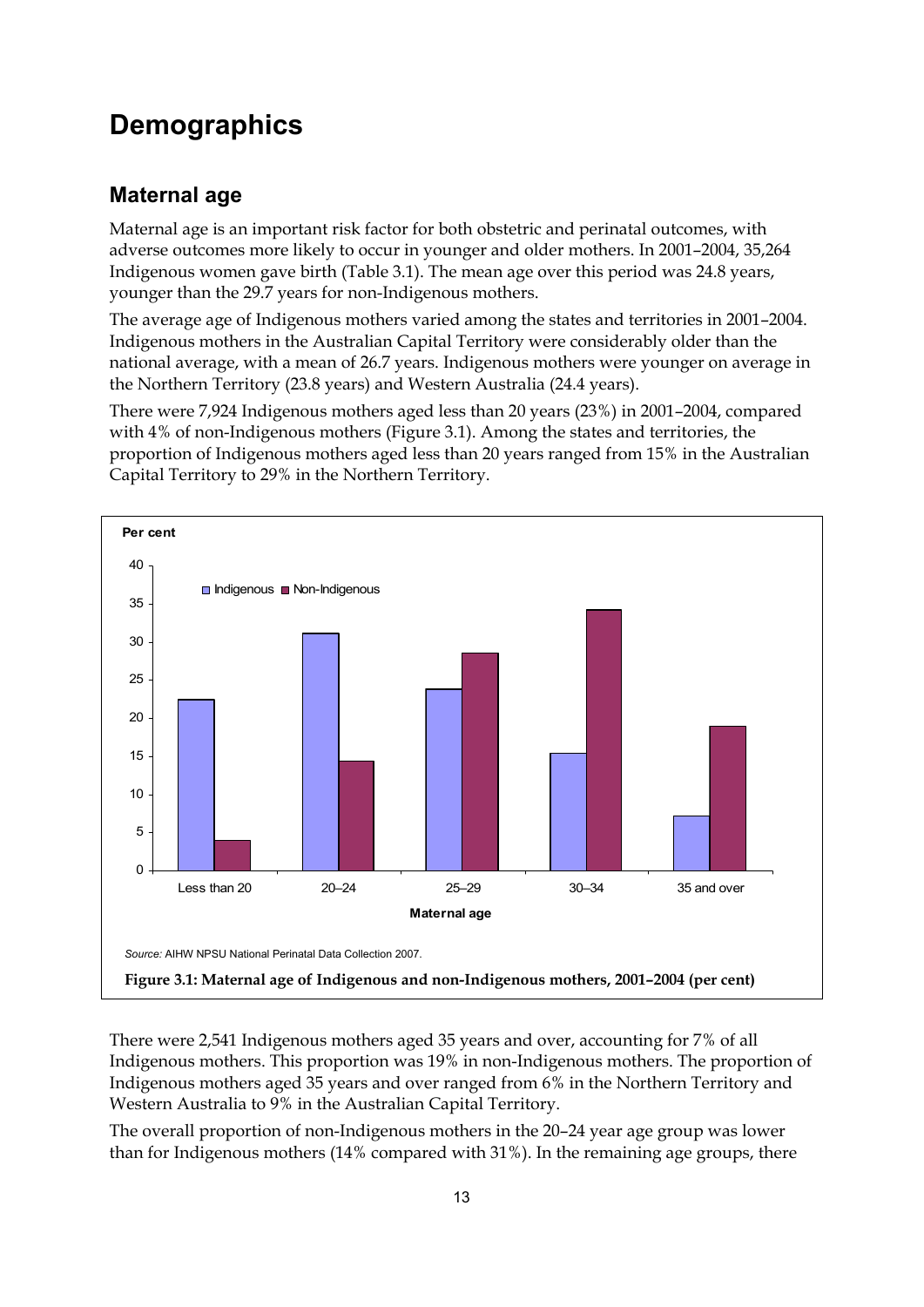was a larger proportion of non-Indigenous than Indigenous mothers (29% aged 25–29 years and 34% aged 30–34 years).

| Age group (years) | <b>NSW</b> | Vic   | Qld    | <b>WA</b>     | SA    | <b>ACT</b> | ΝT    | <b>Total</b> |
|-------------------|------------|-------|--------|---------------|-------|------------|-------|--------------|
| Mean              | 25.0       | 25.1  | 25.1   | 24.4          | 24.7  | 26.7       | 23.8  | 24.8         |
|                   |            |       |        | <b>Number</b> |       |            |       |              |
| Less than 20      | 1,868      | 360   | 2,161  | 1,467         | 391   | 41         | 1,636 | 7,924        |
| $20 - 24$         | 2,716      | 475   | 3,409  | 1,973         | 566   | 69         | 1,751 | 10,959       |
| $25 - 29$         | 2,033      | 373   | 2,810  | 1,463         | 459   | 69         | 1,195 | 8,402        |
| $30 - 34$         | 1,437      | 291   | 1,801  | 873           | 244   | 72         | 706   | 5,424        |
| 35 and over       | 672        | 133   | 860    | 388           | 133   | 26         | 329   | 2,541        |
| Not stated        | 8          | 1     |        |               |       |            | 5     | 14           |
| Total             | 8,734      | 1,633 | 11,041 | 6,164         | 1,793 | 277        | 5,622 | 35,264       |
|                   |            |       |        | Per cent      |       |            |       |              |
| Less than 20      | 21.4       | 22.0  | 19.6   | 23.8          | 21.8  | 14.8       | 29.1  | 22.5         |
| $20 - 24$         | 31.1       | 29.1  | 30.9   | 32.0          | 31.6  | 24.9       | 31.1  | 31.1         |
| $25 - 29$         | 23.3       | 22.8  | 25.5   | 23.7          | 25.6  | 24.9       | 21.3  | 23.8         |
| $30 - 34$         | 16.5       | 17.8  | 16.3   | 14.2          | 13.6  | 26.0       | 12.6  | 15.4         |
| 35 and over       | 7.7        | 8.1   | 7.8    | 6.3           | 7.4   | 9.4        | 5.9   | 7.2          |
| Not stated        | 0.1        | 0.1   |        |               |       |            | 0.1   |              |
| <b>Total</b>      | 100.0      | 100.0 | 100.0  | 100.0         | 100.0 | 100.0      | 100.0 | 100.0        |

**Table 3.1: Indigenous mothers by maternal age and state and territory, 2001–2004** 

*Notes* 

1. Data for Tasmania were not available.

2. Data for Victoria may differ slightly from those reported in Victorian PDCU reports because of updates in the data.

*Source:* AIHW NPSU National Perinatal Data Collection 2007.

#### **Remoteness area of mother's usual residence**

Data on the geographical location of the usual residence of the mother were mapped to levels of remoteness in the Australian Standard Geographical Classification (ASGC) remoteness structure. The area of usual residence of Indigenous mothers was quite evenly spread across remoteness categories (Table 3.2). Over one in four Indigenous mothers resided in outer regional areas (28%) in 2001–2004. There were 8,321 Indigenous mothers residing in major cities (24%), and one in five (21%) lived in very remote areas. Almost one-third of Indigenous mothers lived in either remote or very remote areas. There were 5,819 Indigenous mothers (17%) residing in inner regional areas in 2001–2004.

The average age of Indigenous mothers was lower in remote (24.2 years) and very remote (24.1 years) areas when compared with major cities (25.4 years), inner regional (25.0 years) and outer regional (24.7 years) areas. Of all mothers in remote areas, 26% were aged less than 20 years compared with 20% in major cities. In contrast, the proportion of older Indigenous mothers decreased with increased remoteness—17% of Indigenous mothers in major cities were aged 30–34 years compared with 13% in very remote areas.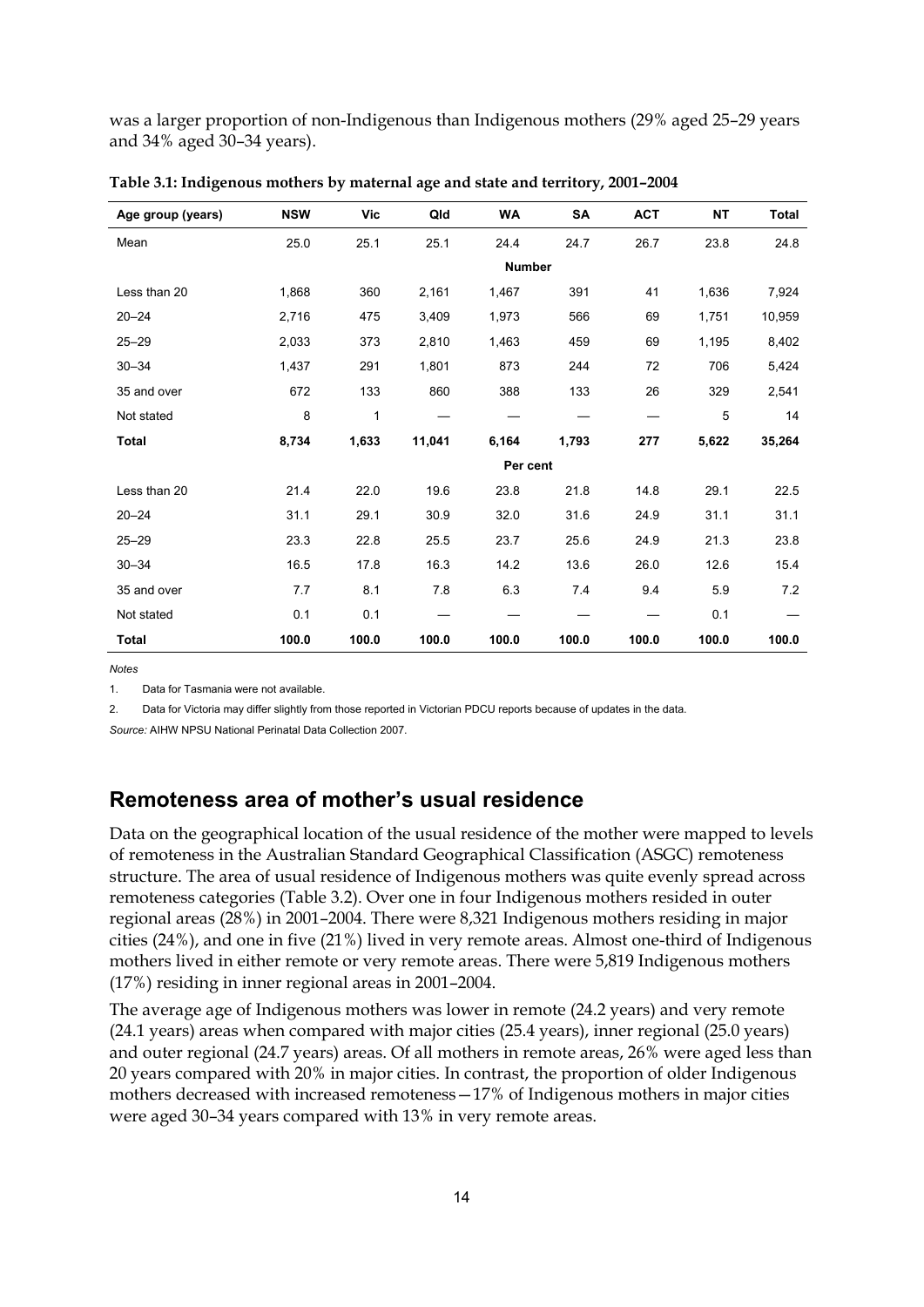|                   |                     | <b>Inner</b> | Outer         |        |                |                      |
|-------------------|---------------------|--------------|---------------|--------|----------------|----------------------|
| Age group (years) | <b>Major cities</b> | regional     | regional      | Remote | Very remote    | Total <sup>(a)</sup> |
| Mean              | 25.4                | 25.0         | 24.7          | 24.2   | 24.1           | 24.7                 |
|                   |                     |              | <b>Number</b> |        |                |                      |
| Less than 20      | 1,655               | 1,218        | 2,116         | 1,071  | 1,857          | 7,917                |
| $20 - 24$         | 2,450               | 1,802        | 3,097         | 1,245  | 2,359          | 10,953               |
| $25 - 29$         | 2,040               | 1,405        | 2,454         | 870    | 1,627          | 8,396                |
| $30 - 34$         | 1,440               | 974          | 1,492         | 580    | 936            | 5,422                |
| 35 and over       | 736                 | 417          | 635           | 280    | 470            | 2,538                |
| Not stated        |                     | 3            | 3             | 6      | $\overline{c}$ | 14                   |
| <b>Total</b>      | 8,321               | 5,819        | 9,797         | 4,052  | 7,251          | 35,240               |
|                   |                     |              | Per cent      |        |                |                      |
| Less than 20      | 19.9                | 20.9         | 21.6          | 26.4   | 25.6           | 22.5                 |
| $20 - 24$         | 29.4                | 31.0         | 31.6          | 30.7   | 32.5           | 31.1                 |
| $25 - 29$         | 24.5                | 24.1         | 25.0          | 21.5   | 22.4           | 23.8                 |
| $30 - 34$         | 17.3                | 16.7         | 15.2          | 14.3   | 12.9           | 15.4                 |
| 35 and over       | 8.8                 | 7.2          | 6.5           | 6.9    | 6.5            | 7.2                  |
| Not stated        |                     | 0.1          |               | 0.1    |                |                      |
| <b>Total</b>      | 100.0               | 100.0        | 100.0         | 100.0  | 100.0          | 100.0                |

**Table 3.2: Indigenous mothers by maternal age and remoteness area of usual residence, 2001–2004** 

(a) Excludes mothers not usually resident in Australia and those whose area of usual residence was 'Not stated'.

*Source:* AIHW NPSU National Perinatal Data Collection 2007.

### **Socioeconomic status**

Socioeconomic Indexes for Areas (SEIFA) provide a summary measure for the socioeconomic conditions within an area. The index of advantage/disadvantage was used.

More Indigenous women who gave birth were in the most disadvantaged quintile (38%) compared with other quintiles in 2001–2004, with the number of Indigenous mothers decreasing with increasing quintile of socioeconomic advantage (Table 3.3). There were only 1,160 Indigenous mothers (3%) in the least disadvantaged quintile.

Maternal age for Indigenous mothers increased with socioeconomic advantage. The average age of Indigenous mothers in the two most disadvantaged quintiles was 24.5 years, compared with 25.0 years in the third quintile, 25.5 years in the fourth quintile and 26.2 years in the fifth and least disadvantaged quintile.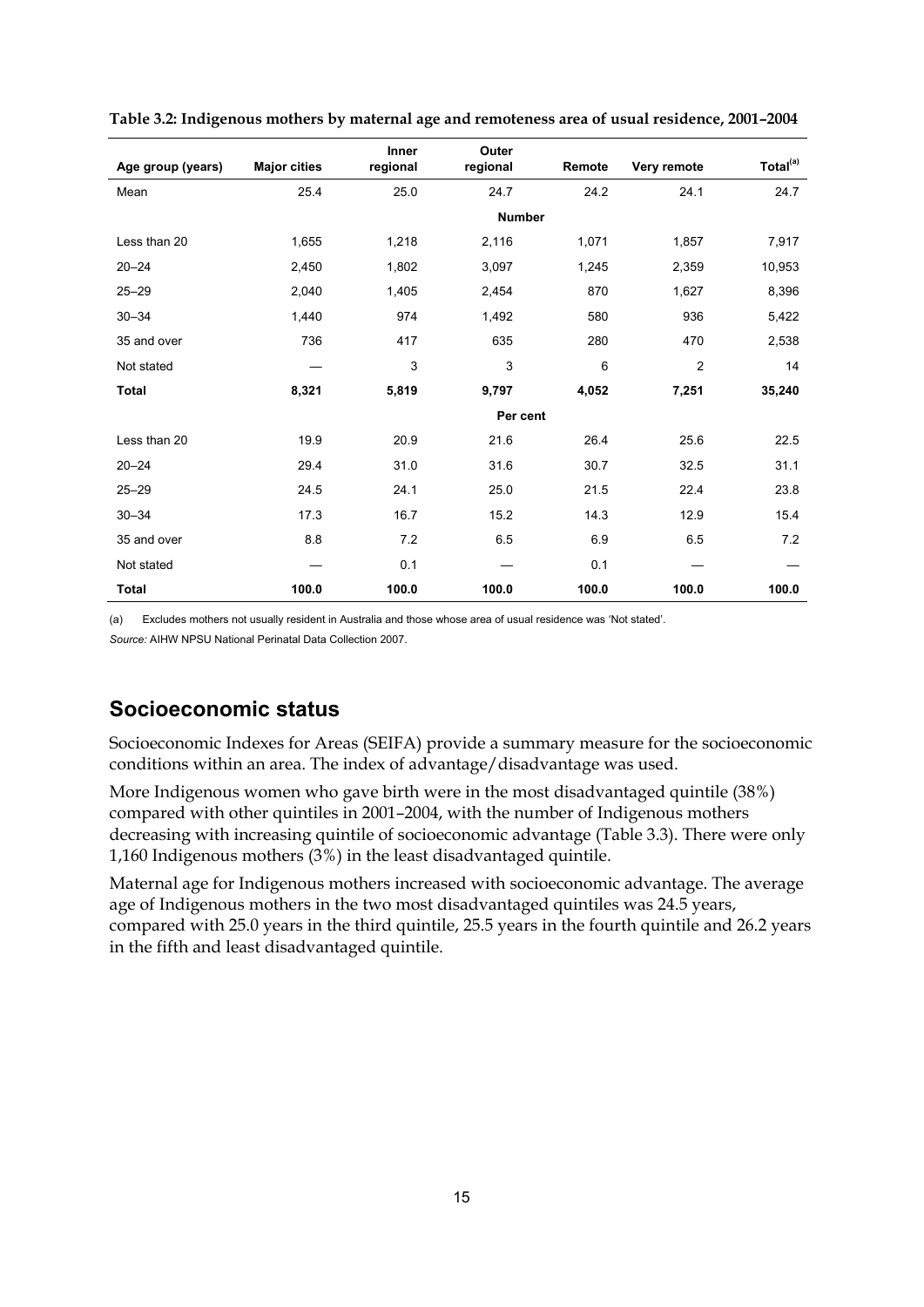|                      | Quintile of socioeconomic disadvantage <sup>(a)</sup> |                 |                 |                 |                                          |                      |        |  |
|----------------------|-------------------------------------------------------|-----------------|-----------------|-----------------|------------------------------------------|----------------------|--------|--|
| Age group<br>(years) | 1st quintile<br>(most<br>disadvantaged)               | 2nd<br>quintile | 3rd<br>quintile | 4th<br>quintile | 5th quintile<br>(least<br>disadvantaged) | <b>Not</b><br>stated | Total  |  |
| Mean                 | 24.5                                                  | 24.5            | 25.0            | 25.5            | 26.2                                     | 23.3                 | 24.7   |  |
|                      |                                                       |                 |                 | <b>Number</b>   |                                          |                      |        |  |
| Less than 20         | 3,138                                                 | 2,278           | 1,371           | 739             | 213                                      | 185                  | 7,924  |  |
| $20 - 24$            | 4,233                                                 | 3,043           | 2,085           | 1,122           | 284                                      | 192                  | 10,959 |  |
| $25 - 29$            | 3,062                                                 | 2,333           | 1,641           | 963             | 278                                      | 125                  | 8,402  |  |
| $30 - 34$            | 1,909                                                 | 1,450           | 1,062           | 684             | 253                                      | 66                   | 5,424  |  |
| 35 and over          | 902                                                   | 633             | 500             | 345             | 131                                      | 30                   | 2,541  |  |
| Not stated           | 6                                                     | 4               | 3               |                 | 1                                        |                      | 14     |  |
| Total                | 13,250                                                | 9,741           | 6,662           | 3,853           | 1,160                                    | 598                  | 35,264 |  |
|                      |                                                       |                 |                 | Per cent        |                                          |                      |        |  |
| Less than 20         | 23.7                                                  | 23.4            | 20.6            | 19.2            | 18.4                                     | 30.9                 | 22.5   |  |
| $20 - 24$            | 31.9                                                  | 31.2            | 31.3            | 29.1            | 24.5                                     | 32.1                 | 31.1   |  |
| $25 - 29$            | 23.1                                                  | 24.0            | 24.6            | 25.0            | 24.0                                     | 20.9                 | 23.8   |  |
| $30 - 34$            | 14.4                                                  | 14.9            | 15.9            | 17.8            | 21.8                                     | 11.0                 | 15.4   |  |
| 35 and over          | 6.8                                                   | 6.5             | 7.5             | 9.0             | 11.3                                     | 5.0                  | 7.2    |  |
| Not stated           |                                                       |                 |                 |                 | 0.1                                      |                      |        |  |
| <b>Total</b>         | 100.0                                                 | 100.0           | 100.0           | 100.0           | 100.0                                    | 100.0                | 100.0  |  |

<span id="page-25-0"></span>**Table 3.3: Indigenous mothers by maternal age and socioeconomic status, 2001–2004** 

(a) Socioeconomic status quintiles are determined by postcode of usual residence based on the Australian Bureau of Statistics SEIFA . The advantage/disadvantage index was used.

*Source:* AIHW NPSU National Perinatal Data Collection 2007.

### <span id="page-25-1"></span>**Maternal characteristics and risk factors**

#### **Parity**

Parity is the number of previous pregnancies that resulted in live births or stillbirths. Primiparous women are those who have had no previous pregnancy resulting in a live birth or stillbirth and multiparous women are those who have had at least one previous pregnancy resulting in a live birth or stillbirth.

During the 2001–2004 period, there were 10,608 Indigenous mothers who gave birth to their first baby (30%), 8,455 (24%) who gave birth to their second baby, and 6,227 (18%) who gave birth for the third time (Table 3.4). Only 12% of Indigenous women gave birth to their fourth baby, but 16% gave birth for the fifth (or more) time. The figures for non-Indigenous women who gave birth were 42% having their first baby, 34% their second, 15% their third, 5% their fourth and only 3% gave birth for the fifth time or more.

Indigenous mothers in Western Australia were more likely than mothers in others states and territories to have a parity of three or more. In Western Australia, 13% of Indigenous mothers had given birth three times previously and 19% four or more times, compared with 12% and 16% respectively for Australia.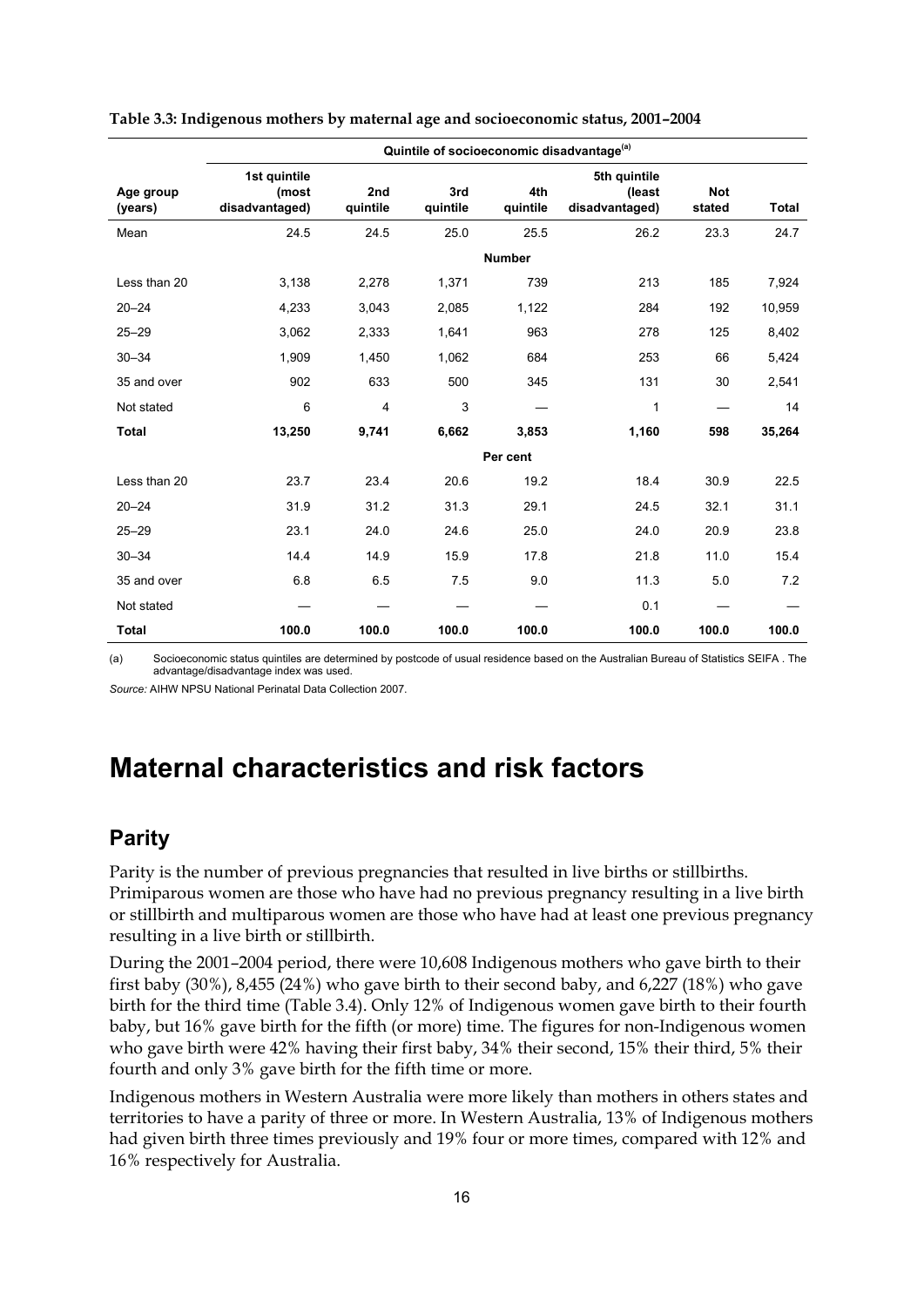| <b>Parity</b> | <b>NSW</b> | Vic   | Qld           | <b>WA</b> | <b>SA</b> | <b>ACT</b> | <b>NT</b> | <b>Total</b> |  |
|---------------|------------|-------|---------------|-----------|-----------|------------|-----------|--------------|--|
|               |            |       | <b>Number</b> |           |           |            |           |              |  |
| None          | 2,725      | 585   | 3,155         | 1,720     | 568       | 106        | 1,749     | 10,608       |  |
| One           | 2,142      | 436   | 2,558         | 1,379     | 437       | 76         | 1,427     | 8,455        |  |
| Two           | 1,524      | 263   | 1,992         | 1,090     | 295       | 34         | 1,029     | 6,227        |  |
| Three         | 974        | 164   | 1,362         | 794       | 217       | 26         | 646       | 4,183        |  |
| Four or more  | 1,339      | 185   | 1,974         | 1,181     | 276       | 35         | 765       | 5,755        |  |
| Not stated    | 30         |       |               |           |           |            | 6         | 36           |  |
| <b>Total</b>  | 8,734      | 1,633 | 11,041        | 6,164     | 1,793     | 277        | 5,622     | 35,264       |  |
|               |            |       |               |           | Per cent  |            |           |              |  |
| None          | 31.2       | 35.8  | 28.6          | 27.9      | 31.7      | 38.3       | 31.1      | 30.1         |  |
| One           | 24.5       | 26.7  | 23.2          | 22.4      | 24.4      | 27.4       | 25.4      | 24.0         |  |
| Two           | 17.4       | 16.1  | 18.0          | 17.7      | 16.5      | 12.3       | 18.3      | 17.7         |  |
| Three         | 11.2       | 10.0  | 12.3          | 12.9      | 12.1      | 9.4        | 11.5      | 11.9         |  |
| Four or more  | 15.3       | 11.3  | 17.9          | 19.2      | 15.4      | 12.6       | 13.6      | 16.3         |  |
| Not stated    | 0.3        |       |               |           |           |            | 0.1       | 0.1          |  |
| <b>Total</b>  | 100.0      | 100.0 | 100.0         | 100.0     | 100.0     | 100.0      | 100.0     | 100.0        |  |

#### **Table 3.4: Indigenous mothers by parity and state and territory, 2001–2004**

*Notes* 

1. Data for Tasmania were not available.

2. Data for Victoria may differ slightly from those reported in Victorian PDCU reports because of updates in the data.

*Source:* AIHW NPSU National Perinatal Data Collection 2007.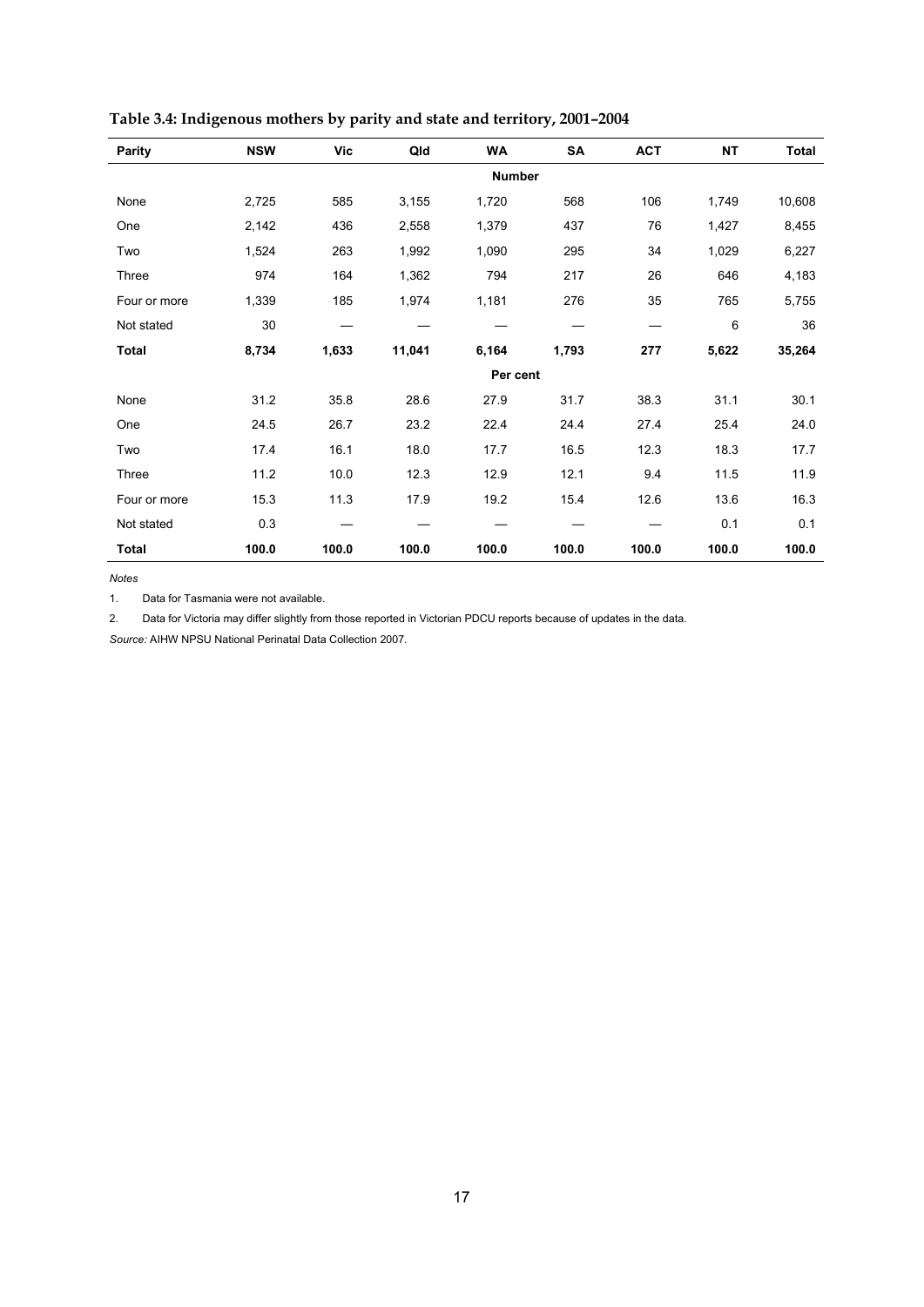The average age of first-time Indigenous mothers was 20.6 years in 2001–2004 (Table 3.5). This was considerably younger than the average age of non-Indigenous first-time mothers (27.7 years). The average age of Indigenous mothers rose with higher parity. For each additional parity the average age increased approximately 2 to 3 years.

|                   | <b>Parity</b>  |                |       |               |                 |                   |              |
|-------------------|----------------|----------------|-------|---------------|-----------------|-------------------|--------------|
| Age group (years) | <b>None</b>    | One            | Two   | <b>Three</b>  | Four or<br>more | <b>Not stated</b> | <b>Total</b> |
| Mean              | 20.6           | 23.5           | 25.8  | 27.7          | 30.7            | 30.6              | 24.7         |
|                   |                |                |       | <b>Number</b> |                 |                   |              |
| Less than 20      | 5,662          | 1,890          | 330   | 33            | 4               | 5                 | 7,924        |
| $20 - 24$         | 3,099          | 3,739          | 2,552 | 1,108         | 458             | 3                 | 10,959       |
| $25 - 29$         | 1,067          | 1,659          | 2,005 | 1,698         | 1,969           | 4                 | 8,402        |
| $30 - 34$         | 568            | 853            | 957   | 954           | 2,078           | 14                | 5,424        |
| 35 and over       | 207            | 312            | 380   | 387           | 1,245           | 10                | 2,541        |
| Not stated        | $\overline{5}$ | $\overline{c}$ | 3     | $\mathsf 3$   | 1               |                   | 14           |
| <b>Total</b>      | 10,608         | 8,455          | 6,227 | 4,183         | 5,755           | 36                | 35,264       |
|                   |                |                |       | Per cent      |                 |                   |              |
| Less than 20      | 53.4           | 22.4           | 5.3   | 0.8           | 0.1             | 13.9              | 22.5         |
| $20 - 24$         | 29.2           | 44.2           | 41.0  | 26.5          | 8.0             | 8.3               | 31.1         |
| $25 - 29$         | 10.1           | 19.6           | 32.2  | 40.6          | 34.2            | 11.1              | 23.8         |
| $30 - 34$         | 5.4            | 10.1           | 15.4  | 22.8          | 36.1            | 38.9              | 15.4         |
| 35 and over       | 2.0            | 3.7            | 6.1   | 9.3           | 21.6            | 27.8              | 7.2          |
| Not stated        |                |                |       | 0.1           |                 |                   |              |
| <b>Total</b>      | 100.0          | 100.0          | 100.0 | 100.0         | 100.0           | 100.0             | 100.0        |

**Table 3.5: Indigenous mothers by maternal age and parity, 2001–2004** 

*Source:* AIHW NPSU National Perinatal Data Collection 2007.

Over half of first-time Indigenous mothers were aged less than 20 years (53%) (Table 3.5; Figure 3.2). Nine percent of multiparous Indigenous mothers were also in this age group. The proportion of primiparous Indigenous mothers decreased with advancing age, to 5% for those aged 30–34 years and 2% for those aged 35 years and over. The proportion of multiparous Indigenous mothers peaked in the 20–24 year age group (32%) and then decreased slightly in the 25–29 year age group (30%), down to 9% in those aged 35 years and over.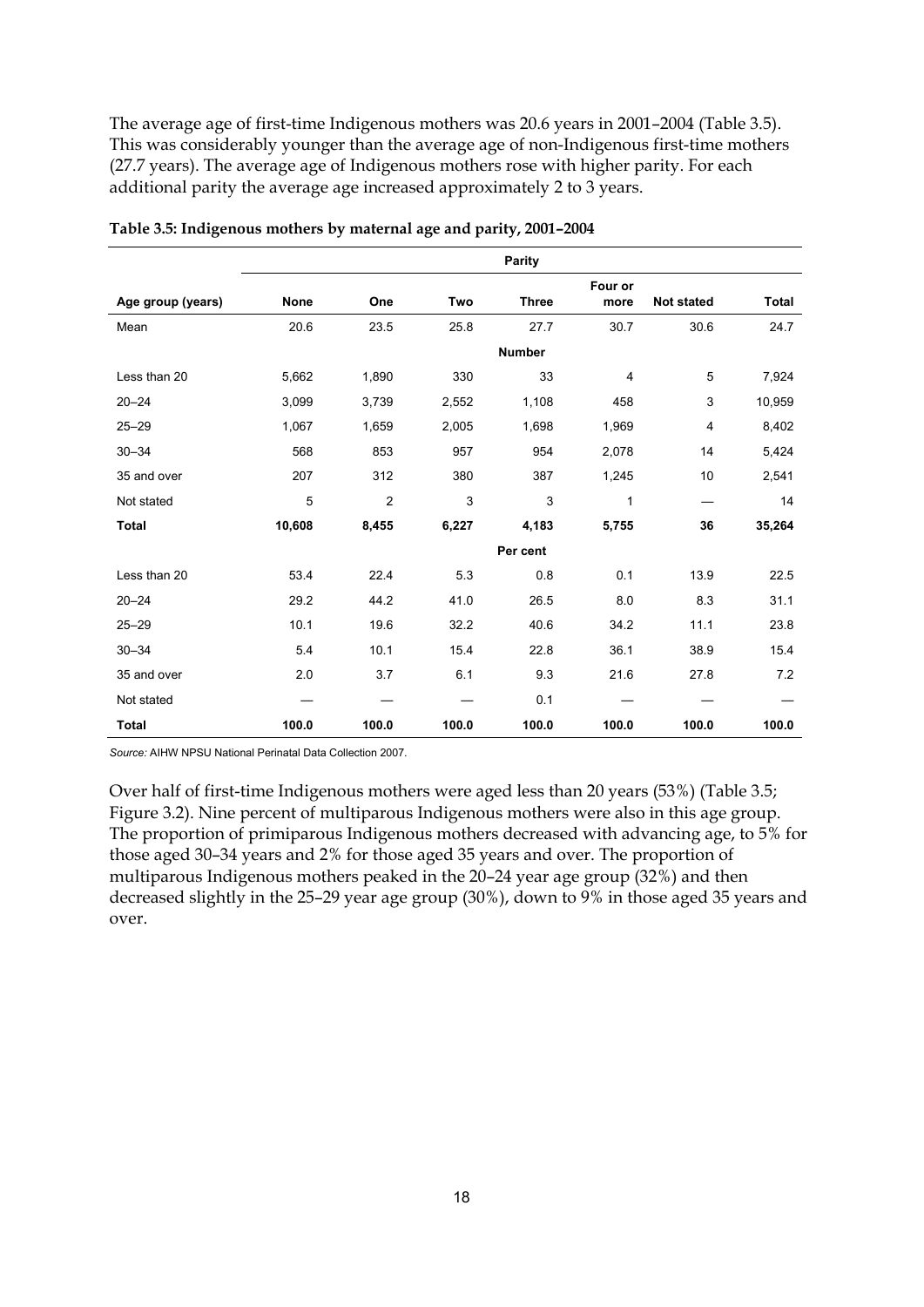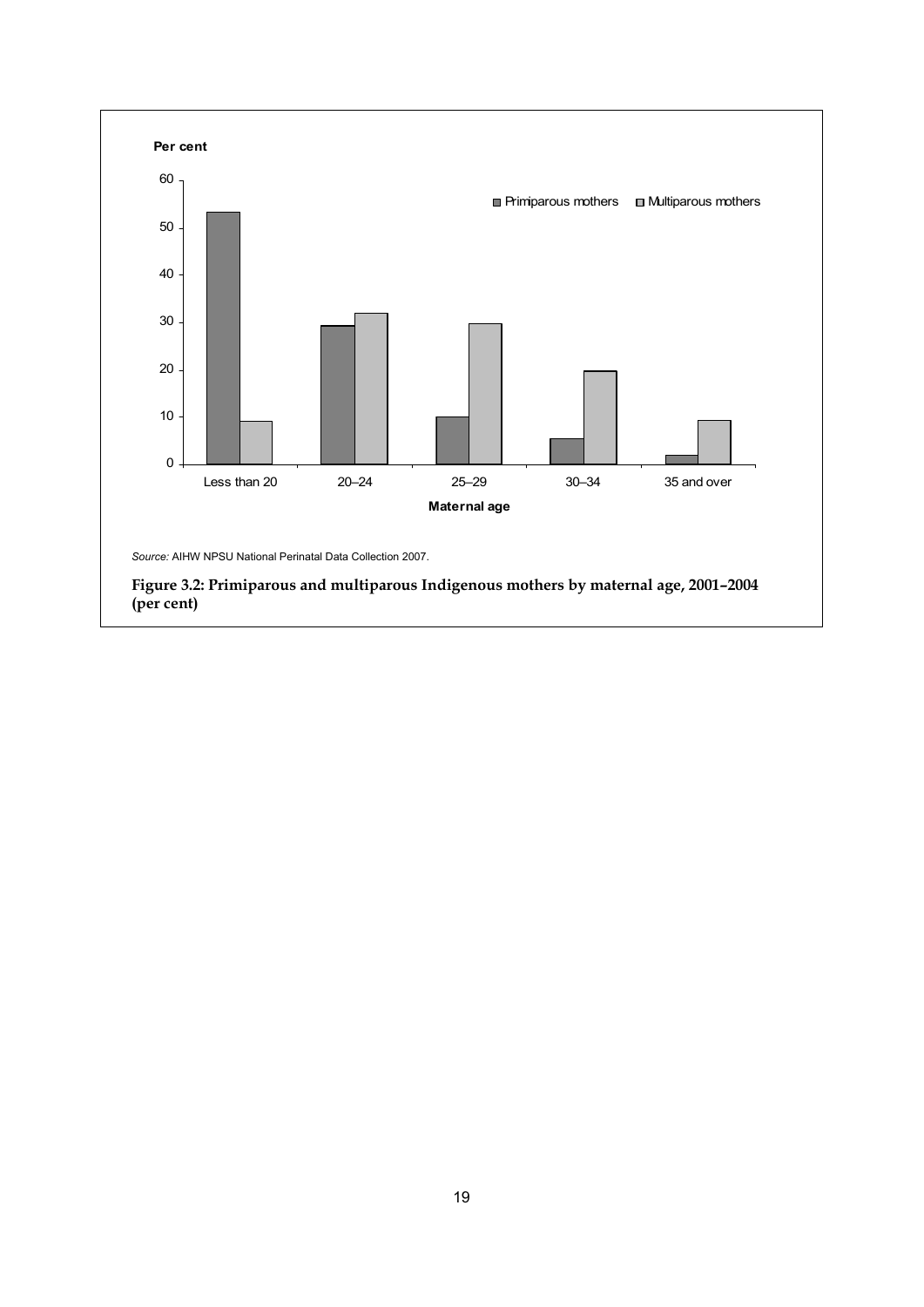Indigenous mothers living in regional and remote areas had a greater number of babies than Indigenous mothers living in major cities in 2001–2004 (Table 3.6). One-third of Indigenous mothers living in major cities were first-time mothers compared with 29% in outer regional and 27% in very remote areas. Indigenous mothers in outer regional, remote and very remote areas were more likely to have a parity of four or more (17% to 18%) compared with mothers who lived in major cities and inner regional areas (15%).

| Parity       | <b>Major cities</b> | Inner regional | Outer regional | Remote | Very remote | Total <sup>(a)</sup> |
|--------------|---------------------|----------------|----------------|--------|-------------|----------------------|
|              |                     |                | <b>Number</b>  |        |             |                      |
| None         | 2,776               | 1,779          | 2,841          | 1,279  | 1,924       | 10,599               |
| One          | 2,109               | 1,420          | 2,257          | 919    | 1,744       | 8,449                |
| Two          | 1,318               | 1,044          | 1,779          | 709    | 1,372       | 6,222                |
| Three        | 867                 | 666            | 1,256          | 472    | 921         | 4,182                |
| Four or more | 1,244               | 898            | 1,657          | 669    | 1,284       | 5,752                |
| Not stated   | 7                   | 12             | 7              | 4      | 6           | 36                   |
| <b>Total</b> | 8,321               | 5,819          | 9,797          | 4,052  | 7,251       | 35,240               |
|              |                     |                | Per cent       |        |             |                      |
| None         | 33.4                | 30.6           | 29.0           | 31.6   | 26.5        | 30.1                 |
| One          | 25.3                | 24.4           | 23.0           | 22.7   | 24.1        | 24.0                 |
| Two          | 15.8                | 17.9           | 18.2           | 17.5   | 18.9        | 17.7                 |
| Three        | 10.4                | 11.4           | 12.8           | 11.6   | 12.7        | 11.9                 |
| Four or more | 15.0                | 15.4           | 16.9           | 16.5   | 17.7        | 16.3                 |
| Not stated   | 0.1                 | 0.2            | 0.1            | 0.1    | 0.1         | 0.1                  |
| <b>Total</b> | 100.0               | 100.0          | 100.0          | 100.0  | 100.0       | 100.0                |

**Table 3.6: Indigenous mothers by parity and remoteness area of usual residence, 2001–2004** 

(a) Excludes mothers not usually resident in Australia and those whose area of usual residence was 'Not stated'.

*Source:* AIHW NPSU National Perinatal Data Collection 2007.

In 2001–2004, Indigenous mothers living in areas of greater disadvantage had more babies than those living in more advantaged areas (Table 3.7). Almost one fifth of Indigenous women who gave birth in the most disadvantaged quintile had a parity of four or more (18%), compared with 14% of Indigenous mothers in the least disadvantaged quintile. The proportion of Indigenous mothers having their second baby was evenly distributed across the areas of socioeconomic disadvantage (around 24%). The proportion of Indigenous mothers having their third baby was evenly distributed between the lowest four quintiles (around 18%), but the proportion dropped markedly in the least disadvantaged quintile (13%). In the least disadvantage quintile, 41% of Indigenous mothers had their first baby compared with 33% in the fourth quintile, 30% in the second and third quintiles, and 29% in the most disadvantaged quintile.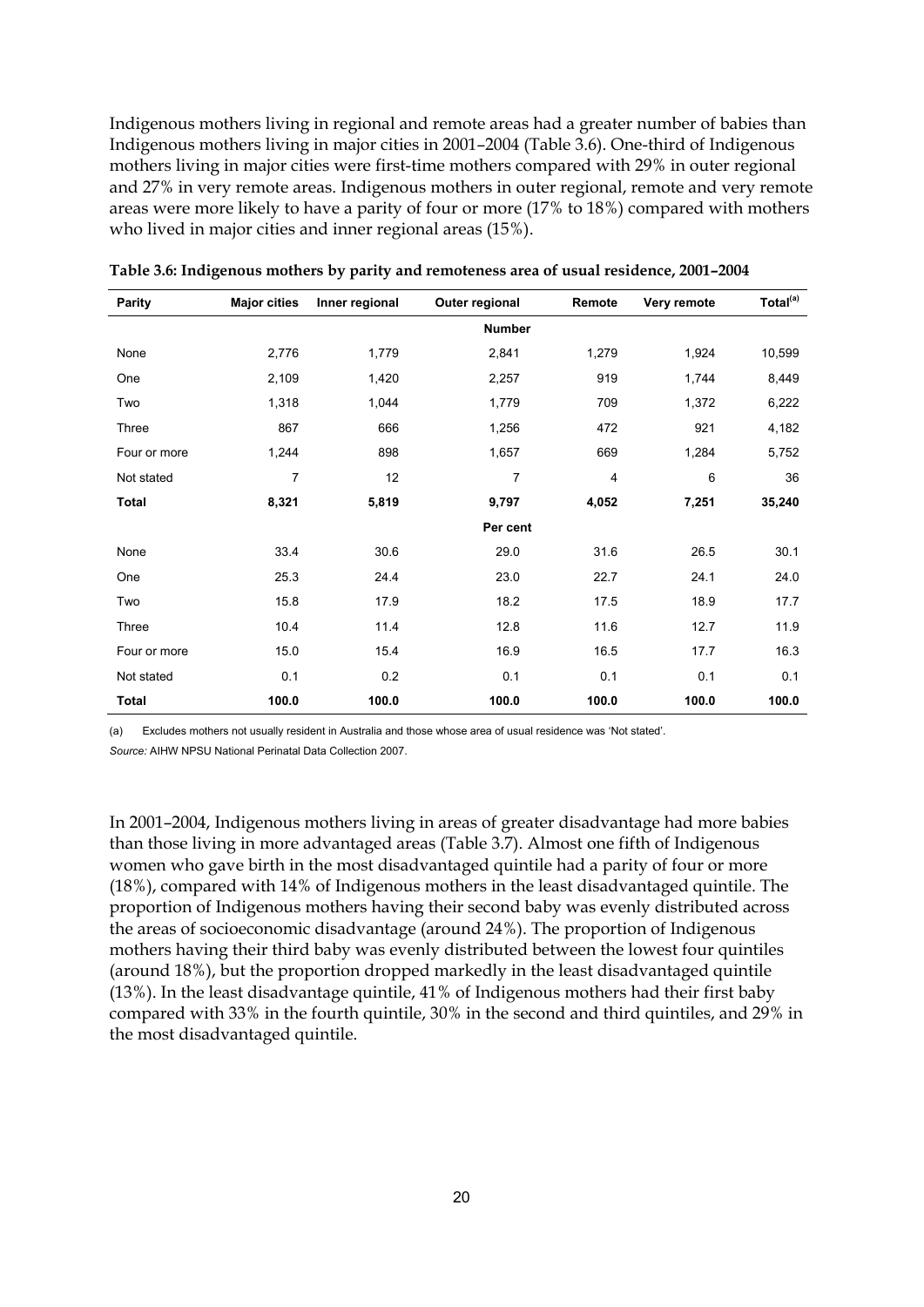|              | Quintile of socioeconomic disadvantage <sup>(a)</sup> |                 |              |               |                                          |                      |              |  |  |
|--------------|-------------------------------------------------------|-----------------|--------------|---------------|------------------------------------------|----------------------|--------------|--|--|
| Parity       | 1st quintile<br>(most<br>disadvantaged)               | 2nd<br>quintile | 3rd quintile | 4th quintile  | 5th quintile<br>(least<br>disadvantaged) | <b>Not</b><br>stated | <b>Total</b> |  |  |
|              |                                                       |                 |              | <b>Number</b> |                                          |                      |              |  |  |
| None         | 3,772                                                 | 2,914           | 1,996        | 1,261         | 479                                      | 186                  | 10,608       |  |  |
| One          | 3,094                                                 | 2,421           | 1,585        | 936           | 273                                      | 146                  | 8,455        |  |  |
| Two          | 2,373                                                 | 1,740           | 1,187        | 666           | 155                                      | 106                  | 6,227        |  |  |
| Three        | 1,645                                                 | 1,180           | 787          | 416           | 92                                       | 63                   | 4,183        |  |  |
| Four or more | 2,352                                                 | 1,473           | 1,104        | 570           | 160                                      | 96                   | 5,755        |  |  |
| Not stated   | 14                                                    | 13              | 3            | 4             | 1                                        | 1                    | 36           |  |  |
| <b>Total</b> | 13,250                                                | 9,741           | 6,662        | 3,853         | 1,160                                    | 598                  | 35,264       |  |  |
|              |                                                       |                 |              | Per cent      |                                          |                      |              |  |  |
| None         | 28.5                                                  | 29.9            | 30.0         | 32.7          | 41.3                                     | 31.1                 | 30.1         |  |  |
| One          | 23.4                                                  | 24.9            | 23.8         | 24.3          | 23.5                                     | 24.4                 | 24.0         |  |  |
| Two          | 17.9                                                  | 17.9            | 17.8         | 17.3          | 13.4                                     | 17.7                 | 17.7         |  |  |
| Three        | 12.4                                                  | 12.1            | 11.8         | 10.8          | 7.9                                      | 10.5                 | 11.9         |  |  |
| Four or more | 17.8                                                  | 15.1            | 16.6         | 14.8          | 13.8                                     | 16.1                 | 16.3         |  |  |
| Not stated   | 0.1                                                   | 0.1             |              | 0.1           | 0.1                                      | 0.2                  | 0.1          |  |  |
| <b>Total</b> | 100.0                                                 | 100.0           | 100.0        | 100.0         | 100.0                                    | 100.0                | 100.0        |  |  |

#### **Table 3.7: Indigenous mothers by parity and socioeconomic status, 2001–2004**

(a) Socioeconomic status quintiles are determined by postcode of usual residence based on the Australian Bureau of statistics SEIFA. The advantage/disadvantage index was used.

*Source:* AIHW NPSU National Perinatal Data Collection 2007.

### **Smoking during pregnancy**

Smoking is a risk factor for pregnancy complications, and is associated with poorer perinatal outcomes such as low birthweight, preterm birth, babies who are small for their gestational age and perinatal death (Laws et al. 2006b).

There is no national data element for the collection of data on smoking during pregnancy, but a program of national data development has been under way in 2006 and 2007. Data were available for five states and territories: New South Wales, Western Australia, South Australia, the Australian Capital Territory and the Northern Territory. In 2001–2004 over half of Indigenous women in the five states and territories reported smoking during pregnancy (51%) (Table 3.8). This was considerably higher than the crude rate of smoking among non-Indigenous mothers (17%).

The proportion of Indigenous women who smoked while pregnant ranged from 40% in the Northern Territory to 59% in South Australia. However, note that the smoking status for 18% of Indigenous mothers in the Northern Territory was not stated. Consequently, this may not be an accurate representation of the true proportion of Indigenous women in the Northern Territory who did smoke during their pregnancy. Of stated responses for the Northern Territory, 49% were recorded as reporting smoking during pregnancy.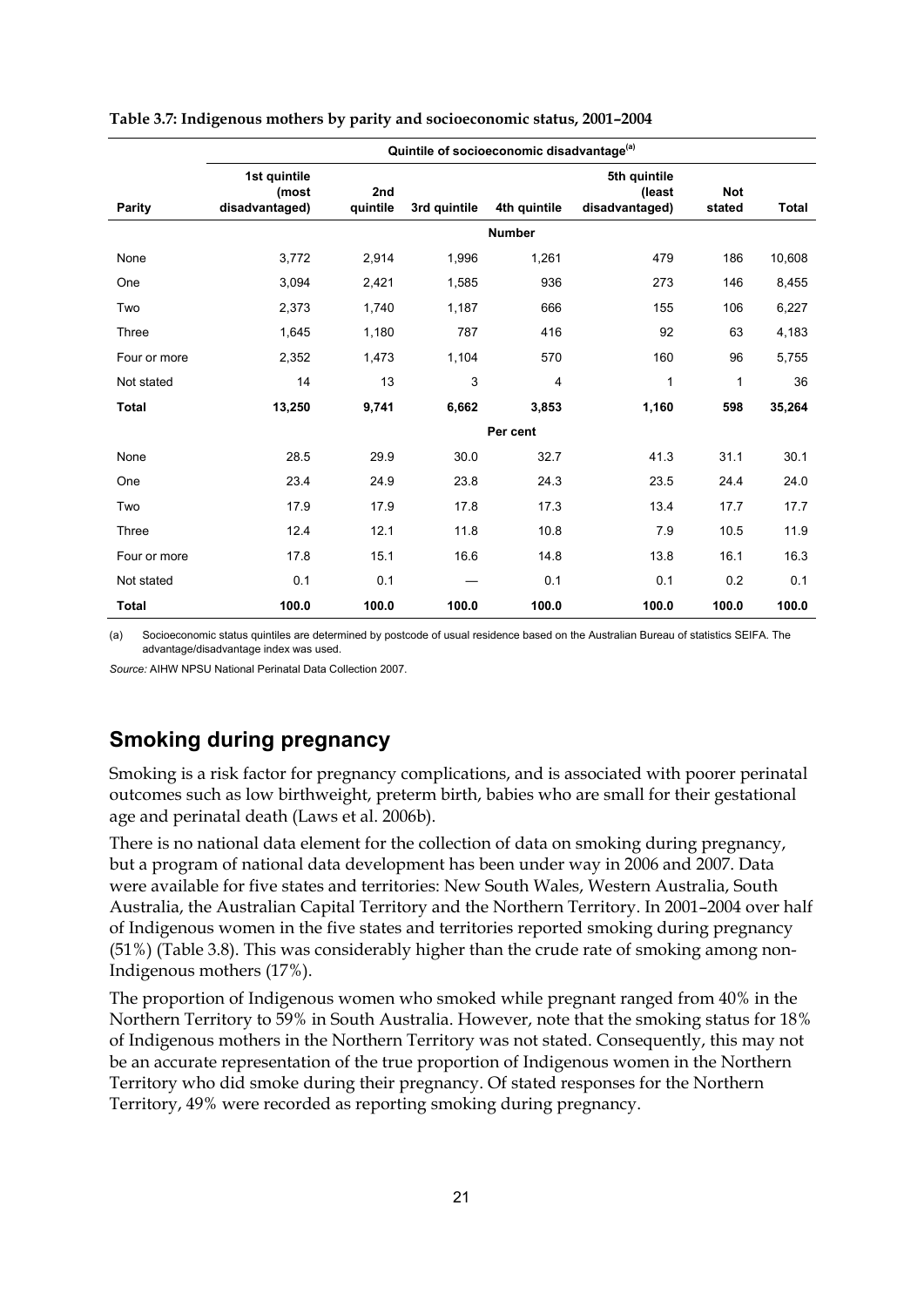When only stated responses are considered for all five states and territories, the percentage of Indigenous mothers recorded as smoking during pregnancy was 54%. For non-Indigenous mothers, the comparable percentage remained at 17%.

| <b>Smoking status</b> | <b>NSW</b> | <b>WA</b> | SA <sup>(a)</sup> | <b>ACT</b> | NT <sup>(b)</sup> | <b>Total</b> |
|-----------------------|------------|-----------|-------------------|------------|-------------------|--------------|
|                       |            |           | <b>Number</b>     |            |                   |              |
| Smoked                | 5,028      | 3,037     | 1,056             | 126        | 2,249             | 11,496       |
| Did not smoke         | 3,697      | 3,127     | 649               | 150        | 2,370             | 9,993        |
| Not stated            | 9          |           | 88                | 1          | 1,003             | 1,101        |
| <b>Total</b>          | 8,734      | 6,164     | 1,793             | 277        | 5,622             | 22,590       |
|                       |            |           | Per cent          |            |                   |              |
| Smoked <sup>(c)</sup> | 57.6       | 49.3      | 58.9              | 45.5       | 40.0              | 50.9         |
| Did not smoke         | 42.3       | 50.7      | 36.2              | 54.2       | 42.2              | 44.2         |
| Not stated            | 0.1        |           | 4.9               | 0.4        | 17.8              | 4.9          |
| <b>Total</b>          | 100.0      | 100.0     | 100.0             | 100.0      | 100.0             | 100.0        |

**Table 3.8: Indigenous mothers by tobacco smoking status during pregnancy and state and territory, 2001–2004** 

(a) For South Australia, 'Smoked' includes women who quit before the first antenatal visit.

(b) For the Northern Territory, smoking status was recorded at the first antenatal visit.

(c) If the Not stated responses are proportioned out, the percentages of Indigenous mothers recorded as smoking were: 57.6% in New South Wales, 49.3% in Western Australia, 61.9% in South Australia, 45.7% in the Australian Capital Territory, 48.7% in the Northern Territory and 53.5% overall.

*Note:* Data on tobacco smoking during pregnancy were not available for Victoria, Queensland or Tasmania.

*Source:* AIHW NPSU National Perinatal Data Collection 2007.

The proportion of Indigenous women who smoked while pregnant in 2001–2004 was highest in regional areas and lowest in remote areas (Table 3.9). In inner regional and outer regional areas, 56% and 55% respectively of Indigenous mothers reported smoking, compared with 49% in remote areas and 45% in very remote areas. In major cities, 51% of Indigenous mothers smoked during their pregnancy.

Again, care needs to be taken when interpreting these data given the large proportion of women whose smoking status was not stated, particularly in very remote (12%) and remote (7%) areas. When only stated responses are considered, the percentages of smokers recorded in these regions are higher, at 52% and 51%, respectively.

Figure 3.3 presents proportions of Indigenous and non-Indigenous mothers reporting smoking during pregnancy by remoteness area. For non-Indigenous mothers, the lowest rate of smoking in pregnancy was reported among those living in major cities (14%) and the highest was among those living in outer regional areas (24%). In the other three remoteness categories, 23% of non-Indigenous women reported smoking during pregnancy.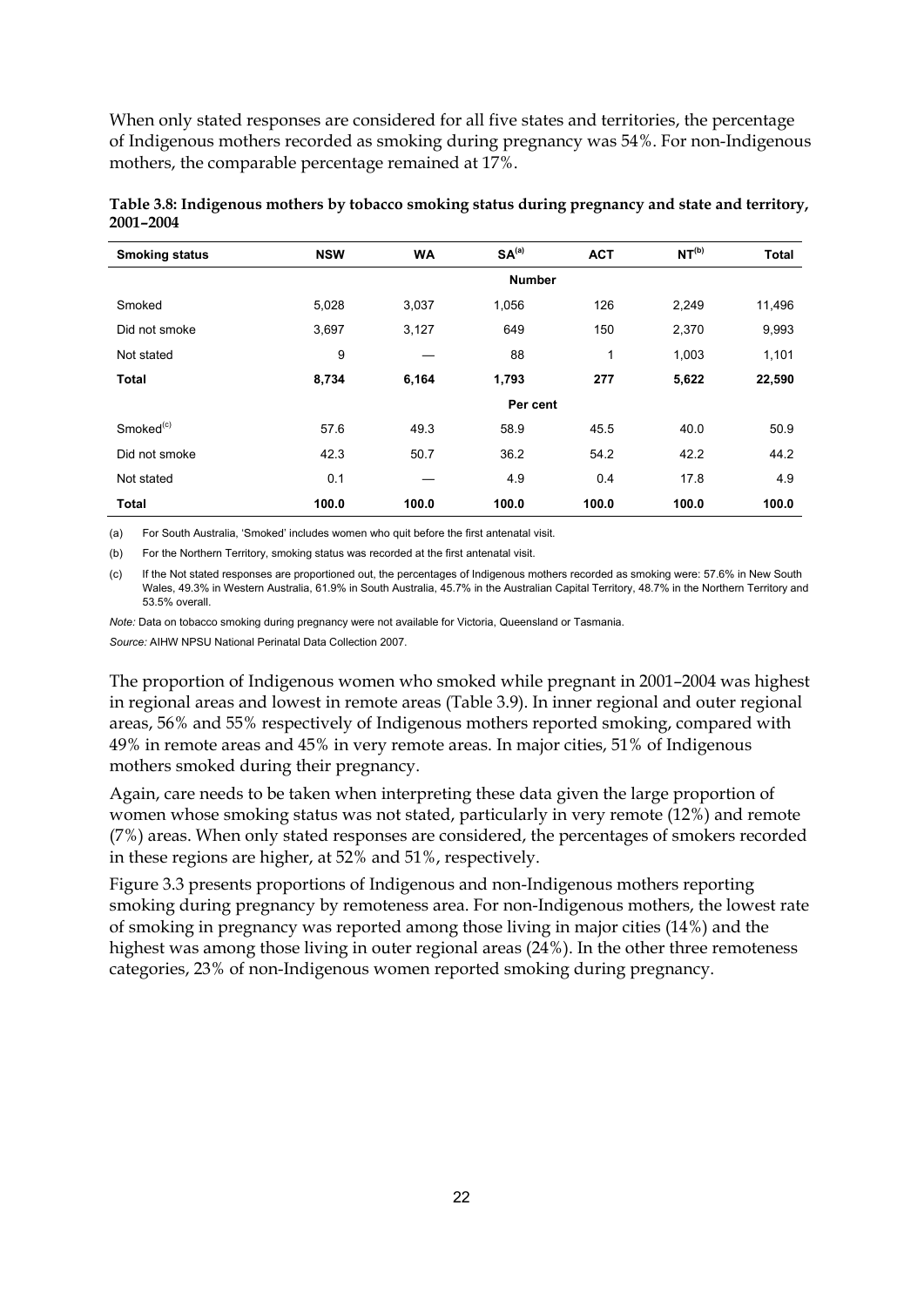| <b>Smoking status</b> | <b>Major cities</b> | <b>Inner</b><br>regional | Outer<br>regional | Remote | Very remote | Total <sup>(a)</sup> |
|-----------------------|---------------------|--------------------------|-------------------|--------|-------------|----------------------|
|                       |                     |                          | <b>Number</b>     |        |             |                      |
| Smoked                | 3.011               | 1,965                    | 2,639             | 1,459  | 2,411       | 11,485               |
| Did not smoke         | 2,832               | 1,542                    | 1,935             | 1,326  | 2,350       | 9,985                |
| Not stated            | 23                  | 7                        | 196               | 220    | 651         | 1,097                |
| Total <sup>(b)</sup>  | 5,866               | 3,514                    | 4,770             | 3,005  | 5,412       | 22,567               |
|                       |                     |                          | Per cent          |        |             |                      |
| Smoked <sup>(c)</sup> | 51.3                | 55.9                     | 55.3              | 48.6   | 44.5        | 50.9                 |
| Did not smoke         | 48.3                | 43.9                     | 40.6              | 44.1   | 43.4        | 44.2                 |
| Not stated            | 0.4                 | 0.2                      | 4.1               | 7.3    | 12.0        | 4.9                  |
| Total <sup>(b)</sup>  | 100.0               | 100.0                    | 100.0             | 100.0  | 100.0       | 100.0                |

**Table 3.9: Indigenous mothers by tobacco smoking status during pregnancy and remoteness area of usual residence, 2001–2004** 

(a) Excludes mothers not usually resident in Australia and those whose area of usual residence was 'Not stated'.

(b) Data on tobacco smoking during pregnancy were not available for Victoria, Queensland or Tasmania.

(c) If the 'Not stated' responses are proportioned out, the percentages of Indigenous mothers recorded as smoking were: 51.5% in Major cities, 56.0% in Inner regional areas, 57.7% in Outer regional areas, 52.4% in Remote areas, 50.6% in Very remote areas, and 53.5% overall.

*Source:* AIHW NPSU National Perinatal Data Collection 2007.



1. Data on tobacco smoking during pregnancy were not available for Victoria, Queensland or Tasmania.

2. Excludes mothers not usually resident in Australia and those whose area of usual residence was 'Not stated'.

 *Source:* AIHW NPSU National Perinatal Data Collection 2007.

**Figure 3.3: Smoking during pregnancy of Indigenous and non-Indigenous mothers, by remoteness area of usual residence, 2001–2004 (per cent)**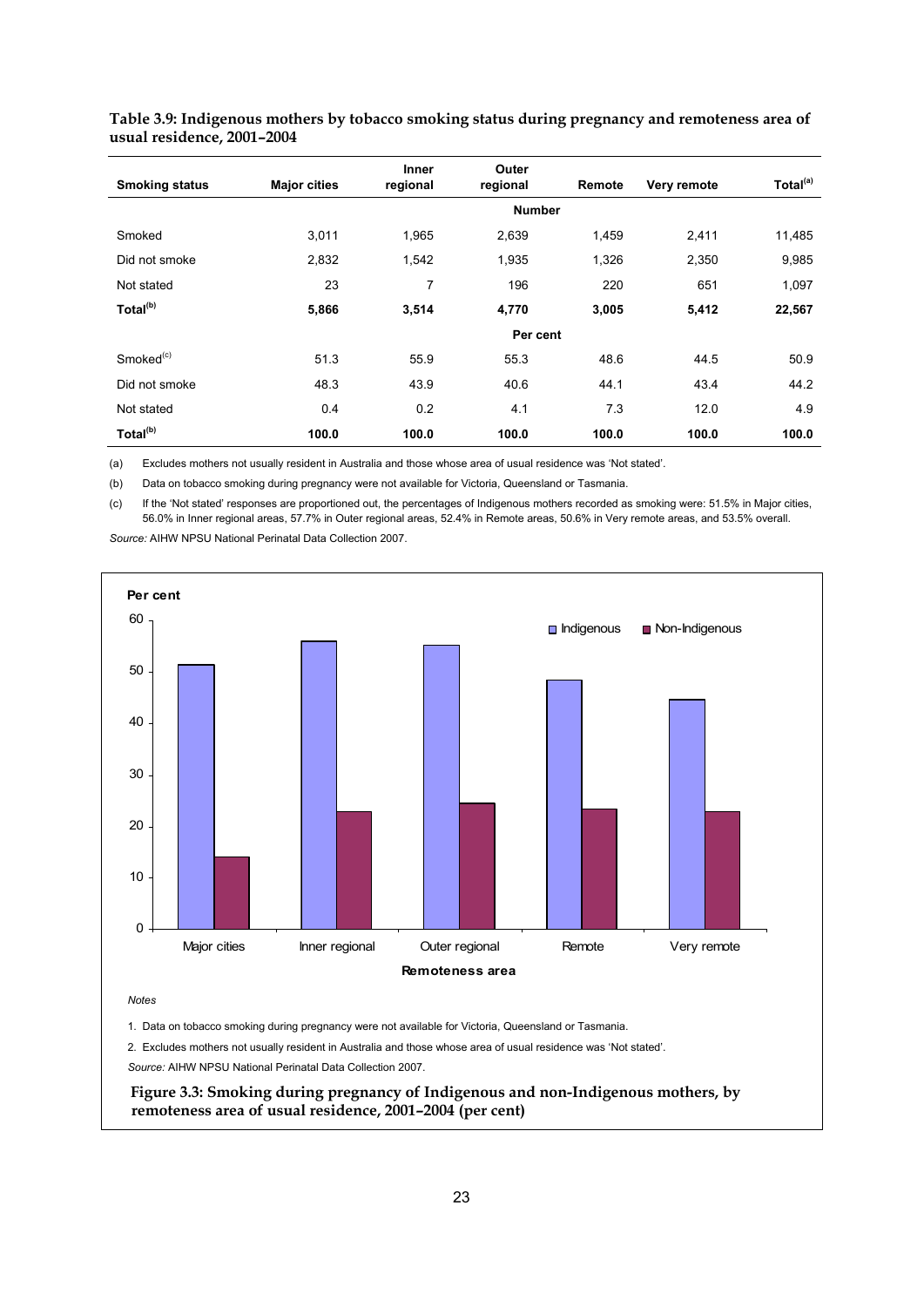The proportion of Indigenous mothers who smoked during pregnancy in 2001–2004 generally increased with increased socioeconomic disadvantage (Table 3.10). The highest proportion of Indigenous mothers who smoked was in the most disadvantaged quintile (55%) and the lowest proportion was in the least disadvantaged quintile (43%). Interestingly, smoking rates for Indigenous mothers were higher in the third most disadvantaged quintile (54%), compared with rates in the second most disadvantaged quintile (47%). Forty-six percent of Indigenous mothers in the fourth quintile smoked during pregnancy.

|                          | Quintile of socioeconomic disadvantage <sup>(a)</sup> |                 |              |               |                                          |                      |        |  |
|--------------------------|-------------------------------------------------------|-----------------|--------------|---------------|------------------------------------------|----------------------|--------|--|
| <b>Smoking</b><br>status | 1st quintile<br>(most<br>disadvantaged)               | 2nd<br>quintile | 3rd quintile | 4th quintile  | 5th quintile<br>(least<br>disadvantaged) | <b>Not</b><br>stated | Total  |  |
|                          |                                                       |                 |              | <b>Number</b> |                                          |                      |        |  |
| Smoked                   | 4,825                                                 | 2,825           | 1,927        | 1,368         | 380                                      | 171                  | 11,496 |  |
| Did not smoke            | 3,464                                                 | 2,852           | 1,557        | 1,451         | 480                                      | 189                  | 9,993  |  |
| Not stated               | 488                                                   | 292             | 100          | 127           | 20                                       | 74                   | 1,101  |  |
| Total <sup>(b)</sup>     | 8,777                                                 | 5,969           | 3,584        | 2,946         | 880                                      | 434                  | 22,590 |  |
|                          |                                                       |                 |              | Per cent      |                                          |                      |        |  |
| Smoked                   | 55.0                                                  | 47.3            | 53.8         | 46.4          | 43.2                                     | 39.4                 | 50.9   |  |
| Did not smoke            | 39.5                                                  | 47.8            | 43.4         | 49.3          | 54.5                                     | 43.5                 | 44.2   |  |
| Not stated               | 5.6                                                   | 4.9             | 2.8          | 4.3           | 2.3                                      | 17.1                 | 4.9    |  |
| Total <sup>(b)</sup>     | 100.0                                                 | 100.0           | 100.0        | 100.0         | 100.0                                    | 100.0                | 100.0  |  |

| Table 3.10: Indigenous mothers by tobacco smoking status during pregnancy and socioeconomic |  |  |
|---------------------------------------------------------------------------------------------|--|--|
| status, 2001–2004                                                                           |  |  |

(a) Socioeconomic status quintiles are determined by postcode of usual residence based on the Australian Bureau of statistics SEIFA. The advantage/disadvantage index was used.

(b) Data on tobacco smoking during pregnancy were not available for Victoria, Queensland or Tasmania.

*Source:* AIHW NPSU National Perinatal Data Collection 2007.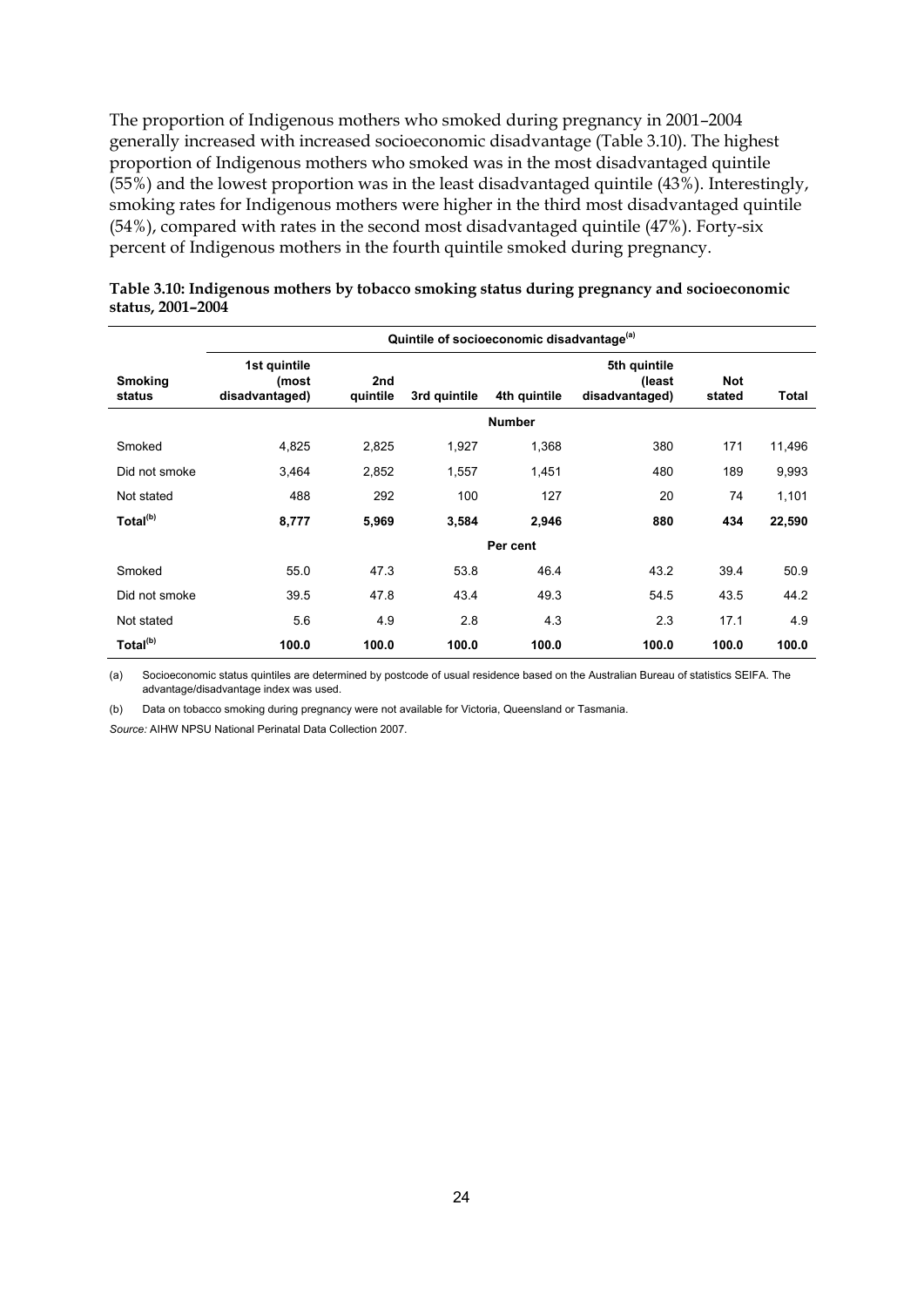Smoking during pregnancy varied little across age groups for Indigenous mothers. The percentage of smokers reported ranged from 49% in those aged less than 20 years to 52% in those aged 20–24 years (Table 3.11).

|                      | Age group (years) |           |           |               |             |              |              |  |
|----------------------|-------------------|-----------|-----------|---------------|-------------|--------------|--------------|--|
| Smoking<br>status    | Less than 20      | $20 - 24$ | $25 - 29$ | $30 - 34$     | 35 and over | Not stated   | <b>Total</b> |  |
|                      |                   |           |           | <b>Number</b> |             |              |              |  |
| Smoked               | 2,671             | 3,669     | 2,684     | 1,683         | 781         | 8            | 11,496       |  |
| Did not smoke        | 2,399             | 3,044     | 2,316     | 1,526         | 704         | 4            | 9,993        |  |
| Not stated           | 333               | 362       | 219       | 123           | 63          | $\mathbf{1}$ | 1,101        |  |
| Total <sup>(a)</sup> | 5,403             | 7,075     | 5,219     | 3,332         | 1,548       | 13           | 22,590       |  |
|                      |                   |           |           | Per cent      |             |              |              |  |
| Smoked               | 49.4              | 51.9      | 51.4      | 50.5          | 50.5        | 61.5         | 50.9         |  |
| Did not smoke        | 44.4              | 43.0      | 44.4      | 45.8          | 45.5        | 30.8         | 44.2         |  |
| Not stated           | 6.2               | 5.1       | 4.2       | 3.7           | 4.1         | 7.7          | 4.9          |  |
| Total <sup>(a)</sup> | 100.0             | 100.0     | 100.0     | 100.0         | 100.0       | 100.0        | 100.0        |  |

**Table 3.11 Indigenous mothers by tobacco smoking status during pregnancy and maternal age, 2001–2004** 

(a) Data on tobacco smoking during pregnancy were not available for Victoria, Queensland or Tasmania.

*Source:* AIHW NPSU National Perinatal Data Collection 2007.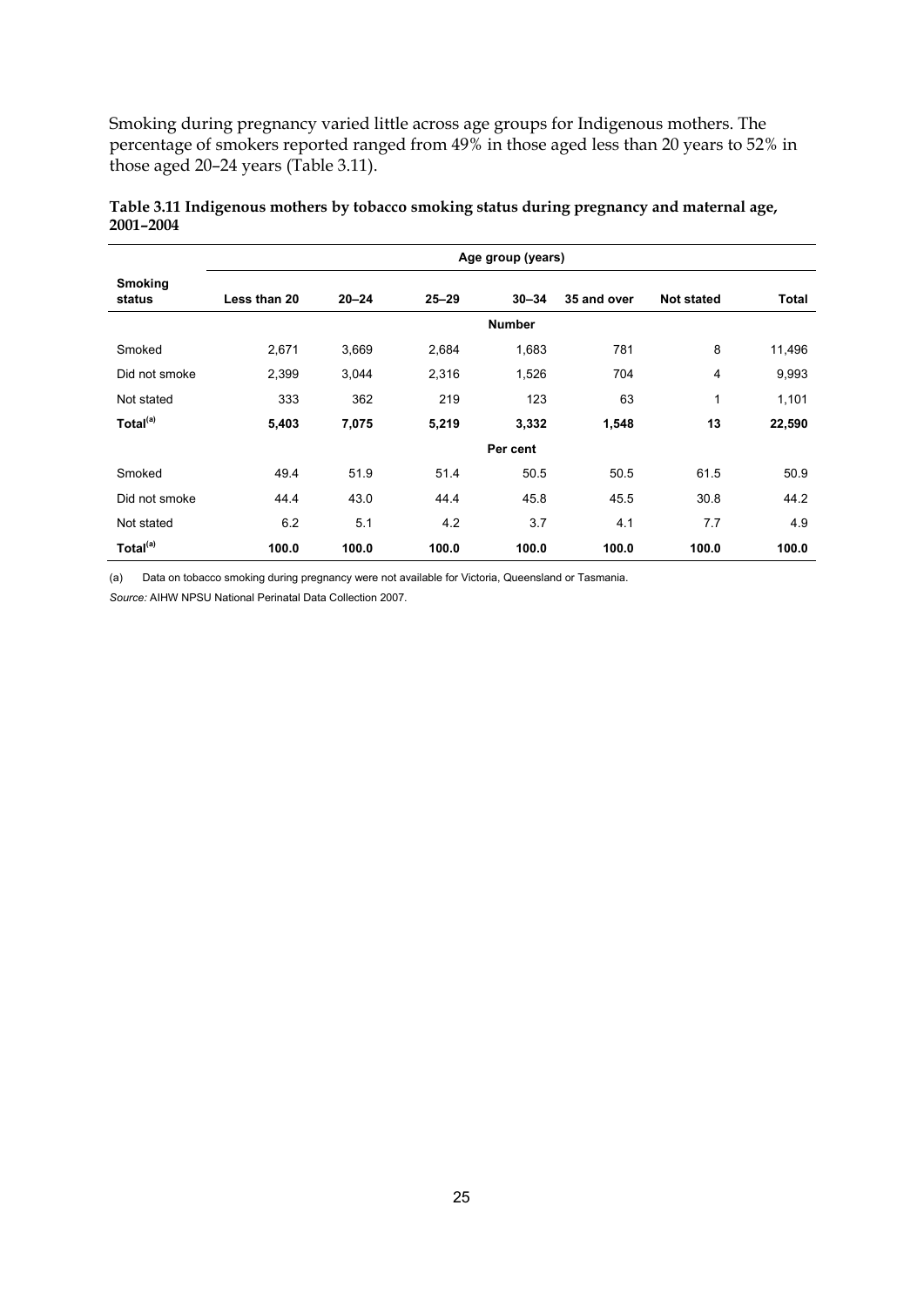Data on the average number of cigarettes smoked per day in the second half of pregnancy were available for New South Wales, South Australia and the Australian Capital Territory. Half of Indigenous mothers (50%) who reported smoking during their pregnancy reported smoking an average of more than 10 cigarettes per day (Table 3.12). Only 2% of Indigenous mothers who reported smoking at some time during their pregnancy said that they did not smoke any cigarettes during the second half of pregnancy. Around 43% reported smoking an average of 10 or less cigarettes per day.

Of Indigenous mothers who reported that they smoked during their pregnancy, New South Wales had the highest proportion who smoked an average of more than 10 cigarettes per day (54%), followed by the Australian Capital Territory (46%) and South Australia (33%). In South Australia, 6% of Indigenous mothers who smoked during pregnancy reported that they did not smoke during the second half of pregnancy compared with around 2% in New South Wales. In the Australian Capital Territory, none of the Indigenous mothers who smoked during pregnancy reported smoking during the second half of pregnancy.

**Table 3.12: Indigenous mothers who smoked, by average number of cigarettes per day during the second half of pregnancy and state and territory, 2001–2004** 

| Average no. cigarettes per day | <b>NSW</b> | <b>SA</b> | <b>ACT</b>    | Total <sup>(a)</sup> |
|--------------------------------|------------|-----------|---------------|----------------------|
|                                |            |           | <b>Number</b> |                      |
| None                           | 81         | 66        |               | 147                  |
| 10 or less                     | 2,051      | 532       | 64            | 2,647                |
| More than 10                   | 2,730      | 344       | 58            | 3,132                |
| Not stated                     | 166        | 114       | 4             | 284                  |
| <b>Total</b>                   | 5,028      | 1,056     | 126           | 6,210                |
|                                |            |           | Per cent      |                      |
| None                           | 1.6        | 6.3       |               | 2.4                  |
| 10 or less                     | 40.8       | 50.4      | 50.8          | 42.6                 |
| More than 10                   | 54.3       | 32.6      | 46.0          | 50.4                 |
| Not stated                     | 3.3        | 10.8      | 3.2           | 4.6                  |
| <b>Total</b>                   | 100.0      | 100.0     | 100.0         | 100.0                |

(a) Data on the average daily number of cigarettes smoked during the second half of pregnancy were available only for New South Wales, South Australia and the Australian Capital Territory.

*Source:* AIHW NPSU National Perinatal Data Collection 2007.

In 2001–2004, for those states and territories where smoking quantity data were available, the average daily number of cigarettes smoked increased with maternal age among Indigenous mothers. Almost two thirds of Indigenous mothers aged 35 years and over (64%) who smoked at some time during their pregnancy reported smoking an average of more than 10 cigarettes per day during the second half of pregnancy (Table 3.13). This compared with 42% of Indigenous mothers aged less than 20 years. Over half of Indigenous mothers aged less than 20 years (51%) who smoked during pregnancy reported smoking a daily average of 10 or less cigarettes per day in the second half of pregnancy. The proportion smoking 10 or less cigarettes per day gradually decreased with age to 29% in those aged 35 years and over.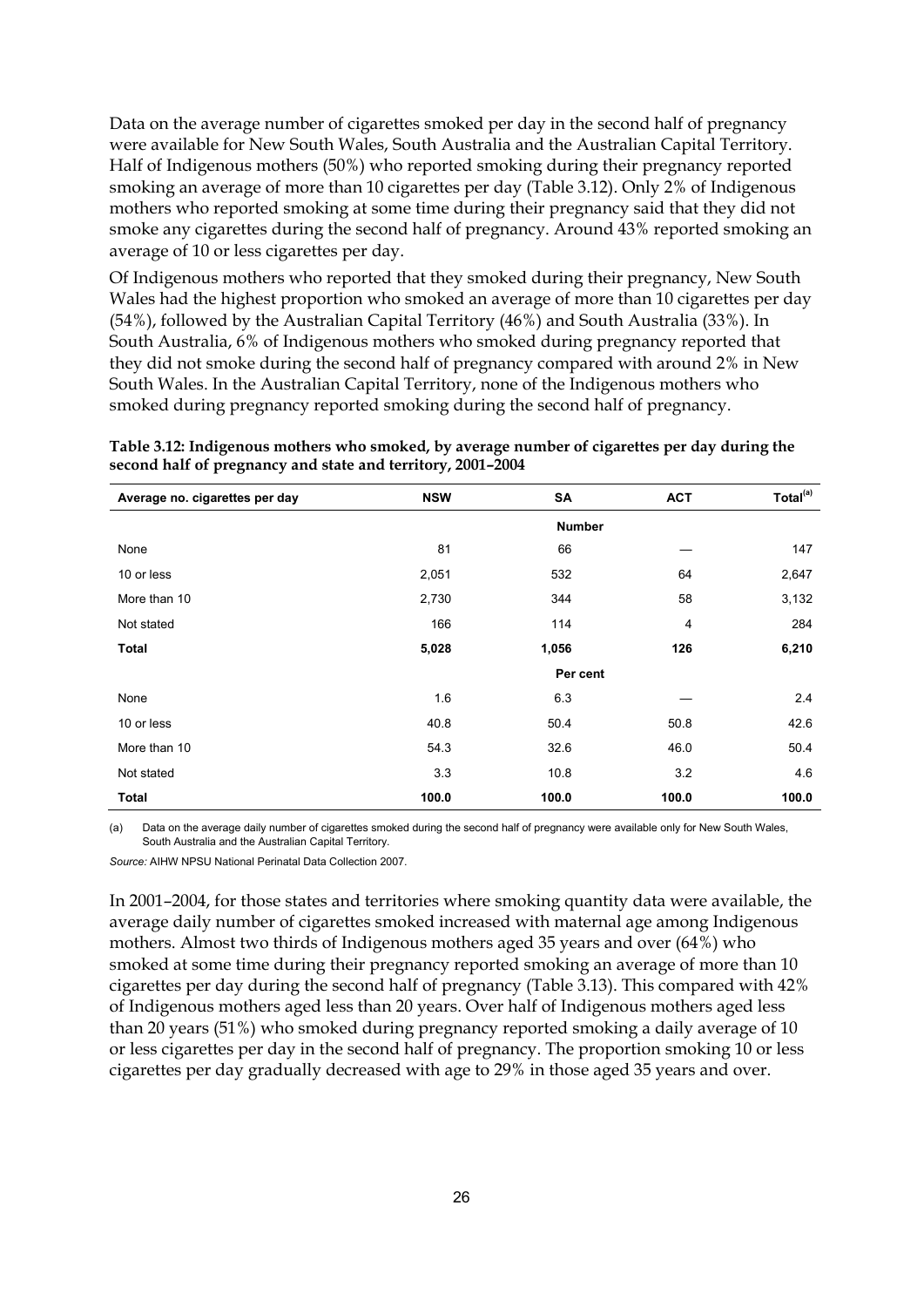|                                   | Age group (years) |           |           |               |                |                |              |  |
|-----------------------------------|-------------------|-----------|-----------|---------------|----------------|----------------|--------------|--|
| Average no.<br>cigarettes per day | Less<br>than 20   | $20 - 24$ | $25 - 29$ | $30 - 34$     | 35 and<br>over | Not stated     | <b>Total</b> |  |
|                                   |                   |           |           | <b>Number</b> |                |                |              |  |
| None                              | 46                | 45        | 30        | 20            | 6              |                | 147          |  |
| 10 or less                        | 707               | 913       | 551       | 336           | 140            |                | 2,647        |  |
| More than 10                      | 576               | 910       | 797       | 537           | 308            | $\overline{4}$ | 3,132        |  |
| Not stated                        | 51                | 94        | 58        | 51            | 29             | 1              | 284          |  |
| Total <sup>(a)</sup>              | 1,380             | 1,962     | 1,436     | 944           | 483            | 5              | 6,210        |  |
|                                   |                   |           |           | Per cent      |                |                |              |  |
| None                              | 3.3               | 2.3       | 2.1       | 2.1           | 1.2            |                | 2.4          |  |
| 10 or less                        | 51.2              | 46.5      | 38.4      | 35.6          | 29.0           |                | 42.6         |  |
| More than 10                      | 41.7              | 46.4      | 55.5      | 56.9          | 63.8           | 80.0           | 50.4         |  |
| Not stated                        | 3.7               | 4.8       | 4.0       | 5.4           | 6.0            | 20.0           | 4.6          |  |
| Total <sup>(a)</sup>              | 100.0             | 100.0     | 100.0     | 100.0         | 100.0          | 100.0          | 100.0        |  |

**Table 3.13: Indigenous mothers who smoked during the second half of pregnancy by average number of cigarettes per day and maternal age, 2001–2004** 

(a) Data on the average daily number of cigarettes smoked during the second half of pregnancy were available only in New South Wales, South Australia and the Australian Capital Territory.

*Source:* AIHW NPSU National Perinatal Data Collection 2007.

## **Labour and birth characteristics**

#### **Onset of labour**

Onset of labour is defined as spontaneous, induced, or no labour. When examining the rates of spontaneous, induced and no labour among Indigenous mothers it becomes evident that, when compared with non-Indigenous mothers, Indigenous mothers have fewer interventions at the onset of labour (induction) and during labour (augmentation).

In 2001–2004, 70% of Indigenous mothers who gave birth had a spontaneous labour (Table 3.14). This proportion was higher than the proportion of spontaneous labour among non-Indigenous mothers (57%). Spontaneous births for Indigenous mothers were more common in the Northern Territory (72%) and Western Australia (71%) and less common in the Australian Capital Territory (63%) and South Australia (63%). Of Indigenous mothers, 23% had their labour augmented, and almost half had a spontaneous labour with no augmentation (46%).

Nineteen per cent of Indigenous mothers giving birth in Australia in 2001–2004 had an induced labour. Over one quarter of non-Indigenous mothers (26%) had an induced labour over the same period. For Indigenous mothers, induced labour was more common in the Australian Capital Territory (24%) and less common in the Northern Territory (17%).

Eleven per cent of Indigenous mothers had no labour in 2001–2004 compared with 16% of non-Indigenous mothers. The proportion of Indigenous mothers who did not have a labour varied across the states and territories from 10% in Victoria and Western Australia to 15% in South Australia.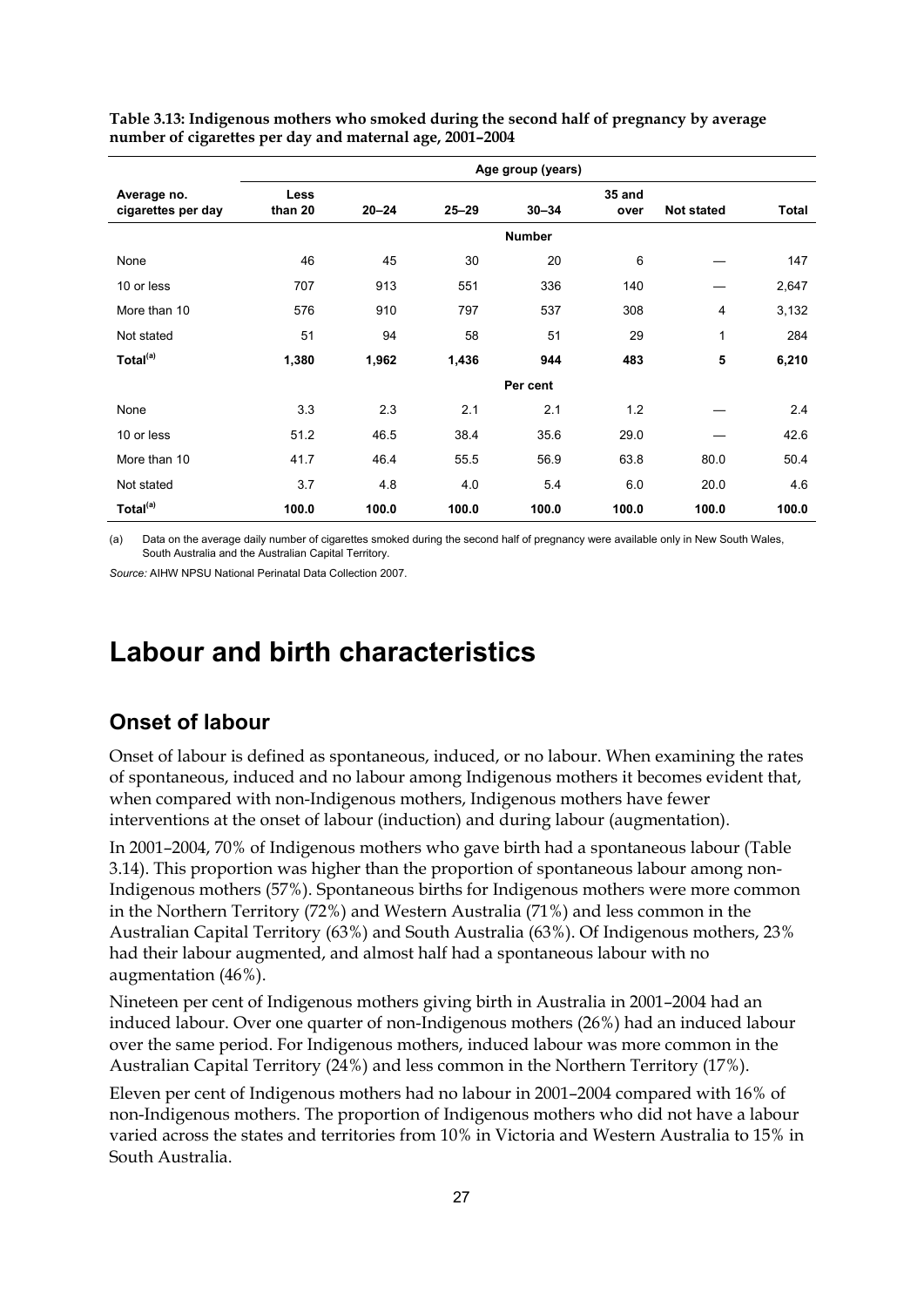| Onset of<br>labour/type of<br>augmentation or |                |                          |                                |               |           |                          |       |                |
|-----------------------------------------------|----------------|--------------------------|--------------------------------|---------------|-----------|--------------------------|-------|----------------|
| induction                                     | <b>NSW</b>     | Vic                      | Qld                            | <b>WA</b>     | <b>SA</b> | <b>ACT</b>               | NΤ    | Total          |
|                                               |                |                          |                                | <b>Number</b> |           |                          |       |                |
| Spontaneous                                   | 6,043          | 1,114                    | 7,666                          | 4,387         | 1,132     | 175                      | 4,057 | 24,574         |
| No augmentation                               | 4,378          | 773                      | 4,557                          | 3,003         | 763       | 93                       | 2,804 | 16,371         |
| Medical only                                  | 391            | 70                       | 453                            | 324           | 87        | 23                       | 284   | 1,632          |
| Surgical only                                 | 985            | 209                      | 2,379                          | 816           | 231       | 40                       | 743   | 5,403          |
| Combined                                      | 283            | 62                       | 275                            | 241           | 51        | 19                       | 200   | 1,131          |
| Other/not stated                              | 6              |                          | $\overline{2}$                 | 3             |           | $\overline{\phantom{0}}$ | 26    | 37             |
| Induced                                       | 1,749          | 353                      | 2,044                          | 1,146         | 391       | 66                       | 936   | 6,685          |
| Medical                                       | 571            | 122                      | 807                            | 299           | 166       | 18                       | 400   | 2,383          |
| Surgical only                                 | 116            | 20                       | 308                            | 85            | 42        | 5                        | 128   | 704            |
| Combined                                      | 1,041          | 211                      | 911                            | 750           | 183       | 43                       | 399   | 3,538          |
| Other/not stated                              | 21             |                          | 18                             | 12            |           | $\overline{\phantom{0}}$ | 9     | 60             |
| No labour                                     | 940            | 166                      | 1,331                          | 631           | 270       | 36                       | 629   | 4,003          |
| Not stated                                    | $\overline{2}$ |                          |                                |               |           |                          |       | $\overline{2}$ |
| Total                                         | 8,734          | 1,633                    | 11,041                         | 6,164         | 1,793     | 277                      | 5,622 | 35,264         |
|                                               |                |                          |                                | Per cent      |           |                          |       |                |
| Spontaneous                                   | 69.2           | 68.2                     | 69.4                           | 71.2          | 63.1      | 63.2                     | 72.2  | 69.7           |
| No augmentation                               | 50.1           | 47.3                     | 41.3                           | 48.7          | 42.6      | 33.6                     | 49.9  | 46.4           |
| Medical only                                  | 4.5            | 4.3                      | 4.1                            | 5.3           | 4.9       | 8.3                      | 5.1   | 4.6            |
| Surgical only                                 | 11.3           | 12.8                     | 21.5                           | 13.2          | 12.9      | 14.4                     | 13.2  | 15.3           |
| Combined                                      | 3.2            | 3.8                      | 2.5                            | 3.9           | 2.8       | 6.9                      | 3.6   | 3.2            |
| Other/not stated                              | 0.1            |                          |                                |               |           |                          | 0.5   | 0.1            |
| Induced                                       | 20.0           | 21.6                     | 18.5                           | 18.6          | 21.8      | 23.8                     | 16.6  | 19.0           |
| Medical                                       | 6.5            | 7.5                      | 7.3                            | 4.9           | 9.3       | 6.5                      | 7.1   | 6.8            |
| Surgical only                                 | 1.3            | 1.2                      | 2.8                            | 1.4           | 2.3       | 1.8                      | 2.3   | 2.0            |
| Combined                                      | 11.9           | 12.9                     | 8.3                            | 12.2          | 10.2      | 15.5                     | 7.1   | 10.0           |
| Other/not stated                              | 0.2            | $\overline{\phantom{0}}$ | 0.2                            | 0.2           |           |                          | 0.2   | $0.2\,$        |
| No labour                                     | 10.8           | 10.2                     | 12.1                           | 10.2          | 15.1      | 13.0                     | 11.2  | 11.4           |
| Not stated                                    |                |                          | $\qquad \qquad \longleftarrow$ |               |           | $\qquad \qquad$          |       |                |
| Total                                         | 100.0          | 100.0                    | 100.0                          | 100.0         | 100.0     | 100.0                    | 100.0 | 100.0          |

**Table 3.14: Indigenous mothers by onset of labour, type of augmentation or induction and state and territory, 2001–2004** 

*Note:* Data for Tasmania were not available.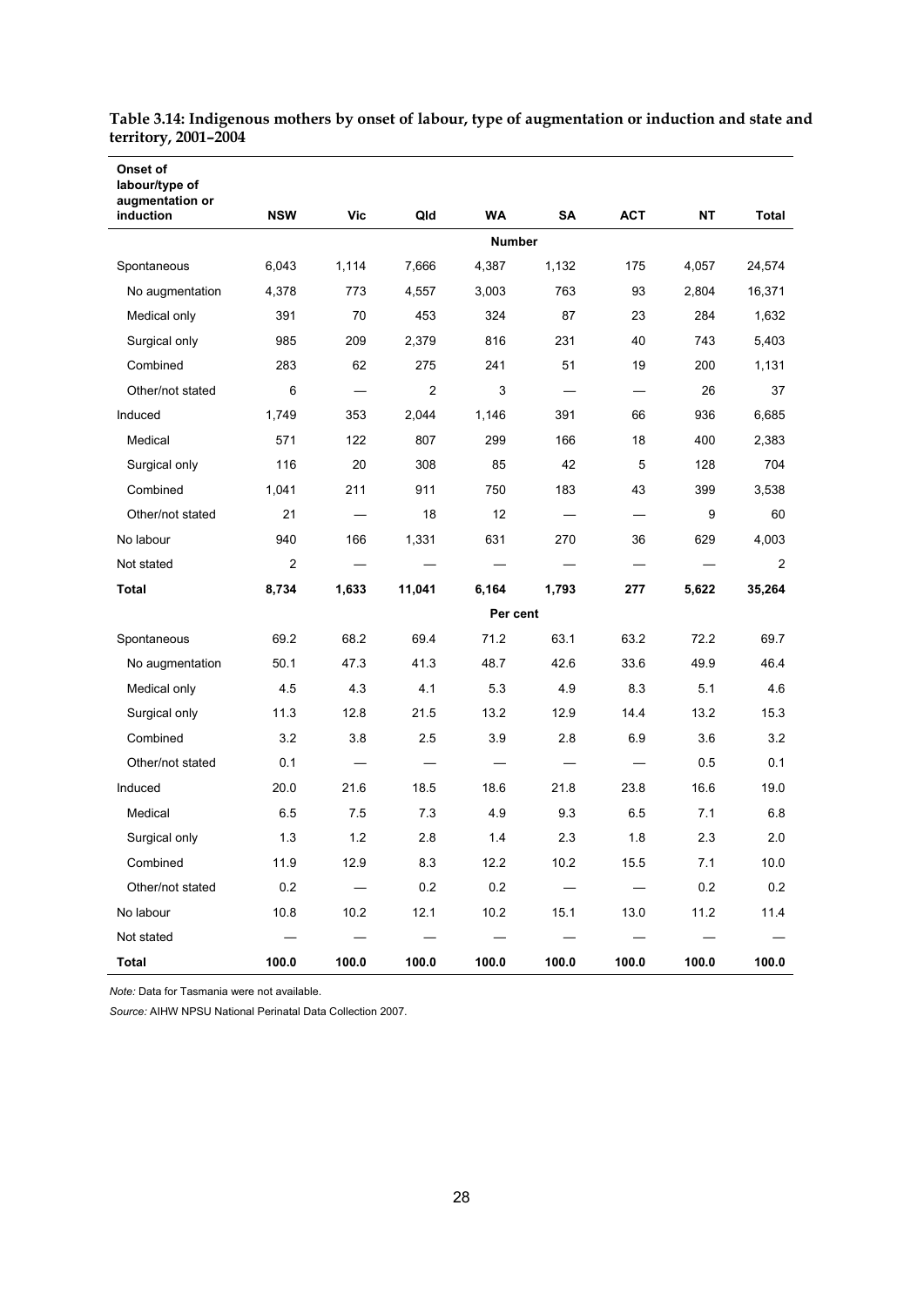#### **Presentation at birth**

Data are included in this section by mother; for multiple births, the presentation at birth of the firstborn baby is used.

In 2001–2004, the predominant presentation at birth was vertex, occurring in 95% of Indigenous women who gave birth (Table 3.15). The proportion of vertex presentations was the same for non-Indigenous mothers during the same period (95%). Breech presentations occurred in 4% of Indigenous women who gave birth. The proportion varied across the states and territories from 3% in Victoria to 5% in the Northern Territory and South Australia. Breech presentations occurred in 5% of non-Indigenous mothers. Face and brow presentations occurred in 0.3% and other presentations in 0.8% of Indigenous women who gave birth.

| Presentation  | <b>NSW</b>     | Vic   | Qld    | <b>WA</b>     | SA    | <b>ACT</b>     | <b>NT</b> | <b>Total</b> |
|---------------|----------------|-------|--------|---------------|-------|----------------|-----------|--------------|
|               |                |       |        | <b>Number</b> |       |                |           |              |
| Vertex        | 8,293          | 1,558 | 10,490 | 5,856         | 1,679 | 265            | 5,285     | 33,426       |
| <b>Breech</b> | 344            | 47    | 437    | 255           | 82    | 10             | 259       | 1,434        |
| Face and brow | 22             | 6     | 17     | 23            | 6     |                | 15        | 89           |
| Other         | 71             | 18    | 94     | 30            | 22    | $\overline{2}$ | 44        | 281          |
| Not stated    | $\overline{4}$ | 4     | 3      |               | 4     |                | 19        | 34           |
| Total         | 8,734          | 1,633 | 11,041 | 6,164         | 1,793 | 277            | 5,622     | 35,264       |
|               |                |       |        | Per cent      |       |                |           |              |
| Vertex        | 95.0           | 95.4  | 95.0   | 95.0          | 93.6  | 95.7           | 94.0      | 94.8         |
| <b>Breech</b> | 3.9            | 2.9   | 4.0    | 4.1           | 4.6   | 3.6            | 4.6       | 4.1          |
| Face and brow | 0.3            | 0.4   | 0.2    | 0.4           | 0.3   |                | 0.3       | 0.3          |
| Other         | 0.8            | 1.1   | 0.9    | 0.5           | 1.2   | 0.7            | 0.8       | 0.8          |
| Not stated    |                | 0.2   |        |               | 0.2   |                | 0.3       | 0.1          |
| Total         | 100.0          | 100.0 | 100.0  | 100.0         | 100.0 | 100.0          | 100.0     | 100.0        |

#### **Table 3.15: Indigenous mothers by presentation of birth and state and territory, 2001–2004**

*Notes* 

1. Data for Tasmania were not available.

2. For multiple births, the presentation of the firstborn baby was used.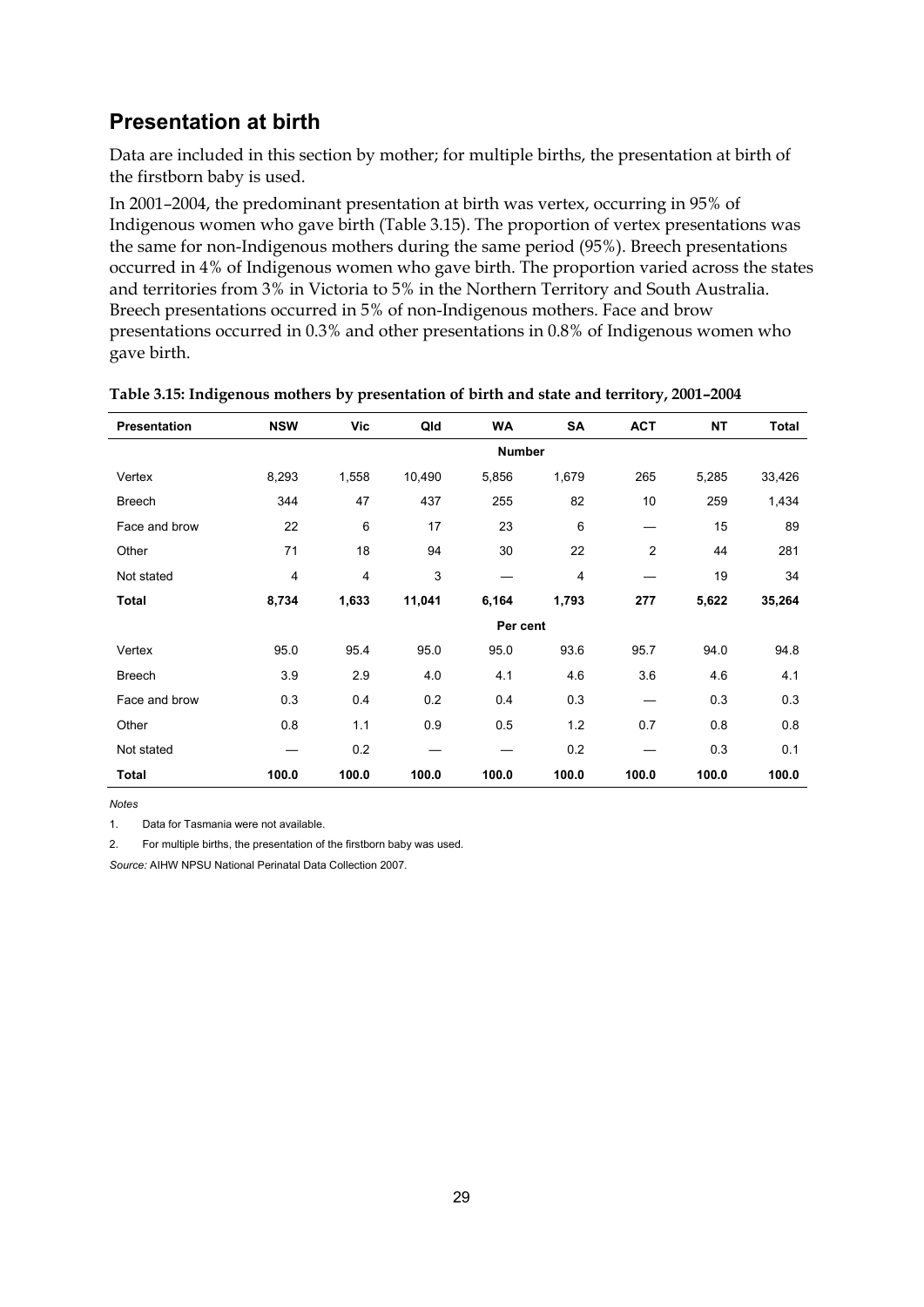## **Method of birth**

Data are presented in this section by mother; for multiple births, the method of birth of the firstborn baby is presented.

Of all Indigenous women who gave birth in 2001–2004, 72% had a spontaneous vaginal birth (Table 3.16). This was higher than the proportion of non-Indigenous mothers who had a spontaneous vaginal birth (61%). Compared with non-Indigenous mothers, Indigenous mothers were less likely to have forceps or vacuum extraction deliveries (11% compared with 5%) and more likely to have a vaginal breech birth (0.8% compared with 0.4%) (Figure 3.4). The caesarean section rate for Indigenous mothers (22%) was less than the rate for non-Indigenous mothers (28%).



There was some variation in the method of birth proportions among states and territories for Indigenous mothers in 2001–2004. Spontaneous vaginal births were most common in New South Wales, Queensland and Western Australia (all 73%) and least common in South Australia (64%). In contrast, caesarean sections were most common in South Australia (29%) and least common in New South Wales, Victoria and Western Australia (all 21%).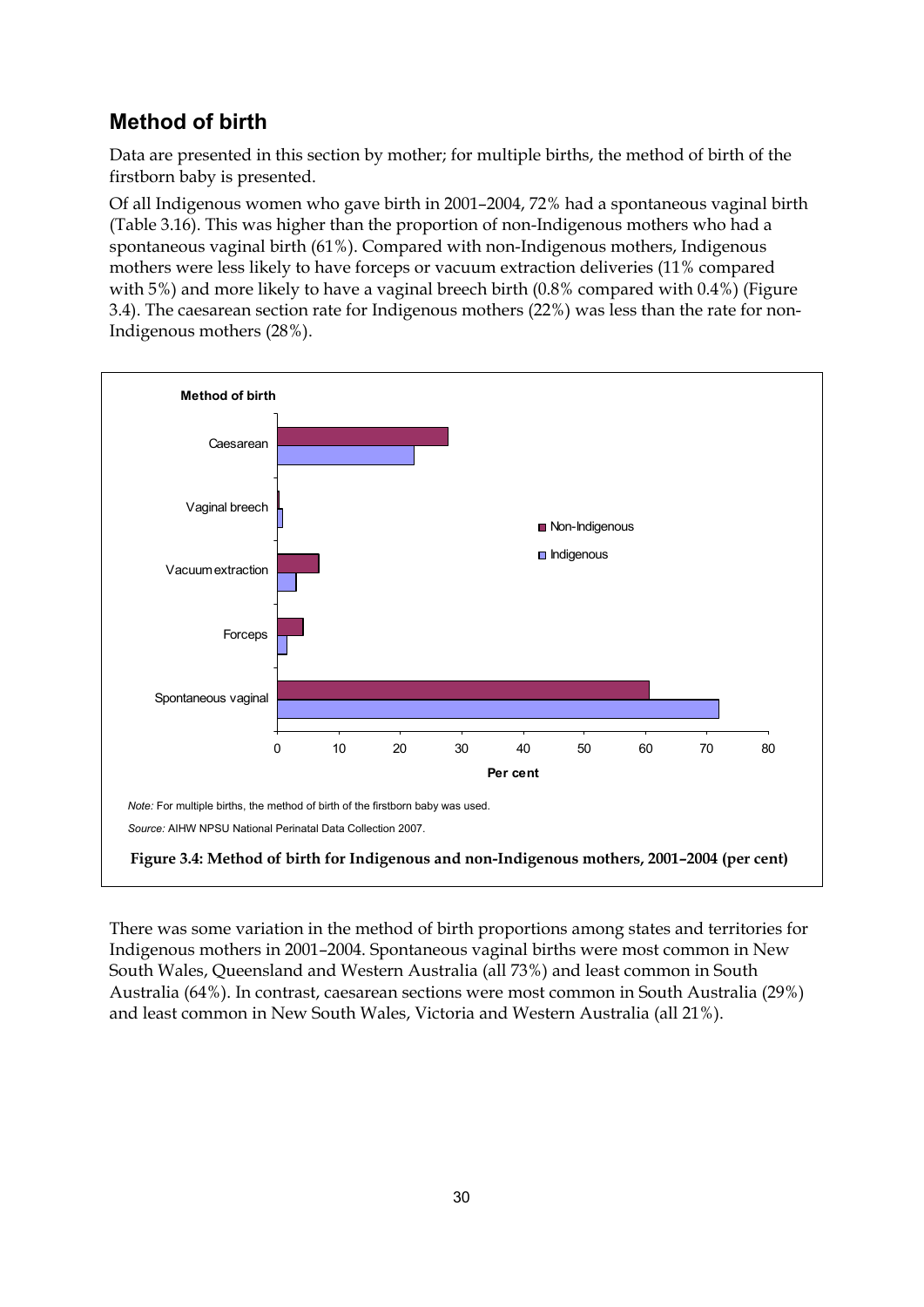| <b>Method of birth</b> | <b>NSW</b> | Vic   | Qld    | <b>WA</b>     | <b>SA</b> | <b>ACT</b> | <b>NT</b> | <b>Total</b> |
|------------------------|------------|-------|--------|---------------|-----------|------------|-----------|--------------|
|                        |            |       |        | <b>Number</b> |           |            |           |              |
| Spontaneous<br>vaginal | 6,392      | 1,150 | 8,059  | 4,488         | 1,143     | 182        | 3,932     | 25,346       |
| Forceps                | 164        | 59    | 119    | 95            | 44        | 13         | 87        | 581          |
| Vacuum extraction      | 275        | 61    | 275    | 242           | 60        | 19         | 183       | 1,115        |
| Vaginal breech         | 55         | 16    | 90     | 67            | 22        | 3          | 45        | 298          |
| Caesarean section      | 1,848      | 346   | 2,491  | 1,272         | 524       | 60         | 1,367     | 7,908        |
| Other                  |            |       | 7      |               |           |            |           | 7            |
| Not stated             |            | 1     |        |               |           |            | 8         | 9            |
| <b>Total</b>           | 8,734      | 1,633 | 11,041 | 6,164         | 1,793     | 277        | 5,622     | 35,264       |
|                        |            |       |        | Per cent      |           |            |           |              |
| Spontaneous<br>vaginal | 73.2       | 70.4  | 73.0   | 72.8          | 63.7      | 65.7       | 69.9      | 71.9         |
| Forceps                | 1.9        | 3.6   | 1.1    | 1.5           | 2.5       | 4.7        | 1.5       | 1.6          |
| Vacuum extraction      | 3.1        | 3.7   | 2.5    | 3.9           | 3.3       | 6.9        | 3.3       | 3.2          |
| Vaginal breech         | 0.6        | 1.0   | 0.8    | 1.1           | 1.2       | 1.1        | 0.8       | 0.8          |
| Caesarean section      | 21.2       | 21.2  | 22.6   | 20.6          | 29.2      | 21.7       | 24.3      | 22.4         |
| Other                  |            |       | 0.1    |               |           |            |           |              |
| Not stated             |            | 0.1   |        |               |           |            | 0.1       |              |
| <b>Total</b>           | 100.0      | 100.0 | 100.0  | 100.0         | 100.0     | 100.0      | 100.0     | 100.0        |

**Table 3.16: Indigenous mothers by method of birth and state and territory, 2001–2004** 

*Notes* 

1. Data for Tasmania were not available.

2. For multiple births, the method of birth of the firstborn baby was used.

*Source:* AIHW NPSU National Perinatal Data Collection 2007.

The method of birth for Indigenous mothers varied across remoteness areas within Australia. Spontaneous vaginal births were less common in major cities and remote areas (both 71%) when compared with regional and very remote areas; assisted vaginal births were more common in major cities (Table 3.17). Vacuum extraction was the method of birth for approximately 4% of Indigenous mothers who lived in major cities, compared to around 3% in remote and very remote areas.

The proportion of caesarean sections among Indigenous mothers did not vary greatly by remoteness area (between 22% and 23%).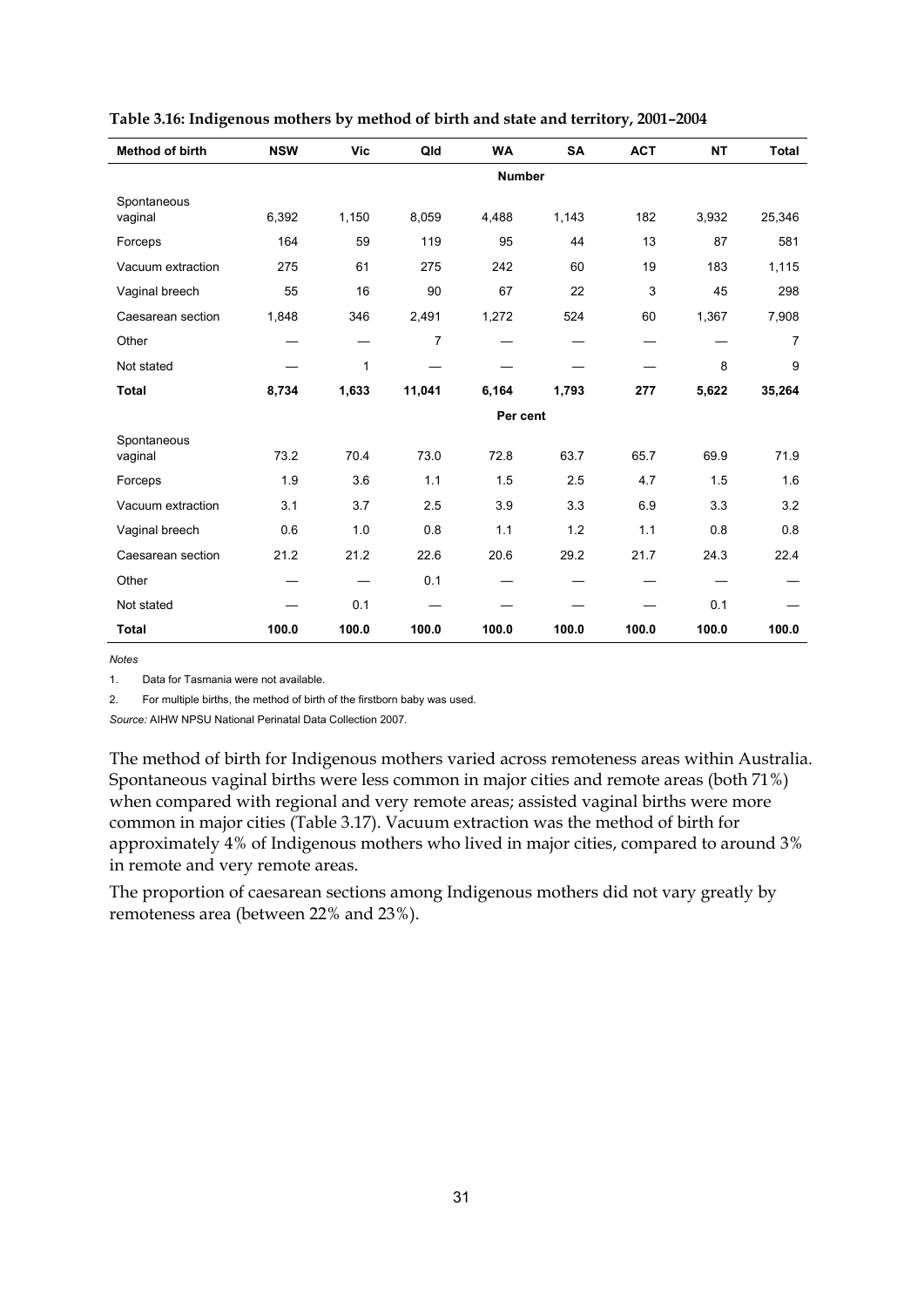| <b>Method of birth</b> | <b>Major cities</b> | <b>Inner</b><br>regional | Outer<br>regional | Remote         | Very remote | Total <sup>(a)</sup> |
|------------------------|---------------------|--------------------------|-------------------|----------------|-------------|----------------------|
|                        |                     |                          |                   | <b>Number</b>  |             |                      |
| Spontaneous vaginal    | 5,865               | 4,197                    | 7,152             | 2,890          | 5,223       | 25,327               |
| Forceps                | 158                 | 124                      | 146               | 76             | 77          | 581                  |
| Vacuum extraction      | 346                 | 173                      | 287               | 103            | 205         | 1,114                |
| Vaginal breech         | 46                  | 51                       | 91                | 38             | 72          | 298                  |
| Caesarean section      | 1,901               | 1,274                    | 2,119             | 943            | 1,667       | 7,904                |
| Other                  | $\overline{4}$      |                          | $\overline{2}$    |                | 1           | $\overline{7}$       |
| Not stated             | 1                   |                          |                   | $\overline{2}$ | 6           | 9                    |
| <b>Total</b>           | 8,321               | 5,819                    | 9,797             | 4,052          | 7,251       | 35,240               |
|                        |                     |                          |                   | Per cent       |             |                      |
| Spontaneous vaginal    | 70.5                | 72.1                     | 73.0              | 71.3           | 72.0        | 71.9                 |
| Forceps                | 1.9                 | 2.1                      | 1.5               | 1.9            | 1.1         | 1.6                  |
| Vacuum extraction      | 4.2                 | 3.0                      | 2.9               | 2.5            | 2.8         | 3.2                  |
| Vaginal breech         | 0.6                 | 0.9                      | 0.9               | 0.9            | 1.0         | 0.8                  |
| Caesarean section      | 22.8                | 21.9                     | 21.6              | 23.3           | 23.0        | 22.4                 |
| Other                  |                     |                          |                   |                |             |                      |
| Not stated             |                     |                          |                   |                | 0.1         |                      |
| <b>Total</b>           | 100.0               | 100.0                    | 100.0             | 100.0          | 100.0       | 100.0                |

#### **Table 3.17: Indigenous mothers by method of birth and remoteness area of usual residence, 2001–2004**

(a) Excludes mothers not usually resident in Australia and those whose area of usual residence was 'Not stated'.

*Note:* For multiple births, the method of birth of the firstborn baby was used.

*Source:* AIHW NPSU National Perinatal Data Collection 2007.

The method of birth for Indigenous mothers varied across areas of socioeconomic disadvantage within Australia, with Indigenous mothers in the least disadvantaged quintile more likely to have interventions during the birth than Indigenous mothers in more disadvantage quintiles (Table 3.18).

Spontaneous vaginal births were less likely to occur in the least disadvantaged quintile (66%) when compared with other quintiles of disadvantage, which ranged from 71% in the second most disadvantaged quintile to 73% in the middle quintile and most disadvantaged quintile. Indigenous mothers in the least disadvantaged quintile were also more likely to have a birth requiring forceps (3%) or vacuum extraction (5%) and were less likely to have a vaginal breech birth (0.5%) when compared with Indigenous mothers in the other disadvantage quintiles. Indigenous mothers in the least disadvantaged quintile were more likely to have a caesarean section (25%) than Indigenous mothers in other quintiles, where proportions ranged between 22% and 23%.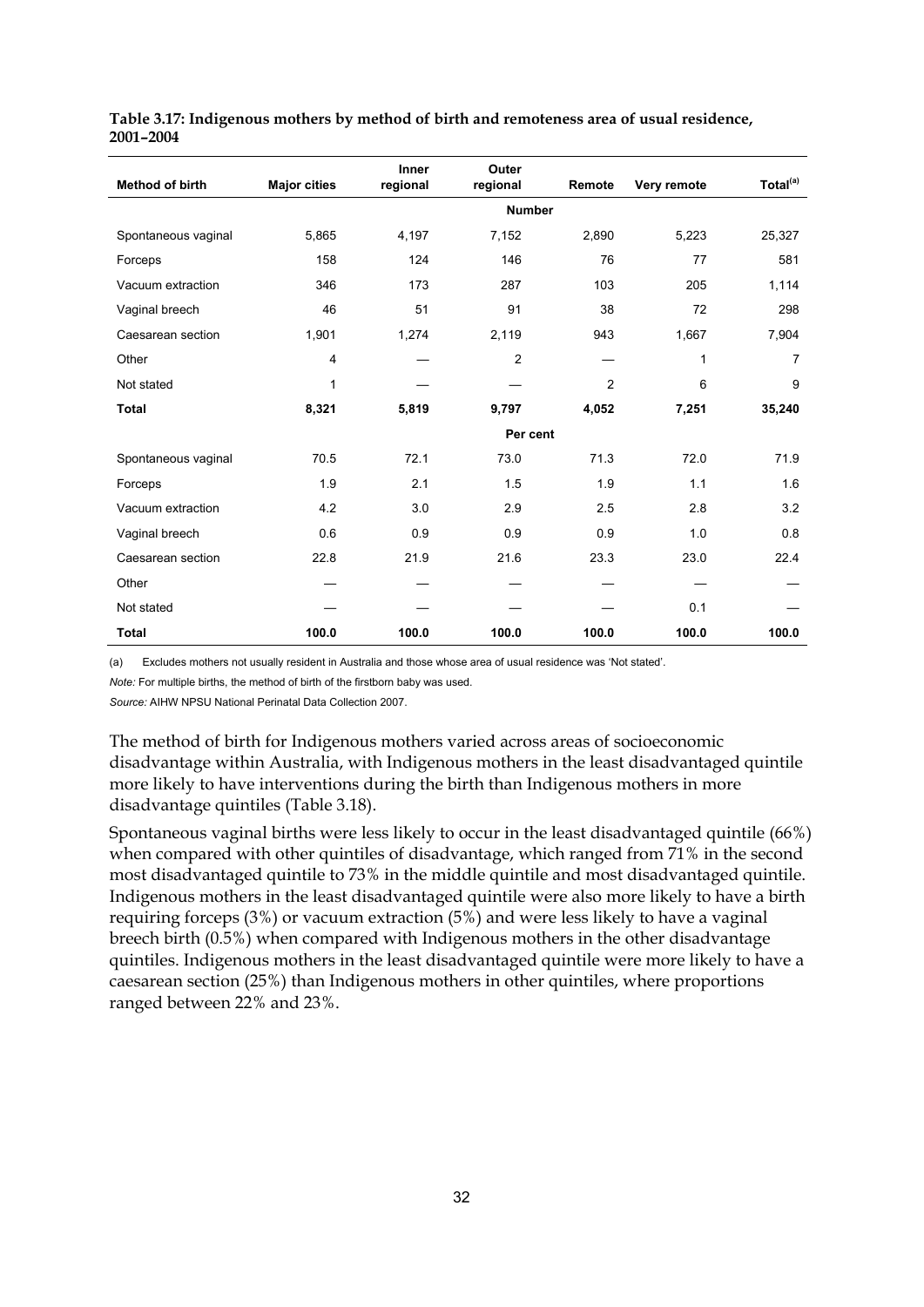|                        |                                                 | Quintile of socioeconomic disadvantage <sup>(a)</sup> |                |               |                                               |                   |                |  |  |  |
|------------------------|-------------------------------------------------|-------------------------------------------------------|----------------|---------------|-----------------------------------------------|-------------------|----------------|--|--|--|
| <b>Method of birth</b> | 1st<br>quintile<br>(most<br>disadvan-<br>taged) | 2nd<br>quintile                                       | 3rd quintile   | 4th quintile  | 5th quintile<br>(least<br>disadvan-<br>taged) | <b>Not stated</b> | <b>Total</b>   |  |  |  |
|                        |                                                 |                                                       |                | <b>Number</b> |                                               |                   |                |  |  |  |
| Spontaneous vaginal    | 9,623                                           | 6,919                                                 | 4,842          | 2,766         | 769                                           | 427               | 25,346         |  |  |  |
| Forceps                | 212                                             | 164                                                   | 94             | 67            | 34                                            | 10                | 581            |  |  |  |
| Vacuum extraction      | 364                                             | 320                                                   | 201            | 150           | 62                                            | 18                | 1,115          |  |  |  |
| Vaginal breech         | 117                                             | 81                                                    | 58             | 30            | 6                                             | 6                 | 298            |  |  |  |
| Caesarean section      | 2,930                                           | 2,252                                                 | 1,464          | 838           | 289                                           | 135               | 7,908          |  |  |  |
| Other                  | $\overline{c}$                                  | 3                                                     | 1              | 1             |                                               |                   | $\overline{7}$ |  |  |  |
| Not stated             | $\overline{c}$                                  | $\overline{2}$                                        | $\overline{c}$ | 1             |                                               | $\overline{c}$    | 9              |  |  |  |
| <b>Total</b>           | 13,250                                          | 9,741                                                 | 6,662          | 3,853         | 1,160                                         | 598               | 35,264         |  |  |  |
|                        |                                                 |                                                       |                | Per cent      |                                               |                   |                |  |  |  |
| Spontaneous vaginal    | 72.6                                            | 71.0                                                  | 72.7           | 71.8          | 66.3                                          | 71.4              | 71.9           |  |  |  |
| Forceps                | 1.6                                             | 1.7                                                   | 1.4            | 1.7           | 2.9                                           | 1.7               | 1.6            |  |  |  |
| Vacuum extraction      | 2.7                                             | 3.3                                                   | 3.0            | 3.9           | 5.3                                           | 3.0               | 3.2            |  |  |  |
| Vaginal breech         | 0.9                                             | 0.8                                                   | 0.9            | 0.8           | 0.5                                           | 1.0               | 0.8            |  |  |  |
| Caesarean section      | 22.1                                            | 23.1                                                  | 22.0           | 21.7          | 24.9                                          | 22.6              | 22.4           |  |  |  |
| Other                  |                                                 |                                                       |                |               |                                               |                   |                |  |  |  |
| Not stated             |                                                 |                                                       |                |               |                                               | 0.3               |                |  |  |  |
| <b>Total</b>           | 100.0                                           | 100.0                                                 | 100.0          | 100.0         | 100.0                                         | 100.0             | 100.0          |  |  |  |

#### **Table 3.18: Indigenous mothers by method of birth and socioeconomic status, 2001–2004**

(a) Socioeconomic status quintiles are determined by postcode of usual residence based on the Australian Bureau of Statistics SEIFA . The advantage/disadvantage index was used.

*Note:* For multiple births, the method of birth of the first baby born was used.

*Source:* AIHW NPSU National Perinatal Data Collection 2007.

#### **Place of birth**

Most births in Australia occur in conventional hospital labour-ward settings or in birth centres. There were 34,461 Indigenous women who gave birth in hospital in 2001–2004 (98%) (Table 3.19). The proportion of Indigenous mothers giving birth in hospital ranged from 95% in the Northern Territory to 99% in Queensland. Indigenous women were less likely to give birth in birth centres (0.5%) compared with non-Indigenous women (2.2%). There were 35 Indigenous women (0.1%) who gave birth at home in 2001–2004 and 590 (1.7%) who gave birth in other settings. Almost half of the Indigenous women giving birth in other settings did so in the Northern Territory, with the majority of these births occurring in remote community health centres.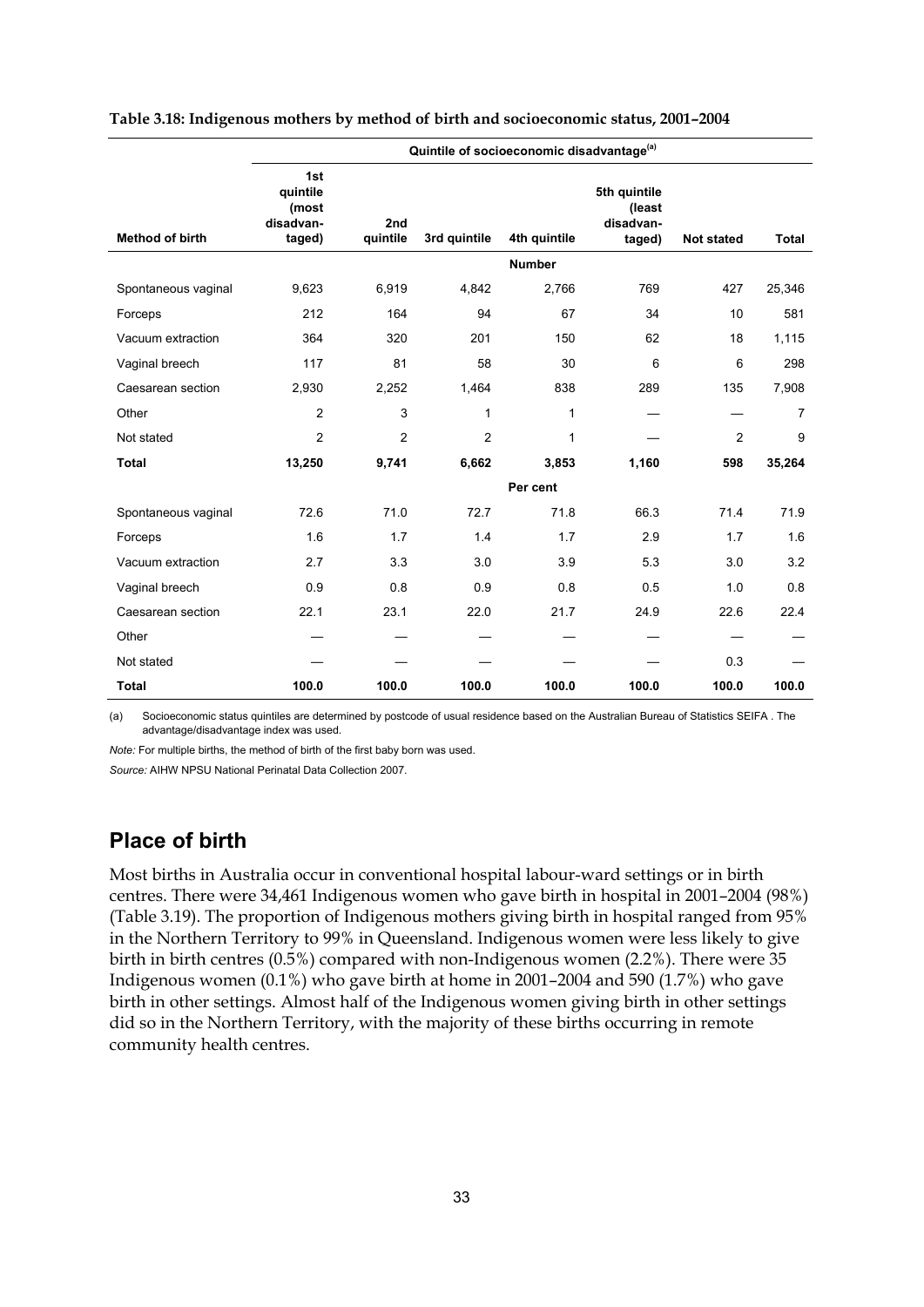| Place of birth | <b>NSW</b> | Vic   | Qld    | WA            | SA    | <b>ACT</b> | <b>NT</b>            | <b>Total</b> |
|----------------|------------|-------|--------|---------------|-------|------------|----------------------|--------------|
|                |            |       |        | <b>Number</b> |       |            |                      |              |
| Hospital       | 8,555      | 1,595 | 10,902 | 6,064         | 1,719 | 268        | 5,358                | 34,461       |
| Birth centre   | 80         | n.p.  | 21     | 8             | 54    | $5$        |                      | 178          |
| Home           | 4          | $<$ 4 | 8      | 9             | $<$ 4 |            | 11                   | 35           |
| Other          | 95         | 26    | 110    | 83            | n.p.  | n.p.       | $(a)$ <sub>253</sub> | 590          |
| Not stated     |            |       |        |               |       |            |                      |              |
| Total          | 8,734      | 1,633 | 11,041 | 6,164         | 1,793 | 277        | 5,622                | 35,264       |
|                |            |       |        | Per cent      |       |            |                      |              |
| Hospital       | 98.0       | 97.7  | 98.7   | 98.4          | 95.9  | 96.8       | 95.3                 | 97.7         |
| Birth centre   | 0.9        | n.p.  | 0.2    | 0.1           | 3.0   | n.p.       |                      | 0.5          |
| Home           |            | n.p.  | 0.1    | 0.1           | n.p.  |            | 0.2                  | 0.1          |
| Other          | 1.1        | 1.6   | 1.0    | 1.3           | n.p.  | n.p.       | $^{(a)}4.5$          | 1.7          |
| Not stated     |            |       |        |               |       |            |                      |              |
| Total          | 100.0      | 100.0 | 100.0  | 100.0         | 100.0 | 100.0      | 100.0                | 100.0        |

**Table 3.19: Indigenous mothers by actual place of birth and state and territory, 2001–2004** 

(a) The majority of these births occurred in remote community health centres.

*Notes* 

1. Data for Tasmania were not available.

2. For multiple births, the place of birth of the firstborn baby was used.

n.p. Data not published to maintain confidentiality of small numbers.

*Source:* AIHW NPSU National Perinatal Data Collection 2007.

## **Indigenous women who gave birth in hospital**

#### **Hospital sector**

'Hospital sector' indicates whether a patient was admitted to a public or private hospital. Of Indigenous mothers who gave birth in hospital in 2001–2004, the proportion in private hospitals was approximately 3% (Table 3.20). This was substantially lower than the proportion of non-Indigenous mothers who gave birth in private hospitals (32%).

There was variation in the proportion of Indigenous women who gave birth in private hospitals among the states and territories; ranging from 1.1% in the Northern Territory to 11% in the Australian Capital Territory. Indigenous women who gave birth in private hospitals were older, with a mean age of 29.0 years compared with 24.6 years for Indigenous women who gave birth in public hospitals.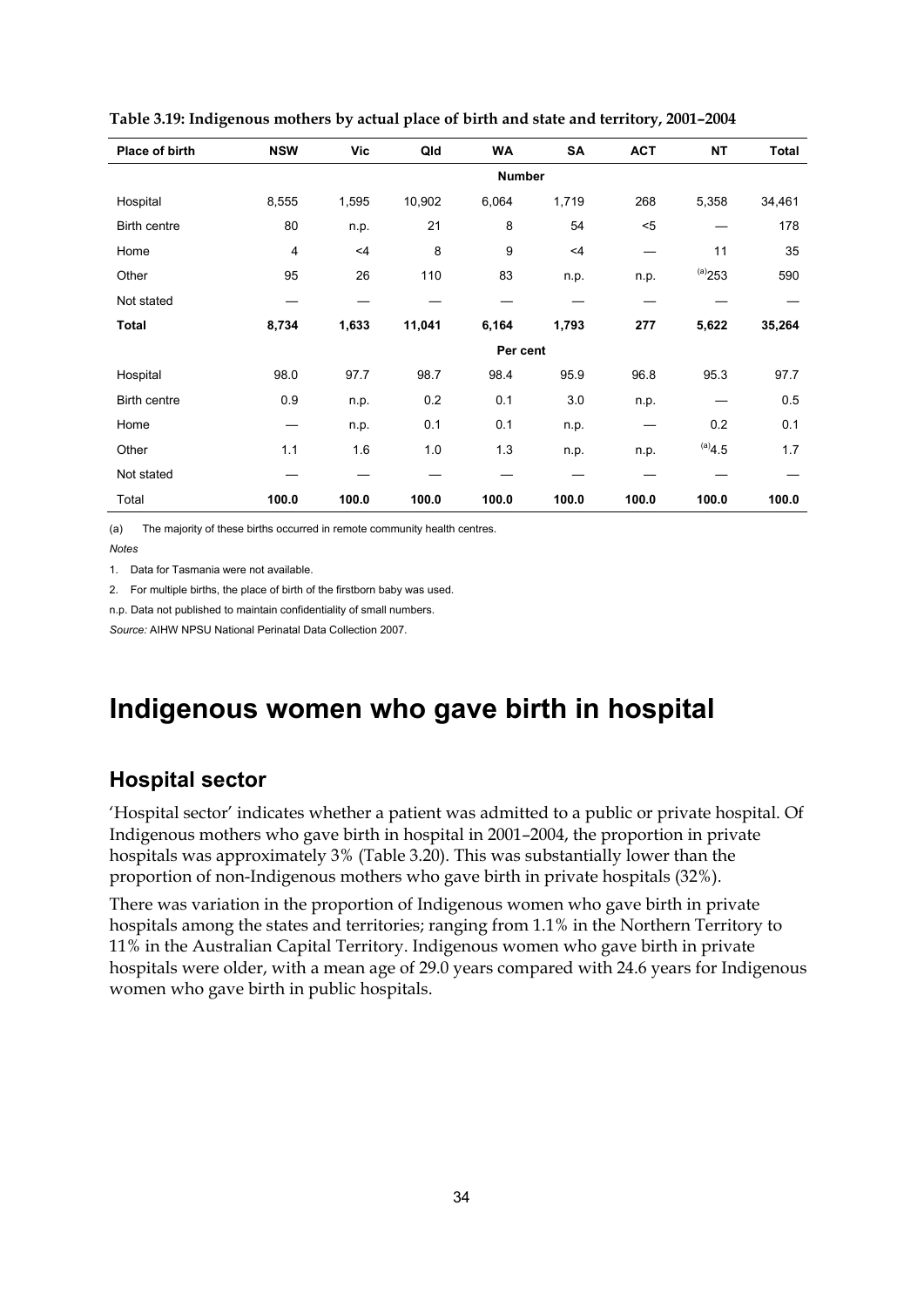| <b>Hospital sector</b> | <b>NSW</b>    | Vic   | Qld    | <b>WA</b> | <b>SA</b> | <b>ACT</b> | <b>NT</b> | <b>Total</b> |  |  |  |
|------------------------|---------------|-------|--------|-----------|-----------|------------|-----------|--------------|--|--|--|
|                        | <b>Number</b> |       |        |           |           |            |           |              |  |  |  |
| Public                 | 8.198         | 1,501 | 10.673 | 5.921     | 1.689     | 239        | 5.298     | 33,519       |  |  |  |
| Private                | 357           | 94    | 229    | 143       | 30        | 29         | 60        | 942          |  |  |  |
| <b>Total</b>           | 8,555         | 1,595 | 10,902 | 6.064     | 1,719     | 268        | 5,358     | 34,461       |  |  |  |
|                        |               |       |        | Per cent  |           |            |           |              |  |  |  |
| Public                 | 95.8          | 94.1  | 97.9   | 97.6      | 98.3      | 89.2       | 98.9      | 97.3         |  |  |  |
| Private                | 4.2           | 5.9   | 2.1    | 2.4       | 1.7       | 10.8       | 1.1       | 2.7          |  |  |  |
| <b>Total</b>           | 100.0         | 100.0 | 100.0  | 100.0     | 100.0     | 100.0      | 100.0     | 100.0        |  |  |  |

**Table 3.20: Indigenous mothers who gave birth in hospital by hospital sector, 2001–2004** 

*Source:* AIHW NPSU National Perinatal Data Collection 2007.

Indigenous women who gave birth in public hospitals in 2001–2004 had a higher proportion of spontaneous vaginal birth (72%) than those giving birth in private hospitals (50%) (Table 3.21). Instrumental vaginal births (i.e. forceps and vacuum extraction) were more common among Indigenous women who gave birth in private hospitals (12%) compared with those who gave birth in public hospitals (5%). Caesarean sections were also more common among Indigenous women giving birth in private hospitals (37%) than public hospitals (23%).

| <b>Method of birth</b> | <b>Public</b>  | Private       | <b>Total</b> |
|------------------------|----------------|---------------|--------------|
|                        |                | <b>Number</b> |              |
| Spontaneous vaginal    | 24,103         | 472           | 24,575       |
| Forceps                | 521            | 59            | 580          |
| Vacuum extraction      | 1,058          | 57            | 1,115        |
| Vaginal breech         | 266            | 5             | 271          |
| Caesarean section      | 7,559          | 348           | 7,907        |
| Other                  | $\overline{7}$ |               | 7            |
| Not stated             | 5              | 1             | 6            |
| <b>Total</b>           | 33,519         | 942           | 34,461       |
|                        |                | Per cent      |              |
| Spontaneous vaginal    | 71.9           | 50.1          | 71.3         |
| Forceps                | 1.6            | 6.3           | 1.7          |
| Vacuum extraction      | 3.2            | 6.1           | 3.2          |
| Vaginal breech         | 0.8            | 0.5           | 0.8          |
| Caesarean section      | 22.6           | 36.9          | 22.9         |
| Other                  |                |               |              |
| Not stated             |                |               |              |
| <b>Total</b>           | 100.0          | 100.0         | 100.0        |

**Table 3.21: Indigenous mothers who gave birth in hospital by method of birth and hospital sector, 2001–2004** 

*Note:* For multiple births, the method of birth of the firstborn baby was used.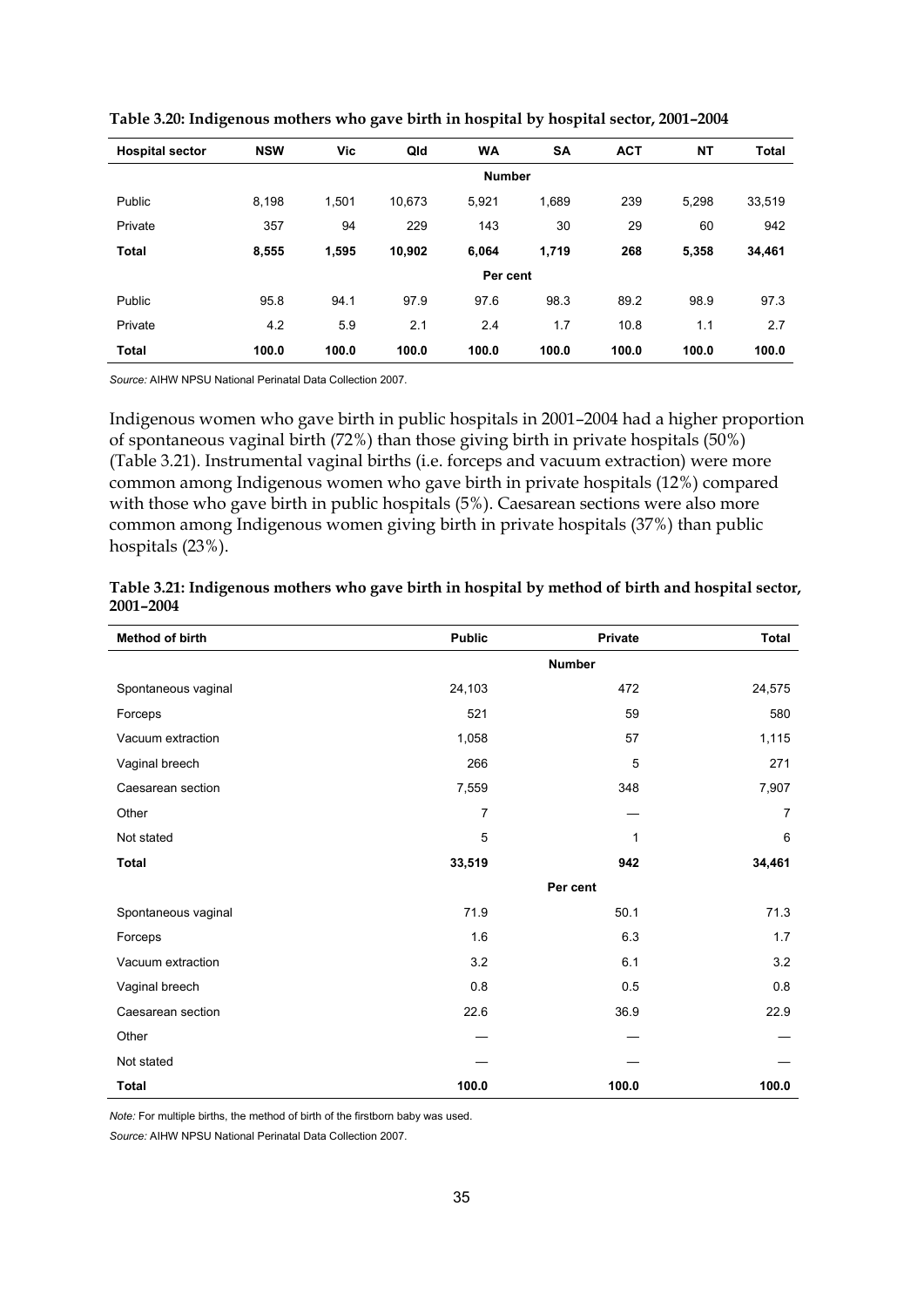#### **Postnatal length of stay**

The median length of stay in hospital for Indigenous women who gave birth in 2001–2004 was 3 days overall and for all age groups (Table 3.22). The median length of stay for non-Indigenous mothers who gave birth over this same period was 4 days.

Almost one-quarter of Indigenous mothers who gave birth in hospital had a length of stay of 2 days (23%) and one-fifth stayed for 3 days (21%). Older mothers were generally more likely to stay in hospital for longer periods after giving birth.

|                       |                 |                |           | Age group (years) |                |                   |              |
|-----------------------|-----------------|----------------|-----------|-------------------|----------------|-------------------|--------------|
| Length of stay        | Less<br>than 20 | $20 - 24$      | $25 - 29$ | $30 - 34$         | 35 and<br>over | <b>Not stated</b> | <b>Total</b> |
| Median length of stay | 3.0             | 3.0            | 3.0       | 3.0               | 3.0            | 4.5               | 3.0          |
|                       |                 |                |           | <b>Number</b>     |                |                   |              |
| Less than 1 day       | 156             | 364            | 270       | 132               | 66             | $\mathbf{1}$      | 989          |
| 1 day                 | 871             | 1,544          | 1,281     | 702               | 283            |                   | 4,681        |
| 2 days                | 1,310           | 2,048          | 1,461     | 913               | 389            |                   | 6,121        |
| 3 days                | 1,278           | 1,715          | 1,252     | 822               | 365            |                   | 5,432        |
| 4 days                | 847             | 1,076          | 808       | 632               | 304            |                   | 3,667        |
| 5 days                | 560             | 611            | 549       | 443               | 219            |                   | 2,382        |
| 6 days                | 268             | 288            | 298       | 204               | 126            |                   | 1,184        |
| $7-13$ days           | 412             | 411            | 326       | 245               | 160            | $\mathbf{1}$      | 1,555        |
| $14 - 20$ days        | 26              | 27             | 16        | 20                | 23             |                   | 112          |
| 21-27 days            | 2               | $\overline{2}$ | 5         | 3                 | 1              |                   | 13           |
| 28 or more days       | 1               | $\mathbf{1}$   | 4         | 3                 | $\overline{c}$ |                   | 11           |
| Not stated            | 68              | 115            | 84        | 61                | 31             | 5                 | 364          |
| <b>Total</b>          | 5,799           | 8,202          | 6,354     | 4,180             | 1,969          | $\overline{7}$    | 26,511       |
|                       |                 |                |           | Per cent          |                |                   |              |
| Less than 1 day       | 2.7             | 4.4            | 4.2       | 3.2               | 3.4            | 14.3              | 3.7          |
| 1 day                 | 15.0            | 18.8           | 20.2      | 16.8              | 14.4           |                   | 17.7         |
| 2 days                | 22.6            | 25.0           | 23.0      | 21.8              | 19.8           |                   | 23.1         |
| 3 days                | 22.0            | 20.9           | 19.7      | 19.7              | 18.5           |                   | 20.5         |
| 4 days                | 14.6            | 13.1           | 12.7      | 15.1              | 15.4           |                   | 13.8         |
| 5 days                | 9.7             | 7.4            | 8.6       | 10.6              | 11.1           |                   | 9.0          |
| 6 days                | 4.6             | 3.5            | 4.7       | 4.9               | 6.4            |                   | 4.5          |
| $7-13$ days           | 7.1             | 5.0            | 5.1       | 5.9               | 8.1            | 14.3              | 5.9          |
| $14 - 20$ days        | 0.4             | 0.3            | 0.3       | 0.5               | 1.2            |                   | 0.4          |
| $21 - 27$ days        |                 |                | 0.1       | 0.1               | 0.1            |                   |              |
| 28 or more days       |                 |                | 0.1       | 0.1               | 0.1            |                   |              |
| Not stated            | 1.2             | 1.4            | 1.3       | 1.5               | 1.6            | 71.4              | 1.4          |
| Total                 | 100.0           | 100.0          | 100.0     | 100.0             | 100.0          | 100.0             | 100.0        |

| Table 3.22: Indigenous mothers who gave birth in hospital <sup>(a)</sup> by postnatal length of stay and |  |  |
|----------------------------------------------------------------------------------------------------------|--|--|
| maternal age, 2001-2004                                                                                  |  |  |

(a) Only mothers who were discharged home are included.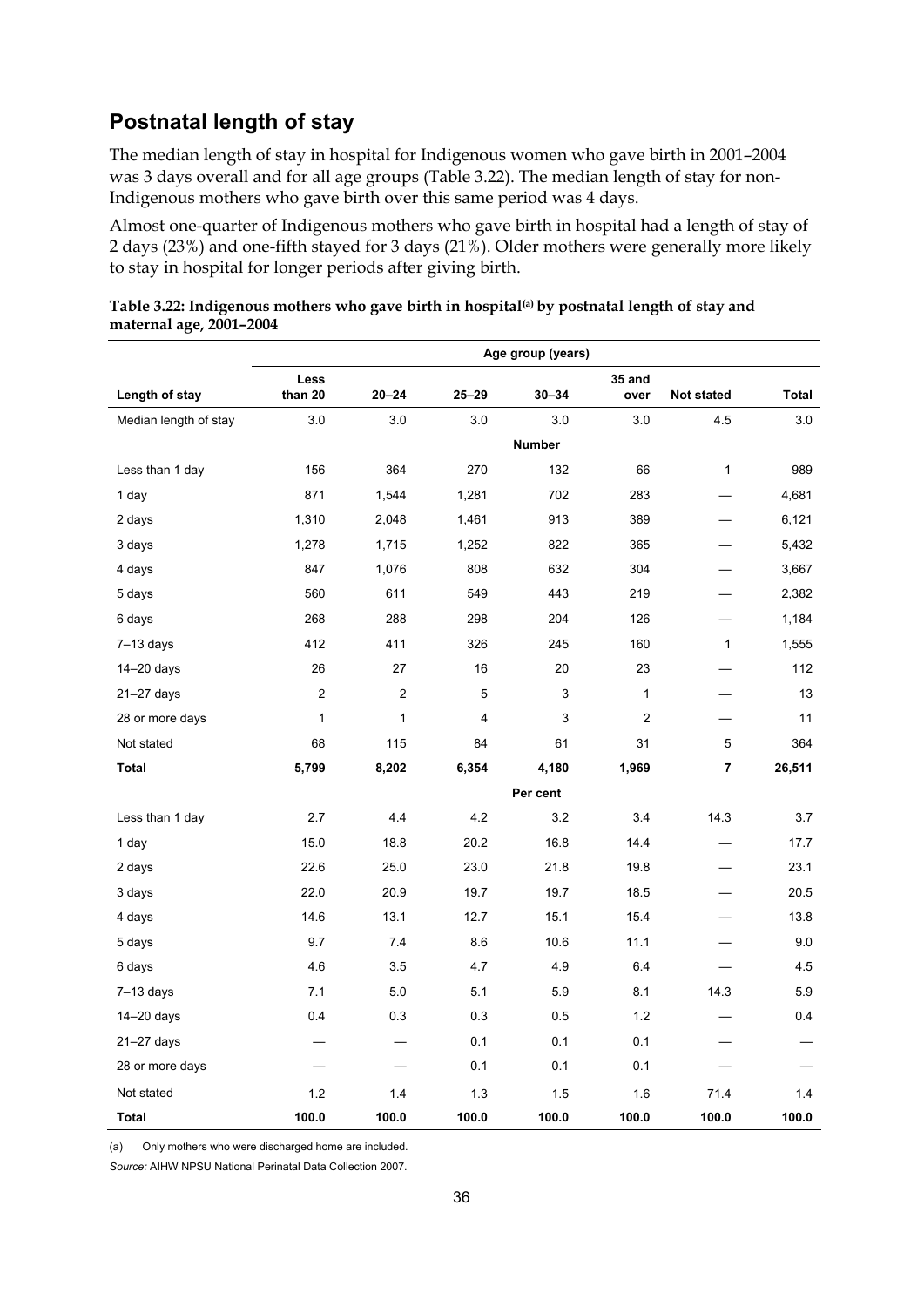# **4 Babies of Indigenous mothers**

## **Summary**

The perinatal outcomes of babies born to Indigenous mothers were poor when compared with babies born to non-Indigenous mothers during 2001–2004. Fourteen per cent of births to Indigenous mothers were preterm (Table 4.2) compared with 8% of babies born to non-Indigenous mothers. Older Indigenous mothers were more likely to give birth to a preterm baby (Table 4.4).

Thirteen per cent of liveborn babies of Indigenous mothers were low birthweight over the 2001–2004 period (Table 4.5). This was more than double the proportion observed among liveborn babies of non-Indigenous mothers (6%). The proportion of low birthweight babies among babies born to Indigenous mothers was highest in older mothers (15% in those aged 35 years and over) (Table 4.8). The mean birthweight of babies born to Indigenous mothers decreased with increased remoteness and socioeconomic disadvantage (Tables 4.6 and 4.7).

Of liveborn babies of Indigenous mothers, approximately 3% had a low Apgar score at 5 minutes (Table 4.10). This was higher than the proportion observed among liveborn babies of non-Indigenous mothers (1.3%). The proportion of babies born to Indigenous mothers who had a low Apgar score at 5 minutes increased with increased remoteness (Table 4.11).

The median length of stay in hospital for babies of Indigenous mothers was 3 days (Table 4.12), shorter than the median length of stay observed among babies born to non-Indigenous mothers (4 days). The median length of stay among babies born to Indigenous mothers was higher in very remote areas and in the most advantaged socioeconomic quintile (both 4 days) (Tables 4.13 and 4.14).

There were 424 fetal deaths and 201 neonatal deaths reported among babies born to Indigenous mothers for 2001–2004. This equated to a fetal death rate of 12 per 1,000 births and a neonatal death rate of 6 per 1,000 live births (Table 4.15). This was considerably higher than the fetal and neonatal death rates observed among babies born to non-Indigenous mothers (7 and 3 per 1,000 births respectively).

# **Demographic profile**

#### **Birth status**

Babies are recorded as liveborn or stillborn (fetal deaths) on perinatal notification forms. A live birth is defined by the World Health Organisation (WHO) as the complete expulsion or extraction from the mother of a baby which, after such separation, breathes or shows any other evidence of life. A fetal death is defined as a death occurring before the complete expulsion or extraction from the mother of a product of conception of 20 or more completed weeks gestation or 400 grams or more birthweight (NHDC 2003). The same criteria are applied to live births for inclusion in the NPDC; that is, live births must also be at least 20 weeks gestation or at least 400 grams birthweight.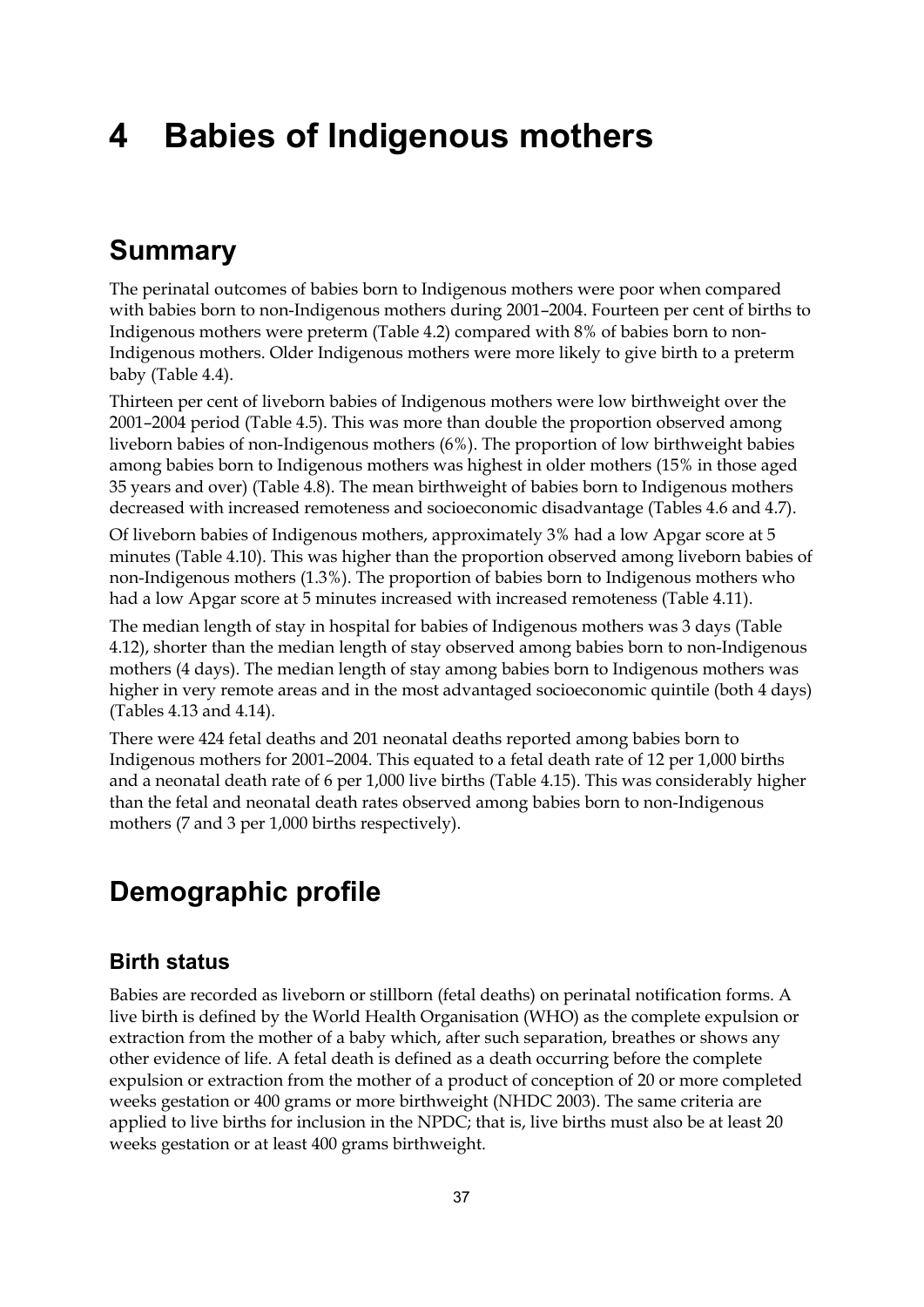There were 35,258 live births and 424 fetal deaths to Indigenous mothers in Australia in 2001–2004, giving a total of 35,682 births to Indigenous mothers reported to the NPDC (Table 2.1).

#### **Sex**

Male live births to Indigenous mothers exceeded female live births in all states and territories, except Victoria and the Australian Capital Territory, and accounted for 51% of live births to Indigenous mothers in 2001–2004 (Table 4.1). The sex ratio (defined as the number of male liveborn babies per 100 female liveborn babies) for babies born to Indigenous mothers was 105 nationally and ranged from 95 in the Australian Capital Territory to 109 in the Northern Territory. For live births to non-Indigenous mothers, the sex ratio was 106 males per 100 females.

| Sex of baby                  | <b>NSW</b> | Vic   | Qld    | <b>WA</b> | SA            | <b>ACT</b> | <b>NT</b>    | <b>Total</b> |
|------------------------------|------------|-------|--------|-----------|---------------|------------|--------------|--------------|
| Sex ratio (M:F)              | 104.4      | 96.3  | 107.9  | 100.7     | 101.7         | 95.1       | 108.8        | 104.9        |
|                              |            |       |        |           | <b>Number</b> |            |              |              |
| Males                        | 4,469      | 798   | 5,735  | 3,094     | 899           | 135        | 2,918        | 18,048       |
| Females                      | 4,281      | 829   | 5,314  | 3,073     | 884           | 142        | 2,683        | 17,206       |
| Indeterminate/<br>not stated | 2          |       |        |           | 1             |            | $\mathbf{1}$ | 4            |
| Total                        | 8,752      | 1,627 | 11,049 | 6,167     | 1,784         | 277        | 5,602        | 35,258       |
|                              |            |       |        |           | Per cent      |            |              |              |
| Males                        | 51.1       | 49.0  | 51.9   | 50.2      | 50.4          | 48.7       | 52.1         | 51.2         |
| Females                      | 48.9       | 51.0  | 48.1   | 49.8      | 49.6          | 51.3       | 47.9         | 48.8         |
| Indeterminate/<br>not stated |            |       |        |           | 0.1           |            |              |              |
| Total                        | 100.0      | 100.0 | 100.0  | 100.0     | 100.0         | 100.0      | 100.0        | 100.0        |

| Table 4.1: Live births to Indigenous mothers by sex and state and territory, 2001-2004 |  |  |  |
|----------------------------------------------------------------------------------------|--|--|--|
|                                                                                        |  |  |  |

*Note:* Data for Tasmania were not available.

*Source:* AIHW NPSU National Perinatal Data Collection 2007.

## **Outcomes**

#### **Gestational age**

Preterm birth (before 37 weeks gestation) is associated with neonatal problems that cause significant morbidity and mortality in newborn babies. Preterm births were classified according to the criteria of the WHO into groups of 20–27 weeks, 28–31 weeks and 32–36 weeks.

In 2001–2004 there were 4,962 preterm births to Indigenous mothers, accounting for 14% of all births to Indigenous mothers (Table 4.2). This was almost double the proportion of preterm births to non-Indigenous mothers (8%) (Figure 4.1). There was variation in the proportion of preterm births to Indigenous mothers among the states and territories, ranging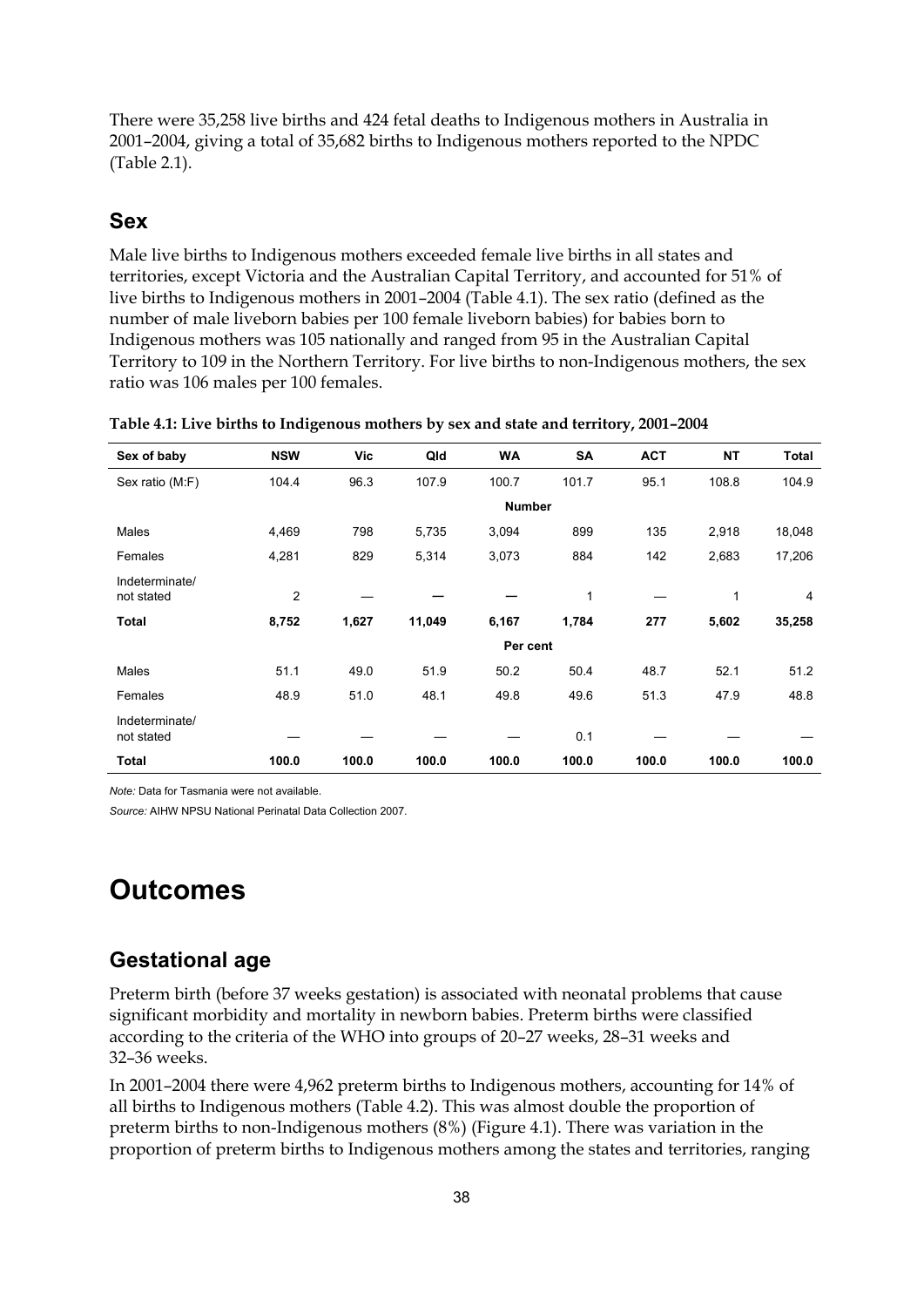from 12% of all births in New South Wales to 22% in the Australian Capital Territory. A large proportion of Indigenous women who gave birth in the Australian Capital Territory were residents of New South Wales, therefore, preterm births appear high when based on births to Indigenous women who gave birth in the Australian Capital Territory. Note that there are a small number of Aboriginal and Torres Strait Islander mothers who give birth in the Australian Capital Territory, and the proportion fluctuates from year to year, making this jurisdiction less comparable to other jurisdictions.

For 2001–2004, the mean gestational age of preterm births to Indigenous mothers was 32.9 weeks and the mean gestational age for babies of Indigenous mothers was 33.2 weeks.

| <b>Gestational age</b><br>(weeks) | <b>NSW</b> | Vic           | Qld   | <b>WA</b>               | SA   | ACT <sup>(a)</sup> | <b>NT</b> | <b>Total</b> |
|-----------------------------------|------------|---------------|-------|-------------------------|------|--------------------|-----------|--------------|
| Mean                              | 33.2       | 32.6          | 32.8  | 32.9                    | 32.2 | 31.2               | 33.1      | 32.9         |
|                                   |            | <b>Number</b> |       |                         |      |                    |           |              |
| $20 - 27(b)$                      | 106        | 38            | 193   | 115                     | 53   | 16                 | 104       | 625          |
| $28 - 31$                         | 132        | 24            | 171   | 120                     | 51   | 13                 | 85        | 596          |
| $32 - 36$                         | 830        | 171           | 1,067 | 728                     | 222  | 33                 | 690       | 3,741        |
| <b>Total</b>                      | 1,068      | 233           | 1,431 | 963                     | 326  | 62                 | 879       | 4,962        |
|                                   |            |               |       | Per cent <sup>(c)</sup> |      |                    |           |              |
| $20 - 27^{(b)}$                   | 1.2        | 2.3           | 1.7   | 1.8                     | 2.9  | 5.6                | 1.8       | 1.8          |
| $28 - 31$                         | 1.5        | 1.5           | 1.5   | 1.9                     | 2.8  | 4.6                | 1.5       | 1.7          |
| $32 - 36$                         | 9.4        | 10.3          | 9.6   | 11.6                    | 12.2 | 11.6               | 12.2      | 10.5         |
| <b>Total</b>                      | 12.1       | 14.1          | 12.8  | 15.4                    | 18.0 | 21.8               | 15.5      | 13.9         |

**Table 4.2: Preterm births to Indigenous mothers by gestational age and state and territory, 2001–2004** 

(a) Care must be taken when interpreting the ACT rates as these rates include babies born in the Australian Capital Territory to Indigenous mothers who were non-ACT residents. For example, the percentage of preterm births among babies who were born in the Australian Capital Territory to ACT-resident Indigenous mothers from 2001 to 2004 was 14.9%.

(b) Includes two babies of less than 20 weeks gestation.

(c) Percentage of all births to Indigenous mothers.

*Notes* 

1. Data for Tasmania were not available.

2. For multiple births the gestational age of the firstborn baby was used for all babies.

*Source:* AIHW NPSU National Perinatal Data Collection 2007.

Of births to Indigenous mothers, 85% were at term compared with 91% of births to non-Indigenous mothers. Only around 2% of births to Indigenous mothers and non-Indigenous mothers were post-term.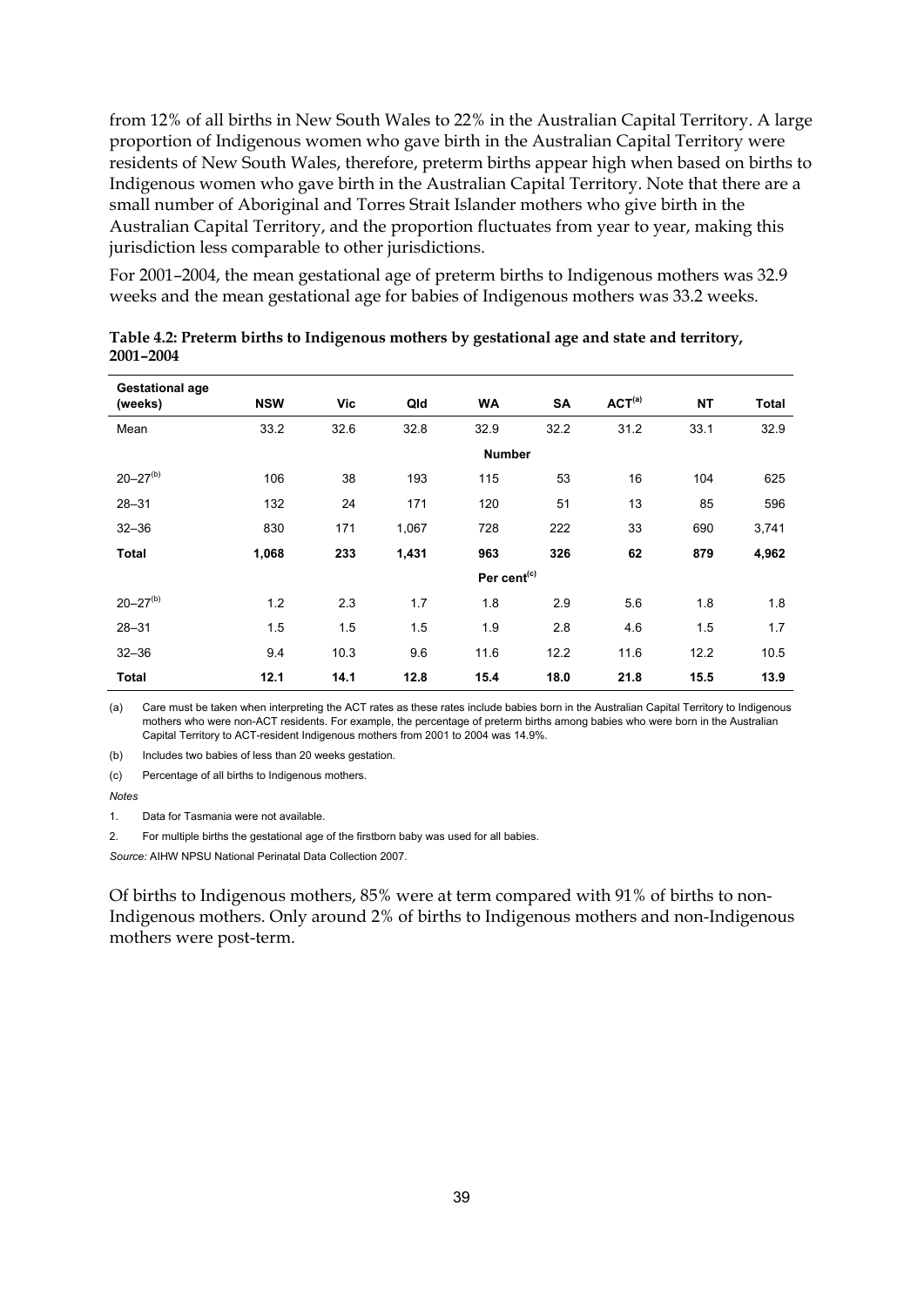

The proportion of preterm multiple births to Indigenous mothers in 2001–2004 was substantially higher than the proportion of preterm singleton births (Table 4.3). Thirteen per cent of singleton births to Indigenous mothers were preterm compared with almost two-thirds of twins (61%). There were 21 higher order multiple births to Indigenous mothers and these births were all preterm.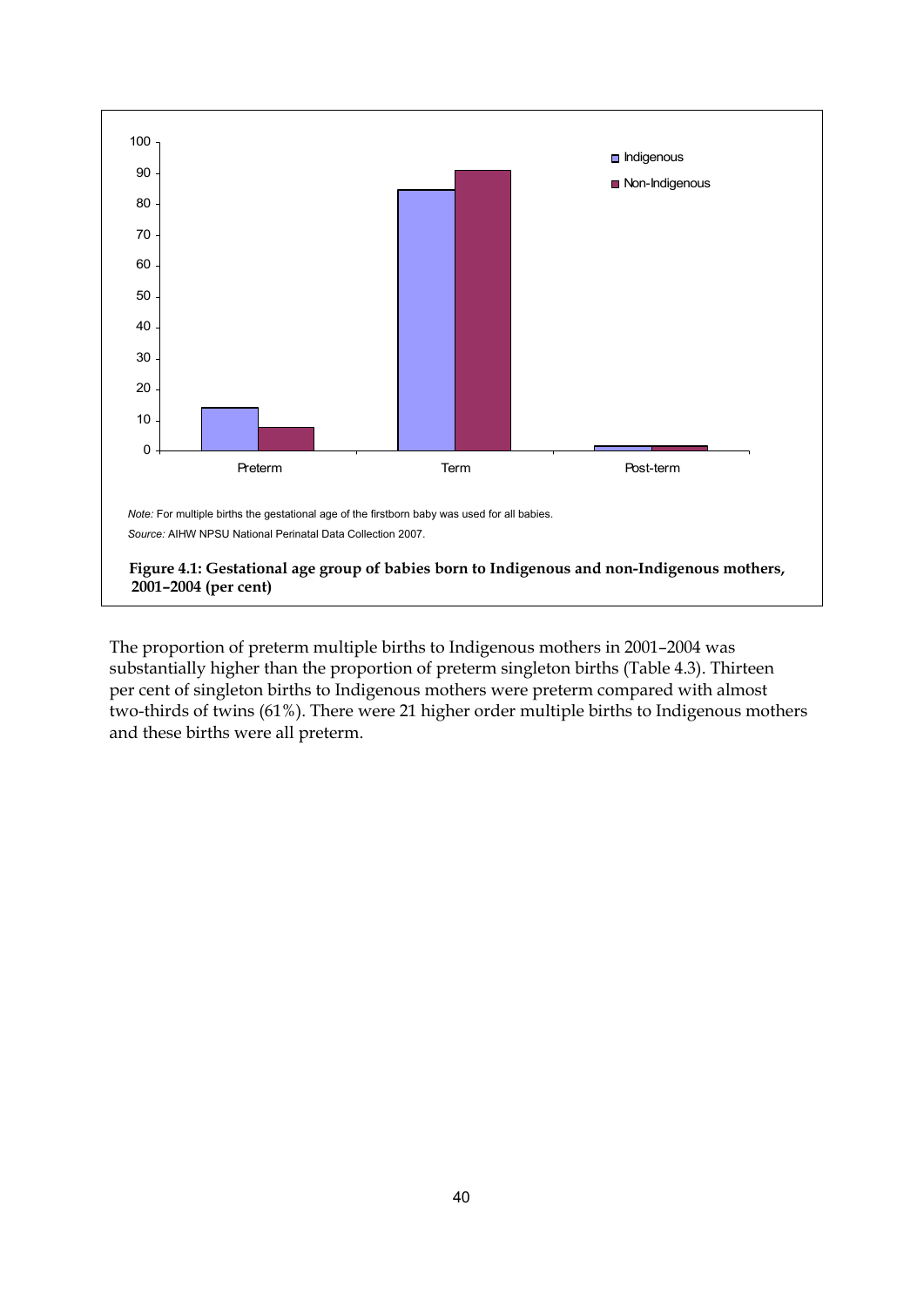| <b>Gestational age</b> |        | <b>Plurality</b> |               |              |
|------------------------|--------|------------------|---------------|--------------|
| (weeks)                | One    | Two              | Three or more | <b>Total</b> |
|                        |        | <b>Number</b>    |               |              |
| $20 - 27^{(a)}$        | 555    | 64               | 6             | 625          |
| $28 - 31$              | 511    | 76               | 9             | 596          |
| $32 - 36$              | 3,381  | 354              | 6             | 3,741        |
| $37 - 41$              | 29,826 | 316              |               | 30,142       |
| 42 and over            | 560    |                  |               | 560          |
| Not stated             | 18     |                  |               | 18           |
| <b>Total</b>           | 34,851 | 810              | 21            | 35,682       |
| $20 - 36^{(a)}$        | 4,447  | 494              | 21            | 4,962        |
|                        |        | Per cent         |               |              |
| $20 - 27^{(a)}$        | 1.6    | 7.9              | 28.6          | 1.8          |
| $28 - 31$              | 1.5    | 9.4              | 42.9          | 1.7          |
| $32 - 36$              | 9.7    | 43.7             | 28.6          | 10.5         |
| $37 - 41$              | 85.6   | 39.0             |               | 84.5         |
| 42 and over            | 1.6    |                  |               | 1.6          |
| Not stated             | 0.1    |                  |               | 0.1          |
| <b>Total</b>           | 100.0  | 100.0            | 100.0         | 100.0        |
| $20 - 36^{(a)}$        | 12.8   | 61.0             | 100.0         | 13.9         |

**Table 4.3: Births to Indigenous mothers by gestational age and plurality, 2001–2004** 

(a) Includes two babies of less than 20 weeks gestation.

*Note:* For multiple births the gestational age of the firstborn baby was used for all babies.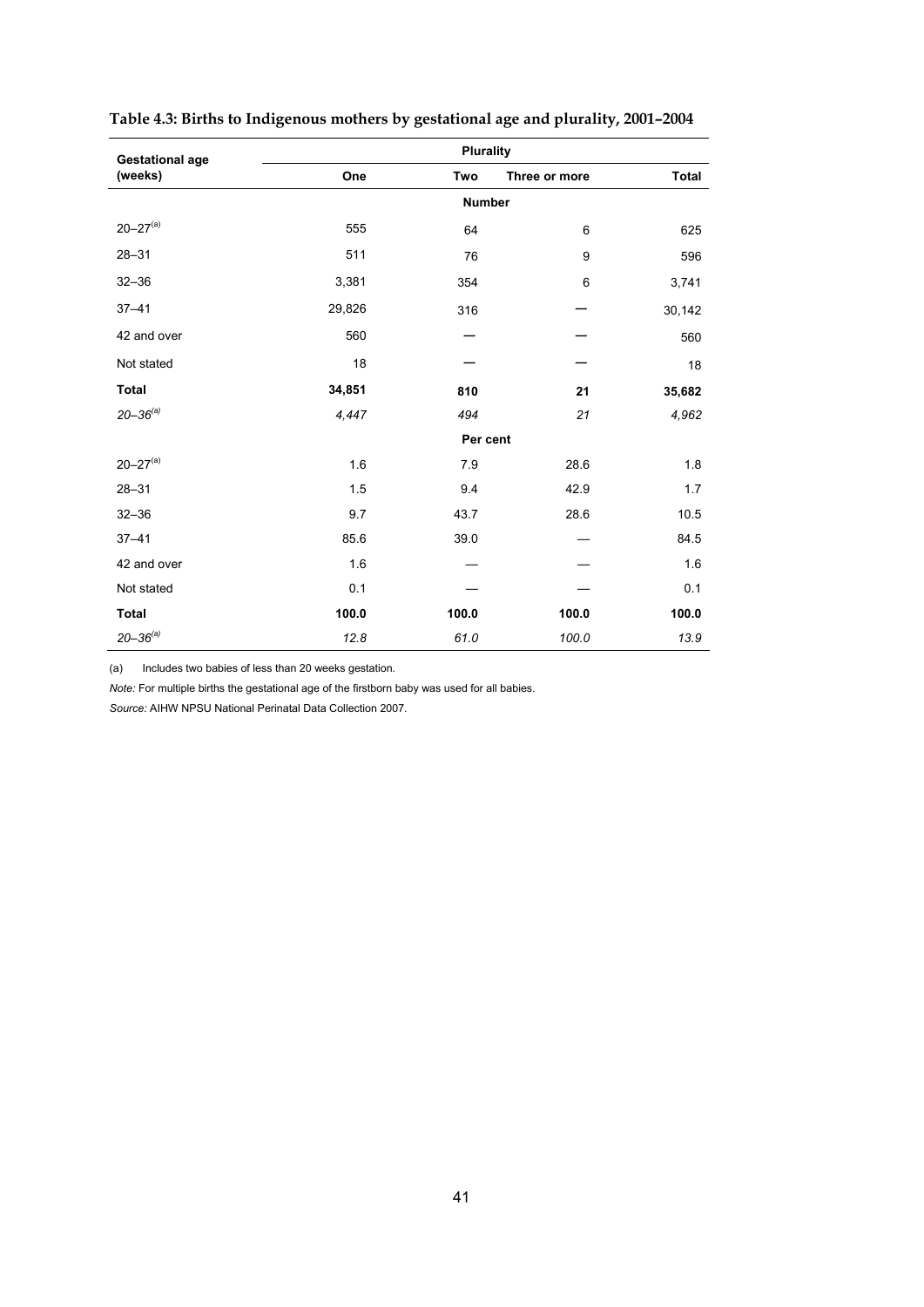Older Indigenous mothers (i.e. those aged 35 years and over) were more likely to have a preterm birth than mothers in the younger age groups during 2001–2004 (Table 4.4). Almost one-fifth of babies born to Indigenous mothers aged 35 years and over were preterm (18%), compared with only 13% of babies born to Indigenous mothers aged 20–24 years and 25–29 years. Around 15% of babies born to Indigenous mothers aged 30–34 years and 14% of babies born to Indigenous mothers aged less than 20 years were preterm.

Indigenous mothers aged 35 years and over had the lowest proportion of births at term (81%). The highest proportion of post-term births was seen in teenage Indigenous mothers.

|                        |               |                |           | Maternal age   |                |                   |              |  |  |  |
|------------------------|---------------|----------------|-----------|----------------|----------------|-------------------|--------------|--|--|--|
| <b>Gestational age</b> | Less          |                |           |                | 35 and         |                   |              |  |  |  |
| (weeks)                | than 20       | $20 - 24$      | $25 - 29$ | $30 - 34$      | over           | <b>Not stated</b> | <b>Total</b> |  |  |  |
|                        | <b>Number</b> |                |           |                |                |                   |              |  |  |  |
| $20 - 27^{(a)}$        | 149           | 200            | 139       | 88             | 48             | $\mathbf{1}$      | 625          |  |  |  |
| $28 - 31$              | 140           | 149            | 141       | 100            | 66             |                   | 596          |  |  |  |
| $32 - 36$              | 823           | 1,100          | 846       | 619            | 352            | 1                 | 3,741        |  |  |  |
| $37 - 41$              | 6,711         | 9,458          | 7,244     | 4,620          | 2,097          | 12                | 30,142       |  |  |  |
| 42 and over            | 153           | 161            | 134       | 84             | 28             |                   | 560          |  |  |  |
| Not stated             | 5             | $6\phantom{1}$ | 3         | $\overline{c}$ | $\overline{c}$ |                   | 18           |  |  |  |
| <b>Total</b>           | 7,981         | 11,074         | 8,507     | 5,513          | 2,593          | 14                | 35,682       |  |  |  |
| $20 - 36^{(a)}$        | 1,112         | 1,449          | 1,126     | 807            | 466            | $\overline{c}$    | 4,962        |  |  |  |
|                        |               |                |           | Per cent       |                |                   |              |  |  |  |
| $20 - 27^{(a)}$        | 1.9           | 1.8            | 1.6       | 1.6            | 1.9            | 7.1               | 1.8          |  |  |  |
| $28 - 31$              | 1.8           | 1.3            | 1.7       | 1.8            | 2.5            |                   | 1.7          |  |  |  |
| $32 - 36$              | 10.3          | 9.9            | 9.9       | 11.2           | 13.6           | 7.1               | 10.5         |  |  |  |
| $37 - 41$              | 84.1          | 85.4           | 85.2      | 83.8           | 80.9           | 85.7              | 84.5         |  |  |  |
| 42 and over            | 1.9           | 1.5            | 1.6       | 1.5            | 1.1            |                   | 1.6          |  |  |  |
| Not stated             | 0.1           | 0.1            |           |                | 0.1            |                   | 0.1          |  |  |  |
| <b>Total</b>           | 100.0         | 100.0          | 100.0     | 100.0          | 100.0          | 100.0             | 100.0        |  |  |  |
| $20 - 36^{(a)}$        | 13.9          | 13.1           | 13.2      | 14.6           | 18.0           | 14.3              | 13.9         |  |  |  |

**Table 4.4: Births to Indigenous mothers by gestational age and maternal age, 2001–2004** 

(a) Includes 2 babies of less than 20 weeks gestation.

*Note:* For multiple births the gestational age of the firstborn baby was used for all babies.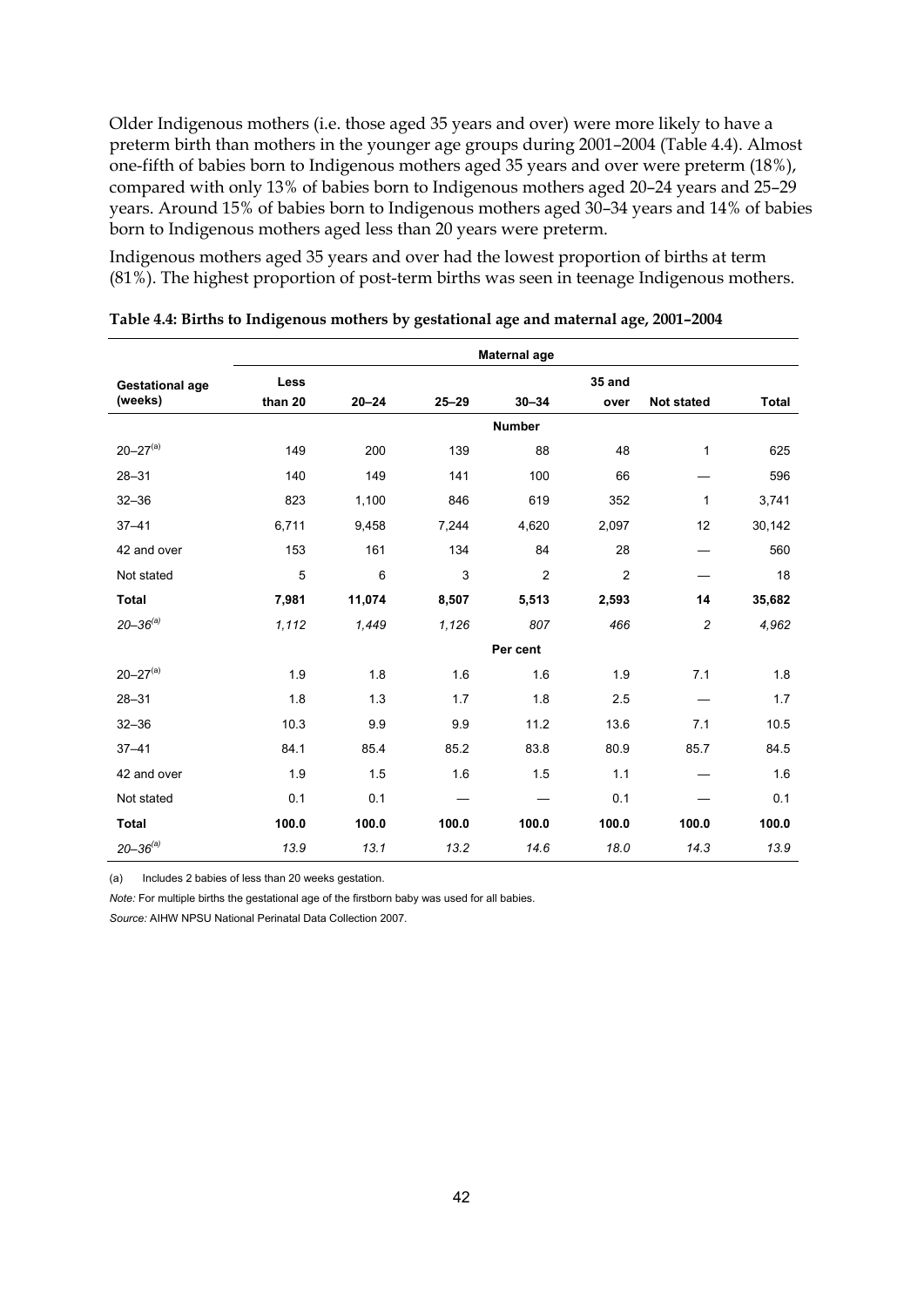#### **Birthweight**

A baby's birthweight is a key indicator of health status. Babies are defined as low birthweight if their weight at birth is less than 2,500 grams. Within this category, those weighing less than 1,500 grams are defined as very low birthweight (WHO 1992).

In 2001–2004, 86% of liveborn babies to Indigenous mothers had a birthweight in the range of 2,500–4,499 grams (Table 4.5). The mean birthweight was 3,162 grams. Thirteen per cent of liveborn babies to Indigenous mothers fell within the low birthweight range. This proportion was considerably higher than the proportion of liveborn babies to non-Indigenous mothers who had a birthweight of less than 2,500 grams (6%). The mean birthweight of liveborn babies of non-Indigenous mothers was 3,381 grams.

The proportion of low birthweight liveborn babies born to Indigenous mothers varied among the states and territories; from 12% in both New South Wales and Queensland to 19% in the Australian Capital Territory. A large proportion of Indigenous women who gave birth in the Australian Capital Territory were residents of New South Wales, therefore, the proportion of low birthweight babies appears high when based on births to Indigenous women who gave birth in the Australian Capital Territory.

| Birthweight (g) | <b>NSW</b>    | Vic          | Qld    | <b>WA</b> | SA       | ACT <sup>(a)</sup> | <b>NT</b> | <b>Total</b> |  |
|-----------------|---------------|--------------|--------|-----------|----------|--------------------|-----------|--------------|--|
| Mean            | 3,193         | 3,158        | 3,200  | 3,124     | 3,064    | 3,085              | 3,117     | 3,162        |  |
|                 | <b>Number</b> |              |        |           |          |                    |           |              |  |
| Less than 1,500 | 165           | 38           | 255    | 160       | 78       | 18                 | 127       | 841          |  |
| $1,500 - 2,499$ | 903           | 184          | 1,020  | 732       | 236      | 35                 | 627       | 3,737        |  |
| $2,500 - 4,499$ | 7,560         | 1,375        | 9,586  | 5,199     | 1,445    | 223                | 4,781     | 30,169       |  |
| 4,500 and over  | 120           | 29           | 185    | 75        | n.p.     | $5$                | 66        | 501          |  |
| Not stated      | 4             | $\mathbf{1}$ | 3      | 1         | n.p.     | n.p.               | 1         | 10           |  |
| <b>Total</b>    | 8,752         | 1,627        | 11,049 | 6,167     | 1,784    | 277                | 5,602     | 35,258       |  |
| Less than 2,500 | 1,068         | 222          | 1,275  | 892       | 314      | 53                 | 754       | 4,578        |  |
|                 |               |              |        |           | Per cent |                    |           |              |  |
| Less than 1,500 | 1.9           | 2.3          | 2.3    | 2.6       | 4.4      | 6.5                | 2.3       | 2.4          |  |
| $1,500 - 2,499$ | 10.3          | 11.3         | 9.2    | 11.9      | 13.2     | 12.6               | 11.2      | 10.6         |  |
| $2.500 - 4.499$ | 86.4          | 84.5         | 86.8   | 84.3      | 81.0     | 80.5               | 85.3      | 85.6         |  |
| 4,500 and over  | 1.4           | 1.8          | 1.7    | 1.2       | n.p.     | n.p.               | 1.2       | 1.4          |  |
| Not stated      |               | 0.1          |        |           | n.p.     | n.p.               |           |              |  |
| <b>Total</b>    | 100.0         | 100.0        | 100.0  | 100.0     | 100.0    | 100.0              | 100.0     | 100.0        |  |
| Less than 2,500 | 12.2          | 13.6         | 11.5   | 14.5      | 17.6     | 19.1               | 13.5      | 13.0         |  |

**Table 4.5: Live births to Indigenous mothers by birthweight and state and territory, 2001–2004** 

(a) Care must be taken when interpreting the ACT rates as these rates include babies born in the Australian Capital Territory to Indigenous mothers who were non-ACT residents. For example, the percentage of low birthweight among babies who were born in the Australian Capital Territory to ACT-resident Indigenous mothers from 2001 to 2004 was 12.3%.

*Note:* Data for Tasmania were not available.

n.p. Data not published to maintain confidentiality of small numbers.

*Source:* AIHW NPSU National Perinatal Data Collection 2007.

In 2001–2004, the mean birthweight of live babies born to Indigenous mothers decreased with increased remoteness of the mothers' usual place of residence (Table 4.6). The mean birthweight was highest among babies born to Indigenous mothers residing in major cities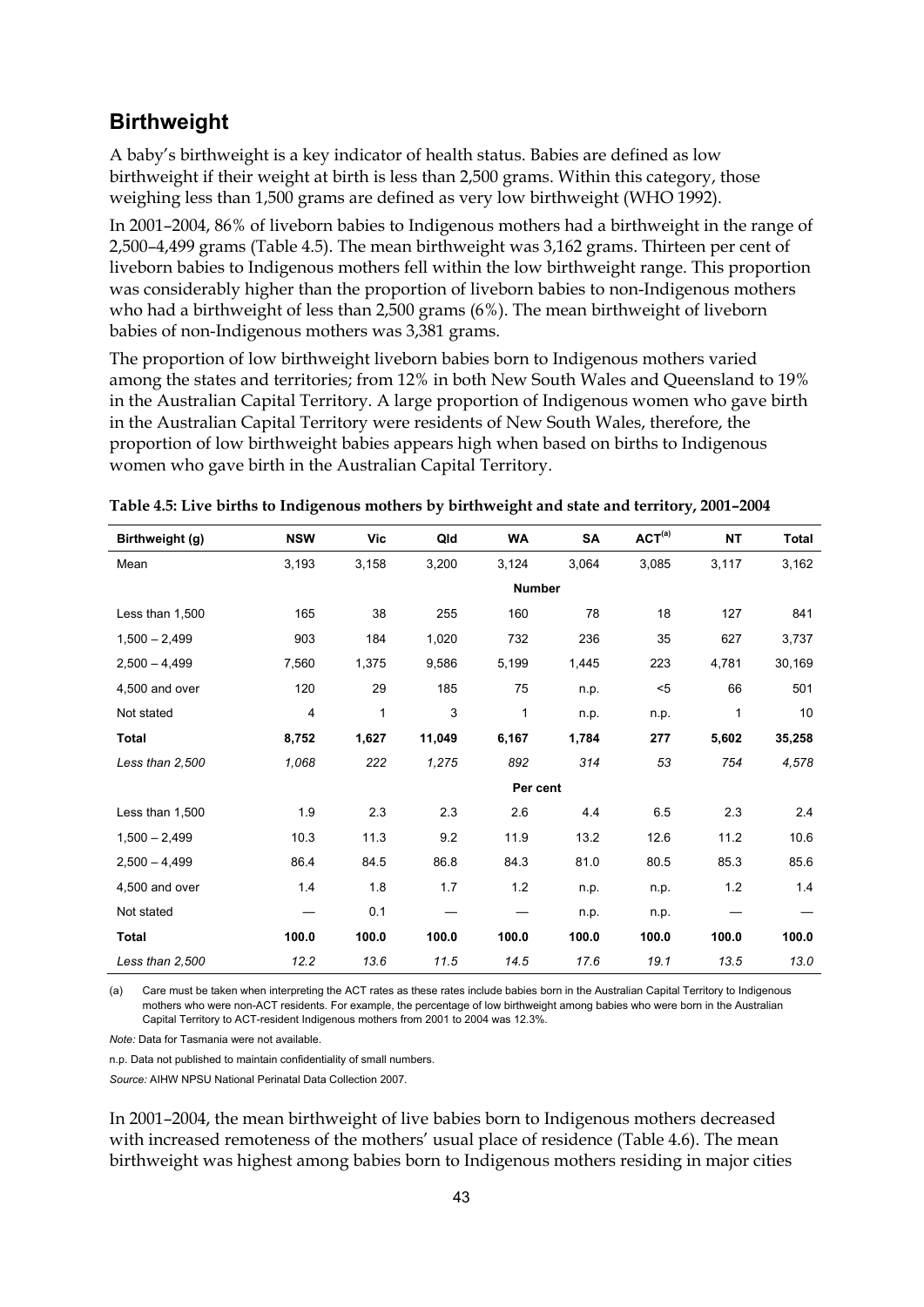(3,188 grams), decreasing with increased remoteness to 3,169 grams in outer regional areas and 3,123 grams in very remote areas.

The proportion of liveborn babies to Indigenous mothers who had a birthweight of less than 2,500 grams was similar across all remoteness areas (between 13% and 14%).

|                 |                     | <b>Inner</b> | Outer         |        |             |                      |
|-----------------|---------------------|--------------|---------------|--------|-------------|----------------------|
| Birthweight (g) | <b>Major cities</b> | regional     | regional      | Remote | Very remote | Total <sup>(a)</sup> |
| Mean            | 3,188               | 3,175        | 3,169         | 3,146  | 3,123       | 3,163                |
|                 |                     |              | <b>Number</b> |        |             |                      |
| Less than 1,500 | 196                 | 134          | 236           | 99     | 174         | 839                  |
| $1,500 - 2,499$ | 866                 | 607          | 991           | 471    | 794         | 3,729                |
| $2,500 - 4,499$ | 7,159               | 5,002        | 8,431         | 3,388  | 6,177       | 30,157               |
| 4,500 and over  | 126                 | 88           | 123           | 73     | 91          | 501                  |
| Not stated      |                     | 1            | 8             |        | 1           | 10                   |
| <b>Total</b>    | 8,347               | 5,832        | 9,789         | 4,031  | 7,237       | 35,236               |
| Less than 2,500 | 1,062               | 741          | 1,227         | 570    | 968         | 4,568                |
|                 |                     |              | Per cent      |        |             |                      |
| Less than 1,500 | 2.3                 | 2.3          | 2.4           | 2.5    | 2.4         | 2.4                  |
| $1,500 - 2,499$ | 10.4                | 10.4         | 10.1          | 11.7   | 11.0        | 10.6                 |
| $2,500 - 4,499$ | 85.8                | 85.8         | 86.1          | 84.0   | 85.4        | 85.6                 |
| 4,500 and over  | 1.5                 | 1.5          | 1.3           | 1.8    | 1.3         | 1.4                  |
| Not stated      |                     |              | 0.1           |        |             |                      |
| <b>Total</b>    | 100.0               | 100.0        | 100.0         | 100.0  | 100.0       | 100.0                |
| Less than 2,500 | 12.7                | 12.7         | 12.5          | 14.1   | 13.4        | 13.0                 |

**Table 4.6: Live births to Indigenous mothers by birthweight and remoteness area of usual residence, 2001–2004** 

(a) Excludes mothers not usually resident in Australia and those whose area of usual residence was 'Not stated'.

*Source:* AIHW NPSU National Perinatal Data Collection 2007.

The mean birthweight of live babies born to Indigenous mothers in 2001–2004 was lowest in the first and most disadvantaged quintile (3,140 grams) and highest in the fourth and fifth quintiles of socioeconomic disadvantage (around 3,200 grams) (Table 4.7).

The proportion of live babies born to Indigenous mothers who had a birthweight of less than 2,500 grams did not vary greatly by quintile of socioeconomic disadvantage (between 12% and 13%).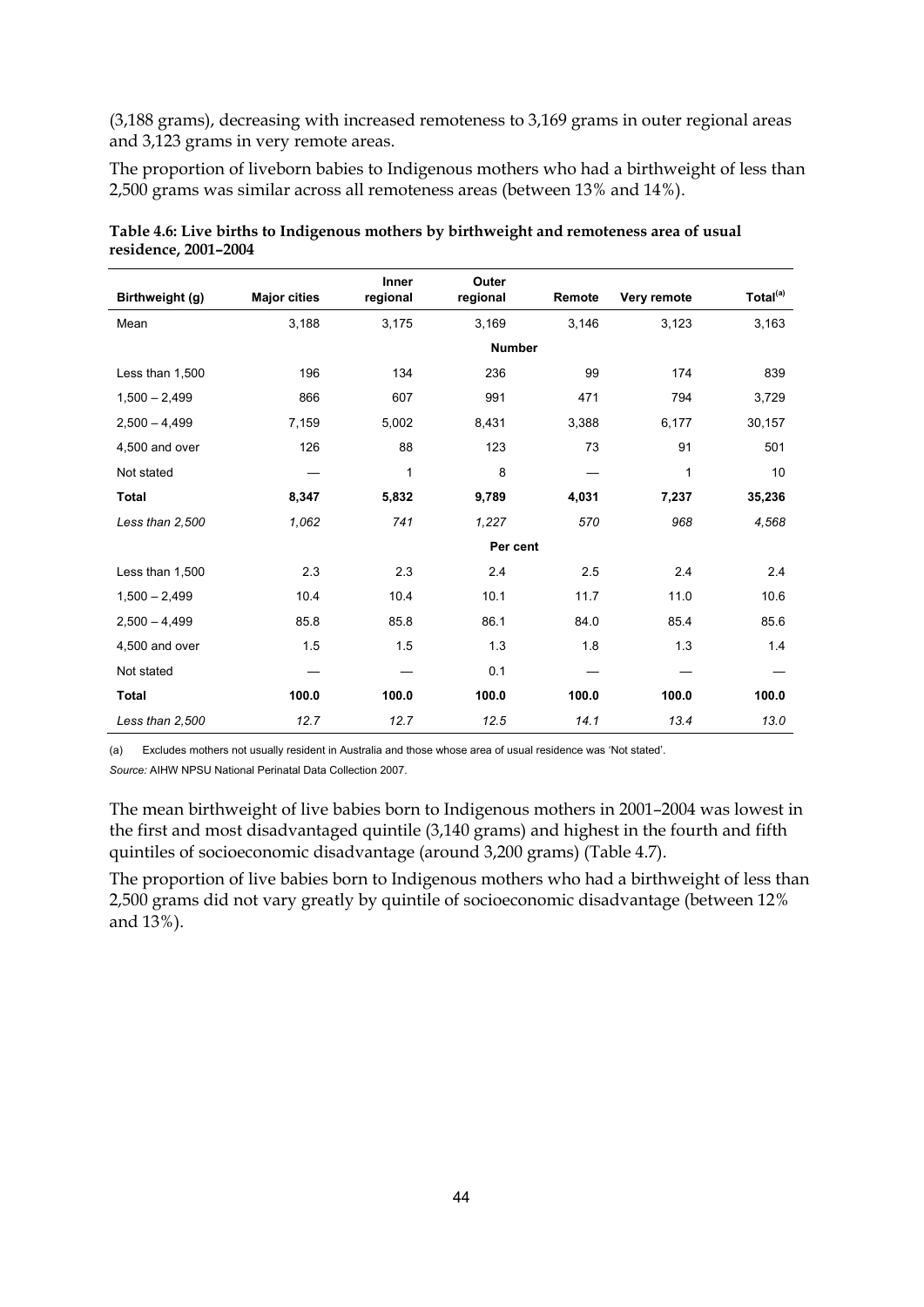|                     | Quintile of socioeconomic disadvantage <sup>(a)</sup> |                 |                 |               |                                          |                      |        |  |  |
|---------------------|-------------------------------------------------------|-----------------|-----------------|---------------|------------------------------------------|----------------------|--------|--|--|
| Birthweight (g)     | 1st quintile<br>(most<br>disadvantaged)               | 2nd<br>quintile | 3rd<br>quintile | 4th quintile  | 5th quintile<br>(least<br>disadvantaged) | <b>Not</b><br>stated | Total  |  |  |
| Mean                | 3,140                                                 | 3,159           | 3,184           | 3,206         | 3,200                                    | 3,103                | 3,162  |  |  |
|                     |                                                       |                 |                 | <b>Number</b> |                                          |                      |        |  |  |
| Less than $1,500$ g | 334                                                   | 211             | 155             | 99            | 29                                       | 13                   | 841    |  |  |
| $1,500 - 2,499$ g   | 1,445                                                 | 1,028           | 670             | 398           | 113                                      | 83                   | 3,737  |  |  |
| $2,500 - 4,499$ q   | 11,301                                                | 8,325           | 5,770           | 3,290         | 1,001                                    | 482                  | 30,169 |  |  |
| 4,500 g and over    | 173                                                   | 141             | 81              | 78            | 18                                       | 10                   | 501    |  |  |
| Not stated          | 6                                                     | 4               |                 |               |                                          |                      | 10     |  |  |
| <b>Total</b>        | 13,259                                                | 9,709           | 6,676           | 3,865         | 1,161                                    | 588                  | 35,258 |  |  |
| Less than $2,500 g$ | 1,779                                                 | 1,239           | 825             | 497           | 142                                      | 96                   | 4,578  |  |  |
|                     |                                                       |                 |                 | Per cent      |                                          |                      |        |  |  |
| Less than $1,500$ g | 2.5                                                   | 2.2             | 2.3             | 2.6           | 2.5                                      | 2.2                  | 2.4    |  |  |
| $1,500 - 2,499$ g   | 10.9                                                  | 10.6            | 10.0            | 10.3          | 9.7                                      | 14.1                 | 10.6   |  |  |
| $2,500 - 4,499$ q   | 85.2                                                  | 85.7            | 86.4            | 85.1          | 86.2                                     | 82.0                 | 85.6   |  |  |
| 4,500 g and over    | 1.3                                                   | 1.5             | 1.2             | 2.0           | 1.6                                      | 1.7                  | 1.4    |  |  |
| Not stated          |                                                       |                 |                 |               |                                          |                      |        |  |  |
| <b>Total</b>        | 100.0                                                 | 100.0           | 100.0           | 100.0         | 100.0                                    | 100.0                | 100.0  |  |  |
| Less than 2,500     | 13.4                                                  | 12.8            | 12.4            | 12.9          | 12.2                                     | 16.3                 | 13.0   |  |  |

**Table 4.7: Live births to Indigenous mothers by birthweight and socioeconomic status, 2001–2004** 

(a) Socioeconomic status quintiles are determined by postcode of usual residence based on the Australian Bureau of Statistics SEIFA . *Source:* AIHW NPSU National Perinatal Data Collection 2007.

In 2001–2004 the mean birthweight of live babies born to Indigenous mothers was lowest among teenage mothers (3,094 grams) and highest in mothers aged 25–29 years (3,200 grams and 30–34 years (3,210 grams) (Table 4.8).

The proportion of liveborn low birthweight births to Indigenous mothers was highest in older mothers (i.e. those aged 35 years and over) at 15%, and lowest among mothers aged 25–29 years (12%).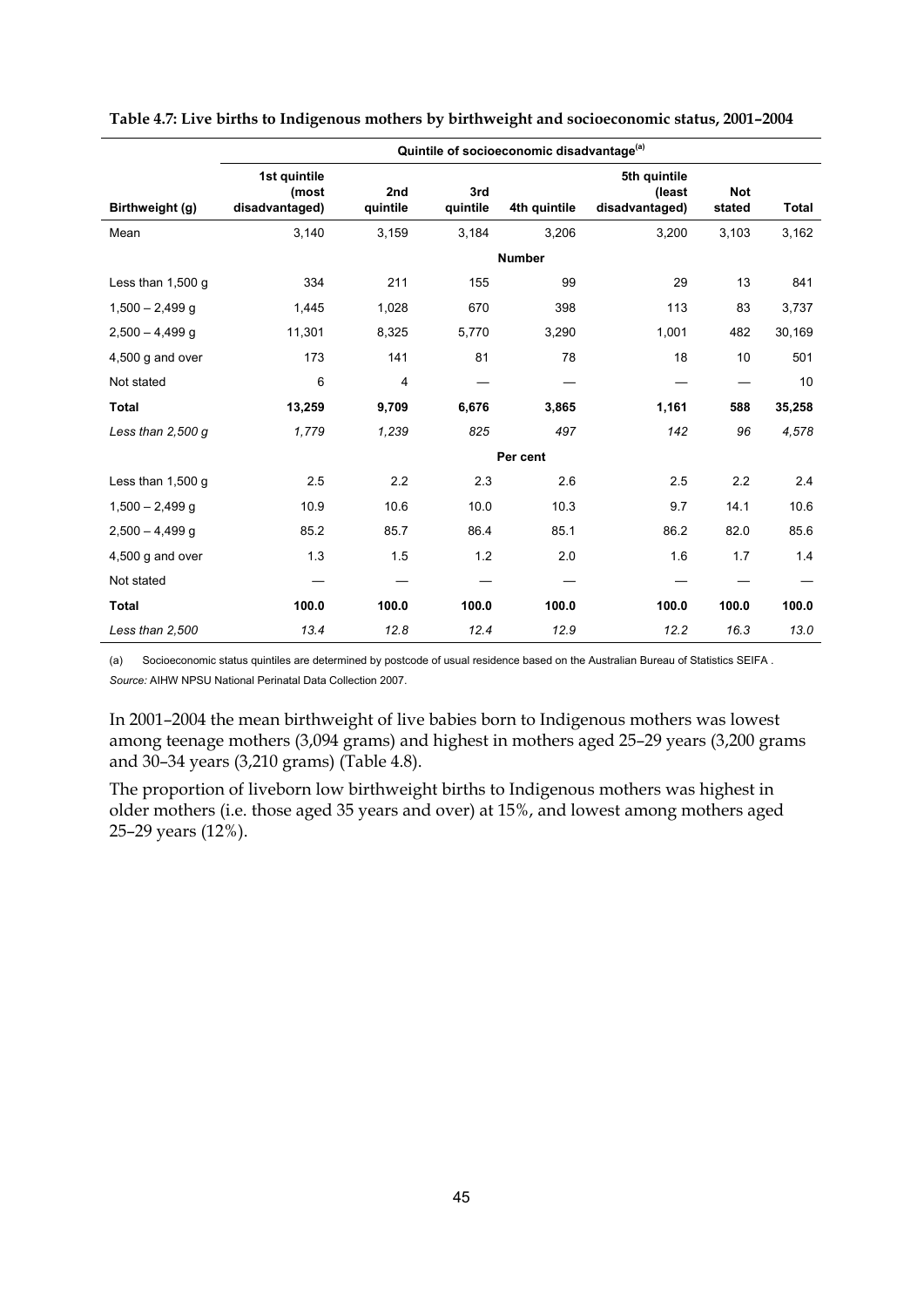|                    |                 |           |                | Maternal age   |                |                      |              |
|--------------------|-----------------|-----------|----------------|----------------|----------------|----------------------|--------------|
| <b>Birthweight</b> | Less<br>than 20 | $20 - 24$ | $25 - 29$      | $30 - 34$      | 35 and<br>over | <b>Not</b><br>stated | <b>Total</b> |
| Mean               | 3,094           | 3,157     | 3,200          | 3,210          | 3,165          | 3,200                | 3,162        |
|                    |                 |           |                | <b>Number</b>  |                |                      |              |
| Less than 1,500    | 183             | 259       | 183            | 136            | 80             |                      | 841          |
| $1,500 - 2,499$    | 868             | 1,108     | 863            | 587            | 311            |                      | 3,737        |
| $2,500 - 4,499$    | 6,776           | 9,447     | 7,241          | 4,595          | 2,097          | 13                   | 30,169       |
| 4,500 and over     | 49              | 130       | 130            | 133            | 59             |                      | 501          |
| Not stated         | $\overline{2}$  | 3         | $\overline{2}$ | $\overline{2}$ | 1              |                      | 10           |
| <b>Total</b>       | 7,878           | 10,947    | 8,419          | 5,453          | 2,548          | 13                   | 35,258       |
| Less than 2,500    | 1,051           | 1,367     | 1,046          | 723            | 391            |                      | 4,578        |
|                    |                 |           |                | Per cent       |                |                      |              |
| Less than 1,500    | 2.3             | 2.4       | 2.2            | 2.5            | 3.1            |                      | 2.4          |
| $1,500 - 2,499$    | 11.0            | 10.1      | 10.3           | 10.8           | 12.2           |                      | 10.6         |
| $2,500 - 4,499$    | 86.0            | 86.3      | 86.0           | 84.3           | 82.3           | 100.0                | 85.6         |
| 4,500 and over     | 0.6             | 1.2       | 1.5            | 2.4            | 2.3            |                      | 1.4          |
| Not stated         |                 |           |                |                |                |                      |              |
| <b>Total</b>       | 100.0           | 100.0     | 100.0          | 100.0          | 100.0          | 100.0                | 100.0        |
| Less than 2,500    | 13.3            | 12.5      | 12.4           | 13.3           | 15.3           |                      | 13.0         |

**Table 4.8: Live births to Indigenous mothers by birthweight and maternal age, 2001–2004** 

*Source:* AIHW NPSU National Perinatal Data Collection 2007.

For those states and territories where smoking status data were available, the mean birthweight of live babies born to Indigenous mothers in 2001–2004 was considerably lower among mothers who smoked during pregnancy compared with mothers who did not smoke (Table 4.9). The mean birthweight of live babies born to Indigenous mothers who smoked during pregnancy was 3,037 grams, 253 grams lighter than the mean birthweight of babies of Indigenous mothers who did not smoke (3,290 grams). For live births of non-Indigenous mothers who smoked the mean birthweight was 3,210 grams, compared with 3,416 grams for babies of non-Indigenous mothers who did not smoke.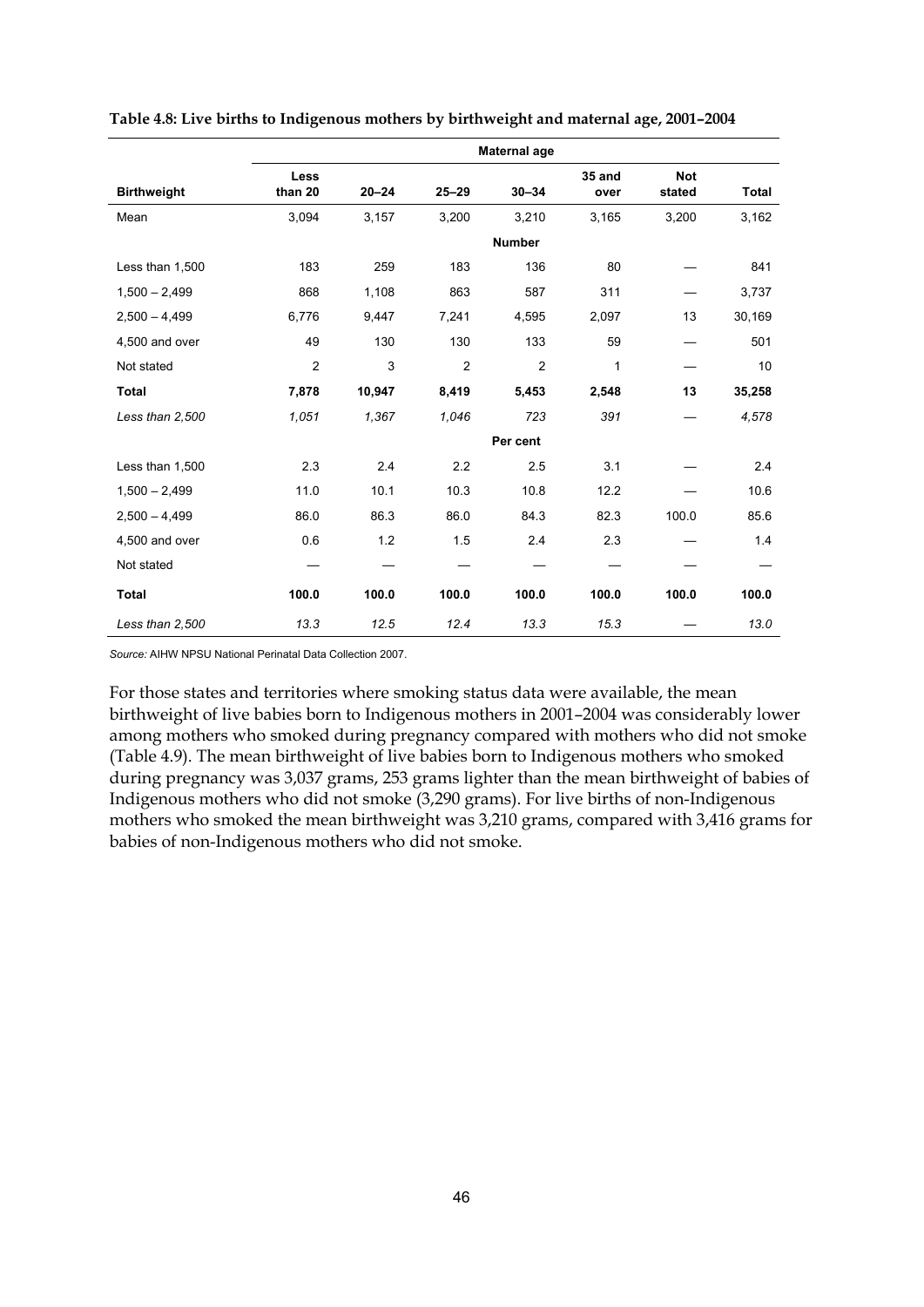The mean birthweight of live babies born to Indigenous mothers who smoked at all during pregnancy varied among the states and territories, from 2,872 grams in the Australian Capital Territory to 3,061 grams in New South Wales.

**Table 4.9: Mean birthweight (g) of live births to Indigenous mothers by tobacco smoking status during pregnancy and state and territory, 2001–2004** 

| <b>Smoking status</b> | <b>NSW</b> | WA    | SA <sup>(a)</sup> | <b>ACT</b> | NT <sup>(b)</sup> | Total |
|-----------------------|------------|-------|-------------------|------------|-------------------|-------|
| Smoked                | 3.061      | 3.015 | 2,955             | 2.872      | 3.057             | 3,037 |
| Did not smoke         | 3.371      | 3.230 | 3.290             | 3.261      | 3.243             | 3,290 |
| Total <sup>(c)</sup>  | 3.193      | 3.124 | 3.064             | 3.085      | 3.117             | 3,144 |

(a) For South Australia, 'Smoked' includes women who quit before the first antenatal visit.

(b) For the Northern Territory, smoking status was recorded at the first antenatal visit.

(c) Includes records where smoking status was not stated.

*Note:* Data on tobacco smoking during pregnancy were not available for Victoria, Queensland or Tasmania.

*Source:* AIHW NPSU National Perinatal Data Collection 2007.

The proportion of low birthweight among liveborn babies of Indigenous mothers who smoked was 16%, compared with 10% among babies of Indigenous mothers who did not smoke. For non-Indigenous mothers, these figures were 10% and 5%, respectively.

#### **Apgar scores**

Apgar scores are clinical indicators of the baby's condition shortly after birth, based on assessment of the heart rate, breathing, colour, muscle tone and reflex irritability. Between 0 and 2 points are given for each of these five characteristics, and the total score is between 0 and 10. An Apgar score of less than 7 at 5 minutes after birth is considered to be an indicator of compromise for the baby.

In 2001–2004, around 3% of liveborn babies to Indigenous mothers had a low Apgar score (between 0 and 6) at 5 minutes (Table 4.10). This proportion was greater than the proportion in non-Indigenous mothers (1.3%).

Among the states and territories, the distribution of low Apgar scores at 5 minutes for live babies born to Indigenous mothers ranged from 2% in New South Wales, Victoria, Queensland and Western Australia to 4% in the Northern Territory.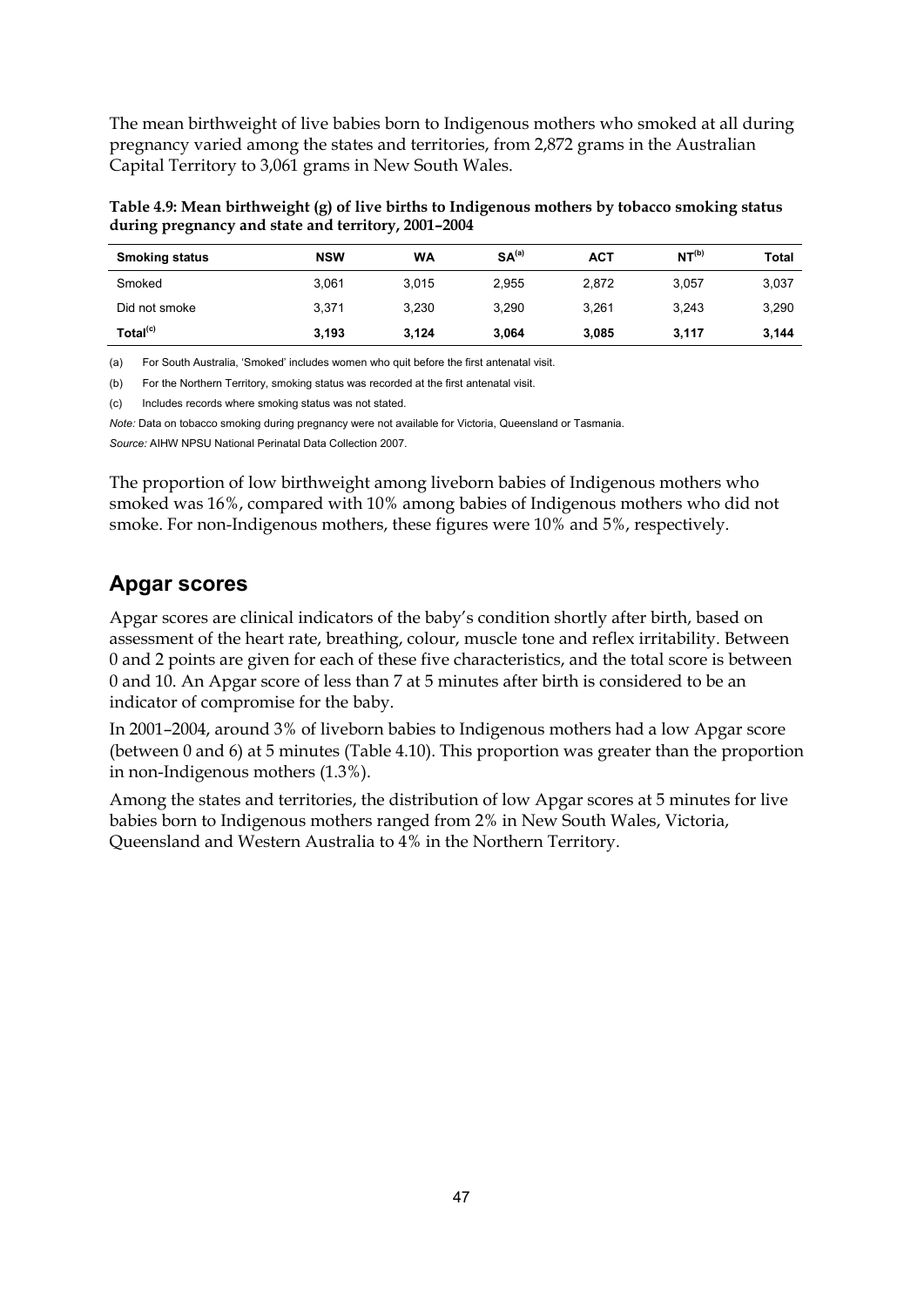| Apgar score  | <b>NSW</b> | Vic           | Qld    | <b>WA</b> | <b>SA</b> | <b>ACT</b> | <b>NT</b> | <b>Total</b> |  |  |
|--------------|------------|---------------|--------|-----------|-----------|------------|-----------|--------------|--|--|
|              |            | <b>Number</b> |        |           |           |            |           |              |  |  |
| $0 - 6$      | 196        | 34            | 229    | 139       | 44        | 7          | 216       | 865          |  |  |
| $7 - 10$     | 8,516      | 1,587         | 10,792 | 5,998     | 1,732     | 269        | 5,370     | 34,264       |  |  |
| Not stated   | 40         | 6             | 28     | 30        | 8         | 1          | 16        | 129          |  |  |
| <b>Total</b> | 8,752      | 1,627         | 11,049 | 6,167     | 1,784     | 277        | 5,602     | 35,258       |  |  |
|              |            |               |        | Per cent  |           |            |           |              |  |  |
| $0 - 6$      | 2.2        | 2.1           | 2.1    | 2.3       | 2.5       | 2.5        | 3.9       | 2.5          |  |  |
| $7 - 10$     | 97.3       | 97.5          | 97.7   | 97.3      | 97.1      | 97.1       | 95.9      | 97.2         |  |  |
| Not stated   | 0.5        | 0.4           | 0.3    | 0.5       | 0.4       | 0.4        | 0.3       | 0.4          |  |  |
| <b>Total</b> | 100.0      | 100.0         | 100.0  | 100.0     | 100.0     | 100.0      | 100.0     | 100.0        |  |  |

**Table 4.10: Live births to Indigenous mothers by Apgar score at 5 minutes and state and territory, 2001–2004** 

*Note:* Data for Tasmania were not available.

*Source:* AIHW NPSU National Perinatal Data Collection 2007.

In 2001–2004, the proportion of live babies born to Indigenous mothers who had a low Apgar score at 5 minutes increased with increased remoteness of the mothers' usual place of residence (Table 4.11). Apgar scores of less than 7 at 5 minutes after birth were lower among live babies born to Indigenous mothers residing in major cities and inner regional areas (around 2%) than among live babies born to Indigenous mothers residing in outer regional, remote or very remote areas (around 3%).

| Table 4.11: Live births to Indigenous mothers by Apgar score at 5 minutes and remoteness area of |  |
|--------------------------------------------------------------------------------------------------|--|
| usual residence, 2001–2004                                                                       |  |

| Apgar score  | <b>Major cities</b> | <b>Inner</b><br>regional | Outer<br>regional | Remote | Very remote | Total <sup>(a)</sup> |
|--------------|---------------------|--------------------------|-------------------|--------|-------------|----------------------|
|              |                     |                          |                   |        |             |                      |
| $0 - 6$      | 145                 | 127                      | 246               | 115    | 232         | 865                  |
| $7 - 10$     | 8,174               | 5,684                    | 9,507             | 3,905  | 6,972       | 34,242               |
| Not stated   | 28                  | 21                       | 36                | 11     | 33          | 129                  |
| <b>Total</b> | 8,347               | 5,832                    | 9,789             | 4,031  | 7,237       | 35,236               |
|              |                     |                          | Per cent          |        |             |                      |
| $0 - 6$      | 1.7                 | 2.2                      | 2.5               | 2.9    | 3.2         | 2.5                  |
| $7 - 10$     | 97.9                | 97.5                     | 97.1              | 96.9   | 96.3        | 97.2                 |
| Not stated   | 0.3                 | 0.4                      | 0.4               | 0.3    | 0.5         | 0.4                  |
| <b>Total</b> | 100.0               | 100.0                    | 100.0             | 100.0  | 100.0       | 100.0                |

(a) Excludes mothers not usually resident in Australia and those whose area of usual residence was 'Not stated'. *Source:* AIHW NPSU National Perinatal Data Collection 2007.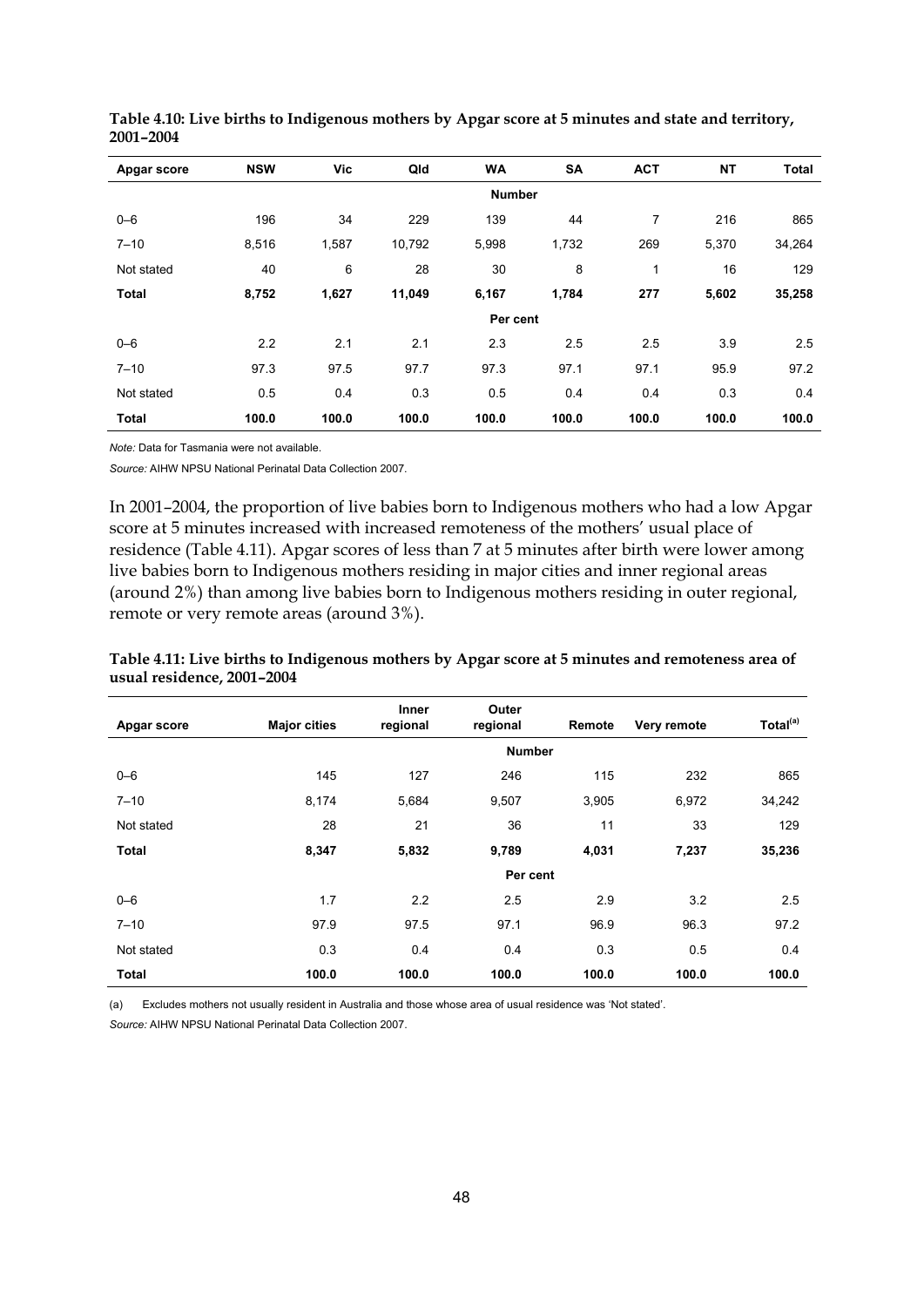## **Hospital births**

## **Length of stay**

The majority of babies are discharged from hospital at the same time as their mothers; however, some babies experience morbidity and require hospitalisation. A baby's gestation and birthweight are two factors that influence the duration of hospitalisation. Twins and higher order multiple births usually have longer stays in hospital than singleton babies.

In 2001–2004, the median length of stay for babies born to Indigenous mothers in hospital who were discharged home was 3 days (Table 4.12). The majority of babies born to Indigenous mothers remained in their hospital of birth for less than 6 days (84%), and nearly two-thirds stayed in hospital for less than 4 days (61%). Length of stay in hospital for babies born to Indigenous mothers was generally shorter when compared with babies born to non-Indigenous mothers. Only 45% of babies born in hospital to non-Indigenous mothers had a length of stay of less than 4 days.

There was some variation among the states and territories in the length of stay for babies born to Indigenous mothers who were discharged from hospital in 2001–2004. Over one-fifth of babies born to Indigenous mothers in hospital in the Northern Territory had a length of stay of 7 days or more (21%) compared with only 10% in Victoria. The proportion of babies born to Indigenous mothers who had a length of stay of less than 4 days ranged from 43% in the Northern Territory to 71% in Victoria.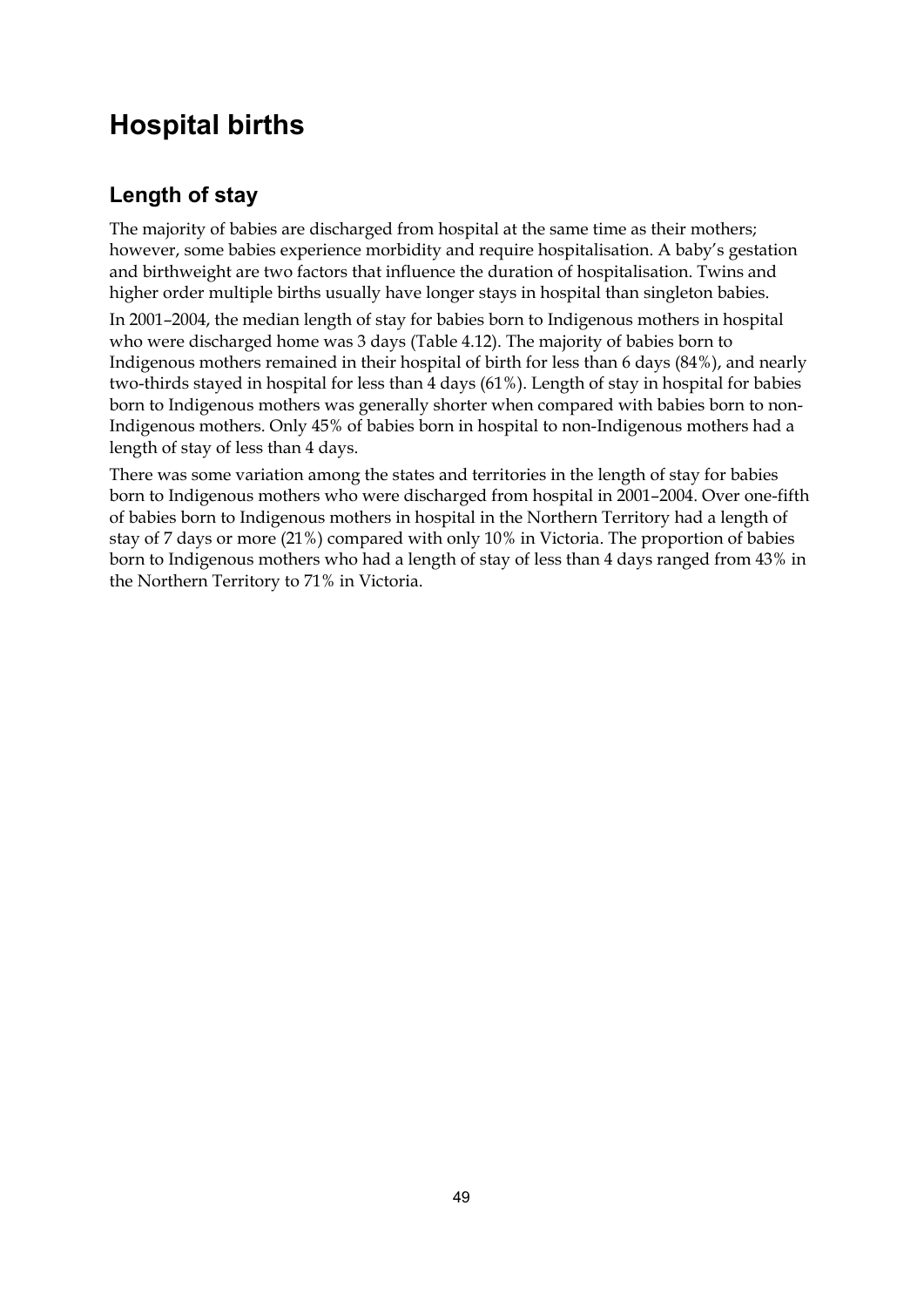| Length of stay        | <b>NSW</b>     | Vic   | Qld    | WA       | SA    | <b>ACT</b> | <b>NT</b> | <b>Total</b> |  |  |
|-----------------------|----------------|-------|--------|----------|-------|------------|-----------|--------------|--|--|
| Median length of stay | 3.0            | 3.0   | 2.0    | 3.0      | 3.0   | 3.0        | 4.0       | 3.0          |  |  |
|                       |                |       |        | Number   |       |            |           |              |  |  |
| Less than 1 day       | 228            | 39    | 441    | 113      | 45    | 8          | 43        | 917          |  |  |
| 1 day                 | 1,222          | 189   | 2,385  | 753      | 166   | 31         | 279       | 5,025        |  |  |
| 2 days                | 1,763          | 343   | 2,552  | 1,175    | 330   | 44         | 736       | 6,943        |  |  |
| 3 days                | 1,640          | 357   | 1,800  | 1,087    | 305   | 37         | 890       | 6,116        |  |  |
| 4 days                | 1,077          | 216   | 1,105  | 901      | 238   | 34         | 712       | 4,283        |  |  |
| 5 days                | 695            | 136   | 594    | 578      | 137   | 31         | 583       | 2,754        |  |  |
| 6 days                | 327            | 51    | 320    | 283      | 77    | 11         | 318       | 1,387        |  |  |
| $7-13$ days           | 492            | 82    | 536    | 468      | 127   | 17         | 610       | 2,332        |  |  |
| $14 - 27$ days        | 171            | 44    | 277    | 123      | 60    | 6          | 201       | 882          |  |  |
| 28 or more days       | 86             | 23    | 154    | 65       | 39    | 9          | 145       | 521          |  |  |
| Not stated            | $\overline{7}$ |       |        |          |       |            |           | 7            |  |  |
| <b>Total</b>          | 7,708          | 1,480 | 10,164 | 5,546    | 1,524 | 228        | 4,517     | 31,167       |  |  |
|                       |                |       |        | Per cent |       |            |           |              |  |  |
| Less than 1 day       | 3.0            | 2.6   | 4.3    | 2.0      | 3.0   | 3.5        | 1.0       | 2.9          |  |  |
| 1 day                 | 15.9           | 12.8  | 23.5   | 13.6     | 10.9  | 13.6       | 6.2       | 16.1         |  |  |
| 2 days                | 22.9           | 23.2  | 25.1   | 21.2     | 21.7  | 19.3       | 16.3      | 22.3         |  |  |
| 3 days                | 21.3           | 24.1  | 17.7   | 19.6     | 20.0  | 16.2       | 19.7      | 19.6         |  |  |
| 4 days                | 14.0           | 14.6  | 10.9   | 16.2     | 15.6  | 14.9       | 15.8      | 13.7         |  |  |
| 5 days                | 9.0            | 9.2   | 5.8    | 10.4     | 9.0   | 13.6       | 12.9      | 8.8          |  |  |
| 6 days                | 4.2            | 3.4   | 3.1    | 5.1      | 5.1   | 4.8        | 7.0       | 4.5          |  |  |
| $7-13$ days           | 6.4            | 5.5   | 5.3    | 8.4      | 8.3   | 7.5        | 13.5      | 75           |  |  |
| 14-27 days            | 2.2            | 3.0   | 2.7    | 2.2      | 3.9   | 2.6        | 4.4       | 2.8          |  |  |
| 28 or more days       | 1.1            | 1.6   | 1.5    | $1.2$    | 2.6   | 3.9        | 3.2       | 1.7          |  |  |
| Not stated            | 0.1            |       |        |          |       |            |           |              |  |  |
| <b>Total</b>          | 100.0          | 100.0 | 100.0  | 100.0    | 100.0 | 100.0      | 100.0     | 100.0        |  |  |

Table 4.12: Live births to Indigenous mothers in hospital<sup>(a)</sup> by length of stay and state and territory, **2001–2004** 

(a) Only babies who were discharged home are included.

*Note:* Data for Tasmania were not available.

*Source:* AIHW NPSU National Perinatal Data Collection 2007.

Compared with other remoteness areas, the length of stay for babies born to Indigenous mothers who were discharged from hospital was considerably higher where the mothers' usual place of residence was in very remote areas (Table 4.13). In 2001–2004, babies born to Indigenous mothers whose usual place of residence was in very remote areas accounted for almost one-fifth of babies discharged from hospital with a length of stay of 7 days or more (19%). This compared with 12% in remote areas, 12% in major cities, 9% in outer regional areas and 8% in inner regional areas. The proportion of babies born to Indigenous mothers who were discharged from hospital after a length of stay of less than 4 days ranged from 81% for mothers residing in very remote areas to 92% for mothers residing in inner regional areas.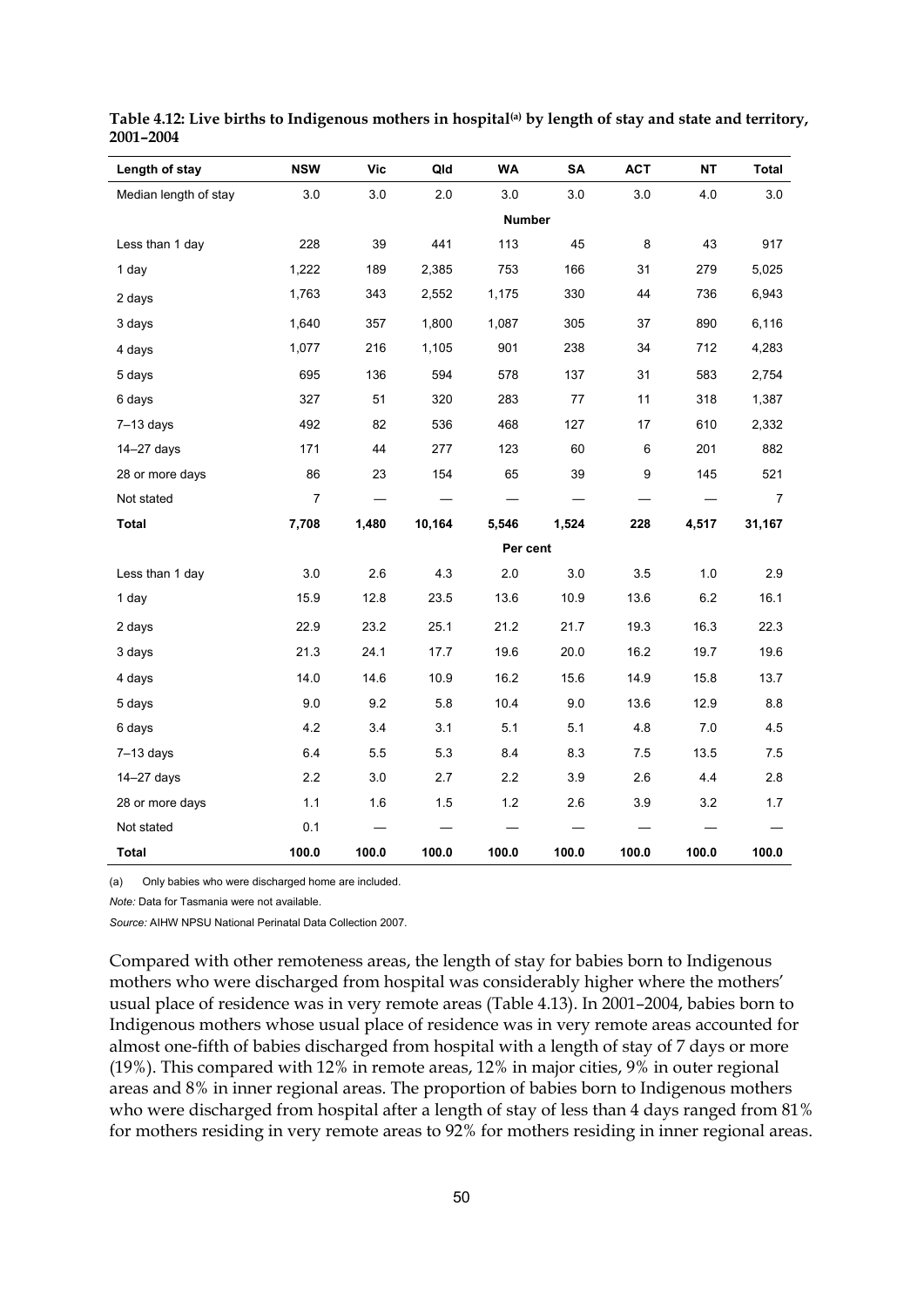| Length of Stay   | <b>Major cities</b> | Inner<br>regional | Outer<br>regional | Remote        | Very remote  | Total(b)       |
|------------------|---------------------|-------------------|-------------------|---------------|--------------|----------------|
| Median length of | 3.0                 | 3.0               | 3.0               | 3.0           | 4.0          | 3.0            |
| stay             |                     |                   |                   | <b>Number</b> |              |                |
|                  |                     |                   | 325               |               |              |                |
| Less than 1 day  | 274                 | 172               |                   | 77            | 68           | 916            |
| 1 day            | 1,271               | 982               | 1,706             | 547           | 519          | 5,025          |
| 2 days           | 1,705               | 1,286             | 2,124             | 802           | 1,023        | 6,940          |
| 3 days           | 1,423               | 1,133             | 1,669             | 702           | 1,187        | 6,114          |
| 4 days           | 1,061               | 710               | 1,050             | 471           | 990          | 4,282          |
| 5 days           | 675                 | 391               | 651               | 282           | 754          | 2,753          |
| 6 days           | 308                 | 178               | 306               | 145           | 450          | 1,387          |
| $7-13$ days      | 503                 | 253               | 480               | 265           | 827          | 2,328          |
| $14 - 20$ days   | 148                 | 102               | 128               | 59            | 166          | 603            |
| $21 - 27$ days   | 100                 | 43                | 52                | 29            | 53           | 277            |
| 28 or more days  | 166                 | 48                | 132               | 62            | 111          | 519            |
| Not stated       | $\overline{c}$      | 1                 | $\overline{c}$    | $\mathbf{1}$  | $\mathbf{1}$ | $\overline{7}$ |
| <b>Total</b>     | 7,636               | 5,299             | 8,625             | 3,442         | 6,149        | 31,151         |
|                  |                     |                   |                   | Per cent      |              |                |
| Less than 1 day  | 3.6                 | 3.2               | 3.8               | 2.2           | 1.1          | 2.9            |
| 1 day            | 16.6                | 18.5              | 19.8              | 15.9          | 8.4          | 16.1           |
| 2 days           | 22.3                | 24.3              | 24.6              | 23.3          | 16.6         | 22.3           |
| 3 days           | 18.6                | 21.4              | 19.4              | 20.4          | 19.3         | 19.6           |
| 4 days           | 13.9                | 13.4              | 12.2              | 13.7          | 16.1         | 13.7           |
| 5 days           | 8.8                 | 7.4               | 7.5               | 8.2           | 12.3         | 8.8            |
| 6 days           | 4.0                 | 3.4               | 3.5               | 4.2           | 7.3          | 4.5            |
| $7-13$ days      | 6.6                 | 4.8               | 5.6               | 7.7           | 13.4         | 7.5            |
| $14 - 20$ days   | 1.9                 | 1.9               | 1.5               | 1.7           | 2.7          | 1.9            |
| $21 - 27$ days   | 1.3                 | 0.8               | 0.6               | 0.8           | 0.9          | 0.9            |
| 28 or more days  | 2.2                 | 0.9               | 1.5               | 1.8           | 1.8          | 1.7            |
| Not stated       |                     |                   |                   |               |              |                |
| <b>Total</b>     | 100.0               | 100.0             | 100.0             | 100.0         | 100.0        | 100.0          |

Table 4.13: Live births to Indigenous mothers in hospital<sup>(a)</sup> by length of stay and remoteness area of **usual residence, 2001–2004** 

(a) Only babies who were discharged home are included.

(b) Excludes mothers not usually resident in Australia and those whose area of usual residence was 'Not stated'.

*Source:* AIHW NPSU National Perinatal Data Collection 2007.

In 2001–2004, babies born to Indigenous mothers in the least disadvantaged quintile who were discharged from hospital had a longer median length of stay (4 days) compared with all other socioeconomic quintiles (3 days) (Table 4.14). Babies born to Indigenous mothers in the least disadvantaged quintile accounted for 16% of babies discharged from hospital with a length of stay of 7 days or more. The distribution of the proportion of babies in other socioeconomic quintiles with a length of stay of 7 days or more ranged from 10% in the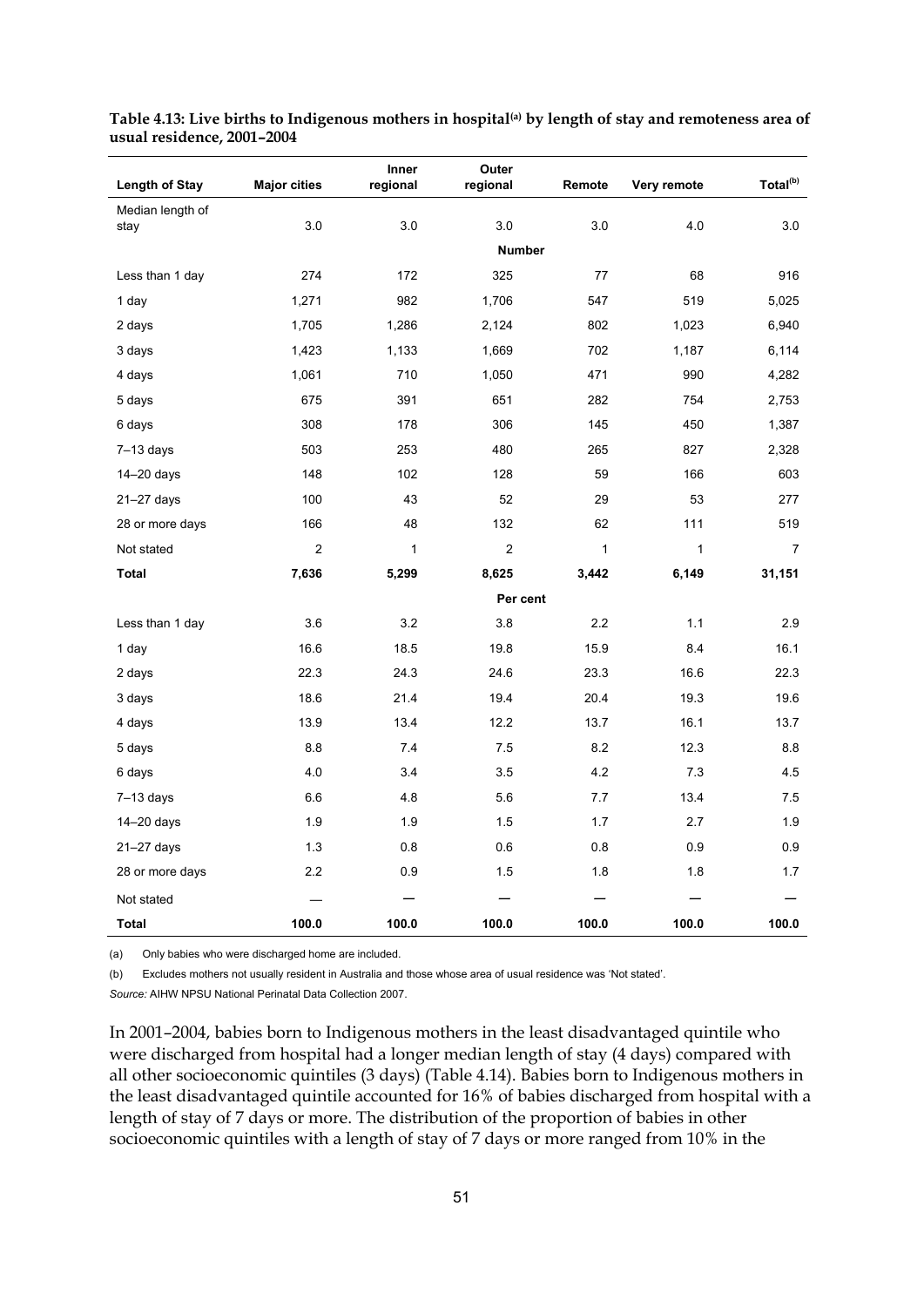second most disadvantaged quintile (second quintile) to 13% in the second least disadvantaged quintile (fourth quintile).

|                  | Quintile of socioeconomic disadvantage <sup>(b)</sup> |                          |                          |                  |                                          |                          |                          |  |  |  |  |  |
|------------------|-------------------------------------------------------|--------------------------|--------------------------|------------------|------------------------------------------|--------------------------|--------------------------|--|--|--|--|--|
| Length of stay   | 1st quintile<br>(most<br>disadvantaged)               | 2nd<br>quintile          | 3rd<br>quintile          | 4th<br>quintile  | 5th quintile<br>(least<br>disadvantaged) | Not<br>stated            | <b>Total</b>             |  |  |  |  |  |
| Median length of |                                                       |                          |                          |                  |                                          |                          |                          |  |  |  |  |  |
| stay             | 3.0                                                   | $3.0\,$                  | 3.0                      | 3.0              | 4.0                                      | 3.0                      | 3.0                      |  |  |  |  |  |
|                  |                                                       |                          |                          | <b>Number</b>    |                                          |                          |                          |  |  |  |  |  |
| Less than 1 day  | 332                                                   | 265                      | 192                      | 97               | 27                                       | $\overline{\mathbf{4}}$  | 917                      |  |  |  |  |  |
| 1 day            | 1,701                                                 | 1,418                    | 1,193                    | 556              | 116                                      | 41                       | 5,025                    |  |  |  |  |  |
| 2 days           | 2,367                                                 | 2,034                    | 1,466                    | 755              | 210                                      | 111                      | 6,943                    |  |  |  |  |  |
| 3 days           | 2,287                                                 | 1,800                    | 1,116                    | 656              | 172                                      | 85                       | 6,116                    |  |  |  |  |  |
| 4 days           | 1,541                                                 | 1,163                    | 806                      | 528              | 169                                      | 76                       | 4,283                    |  |  |  |  |  |
| 5 days           | 1,077                                                 | 701                      | 487                      | 325              | 123                                      | 41                       | 2,754                    |  |  |  |  |  |
| 6 days           | 589                                                   | 346                      | 228                      | 128              | 70                                       | 26                       | 1,387                    |  |  |  |  |  |
| $7-13$ days      | 936                                                   | 554                      | 410                      | 263              | 113                                      | 56                       | 2,332                    |  |  |  |  |  |
| 14-20 days       | 224                                                   | 151                      | 122                      | 71               | 26                                       | 10                       | 604                      |  |  |  |  |  |
| 21-27 days       | 97                                                    | 58                       | 60                       | 38               | 14                                       | 11                       | 278                      |  |  |  |  |  |
| 28 or more days  | 176                                                   | 129                      | 99                       | 83               | 23                                       | 11                       | 521                      |  |  |  |  |  |
| Not stated       | 5                                                     | $\overline{2}$           |                          |                  |                                          |                          | 7                        |  |  |  |  |  |
| <b>Total</b>     | 11,332                                                | 8,621                    | 6,179                    | 3,500            | 1,063                                    | 472                      | 31,167                   |  |  |  |  |  |
|                  |                                                       |                          |                          | Per cent         |                                          |                          |                          |  |  |  |  |  |
| Less than 1 day  | 2.9                                                   | 3.1                      | 3.1                      | 2.8              | 2.5                                      | 0.8                      | 2.9                      |  |  |  |  |  |
| 1 day            | 15.0                                                  | 16.4                     | 19.3                     | 15.9             | 10.9                                     | 8.7                      | 16.1                     |  |  |  |  |  |
| 2 days           | 20.9                                                  | 23.6                     | 23.7                     | 21.6             | 19.8                                     | 23.5                     | 22.3                     |  |  |  |  |  |
| 3 days           | 20.2                                                  | 20.9                     | 18.1                     | 18.7             | 16.2                                     | 18.0                     | 19.6                     |  |  |  |  |  |
| 4 days           | 13.6                                                  | 13.5                     | 13.0                     | 15.1             | 15.9                                     | 16.1                     | 13.7                     |  |  |  |  |  |
| 5 days           | 9.5                                                   | 8.1                      | 7.9                      | 9.3              | 11.6                                     | 8.7                      | 8.8                      |  |  |  |  |  |
| 6 days           | 5.2                                                   | 4.0                      | 3.7                      | 3.7              | 6.6                                      | 5.5                      | 4.5                      |  |  |  |  |  |
| $7-13$ days      | 8.3                                                   | 6.4                      | 6.6                      | 7.5              | 10.6                                     | 11.9                     | $7.5\,$                  |  |  |  |  |  |
| 14-20 days       | 2.0                                                   | 1.8                      | 2.0                      | 2.0              | 2.4                                      | 2.1                      | 1.9                      |  |  |  |  |  |
| $21 - 27$ days   | 0.9                                                   | 0.7                      | 1.0                      | 1.1              | 1.3                                      | 2.3                      | 0.9                      |  |  |  |  |  |
| 28 or more days  | 1.6                                                   | 1.5                      | 1.6                      | 2.4              | 2.2                                      | 2.3                      | 1.7                      |  |  |  |  |  |
| Not stated       | $\overline{\phantom{m}}$                              | $\overline{\phantom{m}}$ | $\overline{\phantom{m}}$ | $\hspace{0.1mm}$ | $\overline{\phantom{m}}$                 | $\overline{\phantom{m}}$ | $\overline{\phantom{m}}$ |  |  |  |  |  |
| <b>Total</b>     | 100.0                                                 | 100.0                    | 100.0                    | 100.0            | 100.0                                    | 100.0                    | 100.0                    |  |  |  |  |  |

**Table 4.14: Live births to Indigenous mothers in hospitals(a), by length of stay and socioeconomic status, 2001–2004** 

(a) Only babies who were discharged home are included.

(b) Socioeconomic status quintiles are determined by postcode of usual residence based on the Australian Bureau of Statistics SEIFA.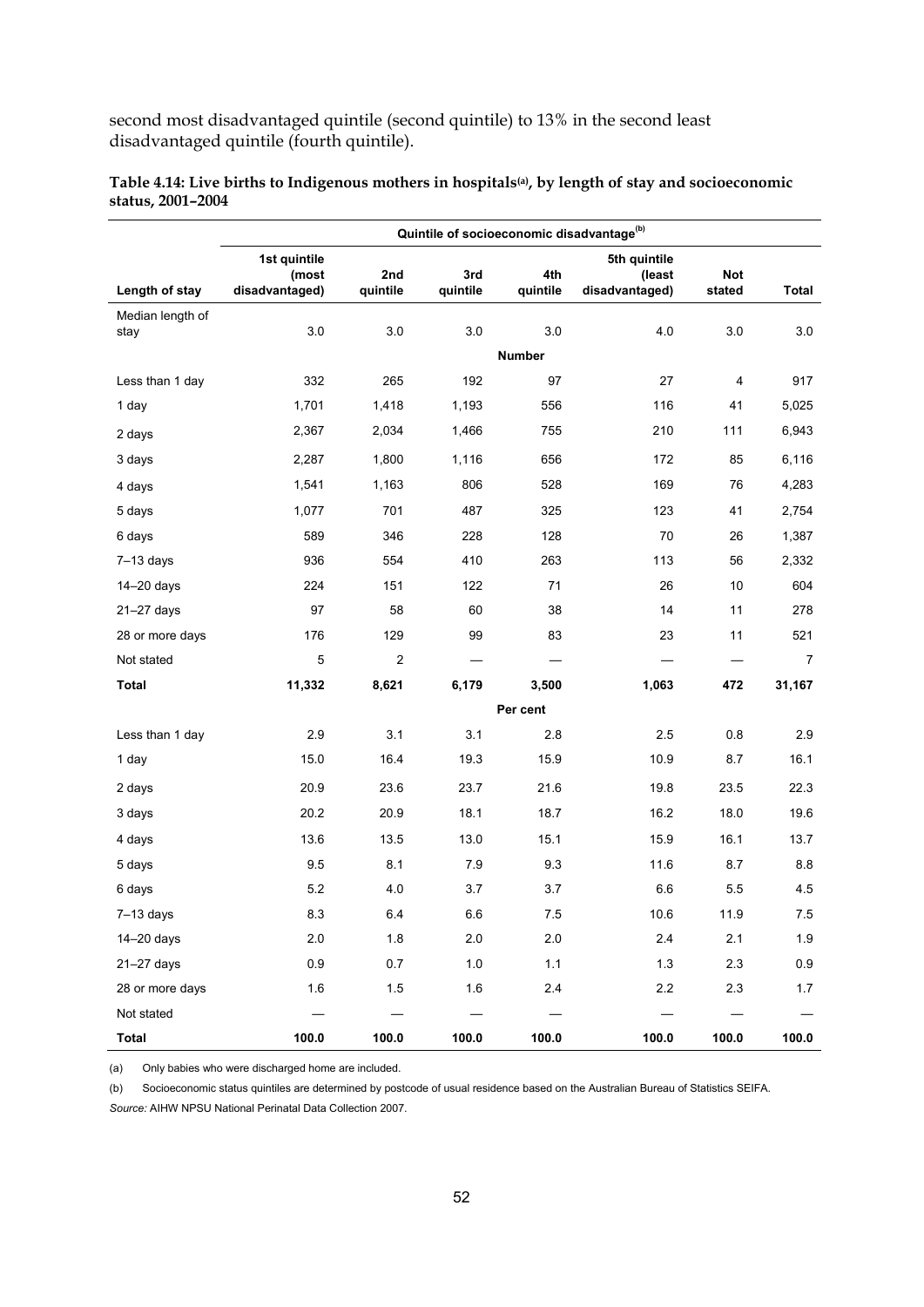# **Perinatal mortality**

### **Definitions**

There are different definitions in Australia for reporting and registering perinatal deaths. The NHDD specifies a definition of perinatal deaths to include all fetal and neonatal deaths of at least 400 grams birthweight or at least 20 weeks gestation (NHDC 2003). This definition is used in the NPDC.

Figure 4.1 shows the definitions of periods of perinatal and infant deaths used by the NPSU. Neonatal deaths are those occurring in live births up to 28 completed days after birth.



**Figure 4.1: Perinatal and infant death periods** 

### **Fetal, neonatal and perinatal deaths**

In 2001–2004 there were 424 fetal deaths and 201 neonatal deaths (excluding neonatal deaths from the Northern Territory) among babies born to Indigenous mothers (Table 4.15). This equated to 12 fetal deaths per 1,000 births and 6 neonatal deaths per 1,000 live births among babies born to Indigenous mothers. The perinatal death rate was 18 per 1,000 births. The fetal and neonatal death rates for babies born to non-Indigenous mothers (7 and 3 respectively) were almost half the rate of babies born to Indigenous mothers. The perinatal death rate of babies of Indigenous mothers was 10 per 1,000 births.

There was some variation in perinatal death rates among the states and territories for babies born to Indigenous mothers in 2001–2004. Of those states and territories where data were available, perinatal death rates were highest in the Australian Capital Territory (42 per 1,000 births) and lowest in New South Wales (14 per 1,000 births). Care should be taken, however, when interpreting the perinatal death rates in the Australian Capital Territory because the small number of perinatal deaths in this territory results in large fluctuations in the number of deaths over time.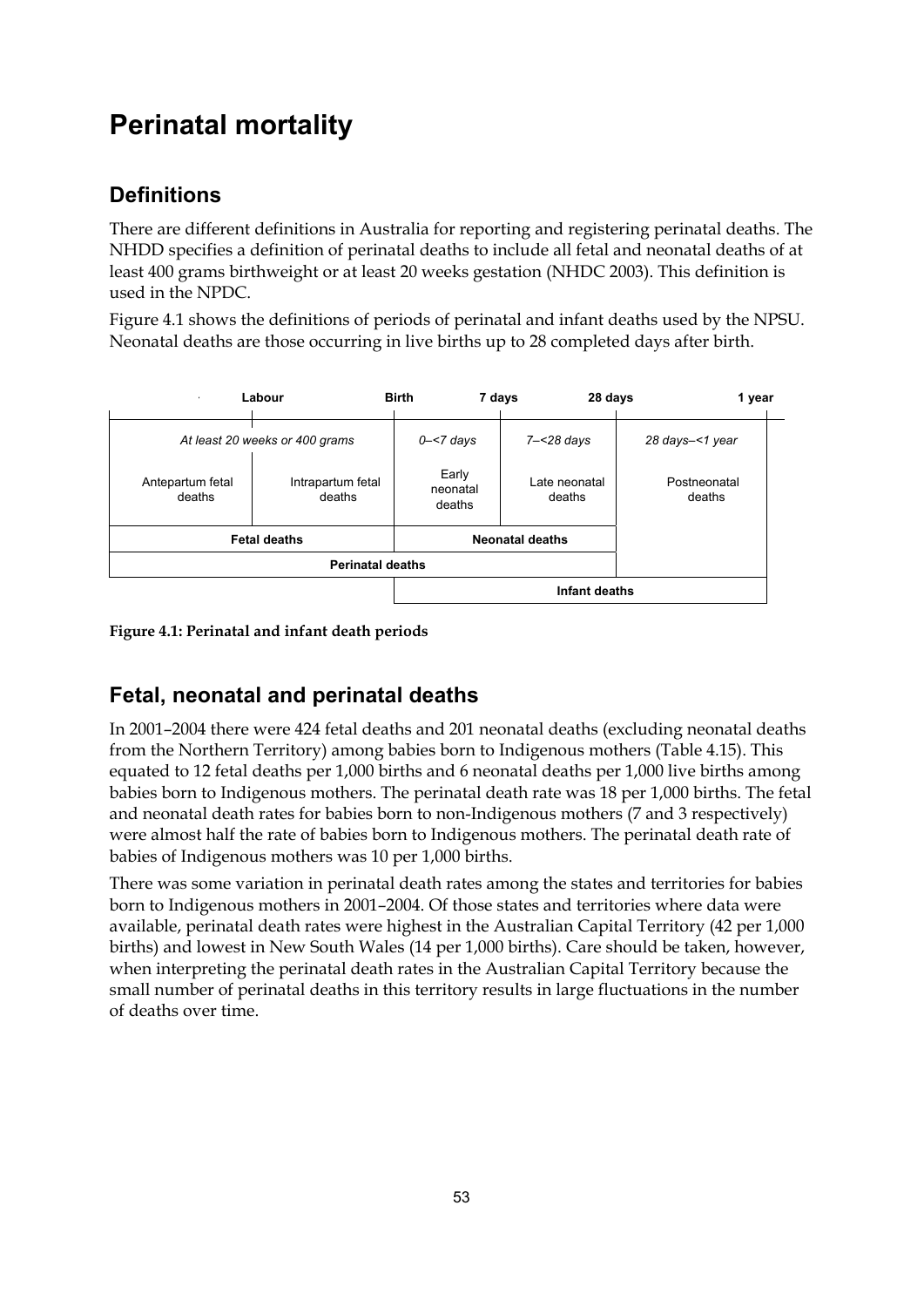| <b>Deaths</b>           | <b>NSW</b> | Vic  | Qld  | <b>WA</b>                            | <b>SA</b> | ACT <sup>(a)</sup> | <b>NT</b> | Total <sup>(b)</sup> |
|-------------------------|------------|------|------|--------------------------------------|-----------|--------------------|-----------|----------------------|
|                         |            |      |      | <b>Number</b>                        |           |                    |           |                      |
| Fetal deaths            | 91         | 28   | 121  | 84                                   | 30        | 7                  | 63        | 424                  |
| Neonatal deaths         | 32         | 15   | 88   | 46                                   | 15        | 5                  | n.a.      | 201                  |
| <b>Perinatal deaths</b> | 123        | 43   | 209  | 130                                  | 45        | 12                 | n.a.      | 625                  |
|                         |            |      |      | Rate per 1,000 births <sup>(c)</sup> |           |                    |           |                      |
| Fetal deaths            | 10.3       | 16.9 | 10.8 | 13.4                                 | 16.5      | 24.6               | 11.1      | 11.9                 |
| Neonatal deaths         | 3.7        | 9.2  | 8.0  | 7.5                                  | 8.4       | 18.1               | n.a.      | 5.7                  |
| <b>Perinatal deaths</b> | 13.9       | 26.0 | 18.7 | 20.8                                 | 24.8      | 42.3               | n.a.      | 17.5                 |

**Table 4.15: Fetal, neonatal and perinatal deaths of babies born to Indigenous mothers by state and territory, 2001–2004** 

(a) Care must be taken when interpreting these rates as the small number of perinatal deaths in the Australian Capital Territory will result in large fluctuations over time. ACT rates include babies born in the Australian Capital Territory to Indigenous mothers who were non-ACT residents. There were four fetal deaths (19.2 per 1,000 births), no neonatal deaths and a perinatal death rate of 19.2 per 1,000 births for babies born to ACT-resident Indigenous women in 2001–2004.

(b) Totals for neonatal and perinatal deaths exclude neonatal deaths in the Northern Territory.

(c) Fetal and perinatal death rates were calculated using all births (live births and still births). Neonatal death rates were calculated using all live births.

n.a. Data on neonatal deaths were not available for the Northern Territory for 2001–2003, therefore neonatal deaths in the Northern Territory have not been included.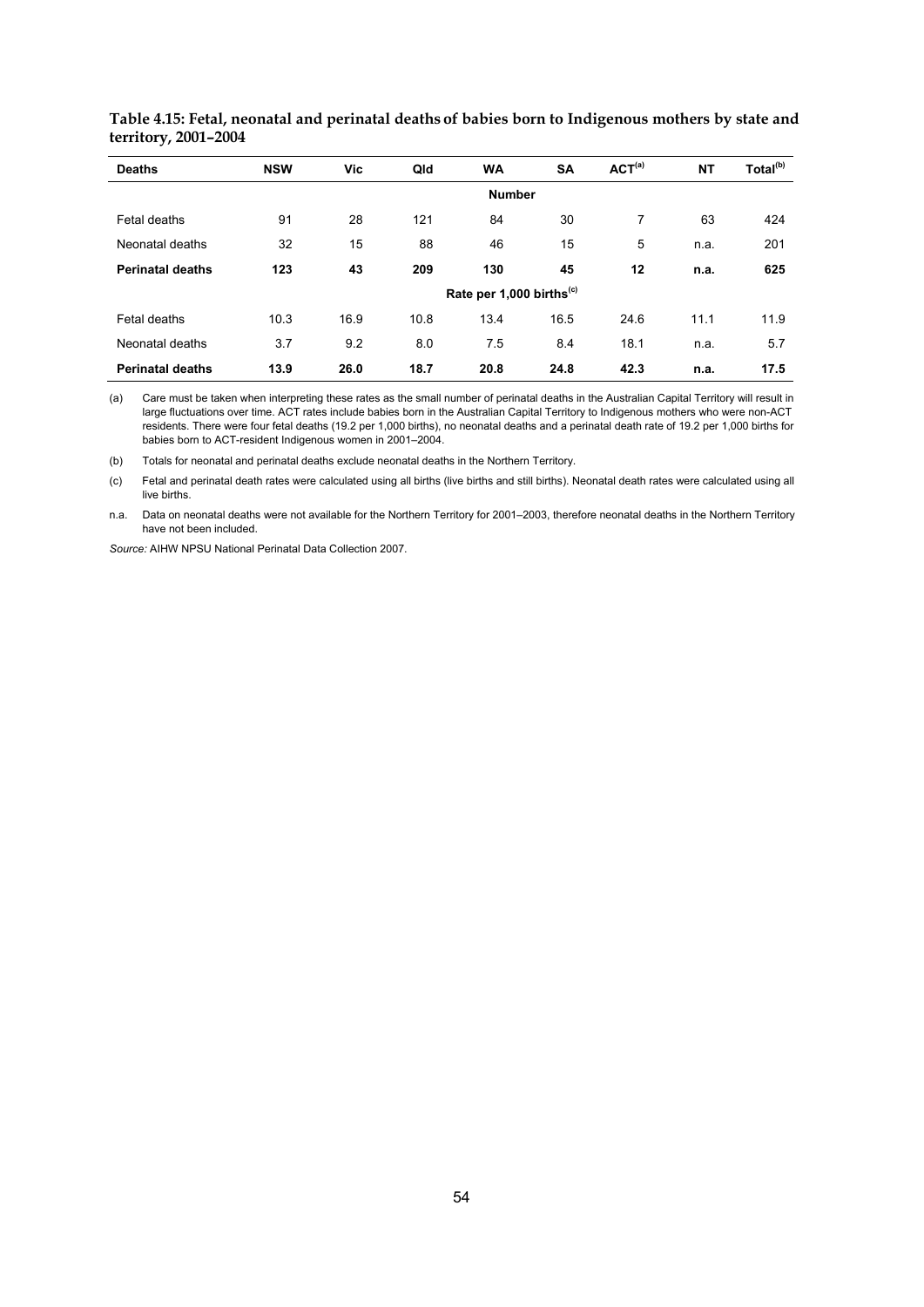# **5 Assessment of Indigenous status data quality, 1991 to 2004**

## **Summary**

An assessment of the quality of Indigenous status information in perinatal data in each state and territory was undertaken. This involved a survey which was sent to the midwifery managers across Australia to determine how many hospitals in each jurisdiction obtain Indigenous status information of mothers giving birth from admission records and how many collect this information independently. The assessment also involved analysis of the variability in the number and proportion of mothers recorded as Indigenous in the perinatal data collection over time and across jurisdictions for the period 1991–2004 (Table 5.3).

The outcomes of this assessment showed that Indigenous status data from New South Wales, Victoria, Queensland, Western Australia, South Australia and the Northern Territory are suitable for trends analysis. Perinatal data from Tasmania, although improving, were deemed to be of insufficient quality. Although the most recent data in the Australian Capital Territory were of publishable quality, the data were not yet of sufficient stability to support trends analysis.

## **Introduction**

This chapter examines the quality of information collected on Aboriginal and Torres Strait Islander mothers. It assesses the variability of the number of mothers by Indigenous status, by jurisdiction and over time in the National Perinatal Data Collection (NPDC). Combining information from a survey developed by the AIHW to assess the quality of Indigenous identification in perinatal data (Perinatal Survey), the aim of this analysis is to provide guidelines on the following areas:

- 1. jurisdictions with acceptable data quality
- 2. time periods for trend analysis
- 3. the treatment of cases for which Indigenous status is not stated.

#### **Past assessments of Indigenous status data quality**

There have been a number of studies that have examined the quality of Indigenous status in hospitalisation data and perinatal data. Some of these studies are outlined below.

#### **Perinatal data**

A study conducted at Mercy Hospital for Women in East Melbourne between May 2001 and June 2002 measured the percentage of patients asked about their Indigenous status, and that of their babies on admission in order to audit admission procedures. Initial results indicated that 34% of women interviewed were asked their Indigenous status at admission. Interviews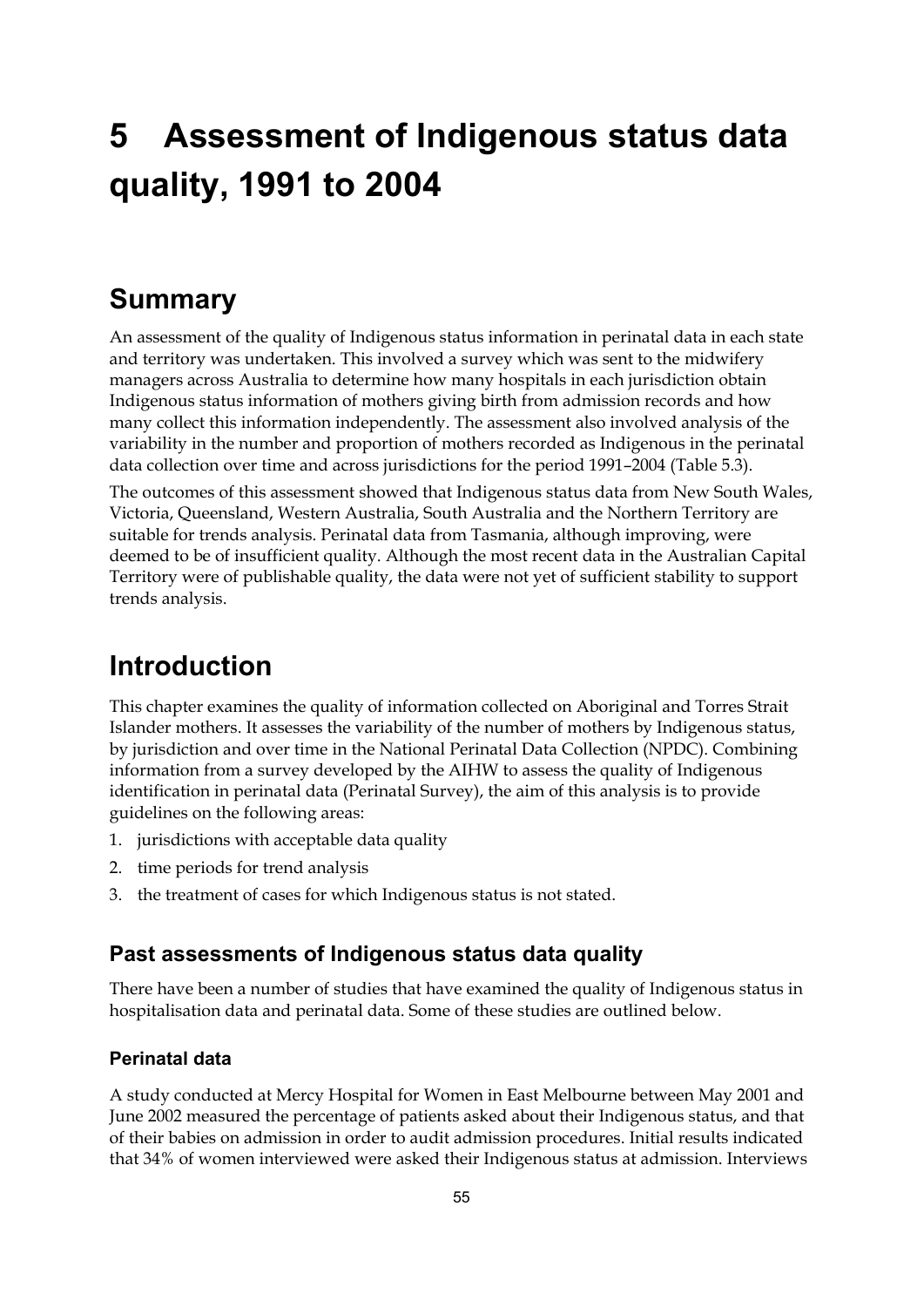resumed after various problems were resolved including the addition of a specific question regarding the Indigenous status of the babies' fathers. The percentage of obstetric patients who reported being asked their Indigenous status improved markedly after the resumption of the study. The study also found that there were a number of inconsistencies in the group of women who identified themselves or their babies as Indigenous with the medical records (Middleton et al. 2003).

A similar study was conducted by the University of New South Wales between May and July 1999 (Jackson Pulver et al. 2003). The study attempted to determine the accuracy of routine identification of Aboriginal and Torres Strait Islander women admitted to King George V hospital in Sydney to give birth. Hospital records were compared with self-disclosure of Aboriginal and Torres Strait Islander status to a female Aboriginal health professional.

Of the 536 women surveyed, 29 (5%) self-disclosed as being Indigenous. Only a third of the patients were identified as Aboriginal and Torres Strait Islander in hospital records. The Indigenous women referred by another organisation were significantly more likely to be correctly identified than those who self-referred to the hospital (Jackson Pulver et al. 2003).

In New South Wales, the quality of Indigenous status in perinatal data has also been assessed through linking birth records reported to the NSW Midwives Data Collection (MDC) and birth registrations reported to the NSW Registry of Births, Deaths and Marriages in the period 1994–1998. Records using the two databases were matched using probabilistic linkage software. The results of the linkage found that the estimated percentage of births to Indigenous mothers which were recorded as Aboriginal or Torres Strait Islander in the MDC rose from 59% to 65% over the 5 year period 1994–1998 and reporting was better in rural hospitals than in urban hospitals (i.e. in 1998 47% of births to Indigenous mothers in urban hospitals were recorded compared with 87% in rural hospitals). The study was restricted to births to Indigenous mothers only and thus did not take into account paternal identification (Taylor & Lim 2000).

For the year 2005–06, an assessment of the identification of Indigenous babies recorded in Victorian hospitals which employed Aboriginal Hospital Liaison Officers (AHLOs) found that 77% of mothers recorded as Indigenous also had their baby recorded as Indigenous. In Victoria, all babies of women who identify as Indigenous should be recorded as Aboriginal or Torres Strait Islander. The under-reporting observed in 2005–06 was attributed to a system error in some hospitals, through which babies of Indigenous mothers were not automatically recorded as Indigenous. This error has since been rectified (DHS 2007).

#### **Hospital data**

In 2005, the AIHW compiled a report on improving the quality of Indigenous identification in hospital separations data which looked at studies undertaken in various jurisdictions to assess the quality of Indigenous identification in hospital data. As part of this report, a survey was also sent to each state and territory health authority in order to assess Indigenous status data quality for hospital admitted patients. In studies based on patient interviews, the proportions of Indigenous patients found to have been correctly identified in hospital records were:

- 93% overall for the five Northern Territory public hospitals in 1997
- 85% overall for 11 public hospitals in five jurisdictions (Victoria, Queensland, South Australia, Australian Capital Territory and Northern Territory) in 1998
- 86% overall for 26 public hospitals in Western Australia in 2000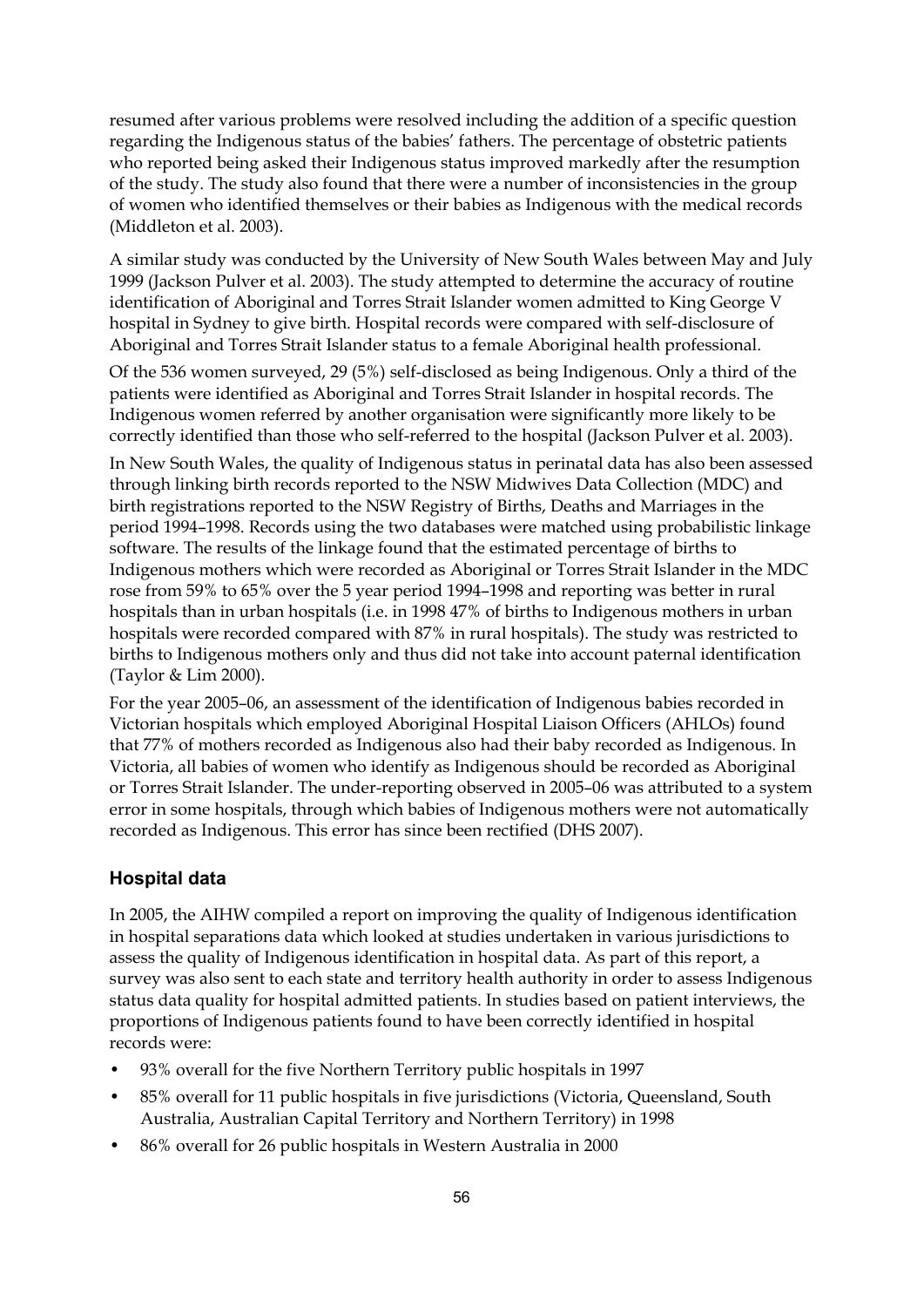• 74% overall for 2 metropolitan public hospitals in Queensland in 2000.

Relatively poor arrangements for ascertaining Indigenous status at private hospitals were confirmed in the analysis of national separations data. For both the public and the private sectors, the 'Not stated/inadequately described' category of Indigenous status had greater similarity with the non-Indigenous category than with the Indigenous category across a wide range of patient characteristics. In this report, four jurisdictions were assessed as having adequate levels of Indigenous identification in hospitalisation data in 2003–04: Queensland, Western Australia, South Australia and the Northern Territory) (AIHW 2005). A more comprehensive study undertaken in Queensland in 2005 showed a small increase in Indigenous identification compared with the 2000 study.

The AIHW is currently undertaking a project to reassess the extent of under-identification of Indigenous people in hospital data in all jurisdictions by comparing the results of interviews with hospital patients with information obtained from hospital records. This is expected to be completed by late-2007 and may result in a revision made to the four states and territories currently recommended for use in the analysis of hospitalisation data on Indigenous Australians.

Each financial year, the Victorian Department of Human Services produces a report as part of the Improving Care for Aboriginal and Torres Strait Islander Patients program which includes an assessment of the under-identification of Indigenous patients in hospital by comparing patient records in the Victorian Admitted Episodes Dataset (VAED) and patient records completed by an AHLO. In 2005–06, in hospitals that employed AHLOs, the number of patients recorded as Indigenous in the VAED was higher than the number of patients recorded as Indigenous by an AHLO (9,626 compared with 8,406). Some of this discrepancy was due to a temporary absence of an AHLO, or differences between counting admissions (AHLO) and counting separations (VAED); however, most of the discrepancies have not been resolved (DHS 2007).

## **Methods of assessment**

Not all Indigenous mothers are recorded as Indigenous in perinatal data. The level of identification varies across jursidictions. This level can be assessed by examining the variability of data over time and the level and time period of records with Indigenous status 'not stated' in the data collection, and by looking into additional relevant information provided by the Perinatal Survey.

The AIHW developed a short questionnaire to assess the quality of Indigenous identification in the National Perinatal Data Collection. The questionnaire was developed as a result of information obtained from focus group discussions held with hospital staff and midwives in most states and territories between December 2006 and March 2007, as part of a project to improve Indigenous identification in health data. Based on the information obtained from midwives, it was concluded that, in order to adequately assess the quality of Indigenous identification in perinatal data collections, it would be necessary to determine how many hospitals in each jurisdiction obtain Indigenous status information of women giving birth from admission records and how many collect this information independently.

The questionnaire was sent in late March 2007 to the midwifery managers in each state/territory public hospital that normally admits patients for births with the exception of the Australian Capital Territory for which the survey was administered by telephone. The survey form included questions on how the Indigenous status of the mother is obtained and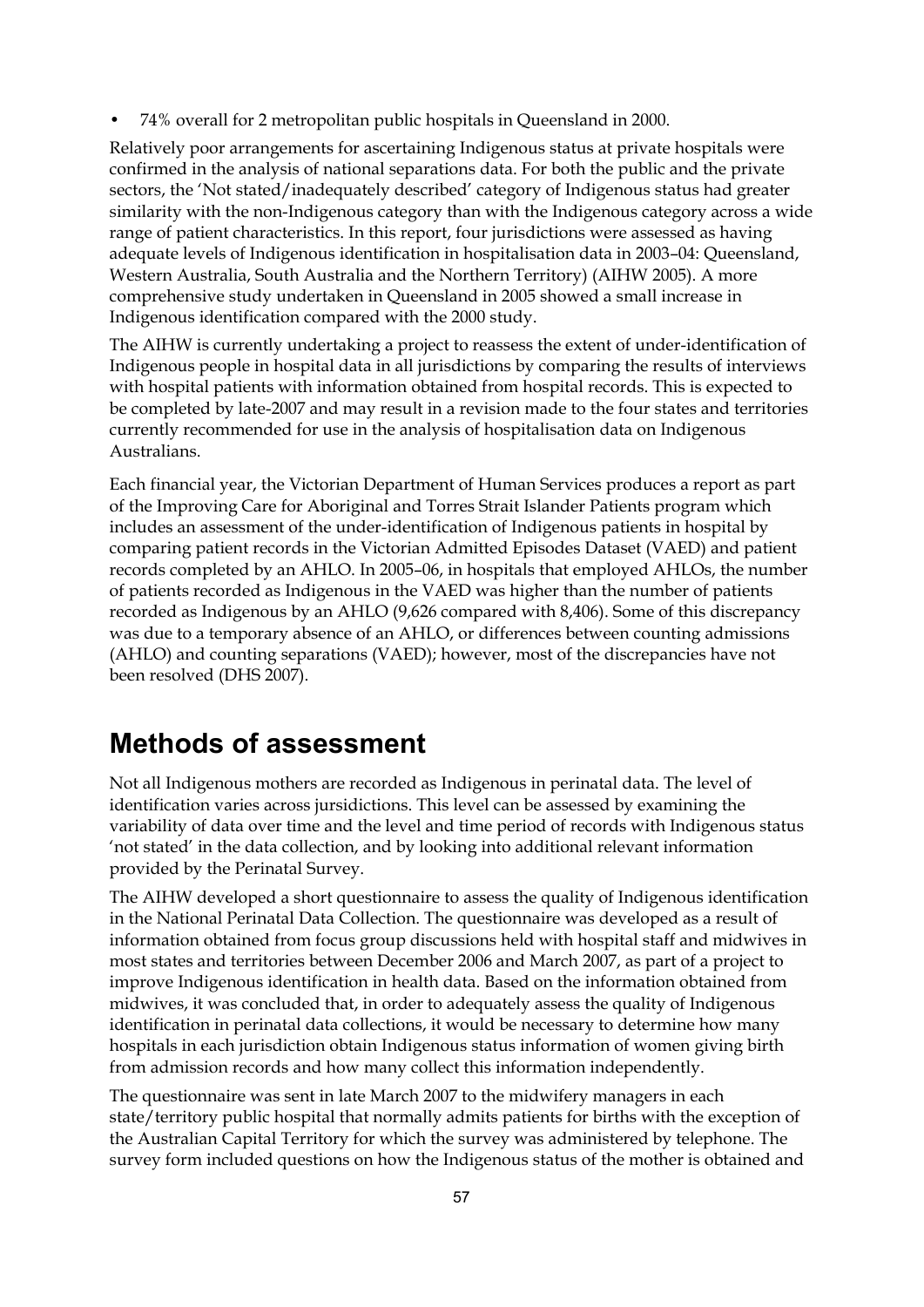whether Indigenous status is commonly checked and/or validated by midwives. Results of this survey can be used to assess the reliability of Indigenous status information in the perinatal data collection.

Smooth time trends in the number of Indigenous mothers indicate stable levels of Indigenous identification. With measures undertaken by health service providers and data collectors to improve identification of Indigenous people in perinatal data, smooth time trends can be viewed as indications that the relevant data have satisfactory qualities with stabilised levels of Indigenous identification over time. On the other hand, highly variable time trends suggest unstable identification levels and a need to improve the data quality or small number of cases in the data collection. Analyses of perinatal data should therefore be conducted only for jurisdictions with smooth trends in their data.

In this analysis the level of variability has been assessed by coefficient of variation. Coefficient of variation measures the amount of standard error as a percentage of the average number. The smaller the coefficient of variation, the less variable the underlying data. This analysis examines the coefficient of variation for data for every 5-year period from 1991–1995 to 2000–2004. A cut off point of 10% was used to pick out jurisdictions with satisfactorily small variability in their perinatal data collection.

The presence of a 'not stated' option for Indigenous status can indicate the efforts made to improve data quality by jurisdictions. Jurisdictions started to include this category of Indigenous status in their data collection in the late 1990s. Therefore, to enable comparisons of data over time, guidelines for time trend analysis should take into account whether the 'not stated' category should be included with the category for non-Indigenous or whether analysis should be undertaken only from a particular year onwards.

## **The AIHW survey to assess the quality of Indigenous identification in perinatal data**

A total of 303 survey forms were sent out to Midwifery Managers across Australia and 205 forms were returned (response rate of 68%). The proportion of surveys returned varied by jurisdiction, being highest in Tasmania (100%—only 3 hospitals in Tasmania were surveyed), Victoria (83%) and South Australia (81%). Response rates in the other jurisdictions were 70% for Western Australia, 67% for New South Wales, 60% for the Northern Territory and 52% for Queensland. In the Australian Capital Territory, the survey was administered by telephone and responses were obtained from both public hospitals. These results should be interpreted with caution as they are based on only two respondents. Results of the survey are provided in Tables 5.1 and 5.2.

Two of the three respondent hospitals from Tasmania and 100% of the respondent hospitals from the Australian Capital Territory reported that Indigenous status information on women giving birth is obtained from the hospital database or admission form. In the Australian Capital Territory, the hospital admission forms are usually completed by the prospective mother.

Information on mothers whose babies are born before arrival at hospital and on homebirths is collected by a midwife at the time of birth, if possible, and is then recorded on a perinatal data collection form. This information is not recorded in a hospital database.

One of the respondent hospitals from Tasmania has Indigenous status information checked by midwives and no hospital in the Australian Capital Territory has the Indigenous status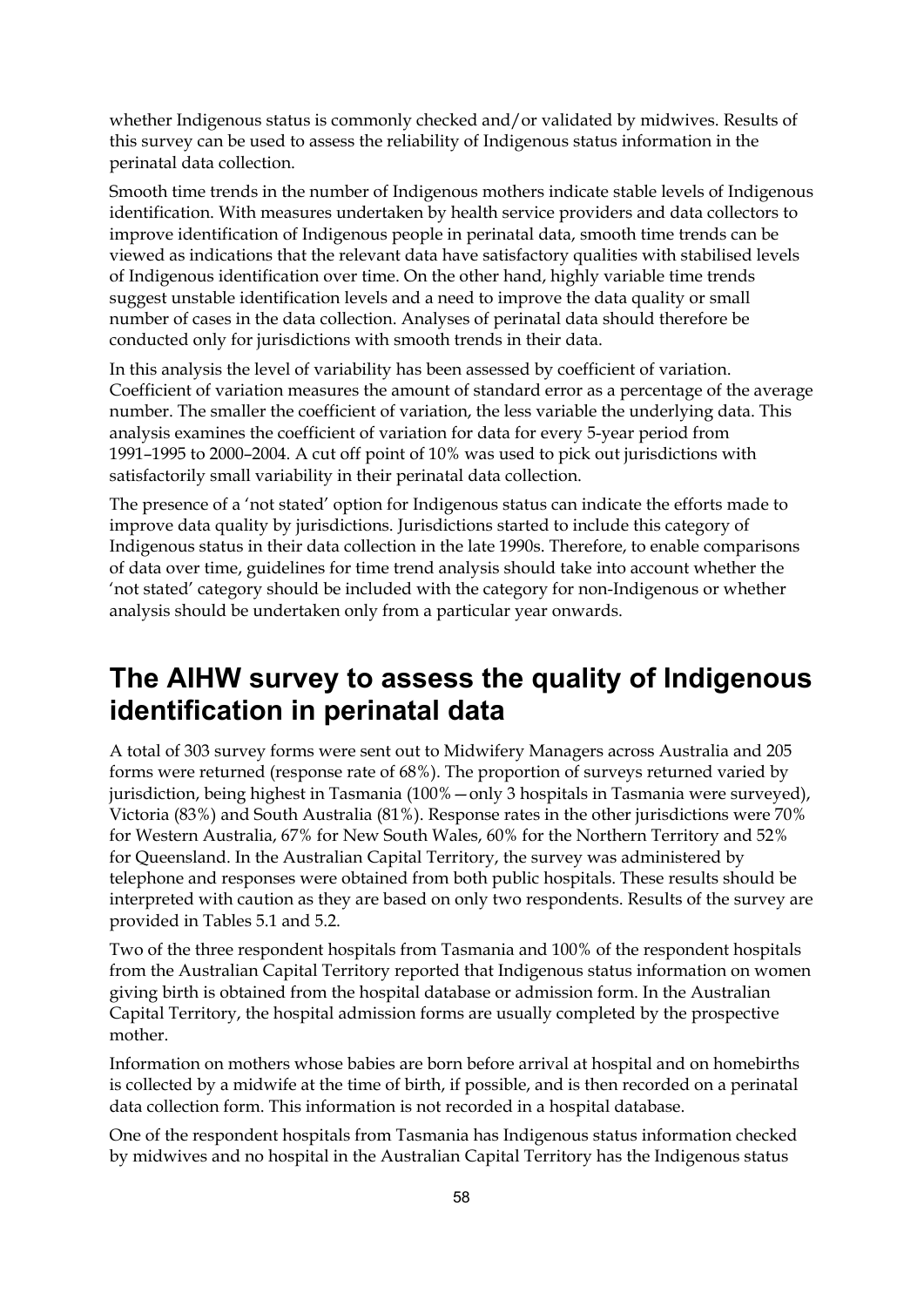information checked by midwives. The other six jurisdictions generally have more sources to obtain Indigenous status information, or more frequently have the information checked by midwives.

|                                                                                  | <b>NSW</b> | Vic   | Qld   | <b>WA</b> | SA            | Tas   | ACT <sup>(a)</sup> | <b>NT</b> | <b>Total</b> |
|----------------------------------------------------------------------------------|------------|-------|-------|-----------|---------------|-------|--------------------|-----------|--------------|
|                                                                                  |            |       |       |           | <b>Number</b> |       |                    |           |              |
| Always from hospital<br>database/admission form                                  | 21         | 25    | 8     | 5         | 13            | 2     | 2                  | 1         | 77           |
| Always independent from hospital<br>database                                     | 32         | 11    | 22    | 6         | 6             | 1     |                    | 2         | 80           |
| Collected by midwife only if information<br>is not recorded in hospital database | 6          | 6     | 8     | 9         | 5             |       |                    |           | 34           |
| Other <sup>(b)</sup>                                                             | 5          | 1     | 5     | 3         | 2             |       |                    |           | 16           |
| <b>Total</b>                                                                     | 64         | 43    | 43    | 23        | 26            | 3     | $\mathbf{2}$       | 3         | 207          |
|                                                                                  |            |       |       |           | Per cent      |       |                    |           |              |
| Always from hospital<br>database/admission form                                  | 32.8       | 58.1  | 18.6  | 21.7      | 50.0          | 66.7  | 100.0              | 33.3      | 37.2         |
| Always independent from hospital<br>database                                     | 50.0       | 25.6  | 51.2  | 26.1      | 23.1          | 33.3  | 0.0                | 66.7      | 38.6         |
| Collected by midwife only if information<br>is not recorded in hospital database | 9.4        | 14.0  | 18.6  | 39.1      | 19.2          | 0.0   | 0.0                | 0.0       | 16.4         |
| Other <sup>(b)</sup>                                                             | 7.8        | 2.3   | 11.6  | 13.0      | 7.7           | 0.0   | 0.0                | 0.0       | 7.7          |
| <b>Total</b>                                                                     | 100.0      | 100.0 | 100.0 | 100.0     | 100.0         | 100.0 | 100.0              | 100.0     | 100.0        |

#### **Table 5.1: How the Indigenous status of the mother is obtained, by state and territory, 2007**

(a) Survey was administered by telephone in the Australian Capital Territory. Results should be interpreted with caution as these are based on only two respondents.

(b) Includes: collected from both the hospital database and by midwives (8 respondents); collected on booking in form; Indigenous status of both parents is recorded and checked at all of the above steps (in antenatal clinic, on admission to birth, after birth, from hospital database etc.); Indigenous status is collected at numerous stages (e.g. hospital database, pregnancy record, perinatal data form and Hep B consent form); known by Aboriginal Health Workers; all women assumed to be Aboriginal in the hospital as it is located among remote Aboriginal communities.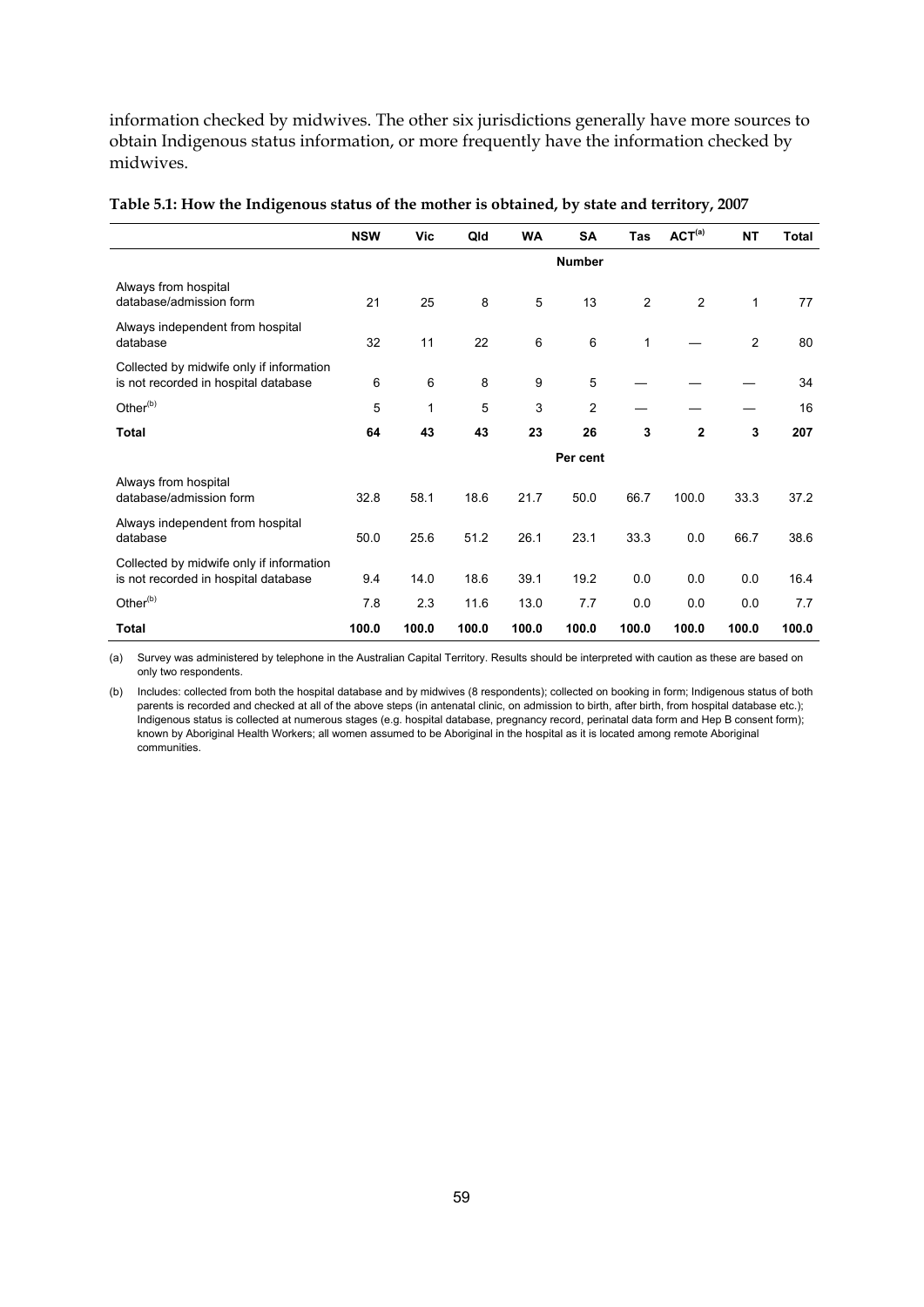|                       | <b>NSW</b> | Vic   | Qld   | <b>WA</b>      | SA             | Tas            | ACT <sup>(a)</sup> | <b>NT</b>      | <b>Total</b> |
|-----------------------|------------|-------|-------|----------------|----------------|----------------|--------------------|----------------|--------------|
|                       |            |       |       |                | <b>Number</b>  |                |                    |                |              |
| Yes                   | 47         | 22    | 36    | 16             | 13             | 1              |                    | 1              | 136          |
| No                    | 14         | 21    | 4     | 5              | 11             | $\overline{2}$ | $\overline{2}$     | $\overline{2}$ | 61           |
| Don't know/not stated | 3          |       | 3     | $\overline{2}$ | $\overline{2}$ |                |                    |                | 10           |
| <b>Total</b>          | 64         | 43    | 43    | 23             | 26             | 3              | $\mathbf{2}$       | 3              | 207          |
|                       |            |       |       |                | Per cent       |                |                    |                |              |
| Yes                   | 73.4       | 51.2  | 83.7  | 69.6           | 50.0           | 33.3           | 0.0                | 33.3           | 65.7         |
| No                    | 21.9       | 48.8  | 9.3   | 21.7           | 42.3           | 66.7           | 100.0              | 66.7           | 29.5         |
| Don't know/not stated | 4.7        | 0.0   | 7.0   | 8.7            | 7.7            | 0.0            | 0.0                | 0.0            | 4.8          |
| <b>Total</b>          | 100.0      | 100.0 | 100.0 | 100.0          | 100.0          | 100.0          | 100.0              | 100.0          | 100.0        |

**Table 5.2: Whether Indigenous status is commonly checked and/or validated by midwives, by state and territory, 2007** 

(a) Survey was administered by telephone in the Australian Capital Territory. Results should be interpreted with caution as these are based on only two respondents.

*Note:* In some states and territories, additional validation of Indigenous status data is undertaken by the state or territory health authority. For example, in South Australia, all discrepancies in mother's Indigenous status between Births, Deaths and Marriages data and perinatal data received from hospitals are checked by the South Australian perinatal data collection unit.

## **Analysis of the Indigenous status of mothers**

This section presents analyses of the number and proportion of mothers in the National Perinatal Data Collection by Indigenous status, state and territory and over time. Data from all states and territories are presented with the exception of Tasmania. Data for Tasmania were not included because of systematic misclassification resulting from the way the Indigenous status item was collected. Before 2005, Indigenous status was collected in a way that non-Indigenous records could not be distinguished from those where Indigenous status was 'not stated'. There is currently a project to improve the quality of Indigenous status data in Tasmania. From 2005 births, Indigenous status data will be reported using the National Health Data Dictionary value domains.

Note that a range of factors can affect the number of Indigenous mothers reported over time including changes in the level of accuracy of Indigenous identification in perinatal data. Caution should be used when interpreting changes over time because it is not possible to ascertain whether a change in the reported number of Indigenous mothers is due to changes in the accuracy of Indigenous identification or to real changes in the number of Indigenous women who are giving birth each year.

#### **1. Number of mothers**

The number of women who gave birth in the period 1991–2004 by state and territory and Indigenous status is reported in Table 5.3.

The number of women giving birth who identified as Indigenous in the Australian Capital Territory fluctuated over time, partly because of small numbers and the variability in the number of non-resident women who gave birth in the Australian Capital Territory. An additional analysis was performed for the Australian Capital Territory to investigate the impact of Indigenous non-ACT residents who gave birth in the Australian Capital Territory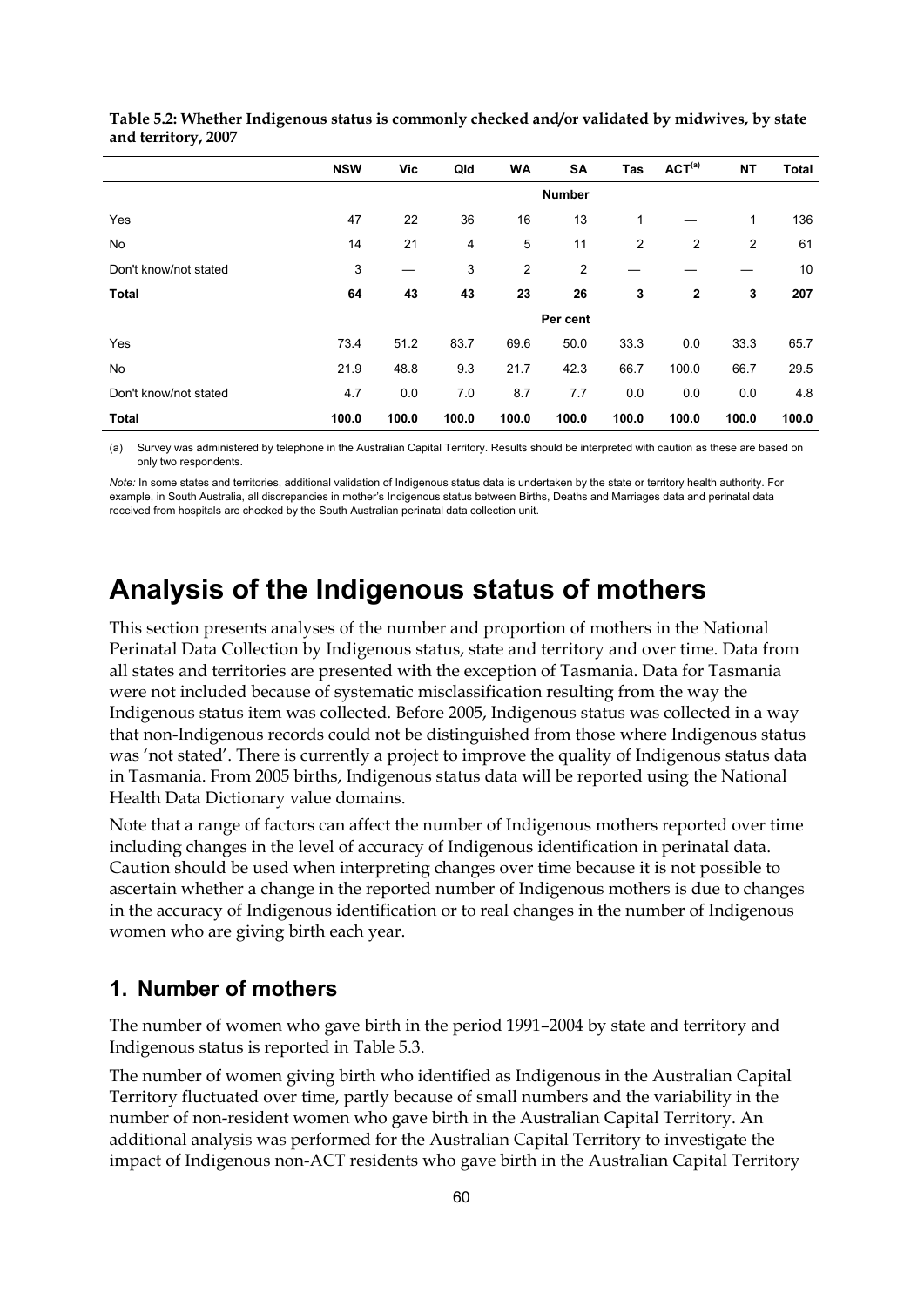from 1993 to 2004. Table 5.4 shows the variability in the numbers and proportions of Indigenous non-residents from year to year, compared with little variability among Indigenous ACT residents who give birth in the Australian Capital Territory.

For the other jurisdictions, the number of mothers identified as Indigenous followed smooth trends over time, either increasing at a relatively steady rate (New South Wales, Queensland, and the Northern Territory), or remaining at a relatively stable level (Victoria, Western Australia and South Australia).

Jurisdictions generally started to record mothers with a 'not stated' Indigenous status in or after 1999. In Western Australia and South Australia, no mothers with a 'not stated' Indigenous status were recorded in the period 1991–2004.

In Western Australia, data for the mother's Indigenous status were drawn from two sources—(1) from the mother's record in the Hospital Morbidity Data Collection, and (2) if these data were missing on the inpatient record or the mother did not give birth in hospital, from the form completed by the midwife (Notification of Case Attended form). This form does not allow for a 'not stated' option and a valid response category must be recorded.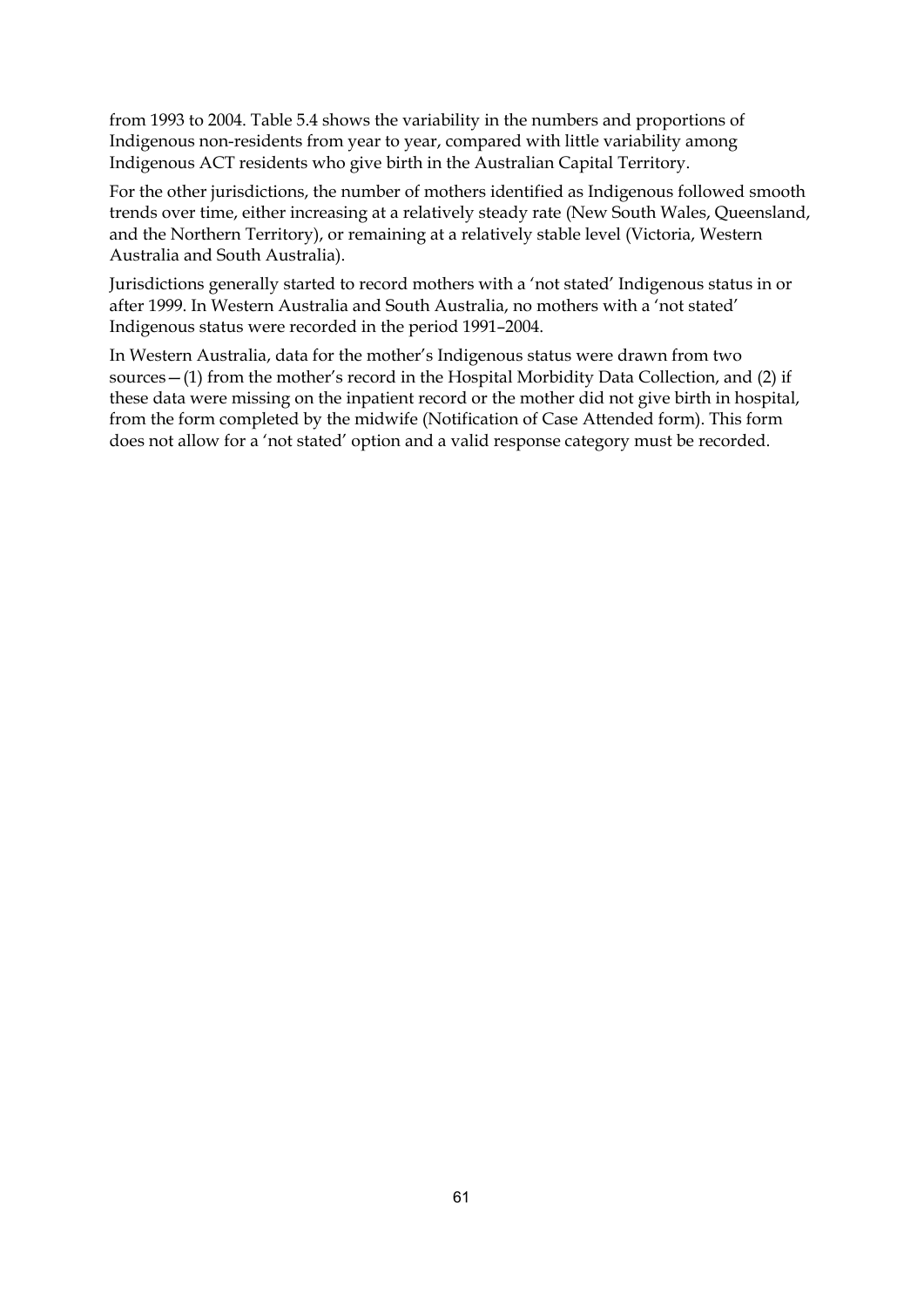|            | Indigenous     |        |        |        |        |        |        |        |        |              |             |          |             |        |                |
|------------|----------------|--------|--------|--------|--------|--------|--------|--------|--------|--------------|-------------|----------|-------------|--------|----------------|
|            | status $(a)$   | 1991   | 1992   | 1993   | 1994   | 1995   | 1996   | 1997   | 1998   | 1999         | 2000        | 2001     | 2002        | 2003   | 2004           |
| <b>NSW</b> |                |        |        |        |        |        |        |        |        |              |             |          |             |        |                |
|            | Indigenous     | 1,385  | 1,428  | 1,456  | 1,530  | 1,739  | 1,712  | 1,842  | 2,043  | 2,059        | 2,105       | 2,110    | 2,155       | 2,161  | 2,308          |
|            | Non-Indigenous | 84,397 | 86,371 | 85,193 | 85,206 | 84,524 | 83,590 | 85,078 | 83,029 | 83,900       | 84,307      | 82,223   | 82,383      | 82,831 | 81,949         |
|            | Not stated     | —      |        |        |        |        |        |        |        | 9            | 49          | 46       | 49          | 40     | 32             |
|            | <b>Total</b>   | 85,782 | 87,799 | 86,649 | 86,736 | 86,263 | 85,302 | 86,920 | 85,072 | 85,968       | 86,461      | 84,379   | 84,587      | 85,032 | 84,289         |
| Vic        |                |        |        |        |        |        |        |        |        |              |             |          |             |        |                |
|            | Indigenous     | 406    | 402    | 452    | 428    | 417    | 448    | 379    | 445    | 445          | 376         | 416      | 416         | 366    | 435            |
|            | Non-Indigenous | 63,873 | 64,997 | 63,343 | 63,555 | 62,315 | 61,580 | 60,932 | 60,626 | 61.136       | 61,196      | 60,692   | 61,607      | 62,039 | 62,080         |
|            | Not stated     |        |        |        |        |        |        |        |        | 6            | $\mathsf 0$ | $\Omega$ | $\mathbf 0$ | -1     | 28             |
|            | <b>Total</b>   | 64,279 | 65,399 | 63,795 | 63,983 | 62,732 | 62,028 | 61,311 | 61,071 | 61,587       | 61,572      | 61,108   | 62,023      | 62,406 | 62,543         |
| Qld        |                |        |        |        |        |        |        |        |        |              |             |          |             |        |                |
|            | Indigenous     | 2,148  | 2,316  | 2,234  | 2,347  | 2,483  | 2,606  | 2,486  | 2,731  | 2,849        | 2,801       | 2,693    | 2,721       | 2,860  | 2,767          |
|            | Non-Indigenous | 41,983 | 43,646 | 44,530 | 45,009 | 45,380 | 44,696 | 44,792 | 44,719 | 45,191       | 45,712      | 46,207   | 45,593      | 46,643 | 47,280         |
|            | Not stated     |        |        |        |        |        |        |        |        | $\mathbf{1}$ | 9           | 8        | 10          | 8      | $\overline{4}$ |
|            | <b>Total</b>   | 44,131 | 45,962 | 46,764 | 47,356 | 47,863 | 47,302 | 47,278 | 47,450 | 48,041       | 48,522      | 48,908   | 48,324      | 49,511 | 50,051         |
| <b>WA</b>  |                |        |        |        |        |        |        |        |        |              |             |          |             |        |                |
|            | Indigenous     | 1,460  | 1,418  | 1,442  | 1,433  | 1,446  | 1,411  | 1,539  | 1,504  | 1,545        | 1,498       | 1,527    | 1,606       | 1,526  | 1,505          |
|            | Non-Indigenous | 23,219 | 23,552 | 23,531 | 23,638 | 23,644 | 23,781 | 23,317 | 23,787 | 23,833       | 23,320      | 22,967   | 22,790      | 22,753 | 23,606         |
|            | Not stated     |        |        |        |        |        |        |        |        |              |             |          |             |        |                |
|            | <b>Total</b>   | 24,679 | 24,970 | 24,973 | 25,071 | 25,090 | 25,192 | 24,856 | 25,291 | 25,378       | 24,818      | 24,494   | 24,396      | 24,279 | 25,111         |

Table 5.3: Women who gave birth by Indigenous status<sup>(a)</sup> and state and territory, 1991 to 2004

*(continued)*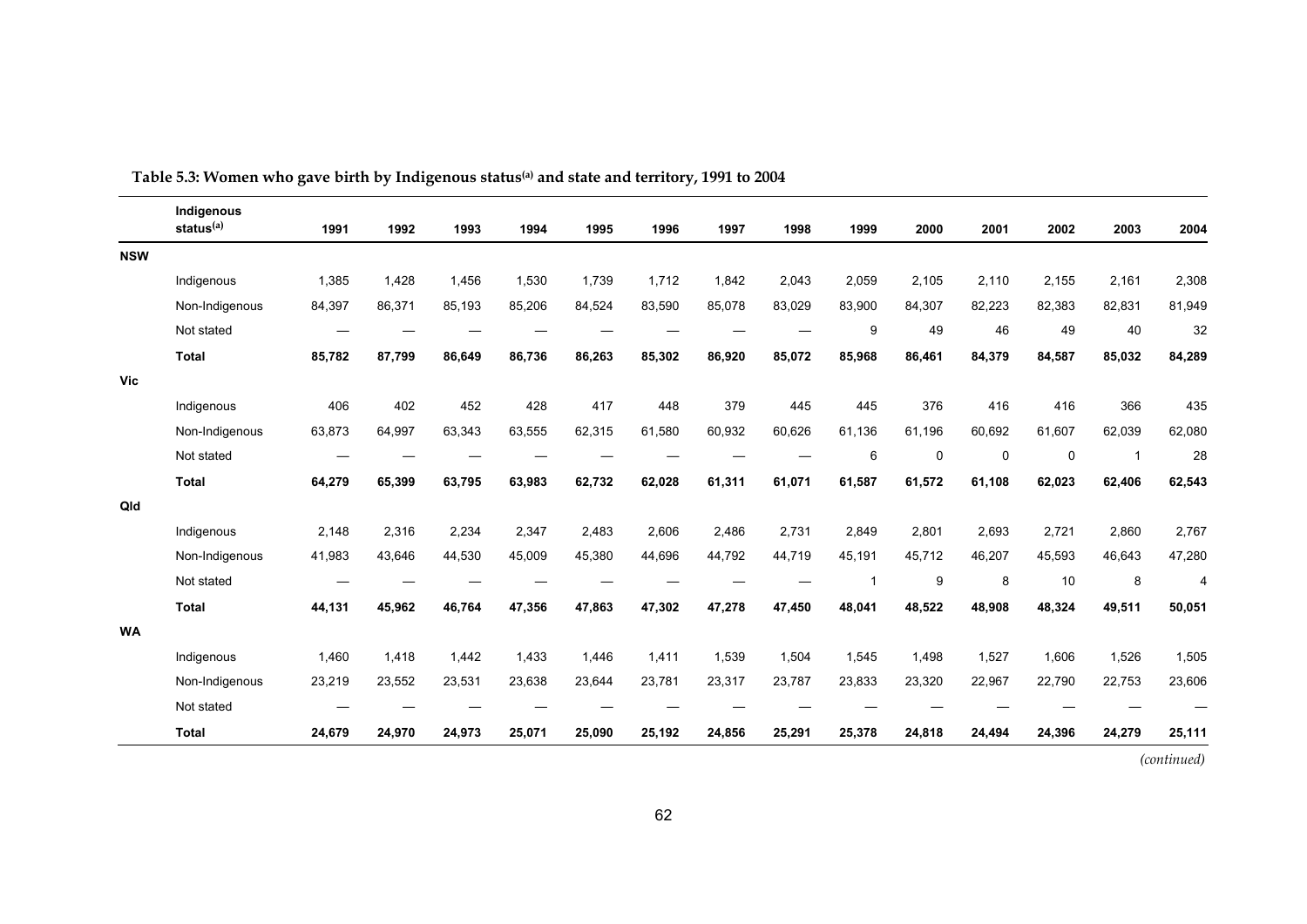|                          | Indigenous<br>status <sup>(a)</sup> | 1991    | 1992    | 1993    | 1994    | 1995    | 1996    | 1997    | 1998    | 1999    | 2000    | 2001    | 2002    | 2003    | 2004    |
|--------------------------|-------------------------------------|---------|---------|---------|---------|---------|---------|---------|---------|---------|---------|---------|---------|---------|---------|
| <b>SA</b>                |                                     |         |         |         |         |         |         |         |         |         |         |         |         |         |         |
|                          | Indigenous                          | 397     | 435     | 396     | 388     | 382     | 348     | 393     | 412     | 445     | 447     | 398     | 443     | 468     | 484     |
|                          | Non-Indigenous                      | 19,071  | 19,433  | 19,283  | 19,131  | 18,928  | 18,436  | 18,001  | 18,008  | 17,788  | 17,131  | 17,029  | 16,978  | 17,049  | 16,744  |
|                          | Not stated                          |         |         |         |         |         |         |         |         |         |         |         |         |         |         |
|                          | <b>Total</b>                        | 19,468  | 19,868  | 19,679  | 19,519  | 19,310  | 18,784  | 18,394  | 18,420  | 18,233  | 17,578  | 17,427  | 17,421  | 17,517  | 17,228  |
| <b>ACT</b>               |                                     |         |         |         |         |         |         |         |         |         |         |         |         |         |         |
|                          | Indigenous                          | 20      | 11      | 48      | 44      | 63      | 80      | 58      | 63      | 59      | 53      | 52      | 72      | 80      | 73      |
|                          | Non-Indigenous                      | 4,459   | 4,632   | 4,664   | 4,686   | 4,767   | 4,621   | 4,650   | 4,582   | 4,522   | 4,625   | 4,353   | 4,610   | 4,683   | 4,711   |
|                          | Not stated                          |         |         |         |         |         |         |         |         | 5       | 6       | 9       | 26      | 21      | 15      |
|                          | <b>Total</b>                        | 4,479   | 4,643   | 4,712   | 4,730   | 4,830   | 4,701   | 4,708   | 4,645   | 4,586   | 4,684   | 4,414   | 4,708   | 4,784   | 4,799   |
| <b>NT</b>                |                                     |         |         |         |         |         |         |         |         |         |         |         |         |         |         |
|                          | Indigenous                          | 1,209   | 1,243   | 1,221   | 1,220   | 1,244   | 1,210   | 1,197   | 1,248   | 1,295   | 1,348   | 1,485   | 1,409   | 1,396   | 1,332   |
|                          | Non-Indigenous                      | 2,254   | 2,343   | 2,286   | 2,260   | 2,363   | 2,212   | 2,328   | 2,240   | 2,252   | 2,273   | 2,228   | 2,233   | 2,216   | 2,096   |
|                          | Not stated                          | —       |         |         |         |         |         |         |         |         | 8       | 16      | 32      | 6       | 9       |
|                          | <b>Total</b>                        | 3,463   | 3,586   | 3,507   | 3,480   | 3,607   | 3,422   | 3,525   | 3,488   | 3,547   | 3,629   | 3,729   | 3,674   | 3,618   | 3,437   |
| Australia <sup>(b)</sup> |                                     |         |         |         |         |         |         |         |         |         |         |         |         |         |         |
|                          | Indigenous                          | 7,025   | 7,253   | 7,249   | 7,390   | 7,774   | 7,815   | 7,894   | 8,446   | 8,697   | 8.628   | 8,681   | 8.822   | 8,857   | 8,904   |
|                          | Non-Indigenous                      | 239,256 | 244,974 | 242,830 | 243,485 | 241,921 | 238,916 | 239,098 | 236,991 | 238,622 | 238,564 | 235,699 | 236,194 | 238,214 | 238,466 |
|                          | <b>Not stated</b>                   |         |         |         |         |         |         |         |         | 21      | 72      | 79      | 117     | 76      | 88      |
|                          | <b>Total</b>                        | 246,281 | 252,227 | 250,079 | 250,875 | 249,695 | 246,731 | 246,992 | 245,437 | 247,340 | 247,264 | 244,459 | 245,133 | 247,147 | 247,458 |

Table 5.3 (continued): Women who gave birth by Indigenous status<sup>(a)</sup> and state and territory, 1991 to 2004

(a) The categories used for recording Indigenous status are based on the National Health Data Dictionary value domains. From 1999 onwards the recording categories used were Indigenous: Aboriginal but not Torres Strait Islander origin, Torres Strait Islander origin but not Aboriginal origin, Both Aboriginal and Torres Strait Islander origin; Non-Indigenous: Neither Aboriginal nor Torres Strait Islander origin; Not stated. Not stated/inad described. Before 1999 the categories used were Aboriginal or Torres Strait Islander, and Other.

(b) Excludes data from Tasmania.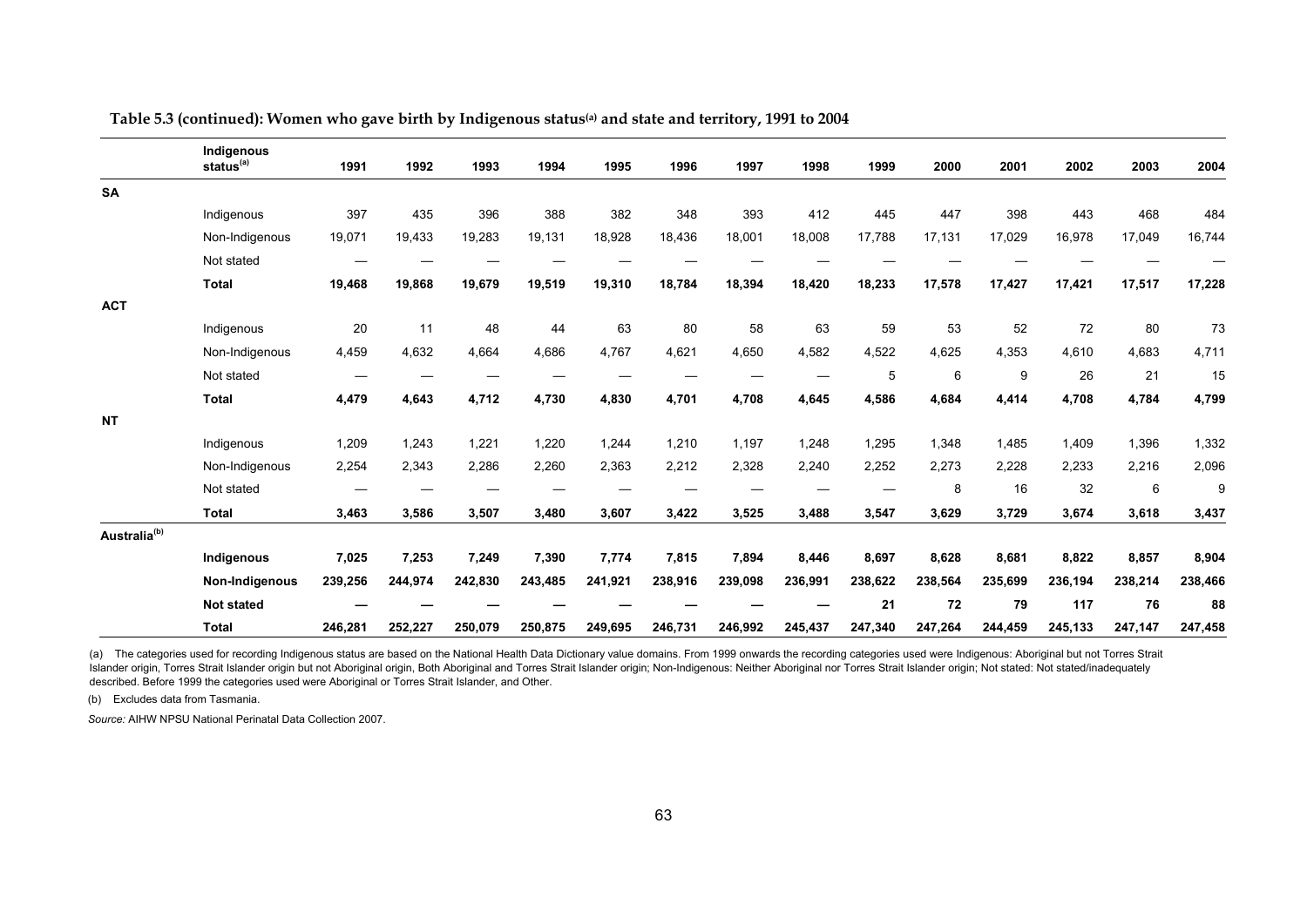|                          | 1993  | 1994  | 1995        | 1996  | 1997           | 1998          | 1999  | 2000  | 2001  | 2002  | 2003  | 2004  |
|--------------------------|-------|-------|-------------|-------|----------------|---------------|-------|-------|-------|-------|-------|-------|
| <b>ACT residents</b>     |       |       |             |       |                | <b>Number</b> |       |       |       |       |       |       |
| Indigenous               | 53    | 50    | 59          | 67    | 51             | 47            | 50    | 38    | 40    | 50    | 58    | 54    |
| Non-Indigenous           | 4,097 | 4,192 | 4,306       | 4,167 | 4,053          | 4,003         | 3,992 | 4,060 | 3,762 | 3,907 | 3,979 | 3,951 |
| <b>Total</b>             | 4,150 | 4,242 | 4,365       | 4,234 | 4,104          | 4,050         | 4,042 | 4,098 | 3,802 | 3,957 | 4,037 | 4,005 |
|                          |       |       |             |       |                | Per cent      |       |       |       |       |       |       |
| Indigenous               | $1.3$ | 1.2   | 1.4         | 1.6   | 1.2            | $1.2$         | 1.2   | 0.9   | 1.1   | 1.3   | 1.4   | 1.3   |
| Non-Indigenous           | 98.7  | 98.8  | 98.6        | 98.4  | 98.8           | 98.8          | 98.8  | 99.1  | 98.9  | 98.7  | 98.6  | 98.7  |
| <b>Total</b>             | 100.0 | 100.0 | 100.0       | 100.0 | 100.0          | 100.0         | 100.0 | 100.0 | 100.0 | 100.0 | 100.0 | 100.0 |
|                          |       |       |             |       |                |               |       |       |       |       |       |       |
| <b>Non-ACT residents</b> |       |       |             |       |                | <b>Number</b> |       |       |       |       |       |       |
| Indigenous               | 10    | 6     | $\mathbf 5$ | 14    | $\overline{7}$ | 16            | 9     | 15    | 12    | 22    | 22    | 19    |
| Non-Indigenous           | 439   | 495   | 509         | 510   | 597            | 579           | 530   | 565   | 591   | 703   | 704   | 760   |
| <b>Total</b>             | 449   | 501   | 514         | 524   | 604            | 595           | 539   | 580   | 603   | 725   | 726   | 779   |
|                          |       |       |             |       |                | Per cent      |       |       |       |       |       |       |
| Indigenous               | 2.2   | 1.2   | 1.0         | 2.7   | 1.2            | 2.7           | 1.7   | 2.6   | 2.0   | 3.0   | 3.0   | 2.4   |
| Non-Indigenous           | 97.8  | 98.8  | 99.0        | 97.3  | 98.8           | 97.3          | 98.3  | 97.4  | 98.0  | 97.0  | 97.0  | 97.6  |
| <b>Total</b>             | 100.0 | 100.0 | 100.0       | 100.0 | 100.0          | 100.0         | 100.0 | 100.0 | 100.0 | 100.0 | 100.0 | 100.0 |

**Table 5.4: Resident and non-resident women who gave birth in the Australian Capital Territory by Indigenous status, 1993 to 2004** 

*Notes* 

1. Excludes records where Indigenous status or state of usual residence were 'Not stated.'

2. Data before 1993 not available in the required format.

<span id="page-73-1"></span><span id="page-73-0"></span>*Source:* ACT Maternal Perinatal Data Collection.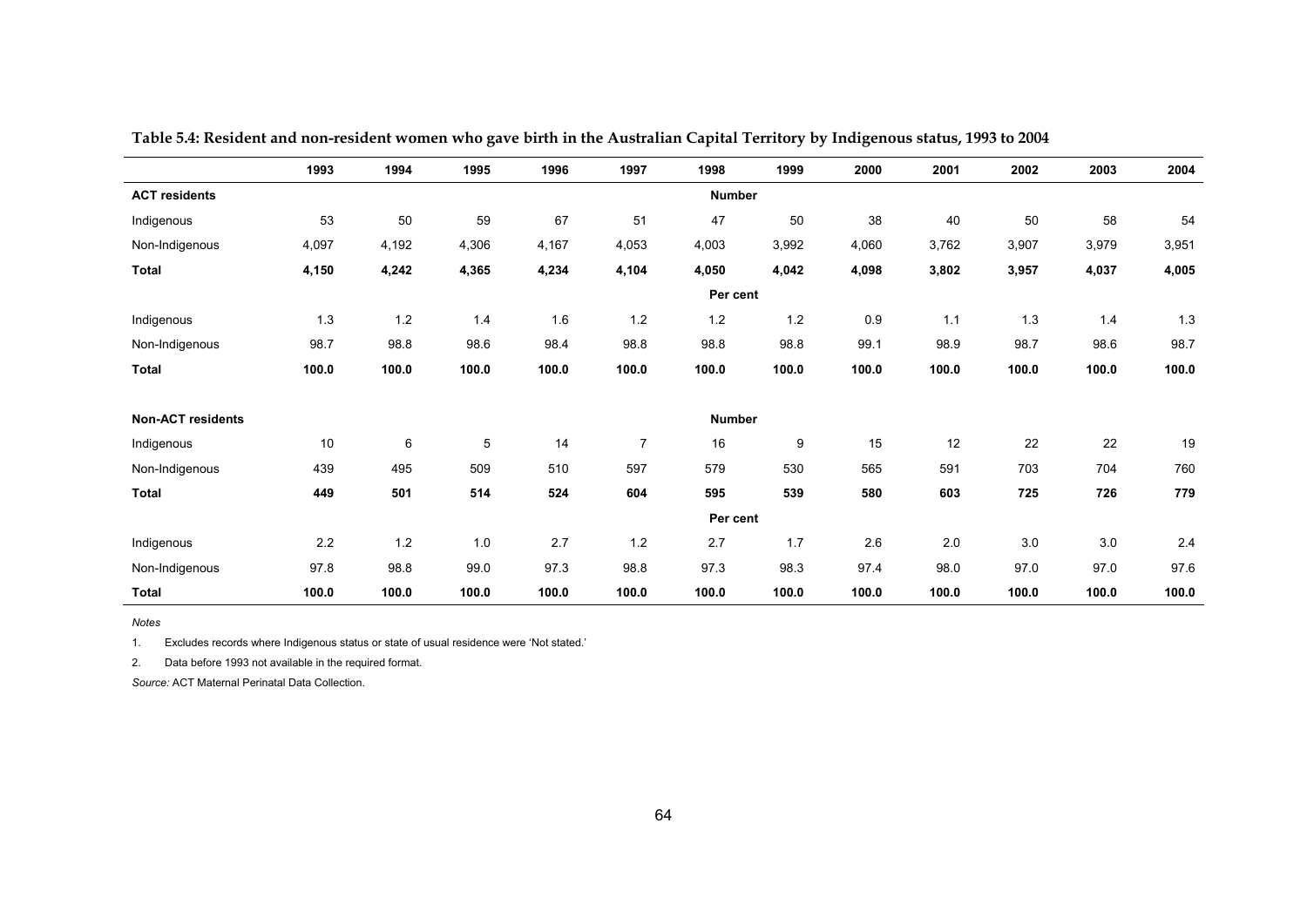#### <span id="page-74-0"></span>**2. Proportion of Indigenous mothers**

The proportion of women who gave birth and identified as Indigenous between 1991 and 2004 are presented by state and territory in Figures 5.1a and 5.1b.

Similar to the raw data provided in Table 5.3, the proportions of Indigenous mothers showed a variable pattern in the Australian Capital Territory over the period 1991–2004. There was less variation when only ACT-resident Indigenous mothers were considered (Table 5.4). In the other states and territories, the proportion of Indigenous mothers remained relatively stable over this period.

<span id="page-74-1"></span>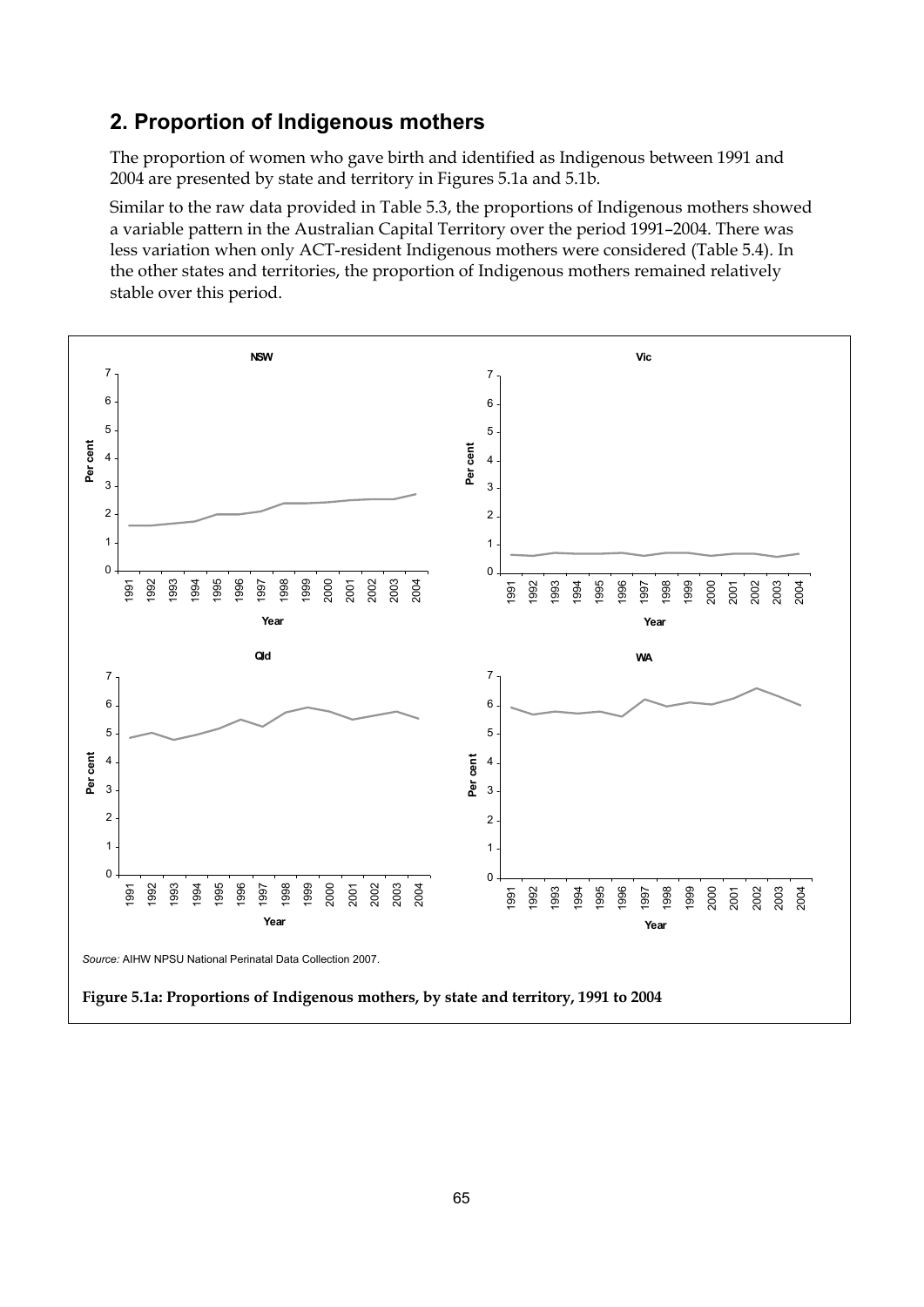<span id="page-75-1"></span><span id="page-75-0"></span>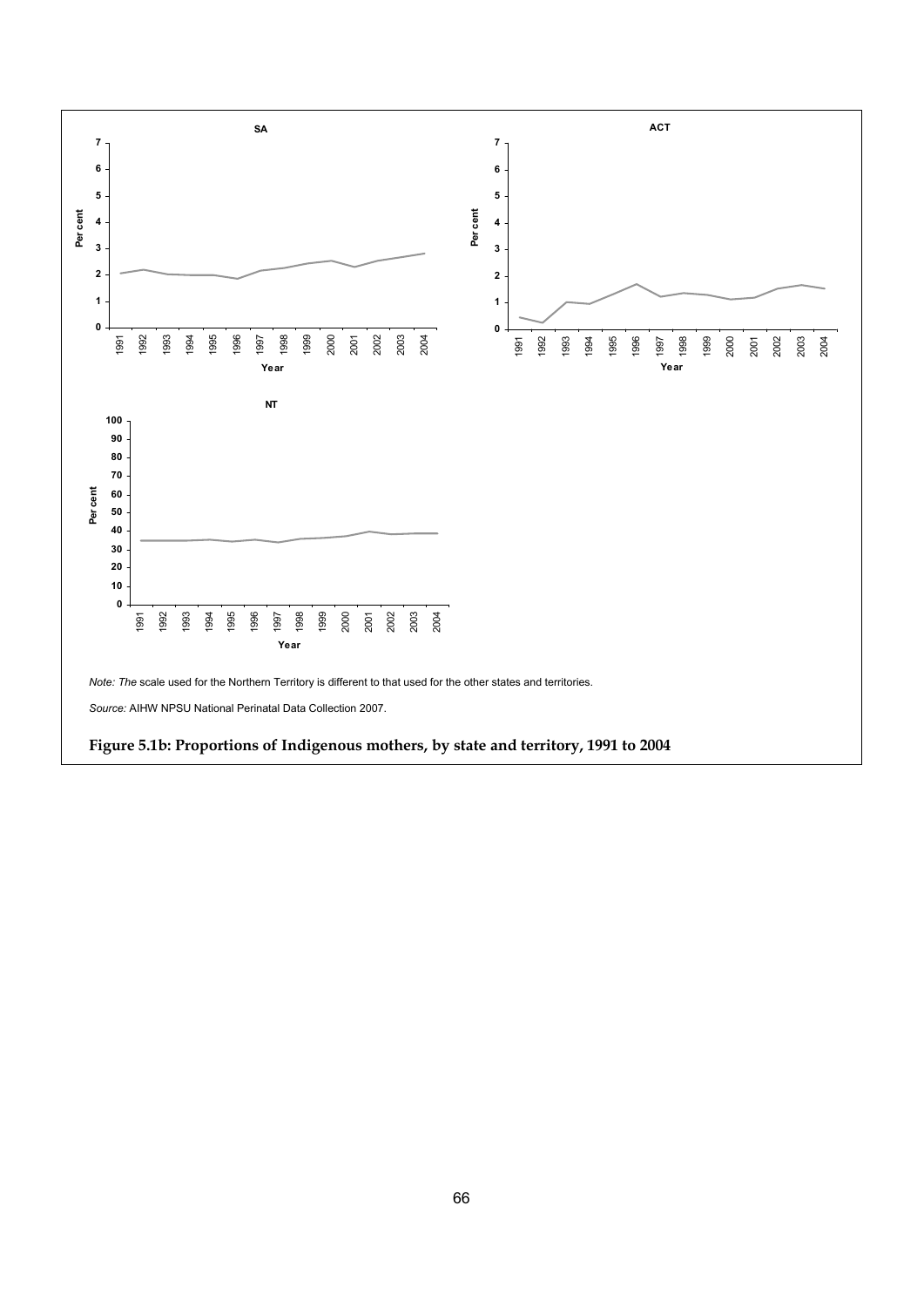#### <span id="page-76-0"></span>**3. Variability of the number of Indigenous mothers based on coefficient of variation**

Over the period 1991–2004, the number of mothers identified as Indigenous was most variable in the Australian Capital Territory compared with other states and territories, although this has become more stable in later years. In Figure 5.2b, the coefficient of variation in the number of Indigenous mothers in the Australian Capital Territory decreased from 51% for the 5-year period 1991–1995 to 17% for the 5-year period 2000–2004. Among ACT resident mothers, the coefficient of variation was lower, remaining between 11% and 19% throughout the five-year periods between 1993–1997 and 2000–2004.

However, for the other six jurisdictions, the coefficient of variation stayed below 10%, showing stable time trends of the underlying data. Note that the small number of Indigenous women who gave birth in the Australian Capital Territory was likely to contribute to the high degree of variability observed from year to year in the Australian Capital Territory.



*Note:* Coefficient of variation was calculated based on the number of Indigenous mothers for every 5-year period from 1991–1995 to 2000–2004.

*Source:* AIHW NPSU National Perinatal Data Collection 2007.

#### <span id="page-76-1"></span>**Figure 5.2a: Coefficient of variation for the number of Indigenous mothers, by state and territory, 1991–1995 to 2000–2004**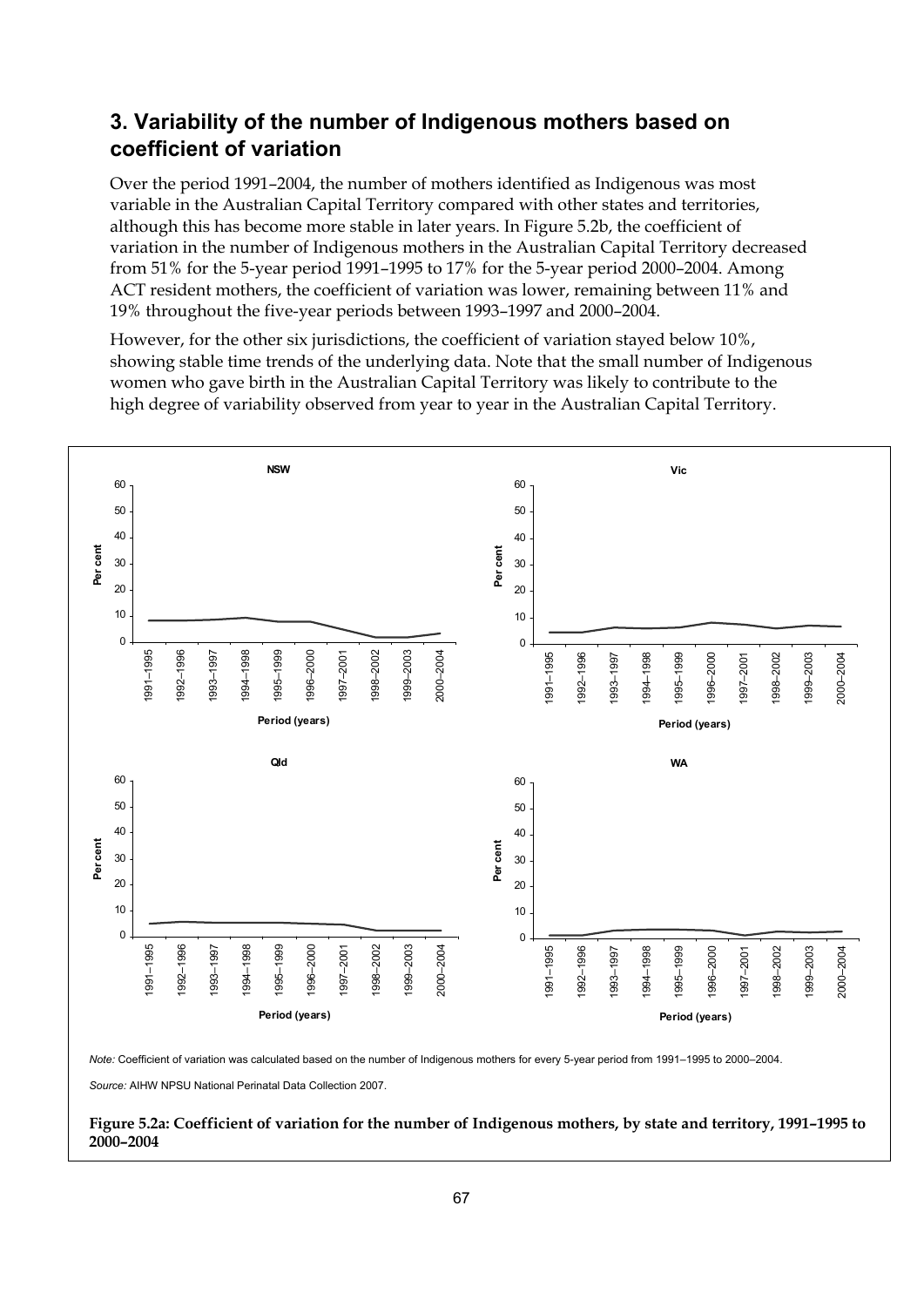<span id="page-77-0"></span>

#### <span id="page-77-1"></span>68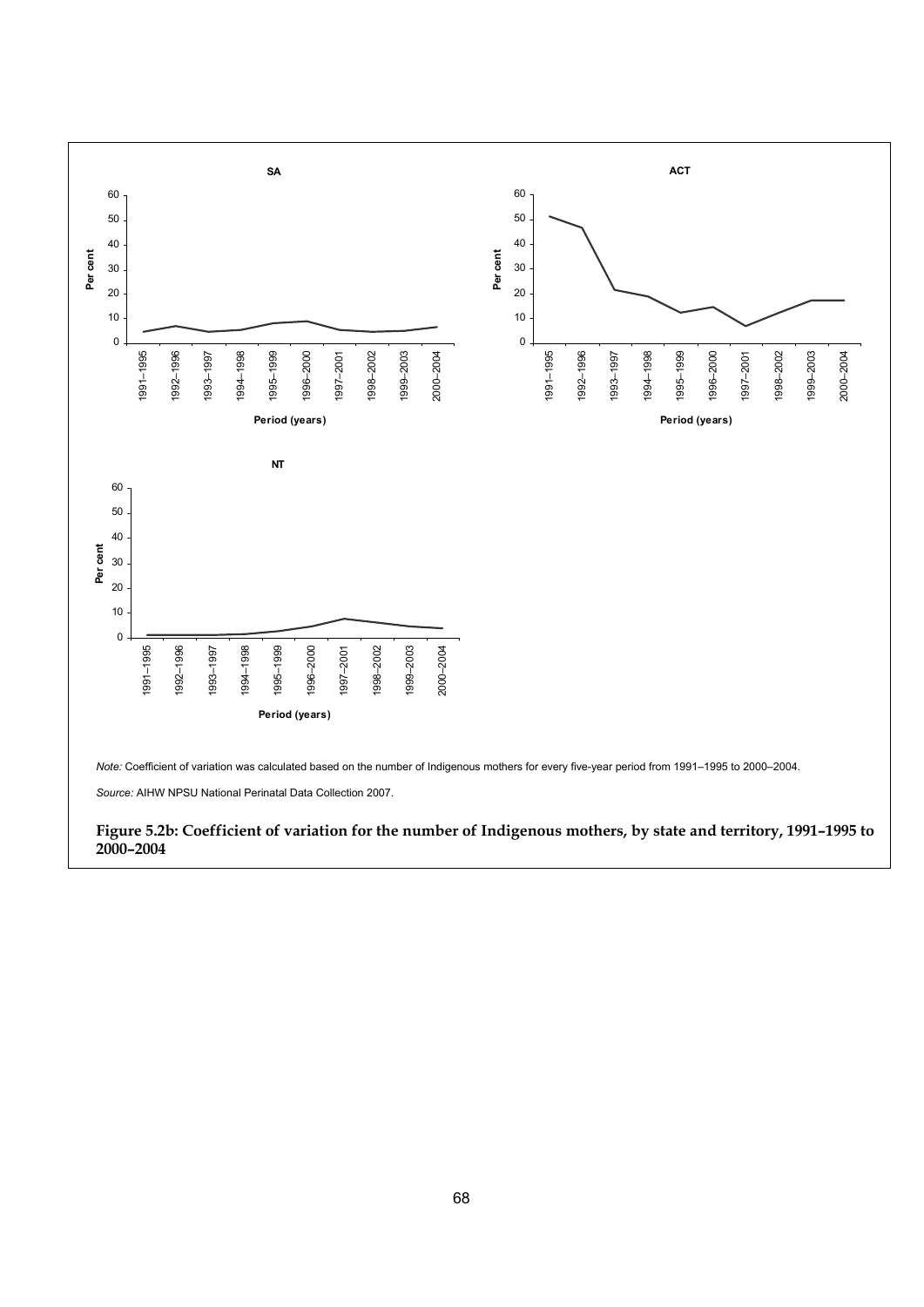### **Conclusions and recommendations on trend analysis of perinatal data**

#### **1. Choice of jurisdiction**

Based on the analyses of the number and proportion of Indigenous mothers recorded over the period 1991–2004, perinatal data from New South Wales, Victoria, Queensland, Western Australia, South Australia and the Northern Territory showed little variability over this period. The Indigenous status of mothers recorded in the perinatal data collection in the Australia Capital Territory showed much greater variability than the other states and territories presented. Data for Tasmania were not included in this analysis because of data quality issues regarding the collection and recording of Indigenous status in the state's perinatal data collection. Tasmania also has great variability in its perinatal data, in terms of the proportion of mothers identified as Indigenous, over time (DHHS 2006).

Based on the analysis of the AIHW Perinatal Survey, Tasmania and the Australian Capital Territory rely heavily on the hospital database for obtaining the Indigenous status of women giving birth in hospital. According to an assessment of the quality of Indigenous status in hospitalisation data in 2005, Tasmania and the Australian Capital Territory do not have satisfactory Indigenous identification levels in their hospitalisation data (AIHW 2005). Findings from the Perinatal Survey also found that in these two jurisdictions, Indigenous status is not commonly checked or validated by midwives as is the case in most other states and in the Northern Territory.

It is therefore recommended that Tasmania and the Australian Capital Territory should be excluded from all trend analyses of Indigenous status in perinatal data. Only data from New South Wales, Victoria, Queensland, Western Australia, South Australia and the Northern Territory should be used.

### **2. Choice of time period**

Based on analyses over the period 1991–2004, the number and proportion of Indigenous mothers recorded in the perinatal data collection were relatively stable over the entire period examined (i.e. there was no clear increase or decrease in the numbers from a specific year). It is therefore recommended that data from 1991 onwards may be used in the analyses of trends in perinatal data where Indigenous status is examined.

### **3. Analysis of perinatal data with 'not stated' Indigenous status**

Over the period 1991–2004, mothers with a 'not stated' Indigenous status were included in the number of non-Indigenous mothers in, or before, 1999. Since the Indigenous status of a baby is determined by the Indigenous status of the mother, babies with a 'not stated' Indigenous status should be treated in the same way as mothers with a 'not stated' Indigenous status.

It is therefore recommended that to ensure comparability across time, perinatal data with a 'not stated' Indigenous status should be included in the 'non-Indigenous' category in time trend analysis for pre-1999 data when comparison between Indigenous and non-Indigenous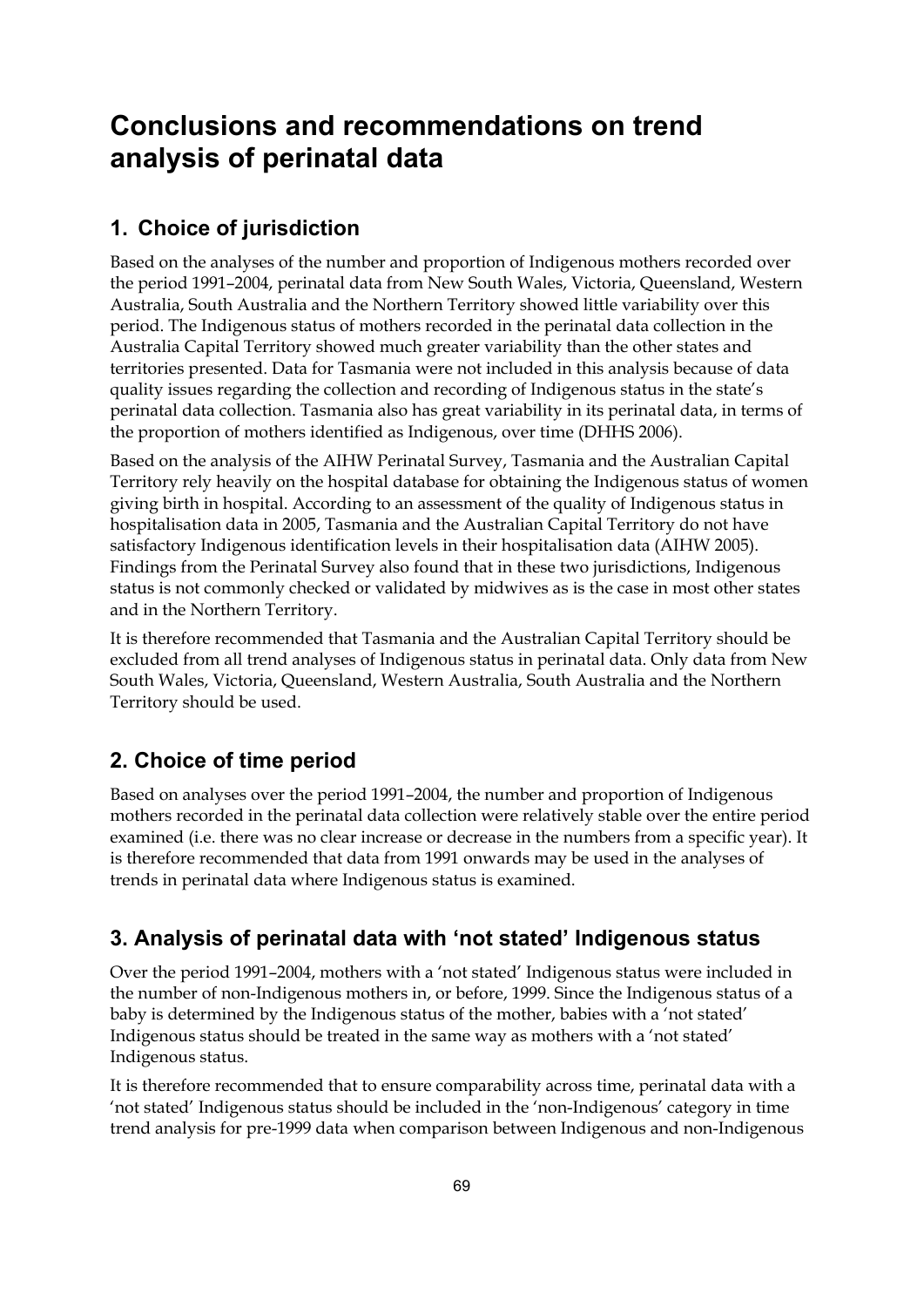data is required. This recommendation will be reviewed after 2008, when 10 years of time series data are available where 'not stated' responses can be excluded.

### **Where to next**

In order for the quality of Indigenous perinatal data to continue to improve in the future, midwives must ensure they ask all mothers their Indigenous status. If Indigenous status has already been recorded, such as when the data are taken from the hospital database or admission form, or the woman has given birth before, then this should be verified with the mother. Consistent validation of these data at a state/territory and national level will also assist in improving Indigenous status data quality in perinatal collections.

The Aboriginal and Torres Strait Islander Health and Welfare Unit within the AIHW is currently undertaking an audit of hospital data to assess the level of under-identification of Indigenous status in all jurisdictions. In addition, the unit is writing national best practice guidelines to improve the collection of Indigenous status information in six health data sets. The outcome of both projects should help improve the quality of information collected on the Indigenous population.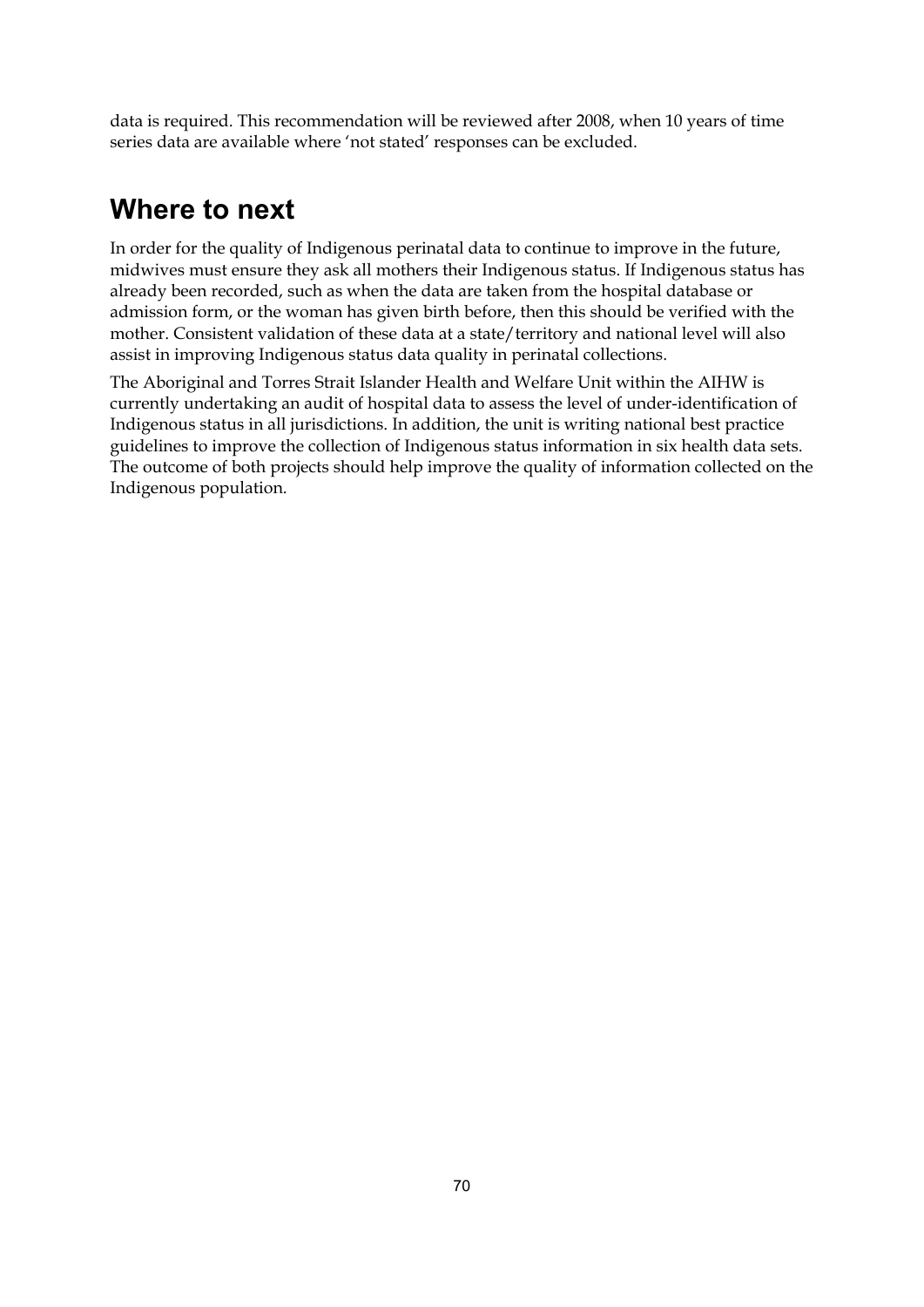# **6 Trends**

## **Summary**

Although Indigenous mothers remain considerably younger than non-Indigenous mothers, there was a trend over the 1991–2004 period of increasing age of both Indigenous and non-Indigenous mothers (Table 6.1).

The age-standardised caesarean section rate increased significantly over time among both Indigenous and non-Indigenous mothers, but this increase was greater among non-Indigenous mothers. The caesarean section rate increased from 20% to 26% among Indigenous mothers compared with an increase from 19% to 29% among non-Indigenous mothers during the 1991–2004 period (Table 6.3).

The birth outcomes for babies born to Indigenous mothers continue to be poor when compared with babies born to non-Indigenous mothers. Although the proportion of low birthweight babies has been increasing over time for babies born to both Indigenous and non-Indigenous mothers, this increase has been greater among babies born to Indigenous mothers, with an average increase of around 1% per annum over the 1991–2004 period. In 2004, the proportion of low birthweight babies born to Indigenous mothers (12%) was more than double the proportion observed among babies born to non-Indigenous mothers (around 5%) (Table 6.4).

There was no change in the proportion of preterm babies born to both Indigenous and non-Indigenous mothers between 1991 and 2004. However, the proportion of preterm babies born to Indigenous mothers (between 10% and 12%) was consistently more than double the proportion seen among babies born to non-Indigenous mothers (around 5%) (Table 6.5).

The fetal death rate among babies born to Indigenous mothers decreased over the 1991–2004 period and remained stable among babies born to non-Indigenous mothers. Despite the decrease in Indigenous fetal deaths, in the period 2002–2004 the fetal death rate remained almost double among babies born to Indigenous mothers (11 per 1,000 births) when compared with babies born to non-Indigenous mothers (7 per 1,000 births) (Table 6.6).

## **Background**

Based on the findings outlined in Chapter 5, data from six jurisdictions were considered to be of consistent quality for the analysis of Indigenous perinatal trends over the period 1991–2004. Data from New South Wales, Victoria, Queensland, Western Australia, South Australia and the Northern Territory were all assessed as suitable for inclusion in this analysis (see Chapter 5). Data from Tasmania and the Australian Capital Territory were excluded because of variation over time in Indigenous identification within these jurisdictions. Trends were analysed for maternal age, maternal age of first-time mothers, caesarean sections, low birthweight, preterm births and fetal deaths. These variables were selected because the data were of consistent quality over the reporting period. Perinatal death rates are not presented because the data are incomplete for neonatal deaths for some years.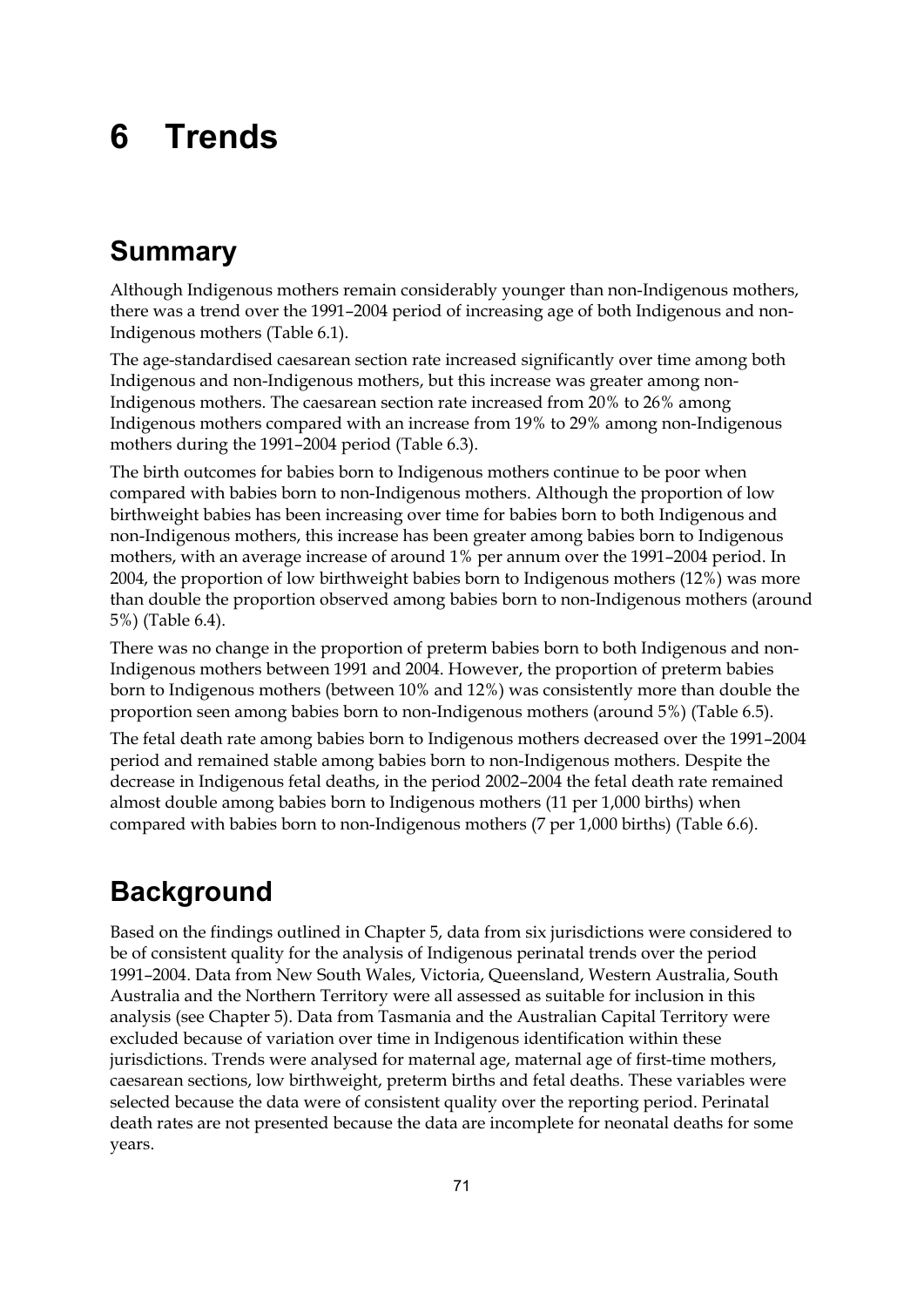Long-term trends for each of the variables presented in this chapter have been analysed by modelling trends throughout the period 1991–2004. A linear regression model has been used for the analysis of trends which takes into account all observations throughout the period and fits a line of best fit to the data. The average annual change occurring from year to year over the period has been calculated based on the fitted trend. When the 99% confidence intervals for the trend (p-value of less than 0.01) both lie above or below zero, the trend is characterised in subsequent text as a 'significant' increase or a 'significant' decline.

The trends analyses presented in this chapter on the proportion of mothers who have given birth by caesarean section have used age-standardised data. Age-standardisation allows for comparisons between populations which have different age structures, as is the case with Indigenous and non-Indigenous mothers. All age-standardised rates and rate ratios have been calculated using the direct standardisation method and 'all women who gave birth in Australia in 2001' has been used as the standard population. The Appendix contains further detail on these methods.

As discussed in Chapter 5, fluctuations in the proportion of Indigenous mothers over time may partly reflect changing levels of coverage of Indigenous mothers in the perinatal data. Therefore, caution should be used when assessing trends over time and when making comparisons with non-Indigenous mothers.

### **Maternal age**

Table 6.1 presents the rate of Indigenous and non-Indigenous women who gave birth per 100 women in the reproductive population and the rate ratios of Indigenous and non-Indigenous mothers over the period 1991–2004.

The proportion of Indigenous women in the population who gave birth during the 1991–2004 period remained stable and the proportion of non-Indigenous women who gave birth over this period decreased significantly (Table 6.1). The fitted trend indicated an average yearly decrease of four non-Indigenous mothers per 10,000 population.

There was a trend towards increasing proportions of older mothers and decreasing proportions of younger mothers in both Indigenous and non-Indigenous mothers during the 1991–2004 period. Among Indigenous women, there was a significant decrease in the proportion of teenage mothers and a significant increase in the proportion of mothers aged 25–29 years, 30–34 years and 35 years and over.

Among non-Indigenous women, there was a significant decrease in teenage mothers and those aged 20–24 years and 25–29 years. There was a significant increase in the proportion of non-Indigenous mothers aged 30–34 years and 35 years and over.

The rate ratios between Indigenous and non-Indigenous mothers increased significantly for those aged less than 20 years, 20–24 years, 25–29 years and 30–34 years over the 1991–2004 period. The proportion of teenage mothers decreased among both Indigenous and non-Indigenous women; however, the decrease was greater for Indigenous teenage mothers (an average annual decrease of 0.13%) compared with non-Indigenous mothers (an average annual decrease of 0.04%). The proportion of Indigenous mothers aged 20–24 years did not change significantly over time but non-Indigenous mothers in this age group decreased significantly by a yearly average of 0.16%. The proportion of Indigenous mothers aged 25–29 years increased significantly (by an annual average of 14 mothers per 10,000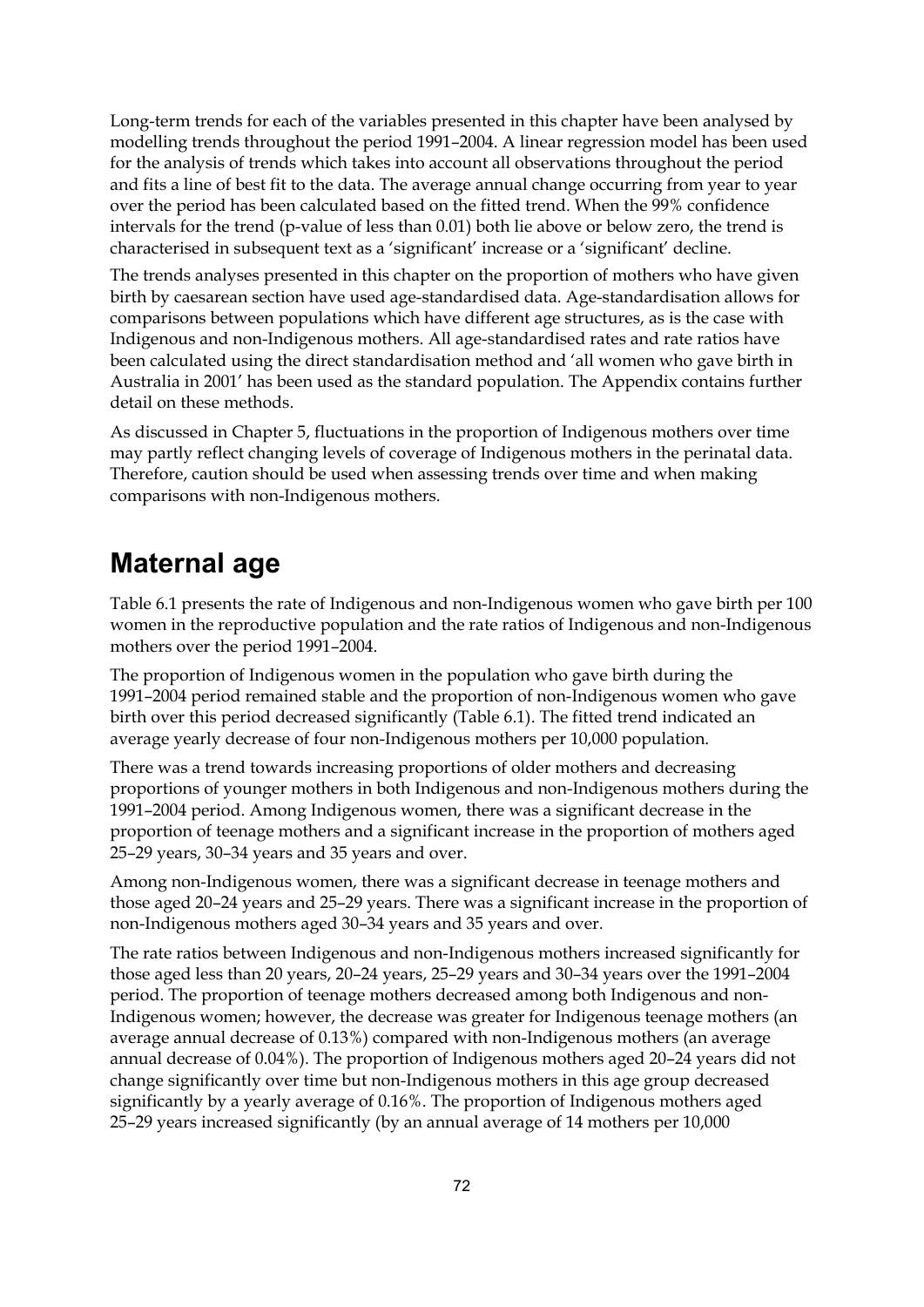<span id="page-82-0"></span>population) whereas the proportion of non-Indigenous mothers in this age group decreased (by an annual average of 24 mothers per 10,000 population).

The proportions of both Indigenous and non-Indigenous mothers aged 30–34 years increased significantly over the period; however, the increase was greater in Indigenous mothers.

| <b>Maternal</b><br>age | 1991  | 1992  | 1993 | 1994  | 1995 | 1996 | 1997                                     | 1998       | 1999 | 2000 | 2001 | 2002  | 2003 | 2004 | Annual<br>change <sup>(b)</sup> |
|------------------------|-------|-------|------|-------|------|------|------------------------------------------|------------|------|------|------|-------|------|------|---------------------------------|
|                        |       |       |      |       |      |      | Indigenous rate per 100 women (a)(%)     |            |      |      |      |       |      |      |                                 |
| Less<br>than 20        | 10.0  | 9.9   | 9.4  | 10.2  | 9.9  | 9.5  | 9.8                                      | 9.3        | 9.5  | 9.4  | 8.9  | 8.7   | 8.5  | 8.1  | $-0.13$                         |
| $20 - 24$              | 14.3  | 14.0  | 13.6 | 13.8  | 14.3 | 14.2 | 14.2                                     | 14.6       | 15.4 | 14.5 | 14.9 | 14.8  | 14.3 | 13.9 | 0.05                            |
| $25 - 29$              | 9.7   | 10.3  | 10.5 | 10.1  | 11.6 | 11.2 | 11.1                                     | 12.0       | 12.2 | 11.6 | 11.7 | 11.6  | 11.7 | 11.3 | $0.14*$                         |
| $30 - 34$              | 5.6   | 6.0   | 6.1  | 5.8   | 5.8  | 6.3  | 6.3                                      | 7.5        | 7.2  | 7.4  | 7.5  | 7.2   | 7.2  | 7.5  | $0.16*$                         |
| 35 and<br>over         | 1.4   | 1.6   | 1.5  | 1.5   | 1.6  | 1.7  | 1.7                                      | 2.0        | 2.0  | 2.2  | 1.9  | 2.2   | 2.1  | 2.3  | $0.07*$                         |
| <b>Total</b>           | 8.2   | 8.3   | 8.1  | 8.1   | 8.4  | 8.3  | 8.2                                      | 8.6        | 8.7  | 8.5  | 8.3  | 8.3   | 8.1  | 8.0  | 0.00                            |
|                        |       |       |      |       |      |      | Non-Indigenous rate per 100 women (a)(%) |            |      |      |      |       |      |      |                                 |
| Less<br>than 20        | 2.0   | 2.0   | 1.9  | 2.0   | 1.9  | 1.9  | 1.9                                      | 1.8        | 1.8  | 1.7  | 1.6  | 1.6   | 1.5  | 1.5  | $-0.04*$                        |
| $20 - 24$              | 7.2   | 7.2   | 7.0  | 6.9   | 6.6  | 6.4  | 6.2                                      | 6.1        | 6.1  | 5.9  | 5.8  | 5.5   | 5.3  | 5.2  | $-0.16*$                        |
|                        | 12.9  | 13.0  | 12.8 | 12.6  |      | 11.7 | 11.4                                     | 11.2       |      | 10.9 | 10.6 | 10.4  | 10.3 | 10.1 |                                 |
| $25 - 29$              |       |       |      |       | 12.2 |      |                                          |            | 11.1 |      |      |       |      |      | $-0.24*$                        |
| $30 - 34$              | 9.9   | 10.3  | 10.4 | 10.4  | 10.6 | 10.5 | 10.7                                     | 10.7       | 10.9 | 11.0 | 10.9 | 11.1  | 11.3 | 11.4 | $0.10*$                         |
| 35 and<br>over         | 2.1   | 2.2   | 2.3  | 2.4   | 2.5  | 2.6  | 2.7                                      | 2.8        | 2.8  | 2.9  | 2.9  | 3.0   | 3.2  | 3.3  | $0.09*$                         |
| <b>Total</b>           | 6.2   | 6.3   | 6.2  | 6.2   | 6.2  | 6.0  | 6.0                                      | 6.0        | 6.0  | 5.9  | 5.8  | 5.8   | 5.8  | 5.8  | $-0.04*$                        |
|                        |       |       |      |       |      |      |                                          | Rate ratio |      |      |      |       |      |      |                                 |
| Less<br>than 20        | 5.0   | 5.0   | 4.9  | 5.2   | 5.1  | 5.0  | 5.2                                      | 5.2        | 5.4  | 5.6  | 5.5  | 5.5   | 5.8  | 5.5  | $0.06*$                         |
| $20 - 24$              | 2.0   | 1.9   | 1.9  | 2.0   | 2.2  | 2.2  | 2.3                                      | 2.4        | 2.5  | 2.5  | 2.6  | 2.7   | 2.7  | 2.7  | $0.07*$                         |
| $25 - 29$              | 0.7   | 0.8   | 0.8  | 0.8   | 1.0  | 1.0  | 1.0                                      | 1.1        | 1.1  | 1.1  | 1.1  | 1.1   | 1.1  | 1.1  | $0.03*$                         |
| $30 - 34$              | 0.6   | 0.6   | 0.6  | 0.6   | 0.5  | 0.6  | 0.6                                      | 0.7        | 0.7  | 0.7  | 0.7  | 0.6   | 0.6  | 0.7  | $0.01*$                         |
| 35 and<br>over         | 0.7   | 0.7   | 0.7  | 0.6   | 0.6  | 0.6  | 0.6                                      | 0.7        | 0.7  | 0.7  | 0.7  | 0.7   | 0.7  | 0.7  | 0.00                            |
| <b>Total</b>           | $1.3$ | $1.3$ | 1.3  | $1.3$ | 1.4  | 1.4  | $1.4$                                    | 1.4        | 1.5  | 1.4  | 1.4  | $1.4$ | 1.4  | 1.4  | $0.01*$                         |

<span id="page-82-1"></span>**Table 6.1: Rates (proportions)(a) and rate ratios of Indigenous and non-Indigenous mothers by maternal age, 1991 to 2004** 

(a) Based on women aged 15–44 years in the population.

(b) Average annual change in number and proportion of mothers determined using linear regression analysis.

\* Represents results with a statistically significant increase or decrease over the 1991–2004 period using 99% confidence intervals.

*Note:* Excludes data from Tasmania and the Australian Capital Territory.

*Sources:* AIHW NPSU National Perinatal Data Collection 2007; ABS population data.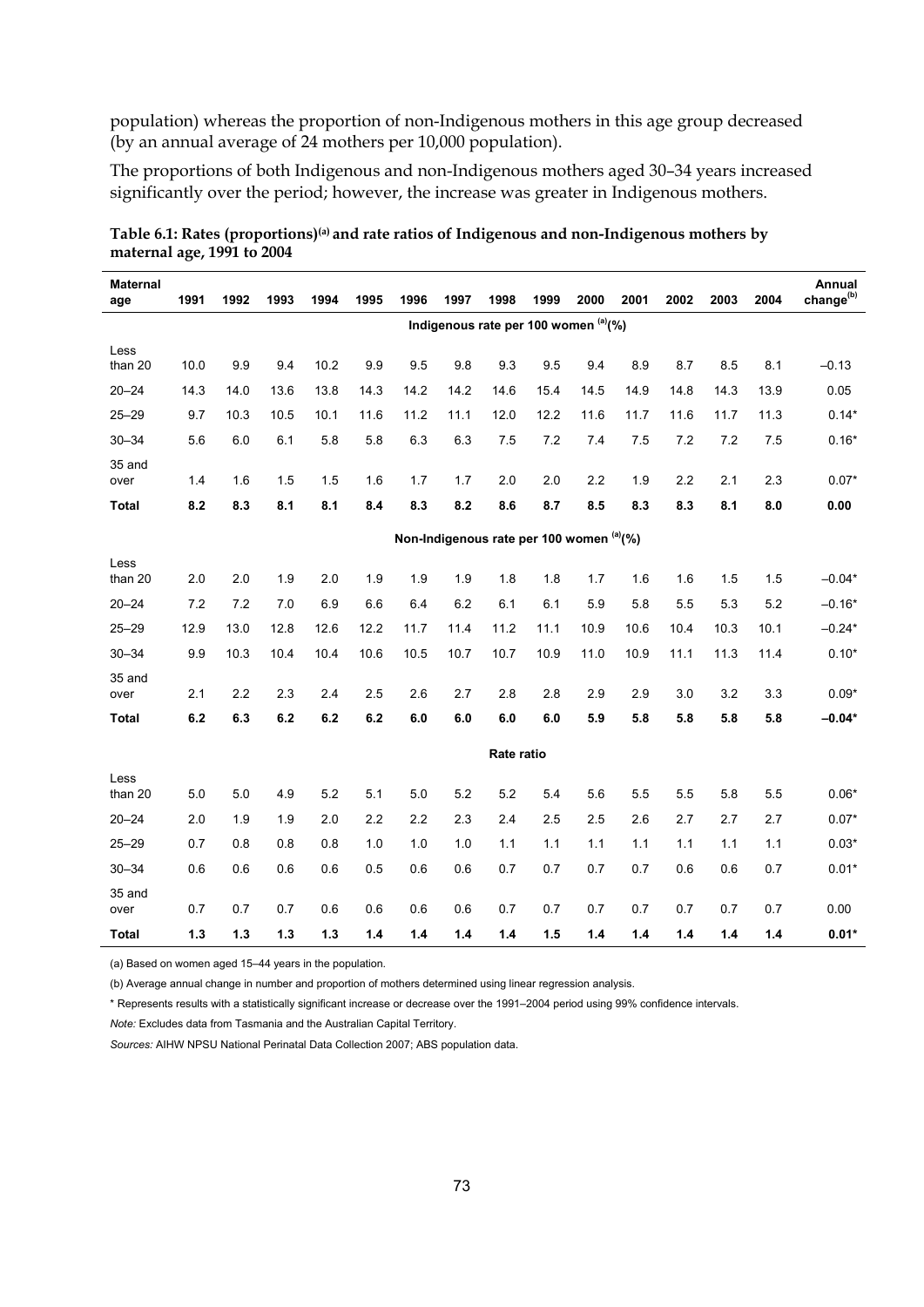## **Age of first-time mothers**

Table 6.2 presents the rate of first-time Indigenous and non-Indigenous women who gave birth per 100 mothers and the rate ratios of Indigenous and non-Indigenous first-time mothers by maternal age, over the period 1991–2004.

The proportion of first-time Indigenous mothers did not change significantly over the 1991–2004 period. The proportion of first-time non-Indigenous mothers, however, increased significantly. The fitted trend indicated an average increase of 0.20 first-time non-Indigenous mothers per 100 mothers.

Analysing changes over time in the proportion of first-time mothers across the different age groups revealed a significant increase of Indigenous first-time teenage mothers between 1991 and 2004. The fitted trend implies an average increase of 0.36 first-time teenage Indigenous mothers per 100 Indigenous teenage mothers. First-time Indigenous mothers aged 20–24 years and 30–34 years also increased significantly between 1991 and 2004; an average increase of 0.26% and 0.17% per annum respectively.

Significant increases in the proportion of first-time mothers were also evident for older non-Indigenous mothers, as seen in the 25–29 year, 30–34 year and 35 years and over age groups. The fitted trends showed an average annual increase in these age groups of 0.48, 0.82 and 0.61 per 100 mothers respectively.

There was a significant increase in the rate ratios between Indigenous and non-Indigenous first-time mothers for those aged less than 20 years and 20–24 years over the 1991–2004 period, indicating that the proportion of Indigenous first-time mothers in these age groups has increased compared with the proportion of non-Indigenous mothers. The proportion of first-time teenage mothers increased significantly among Indigenous mothers (an average annual increase of 0.36%), but the increase was not significant for non-Indigenous teenage mothers. The proportion of non-Indigenous mothers aged 20–24 years did not change significantly over time, whereas Indigenous mothers in this age group increased significantly by a yearly average of 0.26%.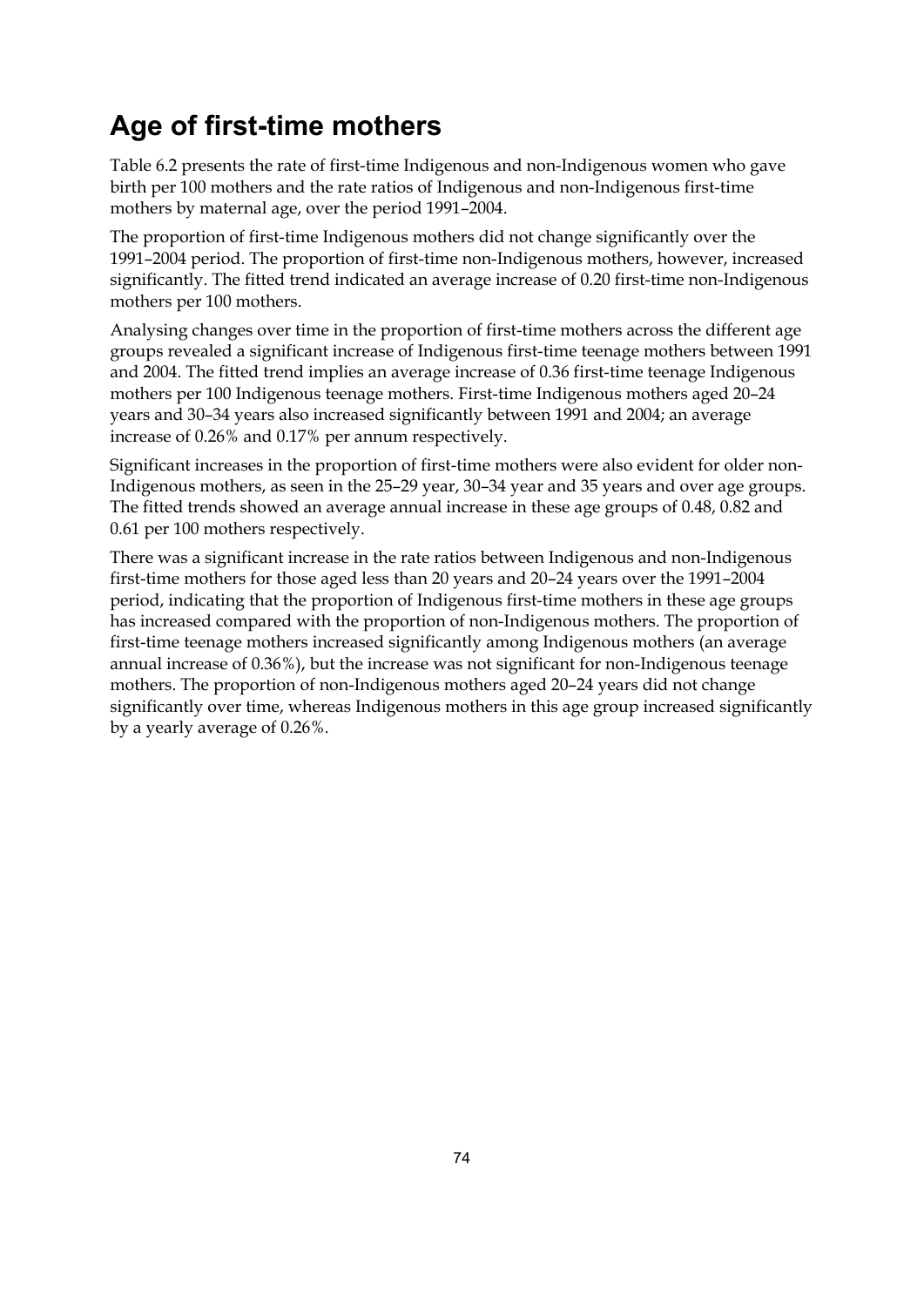| <b>Maternal</b><br>age | 1991 | 1992 | 1993 | 1994 | 1995 | 1996 | 1997                                                 | 1998       | 1999 | 2000 | 2001 | 2002 | 2003 | 2004 | Annual<br>change <sup>(b)</sup> |
|------------------------|------|------|------|------|------|------|------------------------------------------------------|------------|------|------|------|------|------|------|---------------------------------|
|                        |      |      |      |      |      |      | Indigenous rate per 100 women who gave birth (%)     |            |      |      |      |      |      |      |                                 |
| Less<br>than 20        | 67.8 | 68.6 | 67.4 | 68.8 | 69.3 | 69.4 | 70.2                                                 | 69.1       | 72.8 | 72.8 | 72.2 | 69.7 | 71.6 | 72.4 | $0.36*$                         |
| $20 - 24$              | 25.6 | 25.4 | 24.7 | 25.9 | 25.7 | 26.2 | 28.1                                                 | 25.8       | 27.2 | 24.9 | 26.8 | 27.6 | 28.8 | 29.6 | $0.26*$                         |
| $25 - 29$              | 12.3 | 11.4 | 12.8 | 12.7 | 12.2 | 12.4 | 13.0                                                 | 13.9       | 13.7 | 12.9 | 12.6 | 11.5 | 13.3 | 12.9 | 0.05                            |
| $30 - 34$              | 8.0  | 9.1  | 7.5  | 9.9  | 8.7  | 8.3  | 9.6                                                  | 10.8       | 11.0 | 9.1  | 9.6  | 10.5 | 9.8  | 10.7 | $0.17*$                         |
| 35 and<br>over         | 7.2  | 7.8  | 3.8  | 5.5  | 7.4  | 8.1  | 8.0                                                  | 7.8        | 8.5  | 7.9  | 10.4 | 6.8  | 6.4  | 8.5  | 0.15                            |
| <b>Total</b>           | 31.5 | 30.4 | 28.9 | 30.6 | 29.4 | 29.0 | 30.5                                                 | 28.6       | 30.3 | 29.3 | 29.8 | 29.2 | 30.4 | 30.7 | $-0.03$                         |
|                        |      |      |      |      |      |      | Non-Indigenous rate per 100 women who gave birth (%) |            |      |      |      |      |      |      |                                 |
| Less<br>than 20        | 84.8 | 83.3 | 83.9 | 83.4 | 84.3 | 84.2 | 83.7                                                 | 83.0       | 83.9 | 83.7 | 85.0 | 85.3 | 85.5 | 85.1 | 0.11                            |
| $20 - 24$              | 57.5 | 56.5 | 56.2 |      | 55.6 | 56.2 |                                                      | 55.5       |      |      | 56.0 |      |      | 56.9 | 0.00                            |
| $25 - 29$              |      |      |      | 56.0 |      |      | 56.2                                                 |            | 56.1 | 56.6 |      | 56.0 | 57.2 |      |                                 |
| $30 - 34$              | 40.9 | 41.5 | 42.3 | 42.7 | 43.4 | 43.4 | 44.0                                                 | 44.1       | 45.5 | 45.9 | 45.4 | 45.8 | 47.2 | 47.5 | $0.48*$                         |
|                        | 26.4 | 27.0 | 27.9 | 28.7 | 29.2 | 29.6 | 30.6                                                 | 31.3       | 32.5 | 33.6 | 34.4 | 34.9 | 35.9 | 37.0 | $0.82*$                         |
| 35 and<br>over         | 19.8 | 19.9 | 20.0 | 21.0 | 21.1 | 21.5 | 22.5                                                 | 23.5       | 24.0 | 24.9 | 25.4 | 25.8 | 26.5 | 27.3 | $0.61*$                         |
| Total                  | 40.1 | 39.8 | 40.0 | 40.1 | 40.2 | 40.2 | 40.4                                                 | 40.4       | 41.2 | 41.6 | 41.5 | 41.5 | 42.2 | 42.6 | $0.20*$                         |
|                        |      |      |      |      |      |      |                                                      | Rate ratio |      |      |      |      |      |      |                                 |
| Less                   |      |      |      |      |      |      |                                                      |            |      |      |      |      |      |      |                                 |
| than 20                | 0.8  | 0.8  | 0.8  | 0.8  | 0.8  | 0.8  | 0.8                                                  | 0.8        | 0.9  | 0.9  | 0.8  | 0.8  | 0.8  | 0.9  | $0.003*$                        |
| $20 - 24$              | 0.4  | 0.4  | 0.4  | 0.5  | 0.5  | 0.5  | 0.5                                                  | 0.5        | 0.5  | 0.4  | 0.5  | 0.5  | 0.5  | 0.5  | $0.005*$                        |
| $25 - 29$              | 0.3  | 0.3  | 0.3  | 0.3  | 0.3  | 0.3  | 0.3                                                  | 0.3        | 0.3  | 0.3  | 0.3  | 0.3  | 0.3  | 0.3  | $-0.002$                        |
| $30 - 34$              | 0.3  | 0.3  | 0.3  | 0.3  | 0.3  | 0.3  | 0.3                                                  | 0.3        | 0.3  | 0.3  | 0.3  | 0.3  | 0.3  | 0.3  | $-0.002$                        |
| 35 and<br>over         | 0.4  | 0.4  | 0.2  | 0.3  | 0.4  | 0.4  | 0.4                                                  | 0.3        | 0.4  | 0.3  | 0.4  | 0.3  | 0.2  | 0.3  | $-0.002$                        |
| Total                  | 0.8  | 0.8  | 0.7  | 0.8  | 0.7  | 0.7  | 0.8                                                  | 0.7        | 0.7  | 0.7  | 0.7  | 0.7  | 0.7  | 0.7  | $-0.004*$                       |

#### <span id="page-84-1"></span><span id="page-84-0"></span>**Table 6.2: Rates (proportions)(a) and rate ratios of Indigenous and non-Indigenous first-time mothers by maternal age, 1991 to 2004**

(a) Based on women who gave birth.

(b) Average annual change in number and proportion of mothers determined using linear regression analysis.

\* Represents results with a statistically significant increase or decrease over the 1991–2004 period using 99% confidence intervals.

*Note:* Excludes data from Tasmania and the Australian Capital Territory.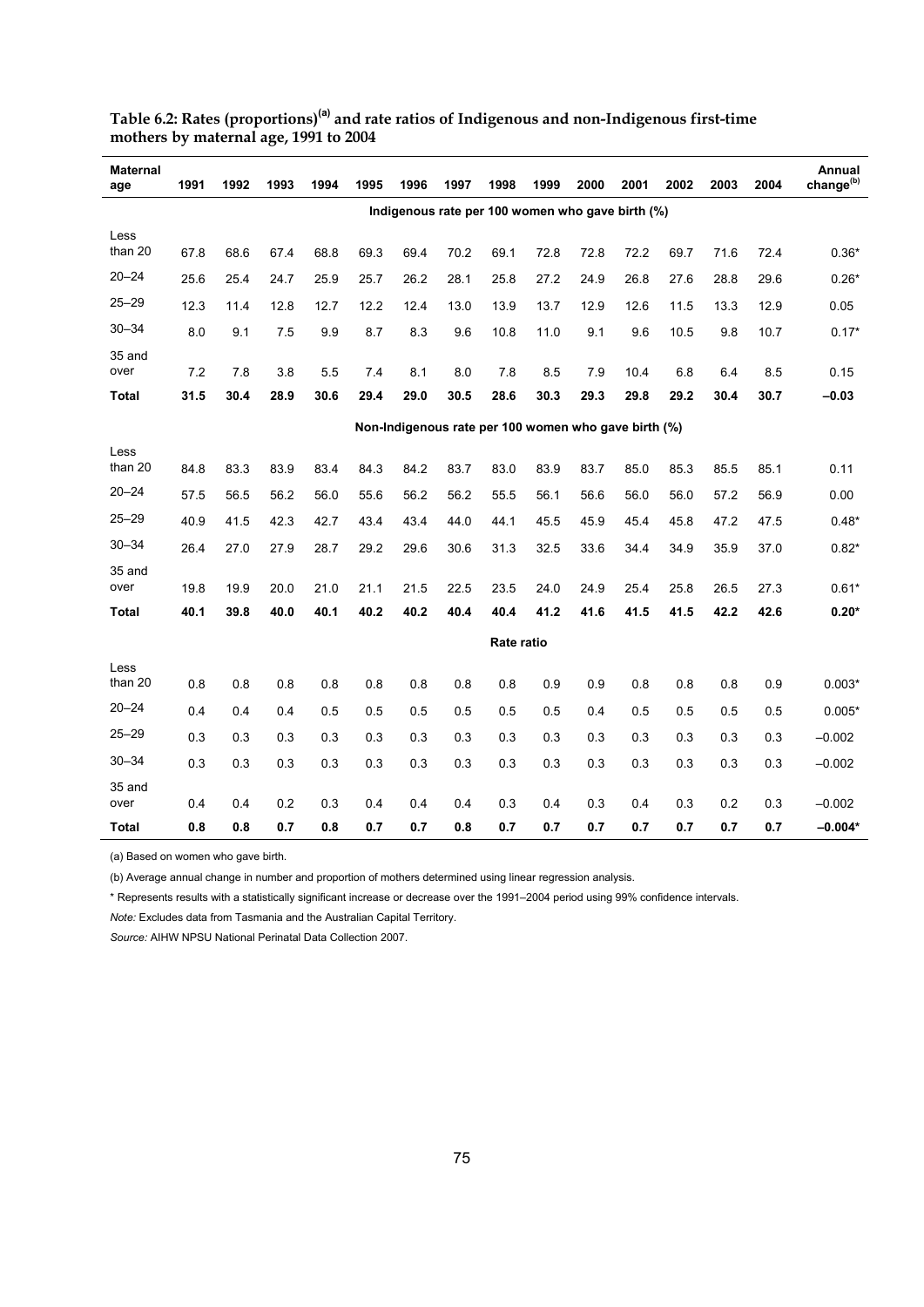### <span id="page-85-0"></span>**Caesarean sections**

The caesarean section age-standardised rate has increased significantly over the 1991–2004 period among both Indigenous and non-Indigenous mothers (Figure 6.1). Rates were directly standardised to the 2001 population of women who gave birth in order to control for the effect of maternal age on the prevalence of caesarean sections.

The Indigenous age-standardised caesarean section rate increased from 20% in 1991 to 26% in 2004, an average annual increase of 0.54% per annum (Table 6.3). The caesarean section rate among non-Indigenous women increased at a greater rate over this same period. In 1991, 19% of non-Indigenous mothers had a caesarean section, increasing to 29% in 2004. This was an average annual increase of 0.8% per annum.



<span id="page-85-1"></span>Over the 1991–2004 period there was a significant decrease in the rate ratio between the agestandardised proportion of Indigenous and non-Indigenous mothers who had a caesarean section. This implies that the difference in the proportion of caesarean sections among Indigenous and non-Indigenous mothers has been significantly decreasing over time. The fitted trend shows an average annual decrease in the rate ratio of 0.01 per 100 mothers (Table 6.3).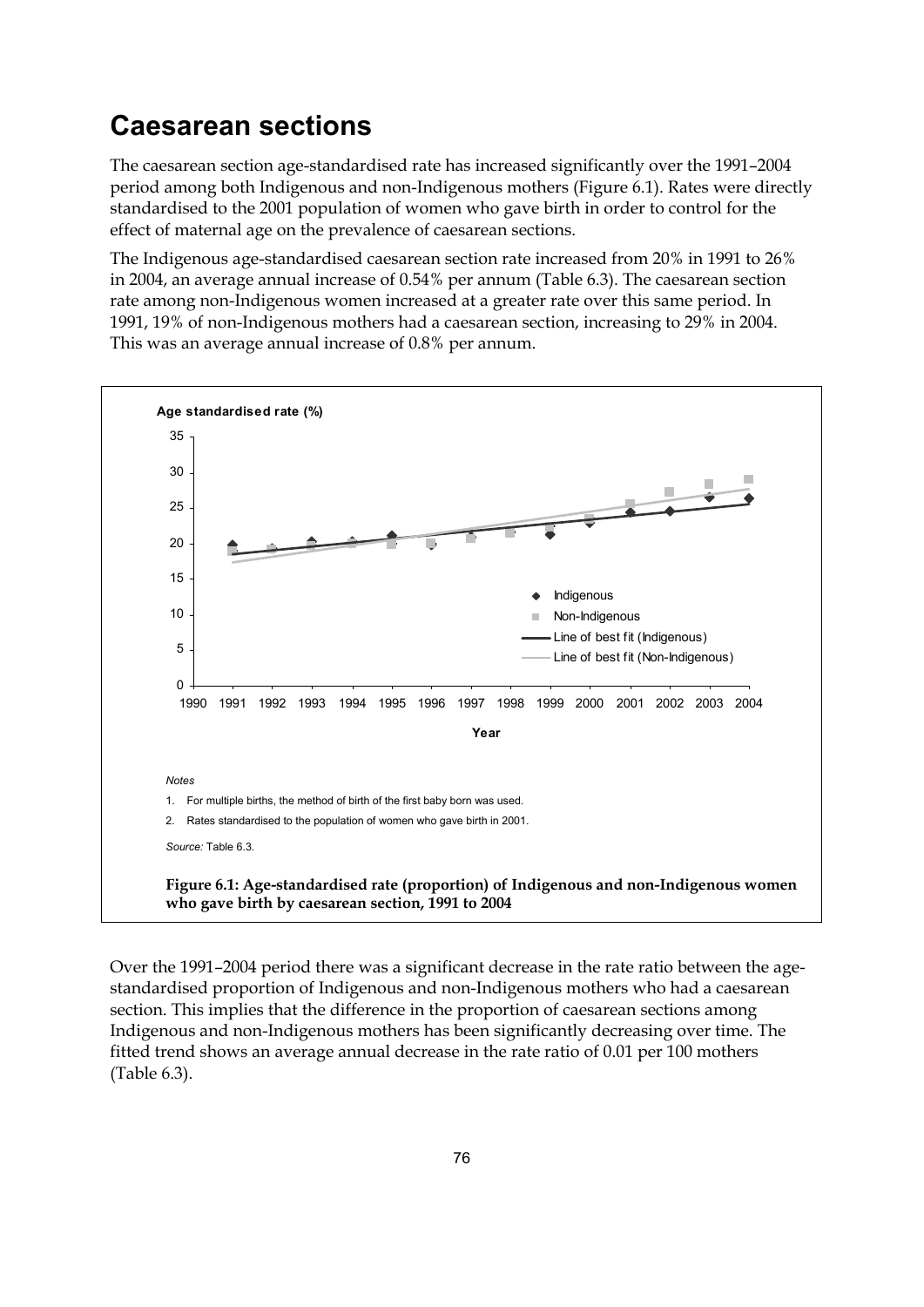**Table 6.3: Age-standardised rate (proportion)(a) and rate ratios of Indigenous and non-Indigenous women who gave birth by caesarean section, 1991 to 2004** 

|                | 1991 | 1992 | 1993 | 1994 | 1995 | 1996                                                   | 1997 | 1998 | 1999 | 2000 | 2001 | 2002 | 2003 | 2004 | Annual<br>change <sup>(b)</sup> |
|----------------|------|------|------|------|------|--------------------------------------------------------|------|------|------|------|------|------|------|------|---------------------------------|
|                |      |      |      |      |      | Age-standardised rate per 100 women who gave birth (%) |      |      |      |      |      |      |      |      |                                 |
| Indigenous     | 19.8 | 19.4 | 20.2 | 20.2 | 21.1 | 19.8                                                   | 20.9 | 21.5 | 21.2 | 22.8 | 24.4 | 24.6 | 26.5 | 26.4 | $0.54*$                         |
| Non-Indigenous | 18.8 | 19.1 | 19.7 | 20.0 | 19.9 | 19.9                                                   | 20.6 | 21.4 | 22.2 | 23.5 | 25.5 | 27.1 | 28.3 | 29.0 | $0.80*$                         |
| Rate ratio     | 1.1  | 1.0  | 1.0  | 1.0  | 1.1  | 1.0                                                    | 1.0  | 1.0  | 1.0  | 1.0  | 1.0  | 0.9  | 0.9  | 0.9  | $-0.01*$                        |

(a) Standardised to the population of women who gave birth in 2001.

(b) Average annual change in number and proportion of mothers determined using linear regression analysis.

\* Represents results with a statistically significant increase or decrease over the 1991–2004 period using 99% confidence intervals.

<span id="page-86-1"></span><span id="page-86-0"></span>*Note:* Excludes data from Tasmania and the Australian Capital Territory.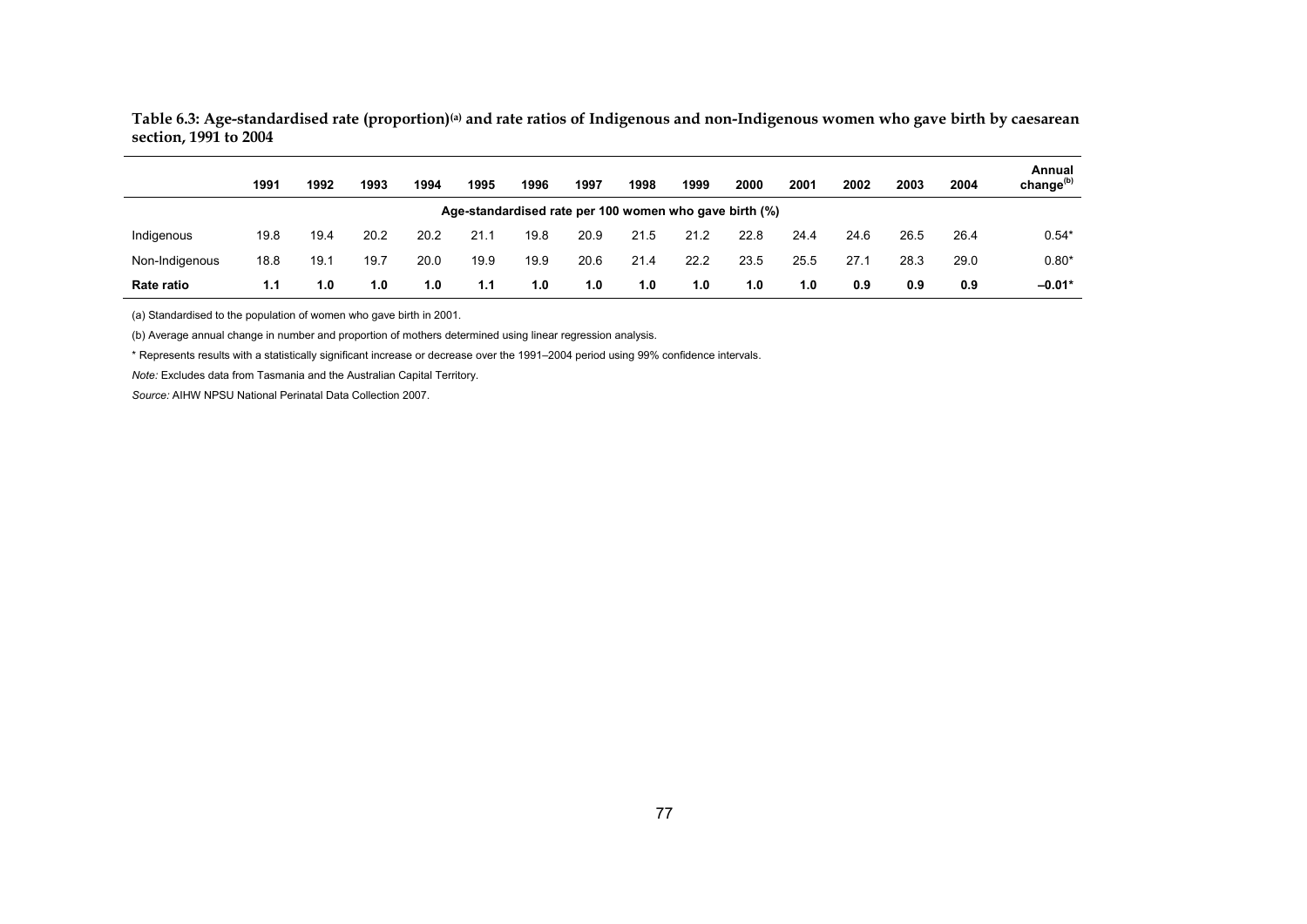## <span id="page-87-0"></span>**Birthweight**

Figure 6.2 shows the trend in low birthweight of singleton liveborn babies over the period 1991–2004 by Indigenous status. Over the 14-year period, the proportion of low birthweight babies (i.e. less than 2,500 grams) increased significantly for babies born to both Indigenous and non-Indigenous mothers.

The proportion of low birthweight babies born to non-Indigenous mothers increased slightly from 4.5% in 1991 to 4.6% in 2004; however, this increase was significant, with an average yearly increase of 0.01 per 100 live births (Table 6.4).

The proportion of low birthweight babies born to Indigenous mothers increased at a greater rate and remained more than double the proportion seen among babies born to non-Indigenous mothers over the 1991–2004 period. In 1991, 11% of babies born to Indigenous mothers were of low birthweight. This increased to 12% in 2004, an average yearly increase of 0.12 per 100 liveborn babies.



<span id="page-87-1"></span>Over the 1991–2004 period there was a significant increase in the rate ratio between the proportion of low birthweight babies born to Indigenous and non-Indigenous mothers. This implies that the proportion of low birthweight babies born to Indigenous mothers compared with non-Indigenous mothers has been increasing significantly over time. The fitted trend shows an average annual increase in the rate ratio of 0.02 (Table 6.4).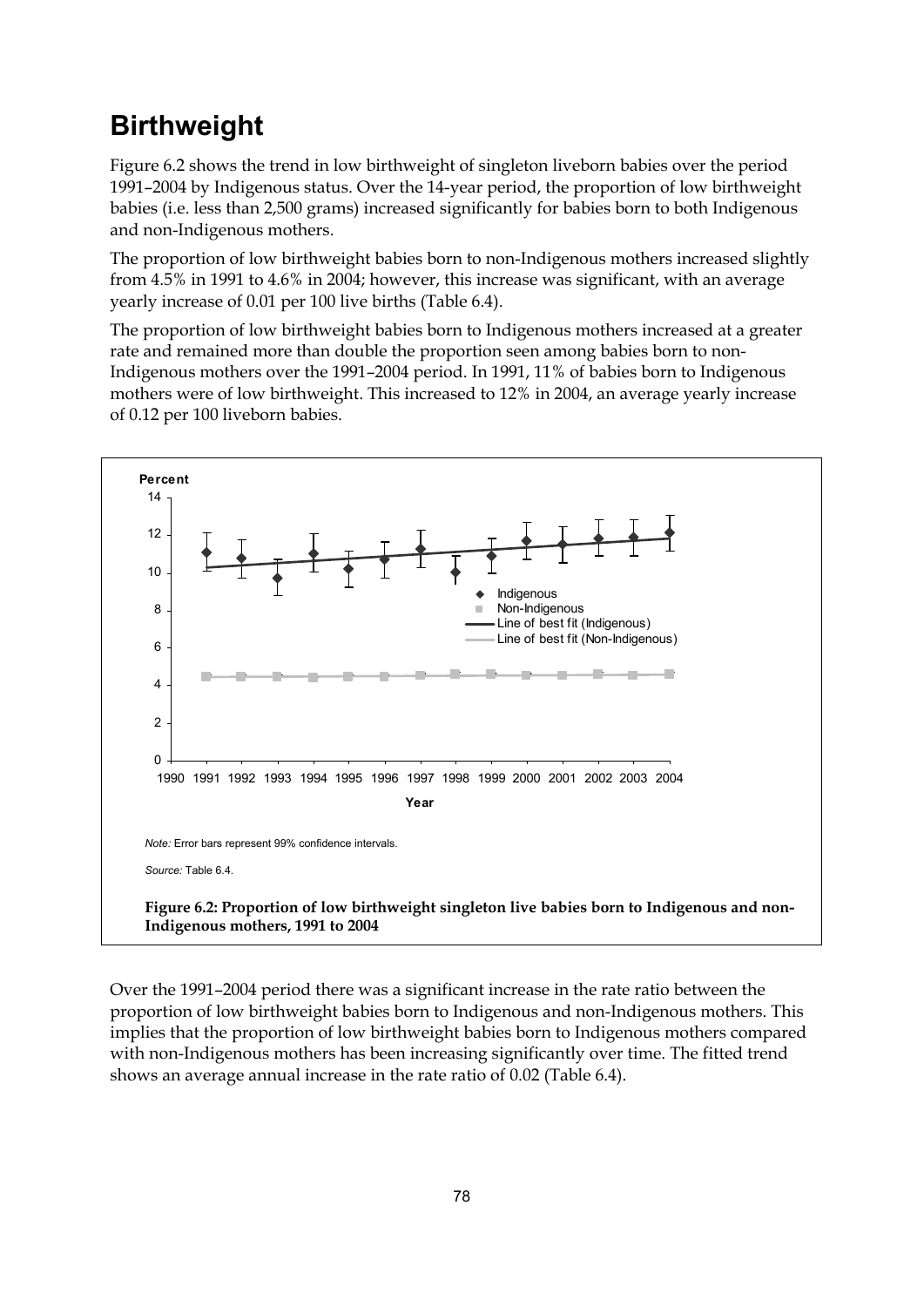|                                          | 1991 | 1992 | 1993 | 1994 | 1995 | 1996 | 1997 | 1998 | 1999 | 2000 | 2001 | 2002 | 2003 | 2004 | Annual<br>change $(b)$ |
|------------------------------------------|------|------|------|------|------|------|------|------|------|------|------|------|------|------|------------------------|
| Age-standardised rate per 100 births (%) |      |      |      |      |      |      |      |      |      |      |      |      |      |      |                        |
| Indigenous                               | 11.1 | 10.8 | 9.7  | 11.0 | 10.2 | 10.7 | 11.3 | 10.0 | 10.9 | 11.7 | 11.5 | 11.8 | 11.9 | 12.1 | $0.12*$                |
| Non-Indigenous                           | 4.5  | 4.4  | 4.5  | 4.4  | 4.5  | 4.5  | 4.5  | 4.6  | 4.6  | 4.5  | 4.5  | 4.6  | 4.5  | 4.6  | $0.01*$                |
| <b>Rate ratio</b>                        | 2.5  | 2.4  | 2.2  | 2.5  | 2.3  | 2.4  | 2.5  | 2.2  | 2.4  | 2.6  | 2.6  | 2.6  | 2.6  | 2.6  | $0.02*$                |

Table 6.4: Rates (proportion) and rate ratios of low birthweight babies<sup>(a)</sup> born to Indigenous and non-Indigenous mothers, 1991 to 2004

(a) Includes liveborn singleton babies only.

(b) Average annual change in number and proportion of mothers determined using linear regression analysis.

\* Represents results with a statistically significant increase or decrease over the 1991–2004 period using 99% confidence intervals.

<span id="page-88-1"></span><span id="page-88-0"></span>*Note:* Excludes data from Tasmania and the Australian Capital Territory.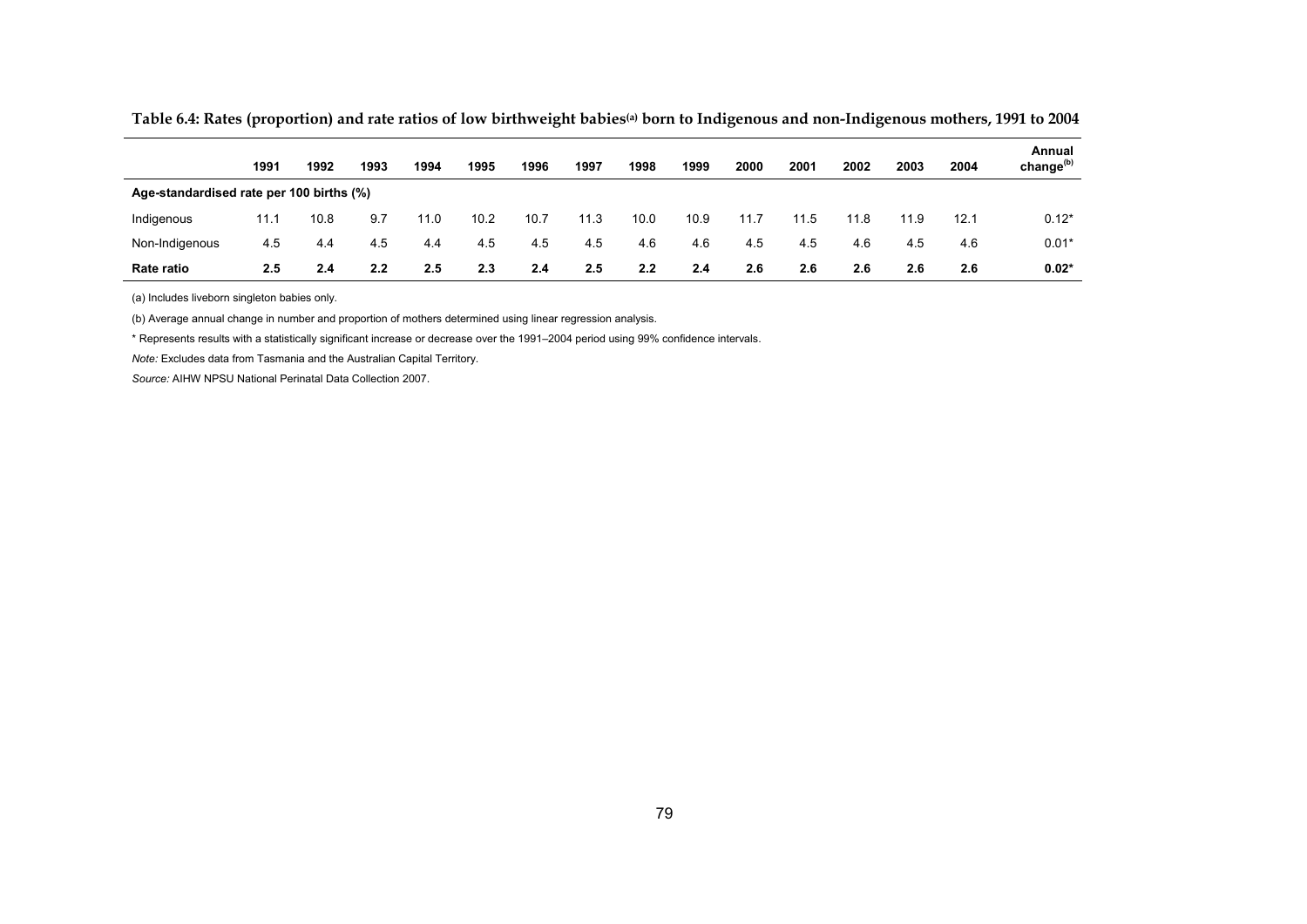## <span id="page-89-0"></span>**Gestational age**

Over the 14-year period 1991–2004, the proportion of liveborn singleton preterm babies (i.e. less than 37 weeks gestation) did not change for babies born to either Indigenous mothers or non-Indigenous mothers (Figure 6.3). The fitted trend implies an average annual increase of 0.05% for babies born to Indigenous mothers and 0.02% for babies born to non-Indigenous mothers, but neither increase was statistically significant (Table 6.5).

The proportion of preterm babies born to Indigenous mothers was consistently more than double the proportion of preterm babies born to non-Indigenous mothers over time. The proportion of preterm babies born to Indigenous mothers varied from 10% to 12% over the 1991–2004 period. The proportion of preterm babies born to non-Indigenous mothers remained between 5% and 6% over the 1991–2004 period (Table 6.5).

There was no change over time in the rate ratio between the proportion of preterm babies born to Indigenous and non-Indigenous mothers (Table 6.5)

<span id="page-89-1"></span>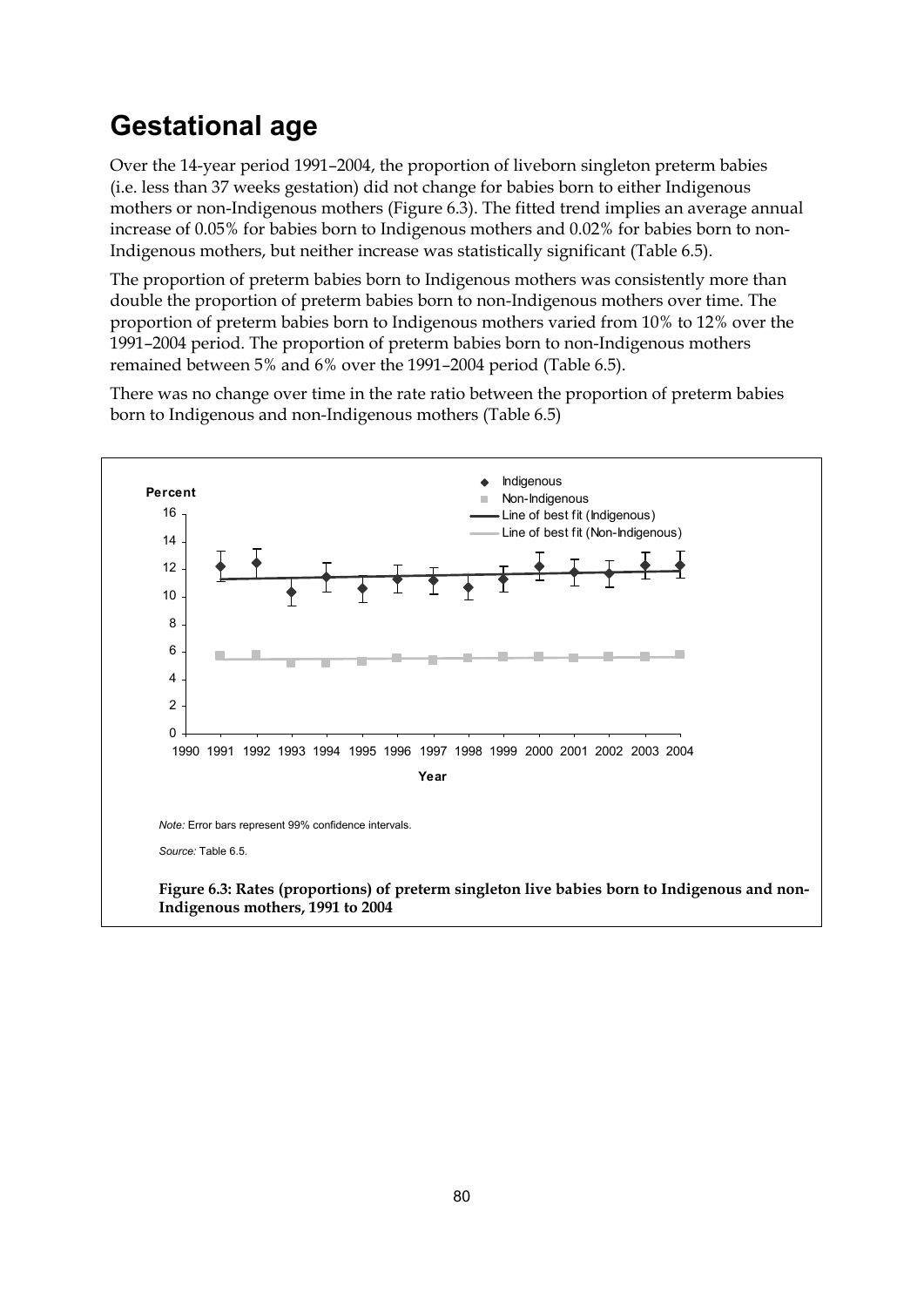|                                          | 1991 | 1992 | 1993 | 1994 | 1995 | 1996 | 1997 | 1998 | 1999 | 2000 | 2001 | 2002 | 2003 | 2004 | Annual<br>change <sup>(b)</sup> |
|------------------------------------------|------|------|------|------|------|------|------|------|------|------|------|------|------|------|---------------------------------|
| Age-standardised rate per 100 births (%) |      |      |      |      |      |      |      |      |      |      |      |      |      |      |                                 |
| Indigenous                               | 12.2 | 12.4 | 10.3 | 11.4 | 10.6 | 11.2 | 11.2 | 10.7 | 11.2 | 12.2 | 11.7 | 11.7 | 12.2 | 12.3 | 0.05                            |
| Non-Indigenous                           | 5.6  | 5.8  | 5.2  | 5.1  | 5.2  | 5.5  | 5.4  | 5.5  | 5.6  | 5.6  | 5.5  | 5.6  | 5.6  | 5.8  | 0.02                            |
| Rate ratio                               | 2.2  | 2.2  | 2.0  | 2.2  | 2.0  | 2.0  | 2.1  | 1.9  | 2.0  | 2.2  | 2.1  | 2.1  | 2.2  | 2.1  | 0.00                            |

**Table 6.5: Rates (proportion) and rate ratios of preterm babies(a) born to Indigenous and non-Indigenous mothers, 1991 to 2004** 

(a) Includes liveborn singleton babies only.

(b) Average annual change in number and proportion of mothers determined using linear regression analysis.

<span id="page-90-1"></span><span id="page-90-0"></span>*Note:* Excludes data from Tasmania and the Australian Capital Territory.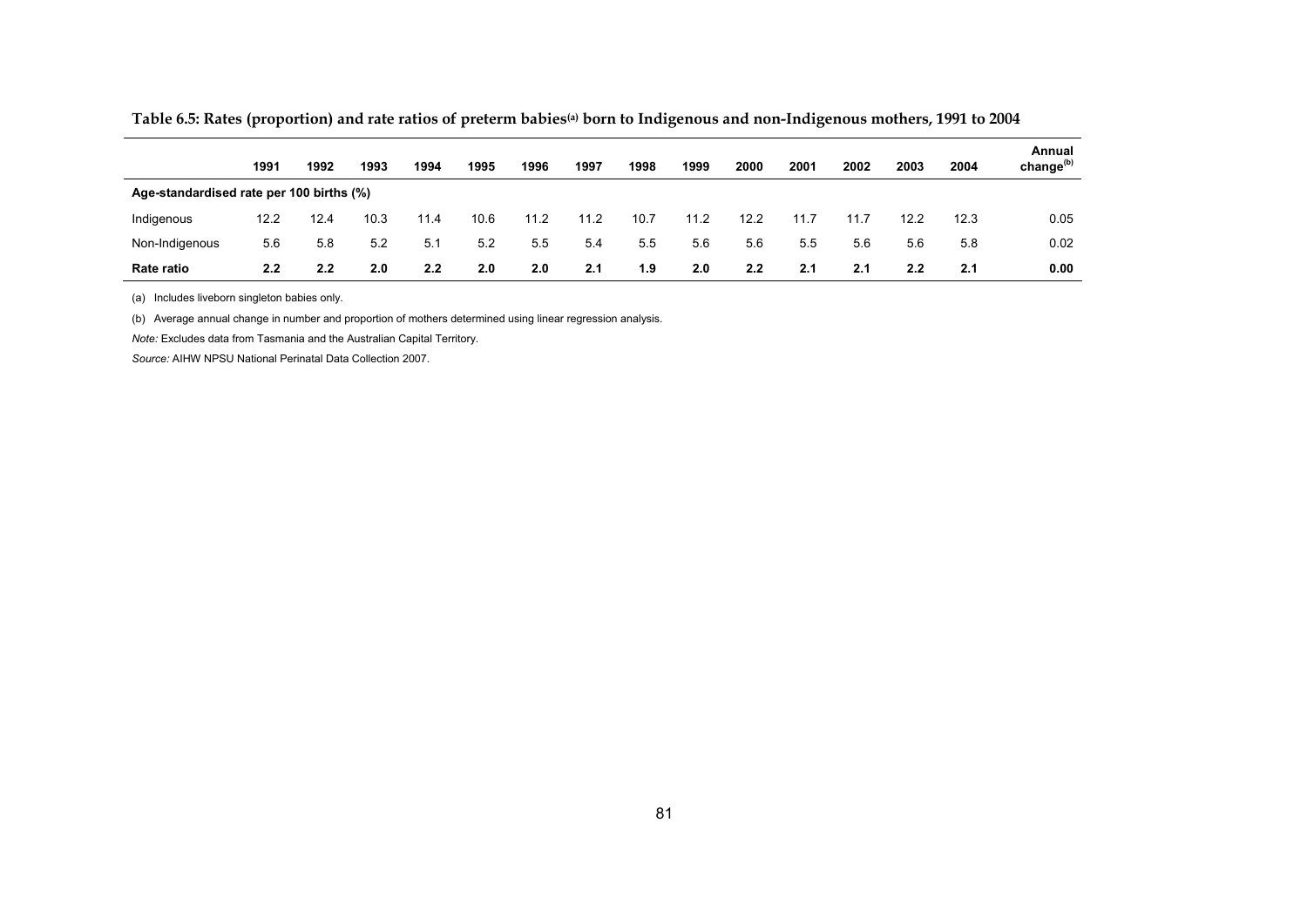## <span id="page-91-0"></span>**Fetal deaths**

Figure 6.4 shows the trend in fetal deaths per 1,000 births for babies born to Indigenous and non-Indigenous mothers over the 1991–1993 to 2002–2004 periods. Perinatal death rates have not been presented because the data are incomplete for neonatal deaths for some years. Because of the small number of fetal deaths among babies born to Indigenous mothers and the instability in these fetal deaths over time, 3-year moving averages were calculated. As year groupings overlapped, linear regression could not be used when analysing the fetal death trend.

Fetal death rates decreased over time among babies born to Indigenous mothers, from 16 deaths per 1,000 births in 1991–1993 to 11 deaths per 1,000 births in 2002–2004 (Table 6.6). Despite the decrease in fetal deaths among babies born to Indigenous mothers, the rate remained almost double that of the fetal death rate for babies born to non-Indigenous mothers in 2002–2004.

The fetal death rate decreased between 1991–1993 and 2002–2004 for babies born to Indigenous mothers; the rate for babies born to non-Indigenous mothers remained stable over time, at around 6 fetal deaths per 1,000 births.



<span id="page-91-1"></span>Over the 1991–1993 to 2002–2004 period there was a decrease in the rate ratio between the rate of fetal deaths among babies born to Indigenous and non-Indigenous mothers. This implies that the rate of fetal deaths among babies born to Indigenous mothers compared with non-Indigenous mothers has been decreasing over time (Table 6.6).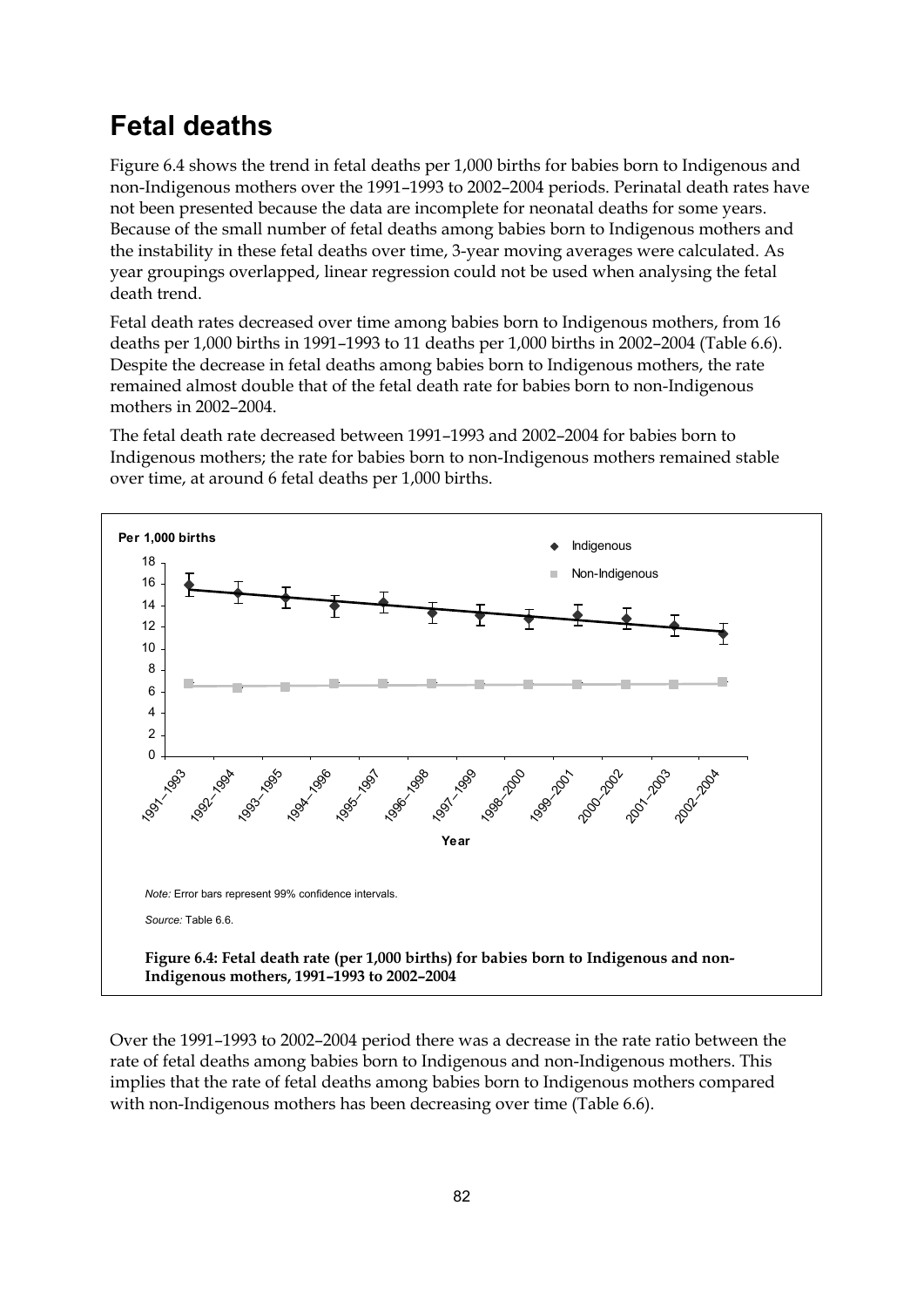|                | $1991 -$<br>1993 | 1992-<br>1994 | 1993-<br>1995 | 1994-<br>1996 | 1995-<br>1997 | 1996-<br>1998 | 1997–<br>1999 | 1998–<br>2000 | 1999-<br>2001 | $2000 -$<br>2002 | $2001 -$<br>2003 | $2002 -$<br>2004 | Average<br>change <sup>(a)</sup> |
|----------------|------------------|---------------|---------------|---------------|---------------|---------------|---------------|---------------|---------------|------------------|------------------|------------------|----------------------------------|
| Indigenous     | 15.9             | 15.2          | 14.8          | 14.0          | 14.3          | 13.3          | 13.7          | 12.7          | 13.1          | 12.8             | 12.1             | 11.4             | $-0.35*$                         |
| Non-Indigenous | 6.7              | 6.3           | 6.4           | 6.7           | 6.8           | 6.7           | 6.7           | 6.6           | 6.7           | 6.6              | 6.6              | 6.9              | 0.02                             |
| Rate ratio     | 2.4              | 2.4           | 2.3           | 2.1           | 2.1           | 2.0           | 2.0           | 1.9           | 2.0           | 1.9              | 1.8              | 1.7              | $-0.06*$                         |

**Table 6.6: Fetal deaths per 1,000 births to Indigenous and non-Indigenous mothers, 1991–1993 to 2002–2004** 

<span id="page-92-1"></span><span id="page-92-0"></span>*Note:* Excludes data from Tasmania and the Australian Capital Territory.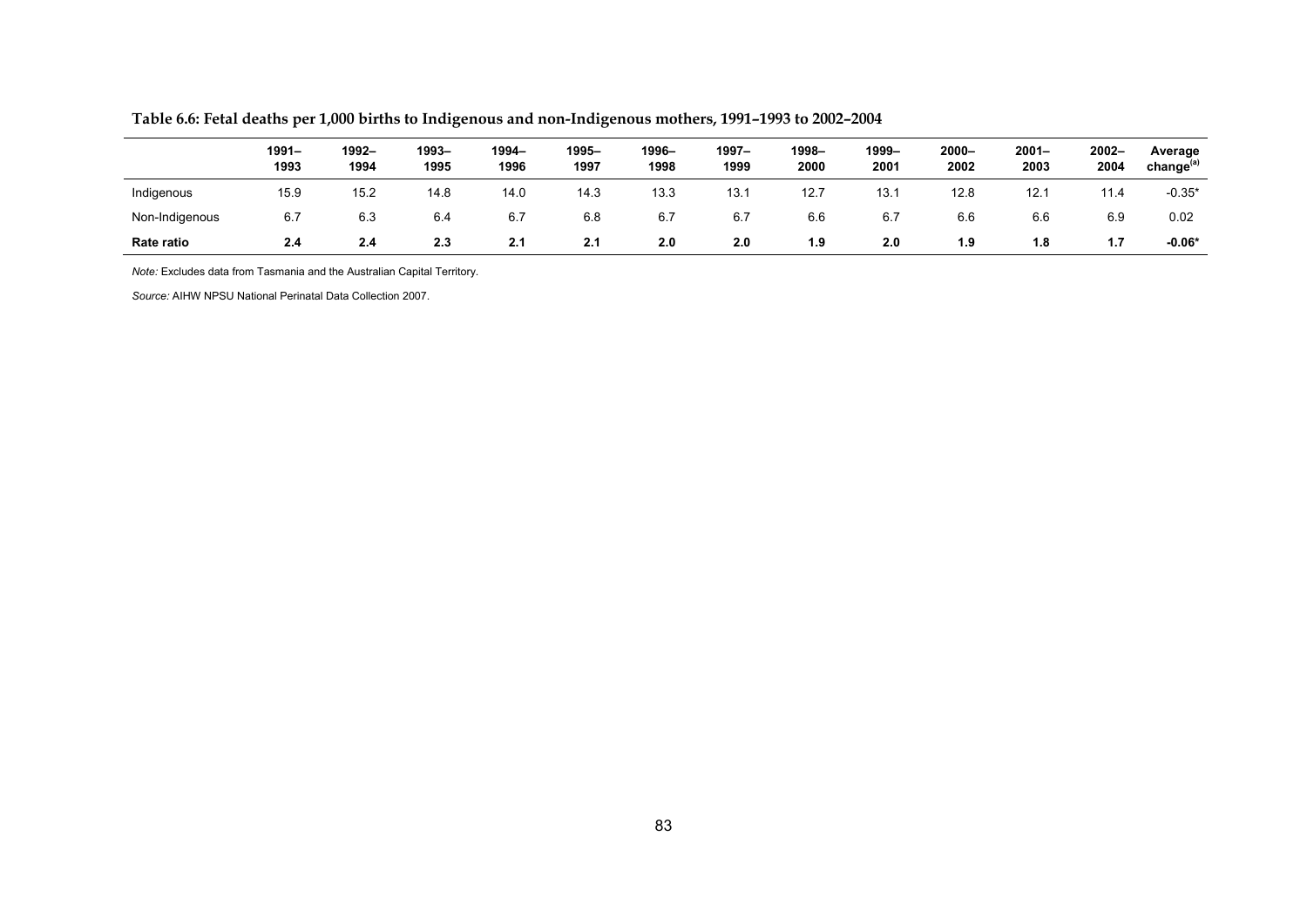# **Appendix: Technical and explanatory notes**

### **Technical notes**

#### **Age-standardised rate ratios**

In this report, age-standardised rate ratios, using the direct method of standardisation, were reported in Table 2.4 and Table 6.3. The standard population used was all women who gave birth in Australia in 2001.

The direct age-standardised method involves the following steps:

- 1. Calculate the age-specific rates for each age group. This is done by dividing the number of cases in each specified age group by the corresponding population in that age group. Multiply by 100 to express as a rate per 100.
- 2. Multiply each age-specific rate by the corresponding standard population in that age group.
- 3. Sum the results for each age group from Step 2 and divide this sum by the total standard population to obtain the age-standardised rate per 100.

Age-standardised rate ratios were calculated by dividing the Indigenous age-standardised rate by the non-Indigenous age-standardised rate. An age-standardised rate ratio of 1.0 indicates that Indigenous mothers had a rate similar to that of non-Indigenous mothers. An age-standardised rate ratio of 1.2 indicates that Indigenous mothers had a rate that was 20% higher than the rate for non-Indigenous mothers. An age-standardised rate ratio of 0.8 indicates that Indigenous mothers had a rate that was 20% lower than the rate for non-Indigenous mothers.

#### **Geographical location of usual residence**

Data on remoteness area of usual residence are presented throughout Chapters 3 and 4. The data used in these tables were derived from data supplied by the states and territories on the area of usual residence of the mother. The area of usual residence is usually defined as the state or territory and Statistical Local Area (SLA, a small unit within the ABS's Australian Standard Geographical Classification (ASGC)). Although data for most mothers included the state or territory of usual residence, not all states and territories were able to provide this information in the form of an SLA code.

The AIHW NPSU mapped the supplied area of usual residence information for each mother to remoteness area categories in the ASGC remoteness structure using a concordance between postcode and ASGC remoteness structure developed by the ABS. Postcode was used because this was available for all states and territories. This was done on a probabilistic basis, as necessary, using ABS concordance information describing the distribution of the population by postcode and remoteness area. Because of the probabilistic nature of this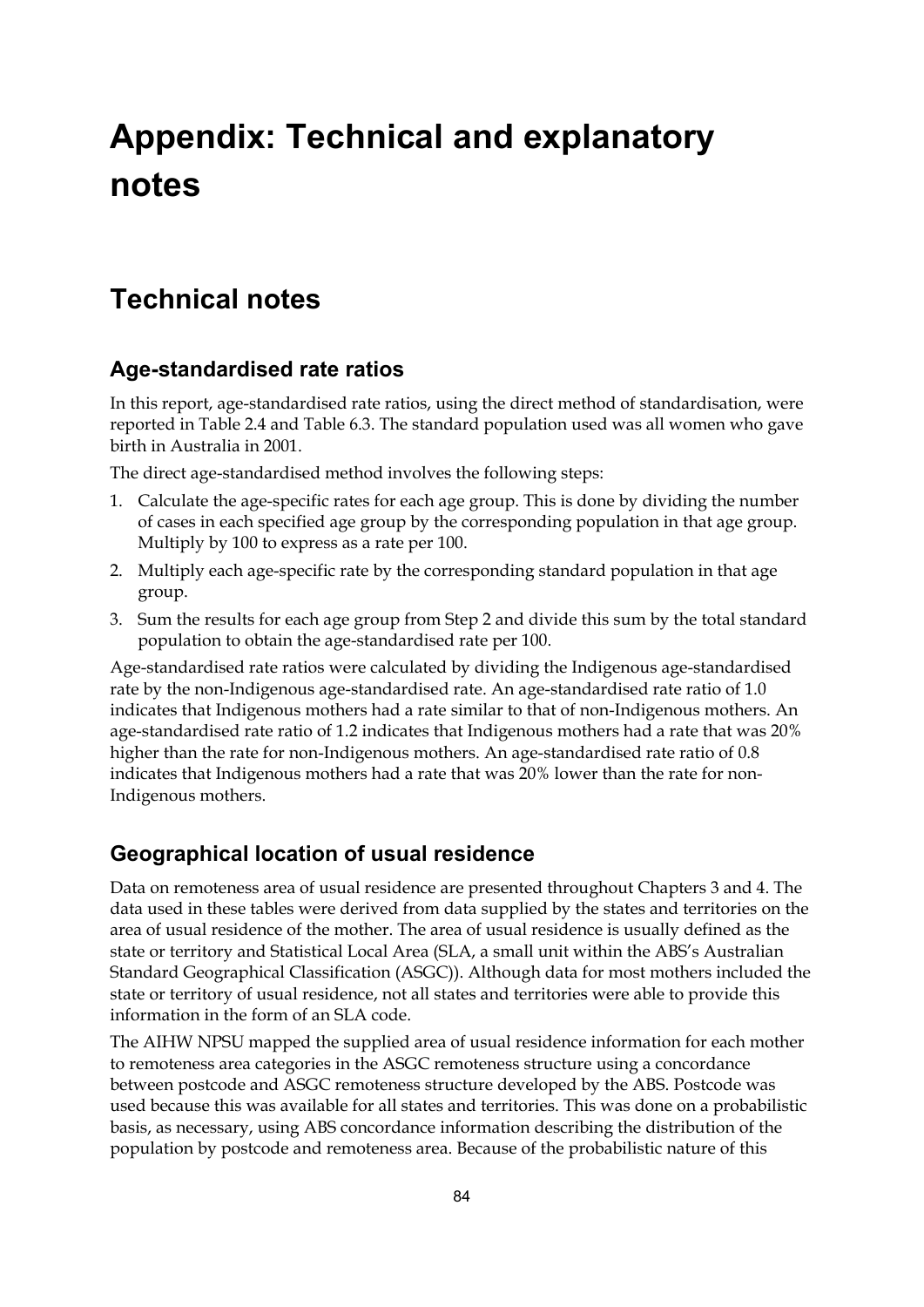mapping, the remoteness area data for individual mothers may not be accurate; however, the overall distribution of mothers by geographical areas is considered useful.

Records for mothers not usually resident in Australia and those whose area of usual residence was 'Not stated' were excluded from the tables.

#### **Socioeconomic status**

Data on socioeconomic status are presented throughout Chapters 3 and 4. Socioeconomic Indexes for Areas (SEIFA) provide a summary measure for the socioeconomic conditions within an area. SEIFA were derived from the mother's postcode of usual residence because this was available for all states and territories. The index of advantage/disadvantage, which provides a continuum of advantage to disadvantage, was used. Low values indicate areas of disadvantage and high values indicate areas of advantage.

For 2001–2004, there were 598 records (1.7%) for which an index of advantage/disadvantage was not able to be assigned (Table 3.3). This was because the record was either missing a postcode or did not have a valid postcode.

#### **Linear regression**

Linear regression was used for the analysis of trends in Chapter 6. Linear regression uses the least squares method to calculate a straight line that best fits the data and returns an array that best describes the line.

The simple linear regression line,  $Y = a + bX$ , is normally determined as an estimate from a collection of sample data values consisting of *X* values in the scope of the experiment and the corresponding *Y* values observed. One common way of estimating the line is the method of least squares. The goal of this method is to create a line that minimizes the summation of the residual error squared. The residual error values are the distances of each sample data point from the resulting best fit line.

Let us use *ei* to represent each residual error squared, *yi* to represent each observed value of  $\nu$ , and  $\hat{y}$ *i* to represent the value of Y on the estimated line for each  $\psi$ *i*. The method of least squares involves minimising *Σei = Σ(yi – ŷi)2*. This is done using partial derivatives, which yield the following formulas for *a(y* intercept estimate) and *b*(slope estimate):

$$
b = (n\Sigma x i yi - (\Sigma xi)(\Sigma yi)) / (n\Sigma xi2 - (\Sigma xi)^2)
$$

*a = (Σyi – bΣxi) / n* 

The slope estimate is the average annual change in the data over the period and was used in this report to determine whether there was an increase or decrease in the observed trends in perinatal data over the period 1991–2004. The standard error of the slope estimate was used to determine whether the apparent increases or decreases in the data were statistically significant at the p < 0.01 level.

The formula used to calculate the slope estimate in Microsoft Excel is:

*LINEST (known\_y's, known\_x's,, true)* entered as an array formula.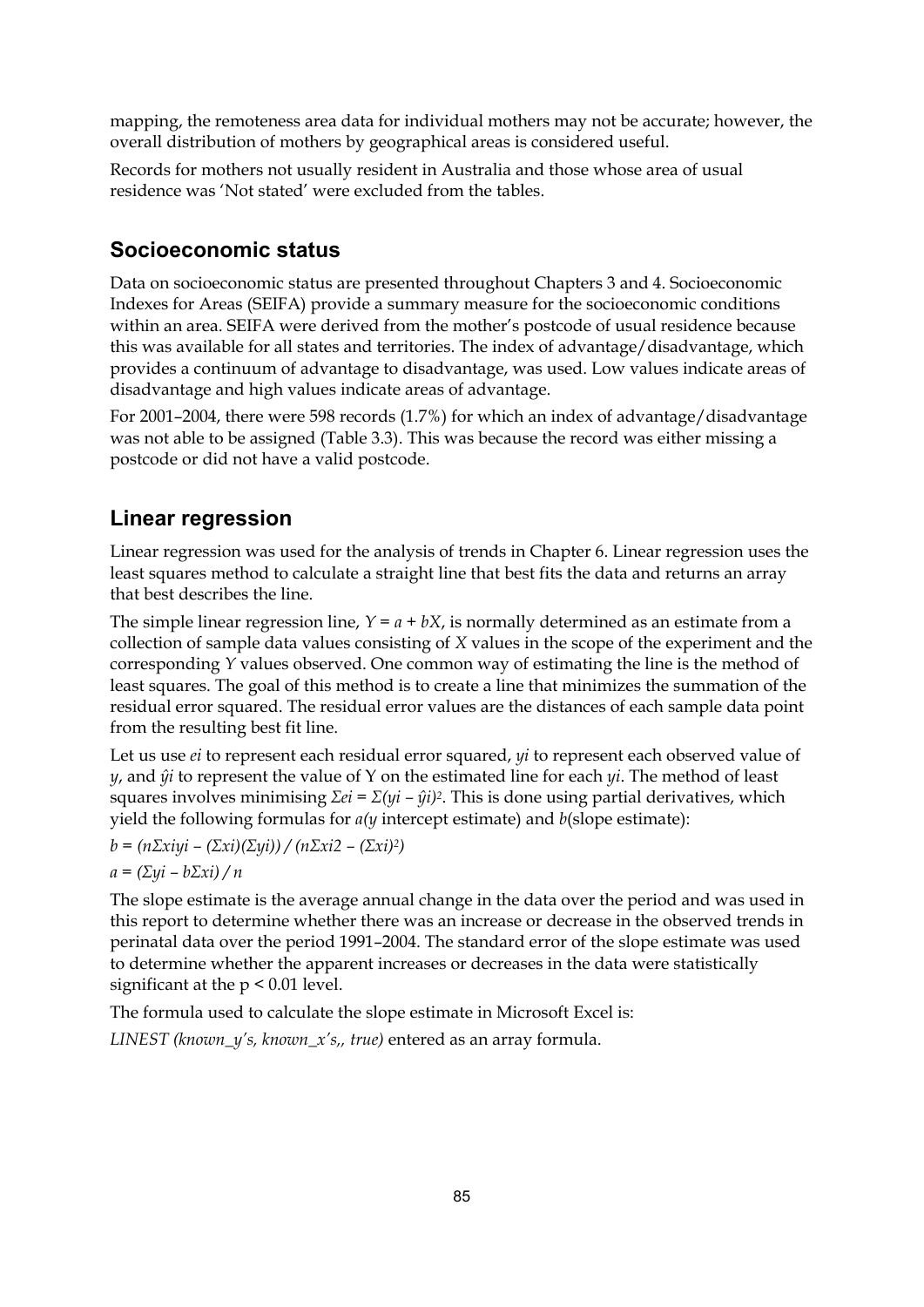## **Explanatory notes**

This report does not publish cell sizes of three or less in state and territory tables. Exceptions to this are small numbers in 'Other' and 'Not stated' categories. The Australian Capital Territory requested that most cells where the number is less than 5 be suppressed. Where n.p. (not published) has been used to protect confidentiality, the suppressed numbers are included in the totals.

Throughout the report, for totals, percentages may not add up to 100, and for subtotals they may not add up to the sum of the percentages for the categories. This is due to rounding.

In this report the number of babies is marginally higher than the number of mothers because of multiple births. The terms 'mothers' or 'women who gave birth' have been used in this report when referring to maternal characteristics, whereas 'births' refers to babies.

For multiple pregnancies, items presented for mothers which may be different for each baby, such as place of birth and gestational age, are classified according to the characteristics of the firstborn baby. Where these items are presented for babies, each baby of a multiple birth is assigned the value of the firstborn baby.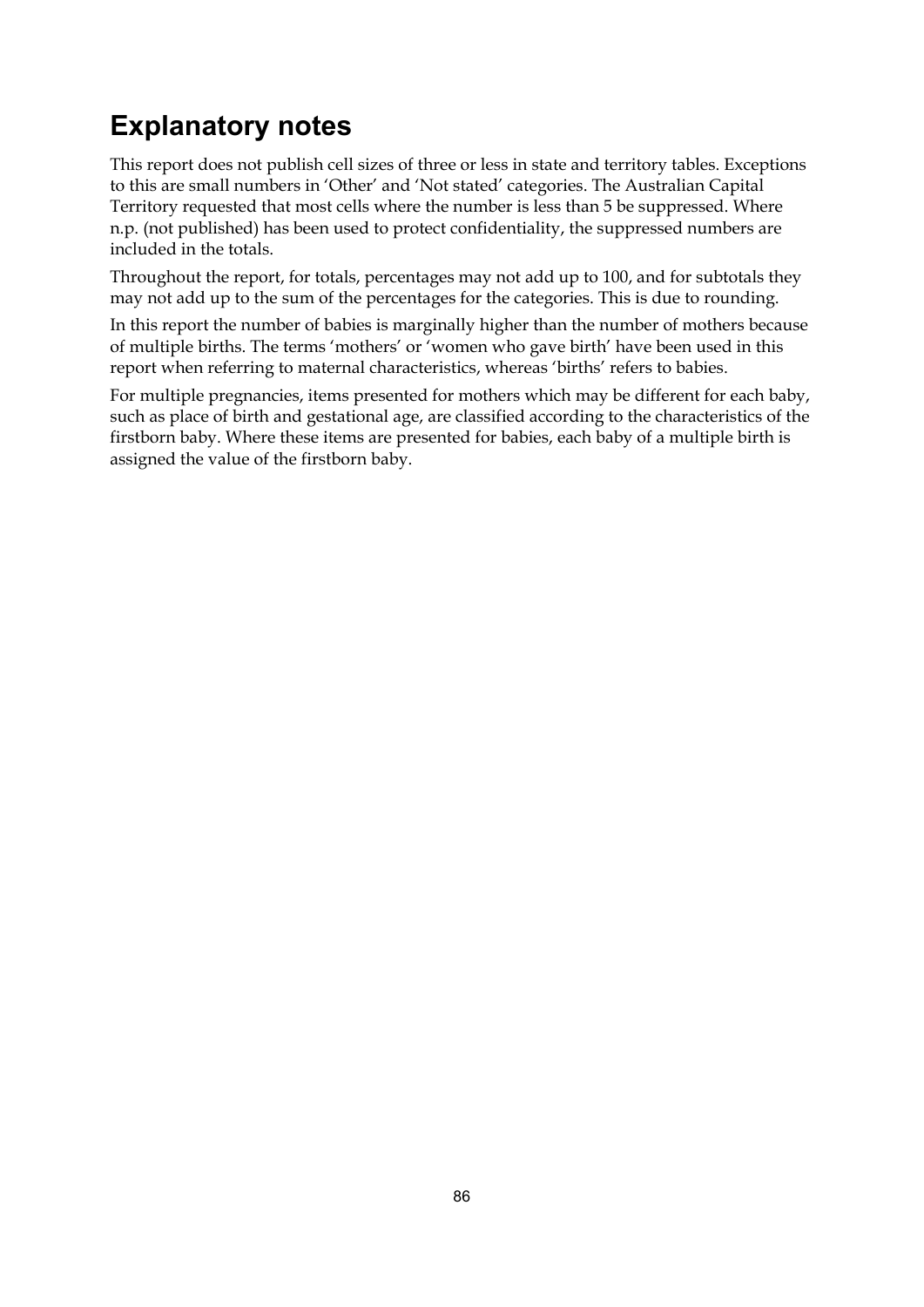# **Glossary**

**Aboriginal mothers:** women who gave birth who identified themselves as being of Aboriginal origin. May also include mothers identified as being of both Aboriginal and Torres Strait Islander origin.

**Aboriginal or Torres Strait Islander mothers:** women who gave birth who identified themselves as being of Aboriginal or Torres Strait Islander origin, or both.

**Apgar score:** numerical score used to indicate the baby's condition at 1 minute and 5 minutes after birth.

**Assisted vaginal/instrumental delivery:** vaginal delivery using forceps or vacuum extraction.

**Augmentation of labour:** intervention during labour to assist the progress of labour. **Baby's length of stay:** number of days between date of birth and date of separation from the hospital of birth (calculated by subtracting the date of birth from the date of separation).

**Birth status:** status of the baby immediately after birth.

**Birthweight:** the first weight of the baby (stillborn or liveborn) obtained after birth (usually measured to the nearest 5 grams and obtained within 1 hour of birth).

**Caesarean section:** operative birth by surgical incision through the abdominal wall and uterus.

**Confidence interval:** a range of values for a variable of interest with a specified probability of including the true value of the variable.

**Fetal death (stillbirth):** death before the complete expulsion or extraction from its mother of a fetus of 20 or more completed weeks of gestation or of 400 grams or more birthweight. The death is indicated by the fact that after such separation the fetus does not breathe or show any other evidence of life, such as beating of the heart, pulsation of the umbilical cord, or definite movement of voluntary muscles.

**Forceps:** metallic obstetric instrument used to assist birth.

**Gestational age:** the duration of pregnancy in completed weeks calculated from the date of the first day of a woman's last menstrual period and her baby's date of birth, or via ultrasound, or derived from clinical assessment during pregnancy or from examination of the baby after birth.

**Indigenous mothers:** women who gave birth who identified themselves as being of Aboriginal or Torres Strait Islander origin, or both.

**Induction of labour:** intervention to stimulate the onset of labour.

**Live birth:** the complete expulsion or extraction from its mother of a fetus, irrespective of the duration of the pregnancy, which, after such separation, breathes or shows any other evidence of life, such as beating of the heart, pulsation of the umbilical cord, or definite movement of voluntary muscles, whether or not the umbilical cord has been cut or the placenta is attached; each product of such a birth is considered liveborn (WHO definition).

**Low birthweight:** birthweight of less than 2,500 grams.

**Maternal age:** mother's age in completed years at the birth of her baby.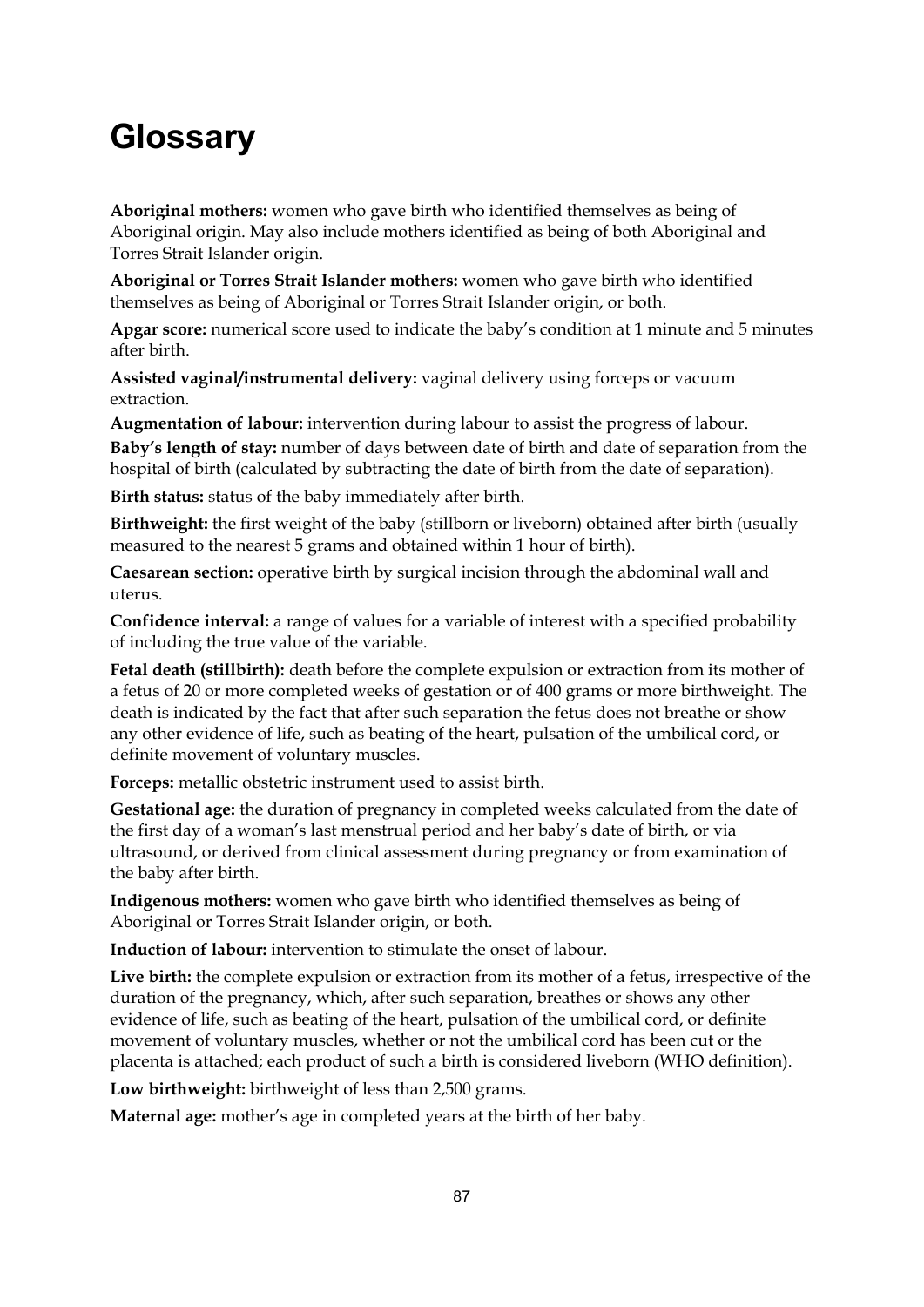**Mother's length of stay:** number of days between admission date (during the admission resulting in a birth) and separation date (from the hospital where birth occurred). The interval is calculated by subtracting the date of admission from the date of separation.

**Multipara:** pregnant woman who has had at least one previous pregnancy resulting in a live birth or stillbirth.

**Neonatal death:** death of a liveborn baby within 28 days of birth.

**Parity:** number of previous pregnancies resulting in live births or stillbirths, excluding the current pregnancy.

**Perinatal death:** a fetal or neonatal death of at least 20 weeks gestation or at least 400 grams birthweight.

**Plurality:** the number of births resulting from a pregnancy.

**Presentation at birth:** the part of the fetus that appears first at the mouth of the uterus during labour.

**Preterm birth:** birth before 37 completed weeks of gestation.

**Primipara:** pregnant woman who has had no previous pregnancy resulting in a live birth or stillbirth.

**Spontaneous vaginal:** birth without intervention in which the baby's head is the presenting part.

**Stillbirth:** see Fetal death.

**Teenage mother:** mother aged less than 20 years at the birth of her baby.

**Torres Strait Islander mothers:** women who gave birth who identified themselves as being of Torres Strait Islander origin. May also include mothers identified as being of both Torres Strait Islander and Aboriginal origin.

**Vacuum extraction:** assisted birth using a suction cap applied to the baby's head.

**Vaginal breech:** vaginal birth in which the baby's buttocks or lower limbs are the presenting parts.

**Vertex presentation:** The most common and safest birth position where the baby's head is the presenting part.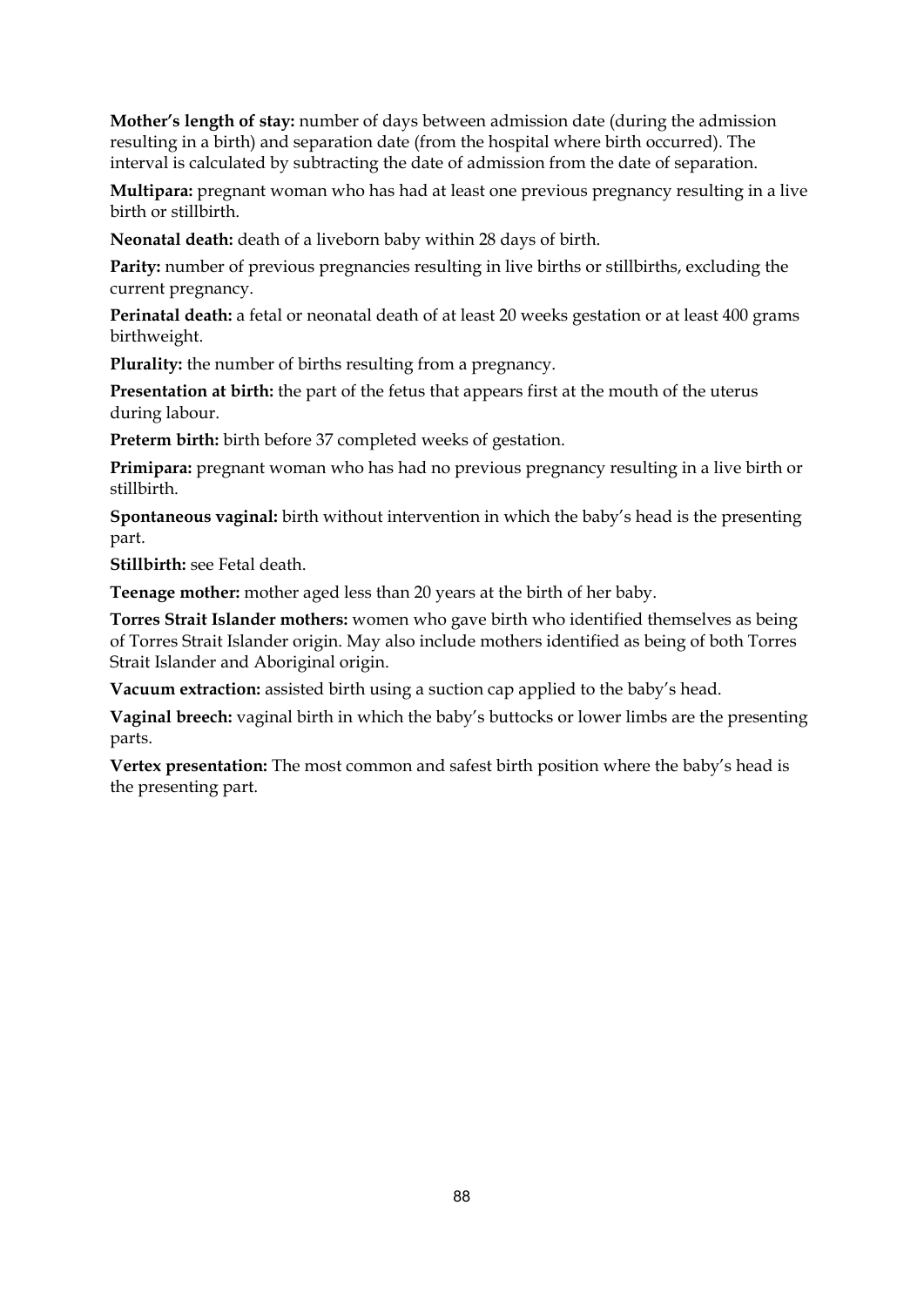# **References**

ABS (Australian Bureau of Statistics) 2004. Experimental estimates and projections, Aboriginal and Torres Strait Islander Australians. ABS cat. no. 3238.0. Canberra: ABS.

ABS & AIHW (Australian Institute of Health and Welfare) 2005. The health and welfare of Australia's Aboriginal and Torres Strait Islander peoples. ABS cat. no. 4704.0. Cat. no. IHW 14. Canberra: ABS & AIHW.

AIHW (Australian Institute of Health and Welfare) 2005. Improving the quality of Indigenous identification in hospital separations data. Cat. no. HSE 101. (Health Services Series no. 25). Canberra: AIHW.

Chan A, Keane R & Robinson J 2001. The contribution of maternal smoking to preterm birth, small for gestational age and low birthweight among Aboriginal and non-Aboriginal births in South Australia. Medical Journal of Australia 174(8): 389–93.

Day P, Sullivan EA & Lancaster P 1999. Indigenous mothers and their babies, Australia 1994–1996. Cat. no. PER 9. Sydney: AIHW National Perinatal Statistics Unit.

DHHS (Department of Health and Human Services) 2005. Council of Obstetric and Paediatric Mortality and Morbidity, Tasmania: annual report for 2003. Hobart: DHHS. DHHS 2006. Council of Obstetric and Paediatric Mortality and Morbidity, Tasmania: annual report for 2004. Hobart: DHHS.

DHS (Department of Human Services) 2007. Koori health counts! 2005/06: Improving Care for Aboriginal and Torres Strait Islander Patients Program (ICAP). Melbourne: DHS.

Graham S, Jackson Pulver LR, Wang YA, Kelly PM, Laws PJ, Grayson N & Sullivan EA 2007. The urban–remote divide for Indigenous perinatal outcomes. Medical Journal of Australia 186(10):509–12.

HDSC (Health Data Standards Committee) 2006. National health data dictionary, Version 13. Cat. no. HWI 88. Canberra: AIHW.

Jackson Pulver LR, Bush A & Ward J 2003. Identification of Aboriginal and Torres Strait Islander women using an urban obstetric hospital. Australian Health Review 26(2):19–25.

Laws PJ, Grayson N & Sullivan EA 2006a. Australia's mothers and babies 2004. Cat. no. PER 34. Perinatal Statistics Series no. 18. Sydney: AIHW National Perinatal Statistics Unit.

Laws PJ, Grayson N & Sullivan EA 2006b. Smoking and pregnancy. Cat. no. PER 33. Sydney: AIHW National Perinatal Statistics Unit.

Middleton J, Halliday M & Sullivan M 2003. Mercy Hospital for Women report: data quality study on patient information (Aboriginal and Torres Strait Islander Status). Melbourne: Department of Human Services.

Mohsin M, Wong F, Bauman A & Bai J 2003. Maternal and neonatal factors influencing premature birth and low birth weight in Australia. Journal of Biosocial Science 35(2):161–74.

NHDC (National Health Data Committee) 2003. National health data dictionary, Version 12. Cat. no. HWI 43. Canberra: AIHW.

Panaretto KS, Muller R, Patole S, Watson D & Whitehall JS 2002. Is being Aboriginal or Torres Strait Islander a risk factor for poor neonatal outcome in a tertiary referral unit in north Queensland? Journal of Paediatrics and Child Health 38:16–22.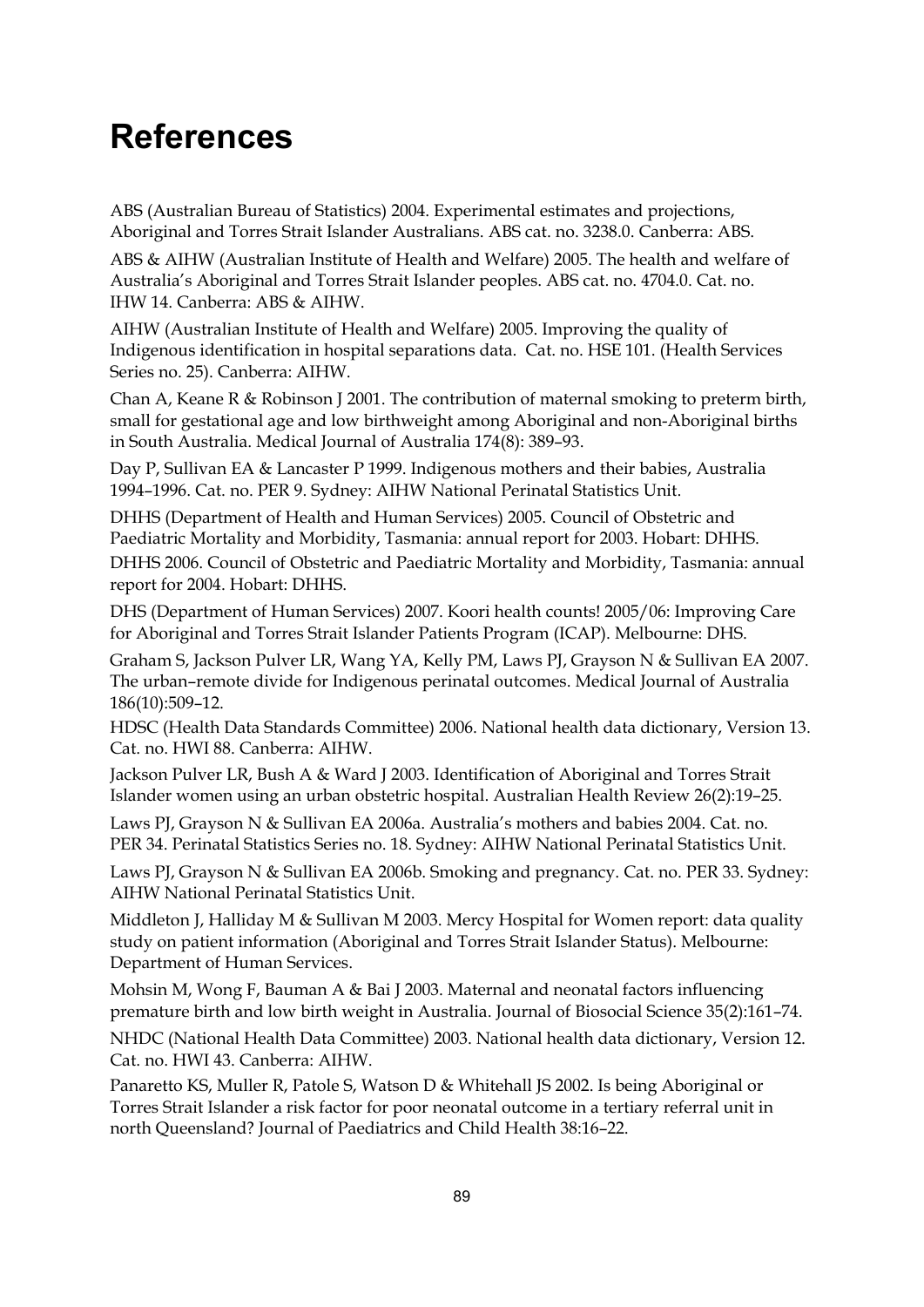Powell J & Dugdale AE 1999. Obstetric outcomes in an Aboriginal community: a comparison with the surrounding rural area. Australian Journal of Rural Health 7:13–17.

Taylor L & Lim K 2000. Quality of reporting of Aboriginality to the NSW Midwives Data Collection. NSW Public Health Bulletin 11(12):206–10.

WHO (World Health Organization) 1992. International statistics classification of diseases and related health problems: 10<sup>th</sup> revision. Geneva: WHO.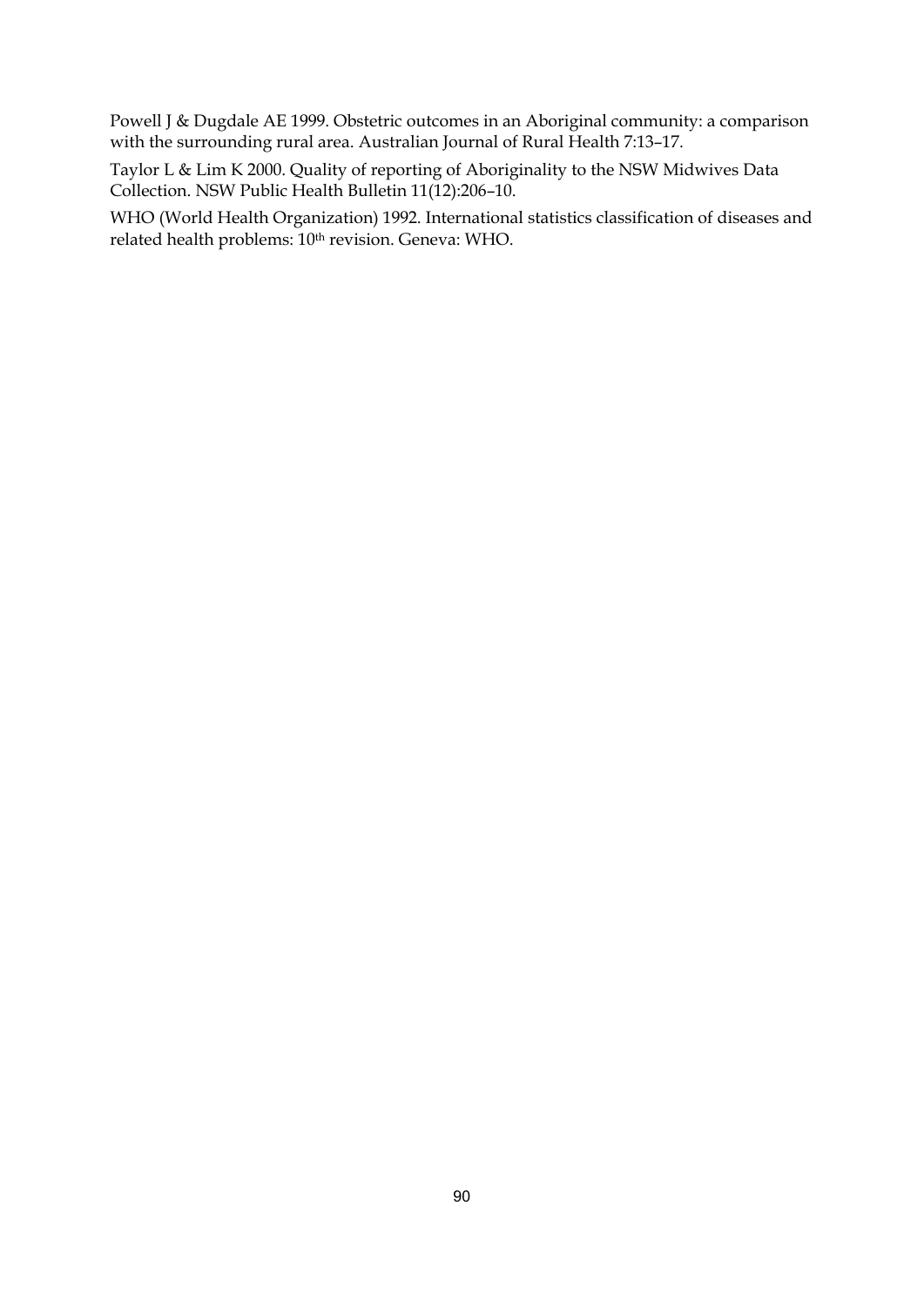# **List of tables**

| Table 2.1: | Women who gave birth and births by Indigenous status and state and                                                                                             |     |
|------------|----------------------------------------------------------------------------------------------------------------------------------------------------------------|-----|
| Table 2.2: |                                                                                                                                                                |     |
| Table 2.3: | Live births by Indigenous status and state and territory, 2001-20039                                                                                           |     |
| Table 2.4: | Summary measures of perinatal health for Indigenous and non-Indigenous                                                                                         |     |
| Table 3.1: | Indigenous mothers by maternal age and state and territory, 2001-200414                                                                                        |     |
| Table 3.2: | Indigenous mothers by maternal age and remoteness area of usual residence,                                                                                     |     |
| Table 3.3: | Indigenous mothers by maternal age and socioeconomic status, 2001-200416                                                                                       |     |
| Table 3.4: | Indigenous mothers by parity and state and territory, 2001-2004 17                                                                                             |     |
| Table 3.5: |                                                                                                                                                                |     |
| Table 3.6: | Indigenous mothers by parity and remoteness area of usual residence,                                                                                           |     |
| Table 3.7: | Indigenous mothers by parity and socioeconomic status, 2001-200421                                                                                             |     |
| Table 3.8: | Indigenous mothers by tobacco smoking status during pregnancy and                                                                                              | .22 |
| Table 3.9: | Indigenous mothers by tobacco smoking status during pregnancy and                                                                                              |     |
|            | Table 3.10: Indigenous mothers by tobacco smoking status during pregnancy and                                                                                  |     |
|            | Table 3.11 Indigenous mothers by tobacco smoking status during pregnancy and                                                                                   | .25 |
|            | Table 3.12: Indigenous mothers who smoked, by average number of cigarettes per day<br>during the second half of pregnancy and state and territory, 2001-200426 |     |
|            | Table 3.13: Indigenous mothers who smoked during the second half of pregnancy by<br>average number of cigarettes per day and maternal age, 2001-200427         |     |
|            | Table 3.14: Indigenous mothers by onset of labour, type of augmentation or induction                                                                           |     |
|            | Table 3.15: Indigenous mothers by presentation of birth and state and territory,                                                                               |     |
|            | Table 3.16: Indigenous mothers by method of birth and state and territory, 2001-2004 31                                                                        |     |
|            | Table 3.17: Indigenous mothers by method of birth and remoteness area of usual                                                                                 |     |
|            | Table 3.18: Indigenous mothers by method of birth and socioeconomic status,                                                                                    |     |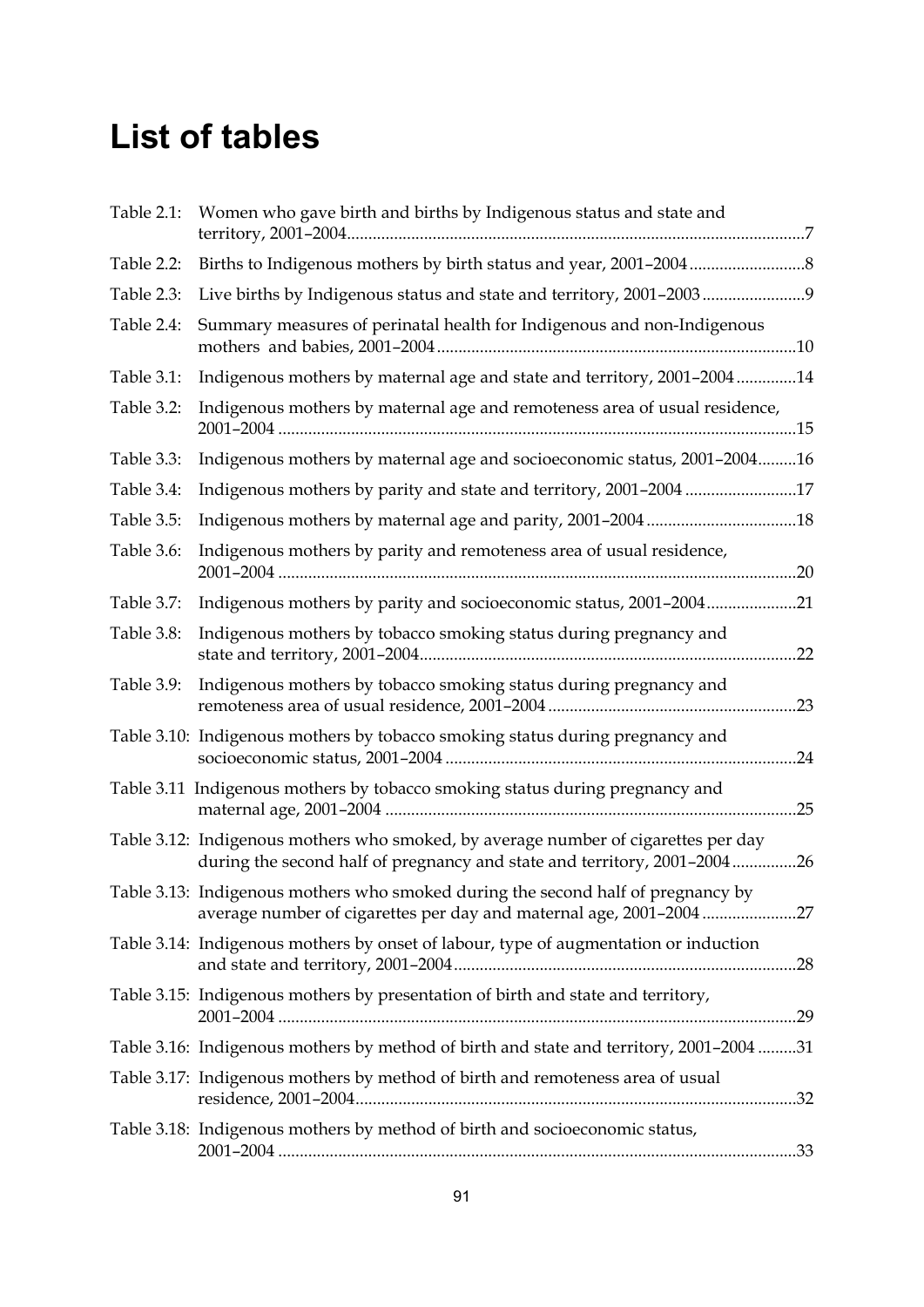|            | Table 3.19: Indigenous mothers by actual place of birth and state and territory,                     |            |
|------------|------------------------------------------------------------------------------------------------------|------------|
|            | Table 3.20: Indigenous mothers who gave birth in hospital by hospital sector,<br>35                  |            |
|            | Table 3.21: Indigenous mothers who gave birth in hospital by method of birth and                     | .35        |
|            | Table 3.22: Indigenous mothers who gave birth in hospital <sup>(a)</sup> by postnatal length of stay |            |
| Table 4.1: | Live births to Indigenous mothers by sex and state and territory, 2001-200438                        |            |
| Table 4.2: | Preterm births to Indigenous mothers by gestational age and state and                                |            |
| Table 4.3: | Births to Indigenous mothers by gestational age and plurality, 2001-200441                           |            |
| Table 4.4: | Births to Indigenous mothers by gestational age and maternal age,                                    |            |
| Table 4.5: | Live births to Indigenous mothers by birthweight and state and territory,                            |            |
| Table 4.6: | Live births to Indigenous mothers by birthweight and remoteness area of                              | $\dots$ 44 |
| Table 4.7: | Live births to Indigenous mothers by birthweight and socioeconomic status,                           |            |
| Table 4.8: | Live births to Indigenous mothers by birthweight and maternal age,                                   |            |
|            | Table 4.9: Mean birthweight (g) of live births to Indigenous mothers by tobacco smoking              |            |
|            | Table 4.10: Live births to Indigenous mothers by Apgar score at 5 minutes and state and              |            |
|            | Table 4.11: Live births to Indigenous mothers by Apgar score at 5 minutes and                        |            |
|            | Table 4.12: Live births to Indigenous mothers in hospital by length of stay and                      |            |
|            | Table 4.13: Live births to Indigenous mothers in hospital by length of stay and                      |            |
|            | Table 4.14: Live births to Indigenous mothers in hospitals, by length of stay and                    | .52        |
|            | Table 4.15: Fetal, neonatal and perinatal deaths of babies born to Indigenous mothers                |            |
| Table 5.1: | How the Indigenous status of the mother is obtained, by state and territory,                         | .59        |
| Table 5.2: | Whether Indigenous status is commonly checked and/or validated by                                    |            |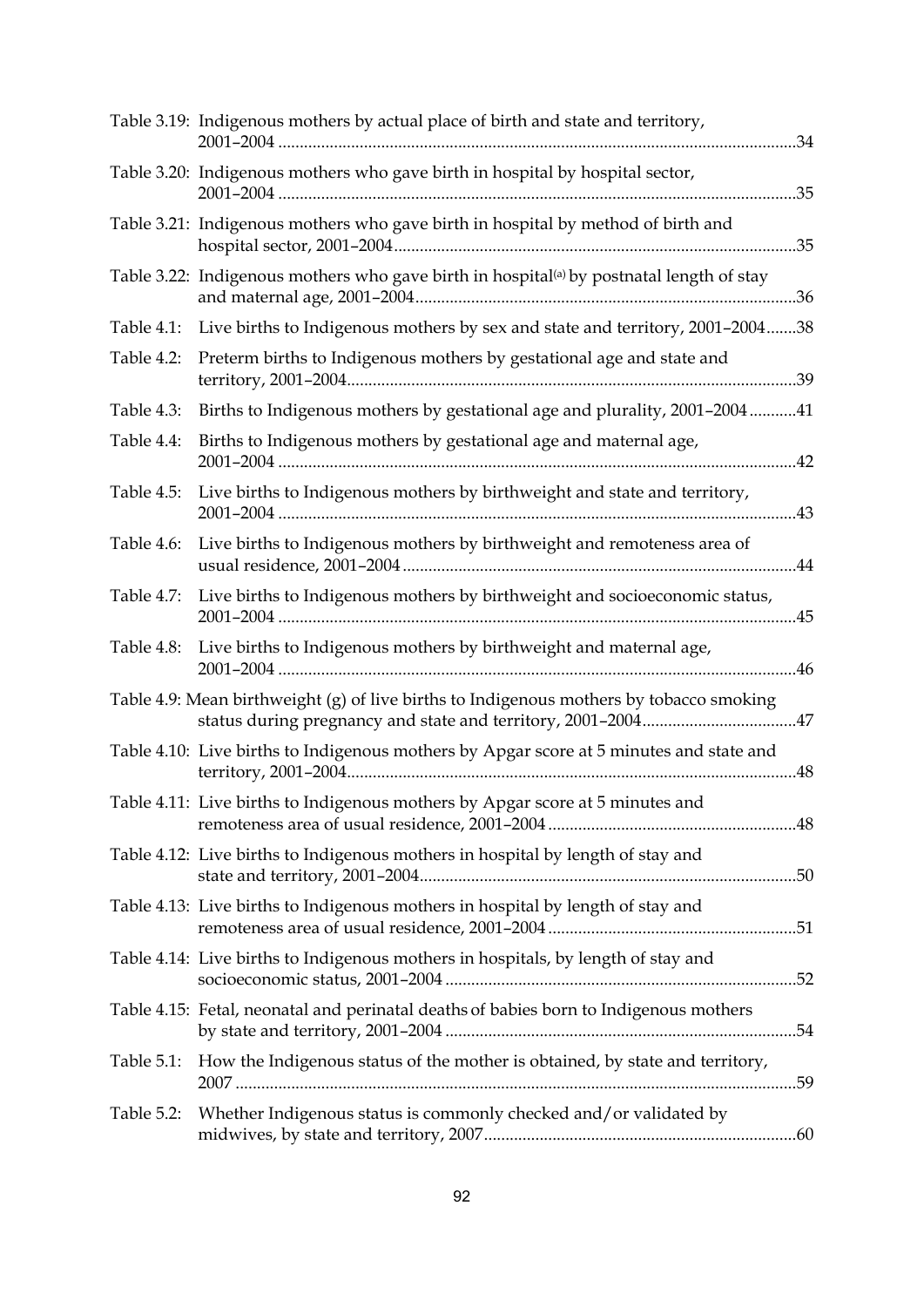|            | Table 5.3: Women who gave birth by Indigenous status and state and territory,                                                                     | .62 |
|------------|---------------------------------------------------------------------------------------------------------------------------------------------------|-----|
|            | Table 5.4: Resident and non-resident women who gave birth in the Australian Capital                                                               |     |
| Table 6.1: | Rates (proportions) and rate ratios of Indigenous and non-Indigenous                                                                              | .73 |
|            | Table 6.2: Rates (proportions) and rate ratios of Indigenous and non-Indigenous                                                                   | .75 |
| Table 6.3: | Age-standardised rate (proportion) and rate ratios of Indigenous and non-<br>Indigenous women who gave birth by caesarean section, 1991 to 200477 |     |
| Table 6.4: | Rates (proportion) and rate ratios of low birthweight babies born to                                                                              |     |
| Table 6.5: | Rates (proportion) and rate ratios of preterm babies born to Indigenous                                                                           |     |
|            | Table 6.6: Fetal deaths per 1,000 births to Indigenous and non-Indigenous mothers,                                                                | .83 |